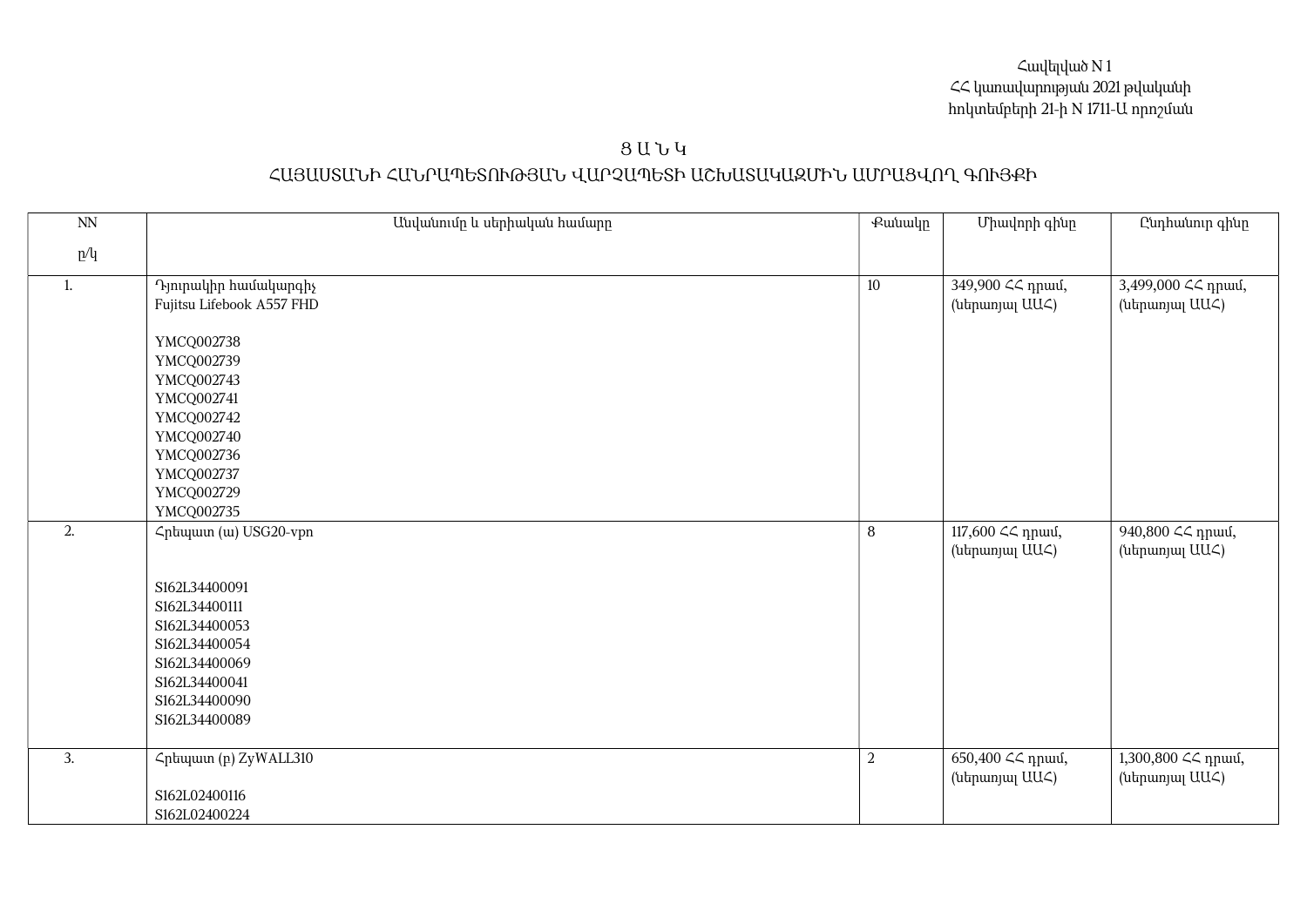| $\overline{NN}$ | Անվանումը և սերիական համարը                                                                           | Քանակր         | Միավորի գինը                         | Ընդհանուր գինը                        |
|-----------------|-------------------------------------------------------------------------------------------------------|----------------|--------------------------------------|---------------------------------------|
| p/q             |                                                                                                       |                |                                      |                                       |
| 4.              | <b>Cuufuluunghy All-in-one PC iMac 27-inch</b>                                                        | 3              | 1,024,000 << npuul,                  | 3,072,000 << npuu,                    |
|                 |                                                                                                       |                | (utmunjul UU<)                       | (ներառյալ UUՀ)                        |
|                 | SDGKWKHK2J1GN                                                                                         |                |                                      |                                       |
|                 | SDGKWKHLDJ1GN                                                                                         |                |                                      |                                       |
|                 | SDGKWKHLJJ1GN                                                                                         |                |                                      |                                       |
| 5.              | <b><i>Championul IP Phone YEALINK SIP-T23G</i></b>                                                    | 10             | 44,805 << npuu,                      | 448,050 << npuu,                      |
|                 | 5837, 5836, 5838, 5839, 5840, 5841, 5842, 5843, 5844, 5845                                            |                | (ներառյալ UUՀ)                       | (utinumuu UU<)                        |
| 6.              | Բազմաֆունկցիոնալ սարք/Multifunction Printer (a) Kyocera ECOSYS M2040dn /1102S33NL0                    | 10             | 234,625 <<< <r a="" npuu<="">0.</r>  | 2,346,250 << npuul,                   |
|                 |                                                                                                       |                | (ներառյալ UUՀ)                       | (utmunjuj UU<)                        |
|                 | VCF7Z90942, VCF7Z90733, VCF7Z90873, VCF7Z90873, VCF7Z90944, VCF7Z90941, VCF7Z90933, VCF7Z90945,       |                |                                      |                                       |
|                 | VCF7Z90943, VCF7Z90936                                                                                |                |                                      |                                       |
| 7.              | Puquu\$ntuqqhntuq uuqp/Multifunction Printer (b) Kyocera ECOSYS M3550IDN MFD/1102NM3NL0               | $\mathbf{1}$   | 615,425 << npwu,                     | $\sqrt{615,425}$ $\leq$ npuu,         |
|                 |                                                                                                       |                | (utipunjul UUC)                      | (utinumjul UU<)                       |
|                 | LSN7130298                                                                                            |                |                                      |                                       |
| 8.              | L2755A Uluutubn/Scanner(b) HP ScanJet Enterprise Flow 5000 S4                                         | 5              |                                      | 1,982,750 << npuu,                    |
|                 | CN784B60C4, CN784B60C3, CN784B60CH, CN784B60CB, CN784B609F                                            |                | (ներառյալ UU<)                       | (utinumjul UU<)                       |
| 9.              | 8 mugunhu unnnu CISCO CATALYST C3KX-NM-10G 3K X 10G Network Module                                    | 2              | 210,700 << npuu,                     | 421,400 <<<br>npuu<br>6,              |
|                 |                                                                                                       |                | (ներառյալ UU<)                       | (utmunjul UU<)                        |
|                 | FDO191221VP, FD019201HDV                                                                              |                |                                      |                                       |
|                 |                                                                                                       |                |                                      |                                       |
| 10.             | Suingunhu punn/Network module (593717-B21) HP 10GB 2-port Server Adapter                              | $\overline{2}$ | 83,300 << npuu,                      | 166,600 ՀՀ դրամ,                      |
|                 |                                                                                                       |                | (utmunjuj UU<)                       | (utmunjuj UU<)                        |
| 11.             | NC523SFP<br>8uiuguujhu puupun/Network module (634026-001) HP FlexFabric 10GB                          | $\mathbf{1}$   | 156,800 ՀՀ դրամ,                     | 156,800 ՀՀ դրամ,                      |
|                 |                                                                                                       |                | (utipunjul UU<)                      | (utinumjul UU<)                       |
|                 | EL26BP3607                                                                                            |                |                                      |                                       |
| 12.             | 8uuguunhu puunu/Network module HP Emulex NC550SFP 10G Dual Port SFP+ PCI-E 2.0 x8 server adapter      | $\overline{4}$ | 107,800 << դրամ,                     | 431,200 <<< <r></r> npuu<br>6,        |
|                 |                                                                                                       |                | (utinumjul UU<)                      | (utmunjul UU<)                        |
|                 | U/ <<br>5CF148097R, THS1244JX7, THS1395Z2H, THS1395ZJ8                                                |                |                                      |                                       |
| 13.             | 8uuguunhu punn/Network module Emulex Network OCE11102-NM 10Gb/s Adapter Optical Dual Port PCI Express | $\overline{1}$ | 367,500 <<< <r></r> npuu<br>6,       | 367,500 << npwu,                      |
|                 |                                                                                                       |                | (ներառյալ UU<)                       | (utipunjul UU<)                       |
| 14.             | Oudtpuunhul hhynn uuupp/RAM HP Compatible 16GB PC3-14900 DDR3-1866 (712383-081)                       | 16             | 146,362.50 <<<nuu0,                  | 2,341,800 << npuu,<br>(utinumjul UU4) |
| 15.             | Oudtpuunhul hhynn uunp/RAM HP 2GB (1x2GB) Dual Rank x8 PC3-10600 DDR3-1333 CAS-9 Memory Kit           | $\overline{4}$ | (utmunjuj UU<)<br>45,422.50 << npuu, | 181,690 <<<br>npuu<br>0,              |
|                 |                                                                                                       |                | (utipunjul UU<)                      | (utmunjul UU<)                        |
|                 | RAKWE0436YY149, RAKWE04XCOT5FS, RAKWEAVTGXX17C, RAKWE0436YY148                                        |                |                                      |                                       |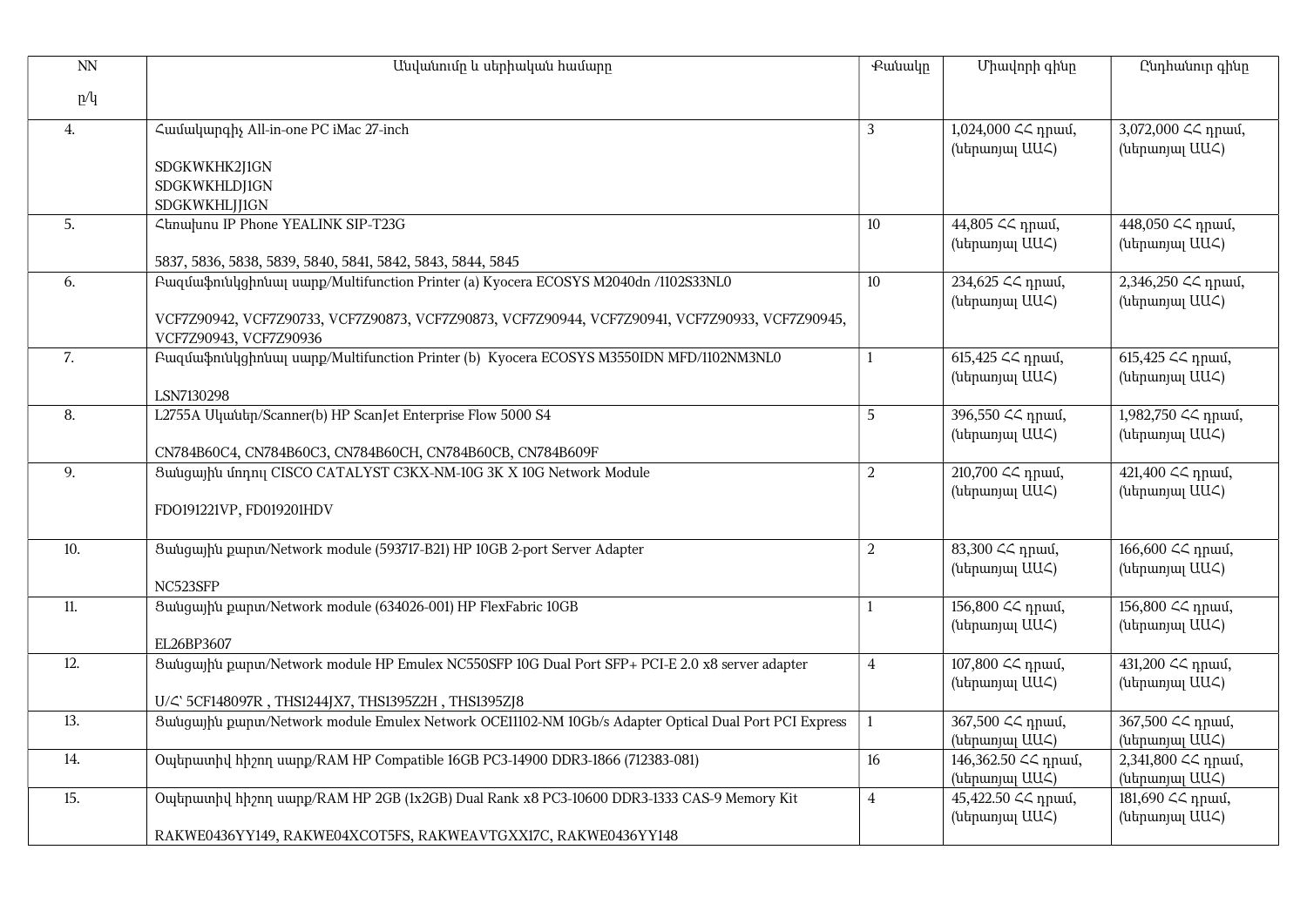| NN  | Անվանումը և սերիական համարը                                                                                                                                                                                                                                                                                                                                                                                                                                                                                                                                                                                                                                                                                       | <b></b> eutuulp | Միավորի գինը                                              | Ընդհանուր գինը                                             |
|-----|-------------------------------------------------------------------------------------------------------------------------------------------------------------------------------------------------------------------------------------------------------------------------------------------------------------------------------------------------------------------------------------------------------------------------------------------------------------------------------------------------------------------------------------------------------------------------------------------------------------------------------------------------------------------------------------------------------------------|-----------------|-----------------------------------------------------------|------------------------------------------------------------|
| p/q |                                                                                                                                                                                                                                                                                                                                                                                                                                                                                                                                                                                                                                                                                                                   |                 |                                                           |                                                            |
| 16. | Ալփի htmuhunu/IP Phone (b) Polycom VVX 1500 D<br>0004F2BEF63B<br>0004F2BEF631<br>0004F2BEF7F9<br>0004F2BEF719<br>0004F2BEF5A0                                                                                                                                                                                                                                                                                                                                                                                                                                                                                                                                                                                     | 5               | 430,586.67 <<< npuu0,<br>(ներառյալ UUՀ)                   | 2,152,933.35 << npuu,<br>(ներառյալ UUՀ)                    |
| 17. | Ullhy/Switches Cisco WS-C3850-24XS-S<br>13ST037840864, SDCA2218G12U                                                                                                                                                                                                                                                                                                                                                                                                                                                                                                                                                                                                                                               | $\overline{2}$  | 5,791,842.50 ∠ դրամ,<br>(utmunjul UU<)                    | 11,583,685 << npmu,<br>(ներառյալ UUՀ)                      |
| 18. | Oպտիկական փոխակերպիչ/Switch module Silink 10GBASE-SR<br>SL1821SR19, SL1821SR08, SL1821SR16, SL1821SR11, SL1821SR21, SL1821SR30, SL1821SR03, SL1821SR23,<br>SL1821SR02, SL1821SR26, SL1821SR27, SL1821SR38, SL1821SR37, SL1821SR33, SL1821SR01, SL1821SR04,<br>SL1821SR31, SL1821SR20, SL1821SR28, SL1821SR34, SL1821SR10, SL1821SR10, SL1821SR07, SL1821SR14,<br>SL1821SR05, SL1821SR15, SL1821SR17, SL1821SR09, SL1821SR35, SL1821SR39, SL1821SR25, SL1821SR06,<br>SL1821SR12, SL1821SR13                                                                                                                                                                                                                        | 34              | 69,583.33 << npwu,<br>(ներառյալ UUՀ)                      | 2,365,833.22 << npwu,<br>(utipunjuj UU<)                   |
| 19. | Oպտիկական փոխակերպիչ/ Silink 10GBASE-LR<br>SL1821LR01, SL1821LR02                                                                                                                                                                                                                                                                                                                                                                                                                                                                                                                                                                                                                                                 | 2               | 61,250 $\text{\textless}\xspace$ hpuul,<br>(ներառյալ UUՀ) | 122,500 << npwu,<br>(ներառյալ UUՀ)                         |
| 20. | Owunhluuluuu uhnluuulunuuhs/ Switch module Silink RJ45<br>SL812ST10, SL812ST03, SL812ST11, SL812ST04, SL812ST07, SL812ST08, SL812ST09, SL812ST06, SL812ST04,<br>SL812ST02                                                                                                                                                                                                                                                                                                                                                                                                                                                                                                                                         | 10              | 32,666.67 <<<<npuu0,<br>(utipunjul UU4)                   | 326,666.70 <<<nuuuu,<br>(ներառյալ UUՀ)                     |
| 21. | Ownhluuluuu uhnluuulunuuhs/Switch module Silink 10GBASE-ER<br>SL1821ER01, SL1821ER03, SL1821ER04, SL1821ER02                                                                                                                                                                                                                                                                                                                                                                                                                                                                                                                                                                                                      | 4               | 61,250 << npuu,<br>(ներառյալ UUՀ)                         | 245,000 <<< <r a="" npuu<="">0.<br/>(utipunjuj UU&lt;)</r> |
| 22. | Upwuutp/Scanner(a) Epson WorkForce DS-60000 / B11B204231<br>PW8Z004054                                                                                                                                                                                                                                                                                                                                                                                                                                                                                                                                                                                                                                            | 1               | 2,189,179.17 << npuu,<br>(utipunjuj UU<)                  | 2,189,179.17 << npuu,<br>(ներառյալ UUՀ)                    |
| 23. | Cuufuluunqh  upuh/Thin Clients Dell Wyse 3030<br>Unuhunn/Monitors Dell E2216H<br>49XM6J2, 49XN6J2, 49XP6J2, 49XQ6J2, 49YM6J2, 49YN6J2, 49YP6J2, 49YQ6J2, 49ZM6J2, 49ZN6J2, 49ZP6J2,<br>49ZQ6J2, 4B0P6J2, 4B0Q6J2, 4B0R6J2, 4B1N6J2, 4B1P6J2, 4B1Q6J2, 4B1R6J2, 4B2N6J2, 4B2P6J2, 4B2Q6J2,<br>4B2R6J2, 4B3N6J2, 4B3Q6J2, 4B3R6J2, 4B4N6J2, 4B4P6J2, 4B4Q6J2, 4B4R6J2, 4B5N6J2, 4B5P6J2, 4B5Q6J2,<br>4B6N6J2, 4B6P6J2, 4B6Q6J2, 4B7N6J2, 4B7P6J2, 4B7Q6J2, 4B8N6J2, 4B8P6J2, 4B8Q6J2, 4B9N6J2, 4B9P6J2,<br>4B9Q6J2, 4BBN6J2, 4BBP6J2, 4BBQ6J2, 4BCN6J2, 4BCP6J2, 4BCQ6J2, 4BDN6J2, 4BDP6J2, 4BDQ6J2, 4BFN6J2,<br>4BFP6J2, 4BFQ6J2, 4BGN6J2, 4BGP6J2, 4BHN6J2, 4BHP6J2, 4BHQ6J2, 4BJN6J2, 4BJP6J2, 4BJQ6J2, 4BKN6J2, | 250             | 240,105 << npuu,<br>(utipunjul UUC)                       | 60,026,250 << npuu,<br>(utipunjuj UU<)                     |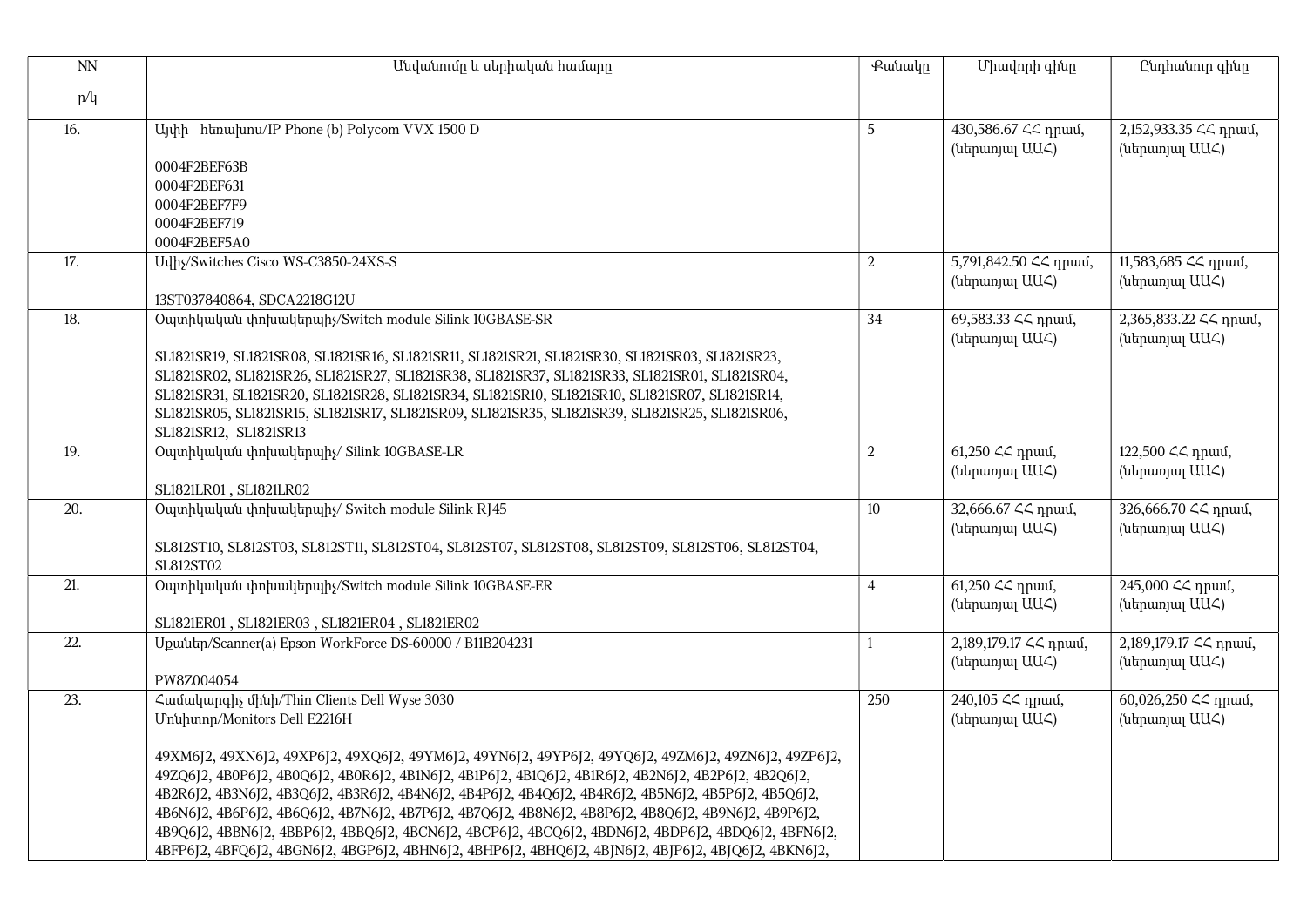| NN  | Անվանումը և սերիական համարը                                                                          | <b></b> eutuulp | Միավորի գինը | Ընդհանուր գինը |
|-----|------------------------------------------------------------------------------------------------------|-----------------|--------------|----------------|
| p/q |                                                                                                      |                 |              |                |
|     |                                                                                                      |                 |              |                |
|     | 4BKP6J2, 4BKQ6J2, 4BLN6J2, 4BMN6J2, 4BMP6J2, 4BMQ6J2, 4BNP6J2, 4BNQ6J2, 4BPN6J2, 4BPP6J2, 4BPQ6J2,   |                 |              |                |
|     | 4BQN6J2, 4BQP6J2, 4BQQ6J2, 4BRN6J2, 4BRP6J2, 4BRQ6J2, 4BSN6J2, 4BSP6J2, 4BSQ6J2, 4BTN6J2, 4BTP6J2,   |                 |              |                |
|     | 4BTQ6J2, 4BVN6J2, 4BVP6J2, 4BVQ6J2, 4BWP6J2, 4BWQ6J2, 4BXM6J2, 4BXN6J2, 4BXP6J2, 4BXQ6J2,            |                 |              |                |
|     | 4BYQ6J2, 4BZM6J2, 4BZN6J2, 4BZP6J2, 4C0P6J2, 4C0Q6J2, 4C0R6J2, 4C1N6J2, 4C1P6J2, 4C1Q6J2, 4C1R6J2,   |                 |              |                |
|     | 4C2N6J2, 4C2P6J2, 4C2Q6J2, 4C2R6J2, 4C3N6J2, 4C3P6J2, 4C3Q6J2, 4C3R6J2, 4C4N6J2, 4C4P6J2, 4C4Q6J2,   |                 |              |                |
|     | 4C5N6J2, 4C5P6J2, 4C6N6J2, 4C6P6J2, 4C6Q6J2, 4C7N6J2, 4C7P6J2, 4C7Q6J2, 4C8N6J2, 4C8P6J2, 4C8Q6J2,   |                 |              |                |
|     | 4C9N6J2, 4C9Q6J2, 4CBN6J2, 4CBP6J2, 4CBQ6J2, 4CCN6J2, 4CCP6J2, 4CCQ6J2, 4CDP6J2, 4CFQ6J2, 4CGN6J2,   |                 |              |                |
|     | 4CGP6J2, 4CGQ6J2, 4CHN6J2, 4CHP6J2, 4CKN6J2, 4CKP6J2, 4CLN6J2, 4CMN6J2, 4CMP6J2, 4CMQ6J2,            |                 |              |                |
|     | 4CNN6J2, 4CNP6J2, 4CNQ6J2, 4CPN6J2, 4CPP6J2, 4CPQ6J2, 4CQN6J2, 4CQP6J2, 4CQQ6J2, 4CRN6J2, 4CRP6J2,   |                 |              |                |
|     | 4CRQ6J2, 4CSN6J2, 4CSP6J2, 4CSQ6J2, 4CTN6J2, 4CTP6J2, 4CVN6J2, 4CVP6J2, 4CVQ6J2, 4CWN6J2,            |                 |              |                |
|     | 4CWP6J2, 4CWQ6J2, 4CXM6J2, 4CXP6J2, 4CXQ6J2, 4CYM6J2, 4CYN6J2, 4CYP6J2, 4CYQ6J2, 4CZP6J2,            |                 |              |                |
|     | 4CZQ6J2, 4D0N6J2, 4D0P6J2, 4D0R6J2, 4D1P6J2, 4D2N6J2, 4D2P6J2, 4D2Q6J2, 4D3N6J2, 4D3P6J2, 4D3Q6J2,   |                 |              |                |
|     | 4D3R6J2, 4D4N6J2, 4D4Q6J2, 4D5P6J2, , 4D5Q6J2, 4D6Q6J2, 4D7P6J2, 4D7Q6J2, 4D8N6J2, 4D8P6J2, 4D8Q6J2, |                 |              |                |
|     | 4DBN6J2, 4DBP6J2, 4DBQ6J2, 4DCN6J2, 4DCP6J2, 4DCQ6J2, 4DDN6J2, 4DDP6J2, 4DDQ6J2, 4DFN6J2, 4DFP6J2,   |                 |              |                |
|     | 4DFQ6J2, 4DGP6J2, 4DHN6J2, 4DJN6J2, 4DJP6J2, 4DJQ6J2, 4DKN6J2, 4DLN6J2, 4DLP6J2, 4DMN6J2, 4DMP6J2,   |                 |              |                |
|     | 4DMQ6J2, 4DNN6J2, 4DNP6J2, 4DNQ6J2, 4DPN6J2, 4DPP6J2, 4DPQ6J2, 4DQP6J2, 4DQQ6J2, 4DRN6J2,            |                 |              |                |
|     | 4DRP6J2, 4DRQ6J2, 4DSN6J2, 4DSP6J2, 4DSQ6J2, 4DTN6J2, 4DTP6J2, 4DTQ6J2, 4DVN6J2, 4DVP6J2,            |                 |              |                |
|     | 4DVQ6J2, 4DWN6J2, 4DWP6J2, 13L2CN2, 18K2CN2, 19K2CN2, 1JL2CN2, 1JLLRM2, 1KLLRM2, 1LLLRM2,            |                 |              |                |
|     | 1MLLRM2, 1NL2CN2, 1PL2CN2, 20L2CN2, 26K2CN2, 26L2CN2, 27K2CN2, 27L2CN2, 28K2CN2, 2DLLRM2,            |                 |              |                |
|     | 2JL2CN2, 2JLLRM2, 2KL2CN2, 2KLLRM2, 2LL2CN2, 2LLLRM2, 2MLLRM2, 2NL2CN2, 2PL2CN2, 2SNLRM2,            |                 |              |                |
|     | 2ZKLRM2, 2ZNLRM2, 30PLRM2, 34K2CN2, 36L2CN2, 37K2CN2, 37L2CN2, 38K2CN2, 38NLRM2, 39K2CN2,            |                 |              |                |
|     | 3JLLRM2, 3KLLRM2, 3LLLRM2, 3MLLRM2, 3NL2CN2, 3PL2CN2, 3XNLRM2, 3YK2CN2, 40L2CN2, 42K2CN2,            |                 |              |                |
|     | 42KLRM2, 47K2CN2, 47L2CN2, 48K2CN2, 48L2CN2, 49K2CN2, 4HJLRM2, 4JL2CN2, 4LLLRM2, 4MLLRM2,            |                 |              |                |
|     | 4NL2CN2, 4WK2CN2, 50L2CN2, 52L2CN2, 53L2CN2, 55K2CN2, 55L2CN2, 56K2CN2, 56L2CN2, 57K2CN2,            |                 |              |                |
|     | 57L2CN2, 58K2CN2, 5JL2CN2, 5JLLRM2, 5KLLRM2, 16K2CN2, 5NL2CN2, 5PL2CN2, 60L2CN2, 60PLRM2,            |                 |              |                |
|     | 62PLRM2, 63L2CN2, 65K2CN2, 65L2CN2, 66K2CN2, 66L2CN2, 67K2CN2, 67L2CN2, 68K2CN2, 16L2CN2,            |                 |              |                |
|     | 6HLLRM2, 6JL2CN2, 6JLLRM2, 6KLLRM2, 6LLLRM2, 6NL2CN2, 6NNLRM2, 6PL2CN2, 6YK2CN2, 70L2CN2,            |                 |              |                |
|     | 71L2CN2, 75K2CN2, 75L2CN2, 76K2CN2, 76L2CN2, 77L2CN2, 78K2CN2, 7HLLRM2, 7JL2CN2, 7LLLRM2,            |                 |              |                |
|     | 7NL2CN2, 7PL2CN2, 7WNLRM2, 80L2CN2, 83K2CN2, 85L2CN2, 86K2CN2, 86L2CN2, 87K2CN2, 88K2CN2,            |                 |              |                |
|     | 8HLLRM2, 8JL2CN2, 8JLLRM2, 8KLLRM2, 8LLLRM2, 8NL2CN2, 8PL2CN2, 91PLRM2, 93L2CN2, 94NLRM2,            |                 |              |                |
|     | 95K2CN2, 95L2CN2, 96K2CN2, 96L2CN2, 97L2CN2, 98K2CN2, 9HLLRM2, 9JL2CN2, 9JLLRM2, 9KLLRM2,            |                 |              |                |
|     | 9LLLRM2, 9NL2CN2, 9PL2CN2, 9XJ2CN2, 9ZK2CN2, B0L2CN2, B5K2CN2, B5L2CN2, B6K2CN2, B6L2CN2,            |                 |              |                |
|     | B7K2CN2, B7L2CN2, B7NLRM2, BHL2CN2, BHLLRM2, BJL2CN2, BJLLRM2, BKLLRM2, BLLLRM2, BNL2CN2,            |                 |              |                |
|     | BPL2CN2, C0L2CN2, C5K2CN2, C5L2CN2, C6K2CN2, C6L2CN2, C7K2CN2, C7L2CN2, C8K2CN2, CHL2CN2,            |                 |              |                |
|     | CHLLRM2, CJL2CN2, CJLLRM2, CKLLRM2, CLLLRM2, CNL2CN2, CPL2CN2, CXNLRM2, D0L2CN2, D1KLRM2,            |                 |              |                |
|     | D4L2CN2, D5K2CN2, D5L2CN2, D6K2CN2, D6L2CN2, D7K2CN2, D7L2CN2, DHL2CN2, DHLLRM2, DJLLRM2,            |                 |              |                |
|     | DKLLRM2, DLLLRM2, DML2CN2, 17K2CN2, DPL2CN2, DSK2CN2, F0L2CN2, F5K2CN2, F5L2CN2, F6K2CN2,            |                 |              |                |
|     | F6L2CN2, F7K2CN2, FHL2CN2, FHLLRM2, FJL2CN2, FJLLRM2, FKLLRM2, FLLLRM2, FML2CN2, FPL2CN2,            |                 |              |                |
|     | FSMLRM2, G0L2CN2, G5K2CN2, G5L2CN2, G6K2CN2, G6L2CN2, G7K2CN2, G8K2CN2, GHLLRM2, GJLLRM2,            |                 |              |                |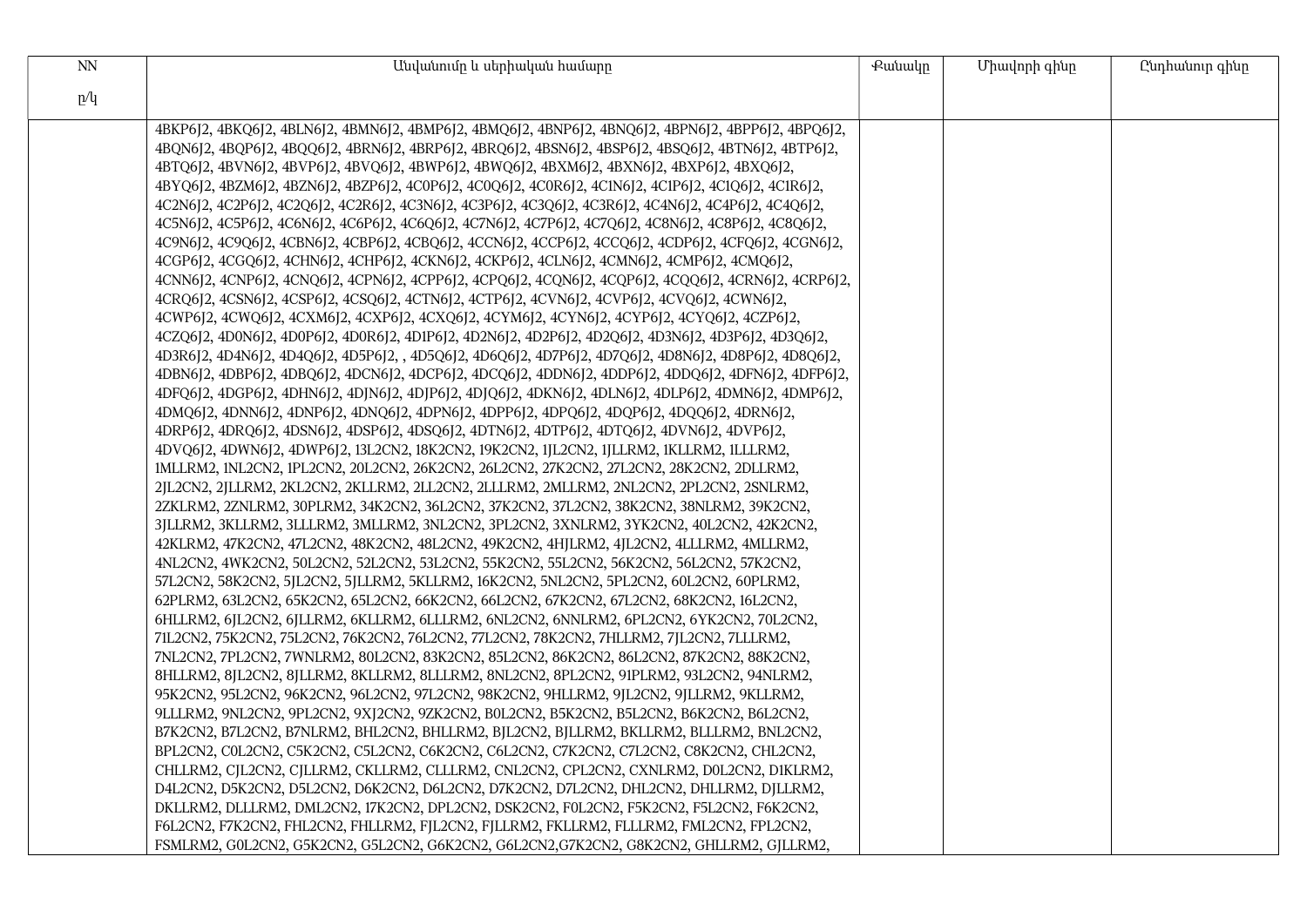| $\overline{NN}$ | Անվանումը և սերիական համարը                                                                                                                                                                                                                                                                                  | Քանակր       | Միավորի գինը                                      | Ընդհանուր գինը                                        |
|-----------------|--------------------------------------------------------------------------------------------------------------------------------------------------------------------------------------------------------------------------------------------------------------------------------------------------------------|--------------|---------------------------------------------------|-------------------------------------------------------|
| p/q             |                                                                                                                                                                                                                                                                                                              |              |                                                   |                                                       |
|                 | GKLLRM2, GLLLRM2, GNL2CN2, GXK2CN2, H4K2CN2, H5K2CN2, H5L2CN2, H6K2CN2, H6L2CN2, H7K2CN2,<br>H8K2CN2,HHL2CN2, HJL2CN2, HKLLRM2,HLLLRM2,HML2CN2, HNL2CN2, J1PLRM2,J3L2CN2, J5K2CN2,<br>J5L2CN2, J6K2CN2, J6L2CN2, J7K2CN2, J8K2CN2, JHL2CN2, JHLLRM2, JJLLRM2, JKLLRM2, JLLLRM2,<br>JNL2CN2, JXK2CN2, 17L2CN2 |              |                                                   |                                                       |
| 24.             | Uերվեր Dell PowerEdge R740<br>C401JP2, C40XHP2, C411JP2                                                                                                                                                                                                                                                      | 3            | 9,326,750.83 << npwu,<br>(utinumjul UU<)          | 27,980,252.49 $\zeta$<br>դրամ, (ներառյալ UU<)         |
| 25.             | Suluufulanh uuuhuuuufuufu huufuuquq/Storage system, Dell PowerVault MD3820f<br>C3DYHP2                                                                                                                                                                                                                       | $\mathbf{1}$ | 30,673,646.67 <<<<nnuu,<br>(utipunjul UU<)        | 30,673,646.67 <<<br>դրամ, (ներառյալ UU<)              |
| 26.             | Oպերատիվ hիշող սարք/RAM HP 627812-B21 628974-081                                                                                                                                                                                                                                                             | 20           | 131,221.67 << npwu,<br>(ներառյալ UU<)             | 2,624,433.40 <<< <r></r> npuu<br>6,<br>(ներառյալ UUՀ) |
| 27.             | Համակարգիչ<br>HP ProDesk 400 G5 Small Form Factor PC 180W 220V                                                                                                                                                                                                                                               | 20           | 670,680 <<< <r npuul,<br="">(utmunjuj UU&lt;)</r> | 13,413,600 $\leq$ npuul,<br>(utmunjuj UU<)            |
|                 | CZC9227DHP<br>CZC9227DHF<br>CZC9227DHB<br>CZC9227DHR<br>CZC9227DHG<br>CZC9227DHW<br>CZC9227DHJ<br>CZC9227DHS<br>CZC9227DHM<br>CZC9227DH9<br>CZC9227DHX<br>CZC9227DHV<br>CZC9227DHT<br>CZC9227DHL<br>CZC9227DHQ<br>CZC9227DHH<br>CZC9227DHD<br>CZC9227DHC<br>CZC9227DHN                                       |              |                                                   |                                                       |
| 28.             | CZC9227DHK<br>Անխափան սնուցման սարք                                                                                                                                                                                                                                                                          | 20           | 108,120 << npuu,                                  | 2,162,400 <<< <r a="" npuu<="">0,</r>                 |
|                 | APC SRT5KXLI + (4)SRT192BP                                                                                                                                                                                                                                                                                   |              | (ներառյալ UU<)                                    | (utipunjuj UU<)                                       |
|                 | SAS1829271334                                                                                                                                                                                                                                                                                                |              |                                                   |                                                       |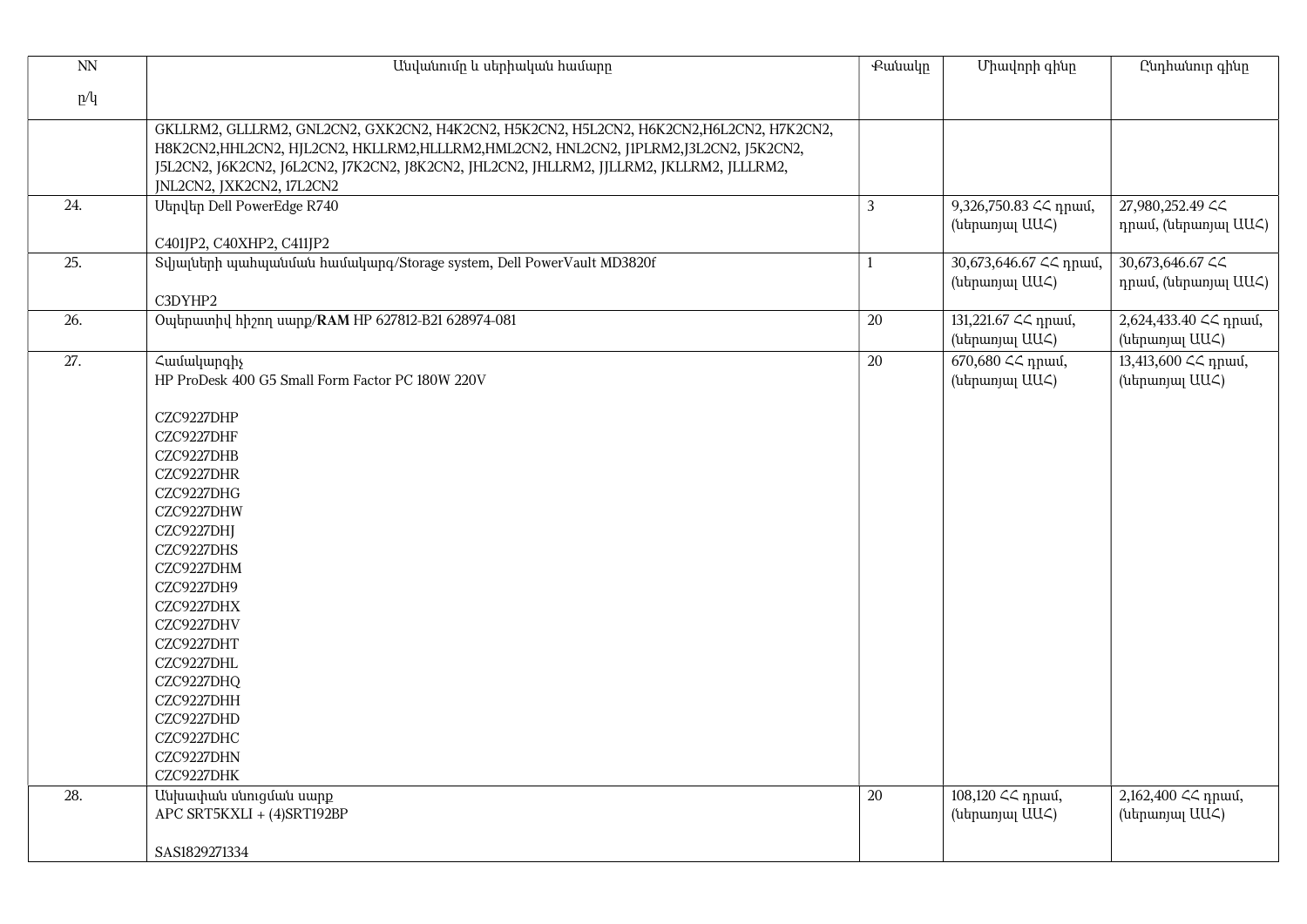| $\overline{\text{NN}}$                              | Անվանումը և սերիական համարը                        | <b></b> <i>P</i> unulp | Միավորի գինը       | Ընդհանուր գինը           |
|-----------------------------------------------------|----------------------------------------------------|------------------------|--------------------|--------------------------|
| $\underline{\mathfrak{p}}/\underline{\mathfrak{q}}$ |                                                    |                        |                    |                          |
|                                                     | 7S1832L00979                                       |                        |                    |                          |
|                                                     | 7S1848L01361                                       |                        |                    |                          |
|                                                     | 7S1821L00641                                       |                        |                    |                          |
|                                                     | 7S1821L00657                                       |                        |                    |                          |
| 29.                                                 | Դյուրակիր համակարգիչ                               | 5                      | 680,640 <<<br>1pmu | 3,403,200 <<< npuu<br>0, |
|                                                     | HP ProBook 450 G6 Notebook PC                      |                        | (ներառյալ UU<)     | (ներառյալ UU<)           |
|                                                     |                                                    |                        |                    |                          |
|                                                     | 5CD9221QY5                                         |                        |                    |                          |
|                                                     | 5CD9221QY4                                         |                        |                    |                          |
|                                                     | 5CD9221QY6                                         |                        |                    |                          |
|                                                     | 5CD9221QY7                                         |                        |                    |                          |
|                                                     | 5CD9221QY3                                         |                        |                    |                          |
|                                                     |                                                    |                        |                    |                          |
| $\overline{30}$ .                                   | <b>U</b> nuhunn                                    | 12                     | 289,320 ∠< դրամ,   | 3,471,840 << npuu 6,     |
|                                                     | HP ProDisplay P224 21.5-inch Monitor (5QG34AA)     |                        | (ներառյալ UUՀ)     | (ներառյալ UU<)           |
|                                                     |                                                    |                        |                    |                          |
|                                                     | CNK9112CWQ                                         |                        |                    |                          |
|                                                     | <b>CNK9112BP8</b>                                  |                        |                    |                          |
|                                                     | CNK9112CWX                                         |                        |                    |                          |
|                                                     | <b>CNK9112BP5</b>                                  |                        |                    |                          |
|                                                     | CNK9112CWY                                         |                        |                    |                          |
|                                                     | CNK9112D40                                         |                        |                    |                          |
|                                                     | <b>CNK9112D2T</b>                                  |                        |                    |                          |
|                                                     | CNK9112CWR                                         |                        |                    |                          |
|                                                     | <b>CNK9112CX5</b>                                  |                        |                    |                          |
|                                                     | CNK9112BPD                                         |                        |                    |                          |
|                                                     | CNK9112BP6                                         |                        |                    |                          |
|                                                     | CNK9112D44                                         |                        |                    |                          |
|                                                     | CNK9112BVV                                         |                        |                    |                          |
|                                                     | CNK9112CWT<br>CNK9112BVG                           |                        |                    |                          |
|                                                     | CNK9112D2W                                         |                        |                    |                          |
|                                                     | CNK9112D2Y                                         |                        |                    |                          |
|                                                     | CNK9112D41                                         |                        |                    |                          |
|                                                     | CNK9112CWS                                         |                        |                    |                          |
|                                                     | CNK9112BPC                                         |                        |                    |                          |
| 31.                                                 | Անխափան սնուցման սարք APC Back-UPS 950VA (BX950UI) | 20                     | 127,080 << npuu,   | 2,541,600 ∠∠ դրամ,       |
|                                                     | S4B1842P28306                                      |                        | (ներառյալ ԱԱՀ)     | (ներառյալ ԱԱՀ)           |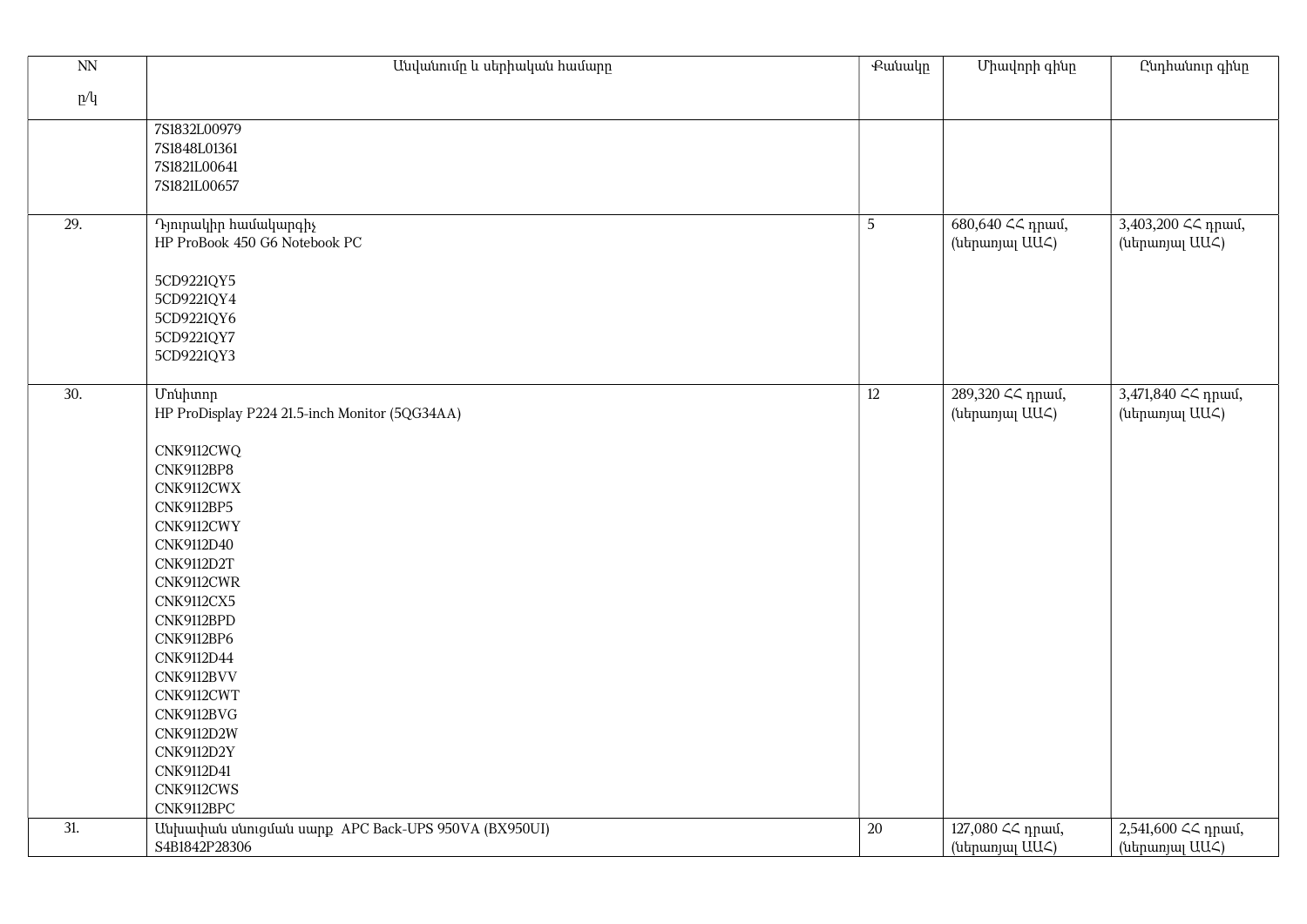| $\overline{NN}$   | Անվանումը և սերիական համարը                                    | $\overline{\mathcal{L}}$ <i>utuulp</i> | Միավորի գինը        | Ընդհանուր գինը              |
|-------------------|----------------------------------------------------------------|----------------------------------------|---------------------|-----------------------------|
|                   |                                                                |                                        |                     |                             |
| p/q               |                                                                |                                        |                     |                             |
|                   | S4B1904P38704                                                  |                                        |                     |                             |
|                   | S4B1840P24122                                                  |                                        |                     |                             |
|                   | S4B1835P27141                                                  |                                        |                     |                             |
|                   | S4B1832P44015                                                  |                                        |                     |                             |
|                   | S4B1843P28222                                                  |                                        |                     |                             |
|                   | S4B1904P38720                                                  |                                        |                     |                             |
|                   | S4B1904P38728                                                  |                                        |                     |                             |
|                   | S4B1904P38392                                                  |                                        |                     |                             |
|                   | S4B1904P38734                                                  |                                        |                     |                             |
|                   | S4B1913P33467                                                  |                                        |                     |                             |
|                   | S4B1913P33479                                                  |                                        |                     |                             |
|                   | S4B1913P33447                                                  |                                        |                     |                             |
|                   | S4B1913P33475                                                  |                                        |                     |                             |
|                   | S4B1913P33437                                                  |                                        |                     |                             |
|                   | S4B1913P33451                                                  |                                        |                     |                             |
|                   | S4B1913P33457                                                  |                                        |                     |                             |
|                   | S4B1913P33449                                                  |                                        |                     |                             |
|                   | S4B1912P00005                                                  |                                        |                     |                             |
|                   | S4B1912P00003                                                  |                                        |                     |                             |
| $\overline{32}$ . | Սկաներ                                                         | 5                                      |                     | 3,349,800 <<<br>npuu<br>6,  |
|                   | HP ScanJet Enterprise Flow 5000 s4 Sheet-feed Scanner (L2755A) |                                        | (ներառյալ UUՀ)      | (ներառյալ UU<)              |
|                   |                                                                |                                        |                     |                             |
|                   | CN8CMB500K                                                     |                                        |                     |                             |
|                   | CN8CMB5020                                                     |                                        |                     |                             |
|                   | CN8CMB505H                                                     |                                        |                     |                             |
|                   | CN917B5030                                                     |                                        |                     |                             |
|                   | CN917B5060                                                     |                                        |                     |                             |
|                   |                                                                |                                        |                     |                             |
| $\overline{33}$ . | <b><i><u>Curfulupqht</u></i></b> / PC workstations             | 30                                     | 446,400 <<<br>npuu, | 13,392,000 <<<br>npuu<br>6, |
|                   | HP ProOne 440 G4 All-in-One Business PC                        |                                        | (ներառյալ UUՀ)      | (ներառյալ UU<)              |
|                   |                                                                |                                        |                     |                             |
|                   | S/N: 8CG92276CG                                                |                                        |                     |                             |
|                   | S/N: 8CG92276BZ                                                |                                        |                     |                             |
|                   | S/N: 8CG92276CH                                                |                                        |                     |                             |
|                   | S/N: 8CG92276CM                                                |                                        |                     |                             |
|                   | S/N: 8CG92276C9                                                |                                        |                     |                             |
|                   | S/N: 8CG92276CP                                                |                                        |                     |                             |
|                   | S/N: 8CG92276CS                                                |                                        |                     |                             |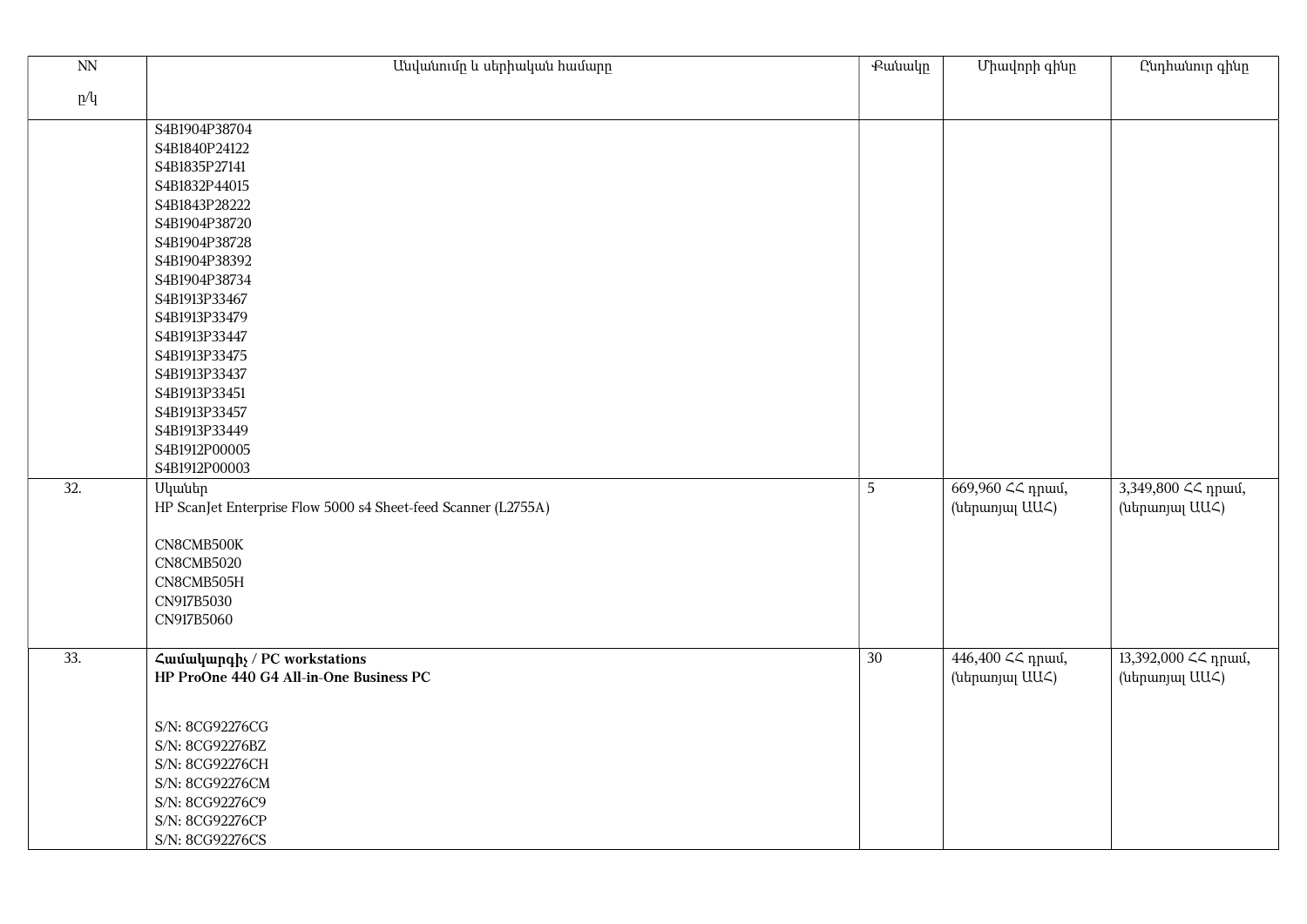| $\mathop{\rm NN}\nolimits$ | Անվանումը և սերիական համարը                                                         | <b></b> eutuulp | Միավորի գինը                                                              | Ընդհանուր գինը     |
|----------------------------|-------------------------------------------------------------------------------------|-----------------|---------------------------------------------------------------------------|--------------------|
| p/q                        |                                                                                     |                 |                                                                           |                    |
|                            |                                                                                     |                 |                                                                           |                    |
|                            | S/N: 8CG92276CD                                                                     |                 |                                                                           |                    |
|                            | S/N: 8CG92276CN                                                                     |                 |                                                                           |                    |
|                            | S/N: 8CG92276CB                                                                     |                 |                                                                           |                    |
|                            | S/N: 8CG92276C3                                                                     |                 |                                                                           |                    |
|                            | S/N: 8CG92276CC                                                                     |                 |                                                                           |                    |
|                            | S/N: 8CG92276C2                                                                     |                 |                                                                           |                    |
|                            | S/N: 8CG92276CW                                                                     |                 |                                                                           |                    |
|                            | S/N: 8CG92276CT                                                                     |                 |                                                                           |                    |
|                            | S/N: 8CG92276CK                                                                     |                 |                                                                           |                    |
|                            | S/N: 8CG92276CL                                                                     |                 |                                                                           |                    |
|                            | S/N: 8CG92276CR                                                                     |                 |                                                                           |                    |
|                            | S/N: 8CG92276C5                                                                     |                 |                                                                           |                    |
|                            | S/N: 8CG92276C6                                                                     |                 |                                                                           |                    |
|                            | S/N: 8CG92276C7                                                                     |                 |                                                                           |                    |
|                            | S/N: 8CG92276C1                                                                     |                 |                                                                           |                    |
|                            | S/N: 8CG92276CQ                                                                     |                 |                                                                           |                    |
|                            | S/N: 8CG92276C0                                                                     |                 |                                                                           |                    |
|                            | S/N: 8CG92276CV                                                                     |                 |                                                                           |                    |
|                            | S/N: 8CG92276CF                                                                     |                 |                                                                           |                    |
|                            | S/N: 8CG92276CJ                                                                     |                 |                                                                           |                    |
|                            | S/N: 8CG92276C4                                                                     |                 |                                                                           |                    |
|                            | S/N: 8CG92276C8                                                                     |                 |                                                                           |                    |
|                            | S/N: 8CG92276CX                                                                     |                 |                                                                           |                    |
| 34.                        | Բազմաֆունկցիոնալ տպիչ սարք / Multifunctional printer KYOCERA ECOSYS P3055dn Printer | 25              | 388,800 <<< <r 0,<="" npuu="" td=""><td>9,720,000 &lt;&lt; npwu,</td></r> | 9,720,000 << npwu, |
|                            |                                                                                     |                 | (ներառյալ UUՀ)                                                            | (ներառյալ UU<)     |
|                            | S/N: 1102T73NL0VLW9348064                                                           |                 |                                                                           |                    |
|                            | S/N: 1102T73NL0VLW9348053                                                           |                 |                                                                           |                    |
|                            | S/N: 1102T73NL0VLW9356208                                                           |                 |                                                                           |                    |
|                            | S/N: 1102T73NL0VLW9356209                                                           |                 |                                                                           |                    |
|                            | S/N: 1102T73NL0VLW9356201                                                           |                 |                                                                           |                    |
|                            | S/N: 1102T73NL0VLW9356203                                                           |                 |                                                                           |                    |
|                            | S/N: 1102T73NL0VLW9356169                                                           |                 |                                                                           |                    |
|                            | S/N: 1102T73NL0VLW9356175                                                           |                 |                                                                           |                    |
|                            | S/N: 1102T73NL0VLW9348059                                                           |                 |                                                                           |                    |
|                            | S/N: 1102T73NL0VLW9348039                                                           |                 |                                                                           |                    |
|                            | S/N: 1102T73NL0VLW9356178                                                           |                 |                                                                           |                    |
|                            | S/N: 1102T73NL0VLW9355960                                                           |                 |                                                                           |                    |
|                            | S/N: 1102T73NL0VLW9355976                                                           |                 |                                                                           |                    |
|                            | S/N: 1102T73NL0VLW9355916                                                           |                 |                                                                           |                    |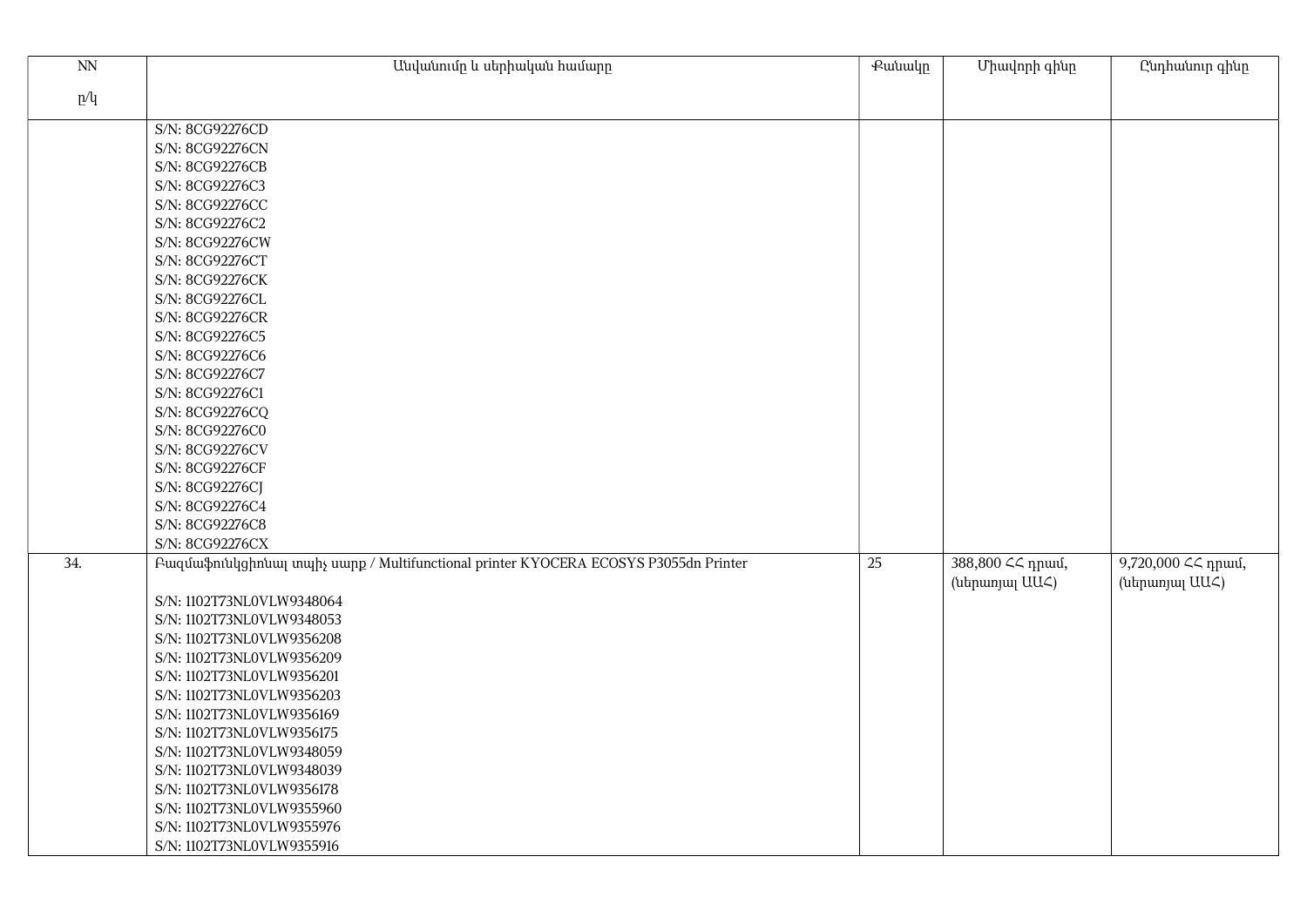| $N\!N$ | Անվանումը և սերիական համարը                                                                                                                                                                                                                                                                                                                                                                                                                                                                                                                  | <b></b> eutuulp | Միավորի գինը                       | Ընդհանուր գինը                       |
|--------|----------------------------------------------------------------------------------------------------------------------------------------------------------------------------------------------------------------------------------------------------------------------------------------------------------------------------------------------------------------------------------------------------------------------------------------------------------------------------------------------------------------------------------------------|-----------------|------------------------------------|--------------------------------------|
| p/q    |                                                                                                                                                                                                                                                                                                                                                                                                                                                                                                                                              |                 |                                    |                                      |
| 35.    | S/N: 1102T73NL0VLW9355969<br>S/N: 1102T73NL0VLW9355970<br>S/N: 1102T73NL0VLW9356215<br>S/N: 1102T73NL0VLW9356200<br>S/N: 1102T73NL0VLW9356202<br>S/N: 1102T73NL0VLW9356205<br>S/N: 1102T73NL0VLW9356198<br>S/N: 1102T73NL0VLW9356206<br>S/N: 1102T73NL0VLW9355975<br>S/N: 1102T73NL0VLW9355966<br>S/N: 1102T73NL0VLW9355932<br>Uuխափան սնուցման սարք / UPS<br>APC Back-UPS 950VA (BX950UI)                                                                                                                                                   | 35              | 122,520 << npuu,<br>(ներառյալ UUՀ) | 4,288,200 << npuu,<br>(ներառյալ UUՀ) |
|        | S/N: S4B1839P16687<br>S/N: S4B1832P20963<br>S/N: S4B1842P28294<br>S/N: S3B1802X23551<br>S/N: S4B1835P26209<br>S/N: S4B1904P38739<br>S/N: S4B1904P38719<br>S/N: S4B1904P38742<br>S/N: S4B1904P38395<br>S/N: S4B1904P38390<br>S/N: S4B1904P38385<br>S/N: S4B1904P38388<br>S/N: S4B1904P38354<br>S/N: S4B1904P38411<br>S/N: S4B1904P38709<br>S/N: S4B1904P38723<br>S/N: S4B1904P38389<br>S/N: S4B1904P38383<br>S/N: S4B1904P38386<br>S/N: S4B1904P38740<br>S/N: S4B1904P38352<br>S/N: S4B1913P33438<br>S/N: S4B1913P33462<br>S/N: S4B1904P38730 |                 |                                    |                                      |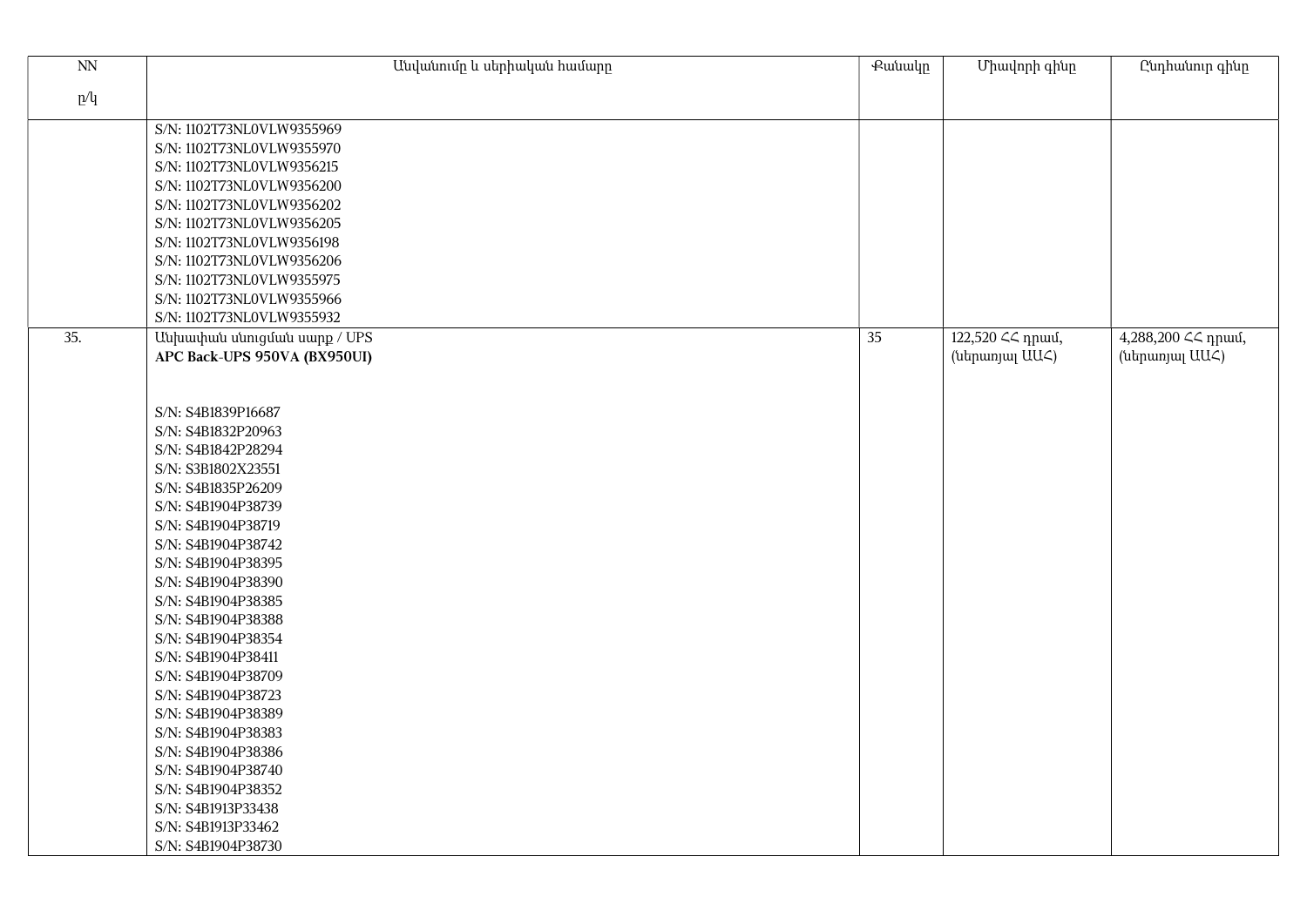| $\overline{NN}$ | Անվանումը և սերիական համարը                                                                                                                                                                                                                                                                                      | Pwwwlp | Միավորի գինը                               | Ընդհանուր գինը                        |
|-----------------|------------------------------------------------------------------------------------------------------------------------------------------------------------------------------------------------------------------------------------------------------------------------------------------------------------------|--------|--------------------------------------------|---------------------------------------|
| p/q             |                                                                                                                                                                                                                                                                                                                  |        |                                            |                                       |
|                 | S/N: S4B1904P38727<br>S/N: S4B1913P33459<br>S/N: S4B1913P33432<br>S/N: S4B1913P33458<br>S/N: S4B1913P33463<br>S/N: S4B1913P33464<br>S/N: S4B1913P33480<br>S/N: S4B1904P38412<br>S/N: S4B1904P38736                                                                                                               |        |                                            |                                       |
|                 | S/N: S4B1912P00015                                                                                                                                                                                                                                                                                               |        |                                            |                                       |
| 36.             | S/N: S4B1912P00019<br>Uylhy / Switch (a) Aruba 2540 24G PoE +4SF +Switch<br>S/N: CN8BJYK1YB                                                                                                                                                                                                                      | 1      | 1,976,400 << npuu,<br>(utipunjul UU<)      | 1,976,400 << npuu,<br>(utmunjuj UU<)  |
| 37.             | Uulhy /Switch (b) Aruba 2540 24G 4SFP +Switch<br>S/N: CN91JYH05L<br>S/N: CN91JYH060                                                                                                                                                                                                                              | 2      | 1,586,400 <<<nuu0,<br>(utipunjul UU<)      | 3,172,800 << npwu,<br>(utipunjuj UU<) |
| 38.             | Swugwihu unnni /Transceiver<br>Aruba 10G SFP +LC SR 300m OM3 MMF Transceiver<br>S/N: CN92KBV2NJ<br>S/N: CN92KBV2Q9<br>S/N: CN92KBV2R1<br>S/N: CN92KBV2R6<br>S/N: CN92KBV3CK<br>S/N: CN92KBV3DS<br>S/N: CN92KBV3G4<br>S/N: CN92KBV44G<br>S/N: CN92KBV498<br>S/N: CN93KBV09K<br>S/N: CN93KBV0BS<br>S/N: CN93KBV0D4 | 12     | 541,200 << npuu,<br>(ներառյալ UU<)         | 6,494,400 << npuu,<br>(utmunjuj UU<)  |
| 39.             | <b><i>Chnulunu</i></b> / IP phone<br>Yealink SIP-T21P                                                                                                                                                                                                                                                            | 40     | 39,480 <<<br>npuu<br>6,<br>(utipunjul UU<) | 1,579,200 << npuu,<br>(ներառյալ UUՀ)  |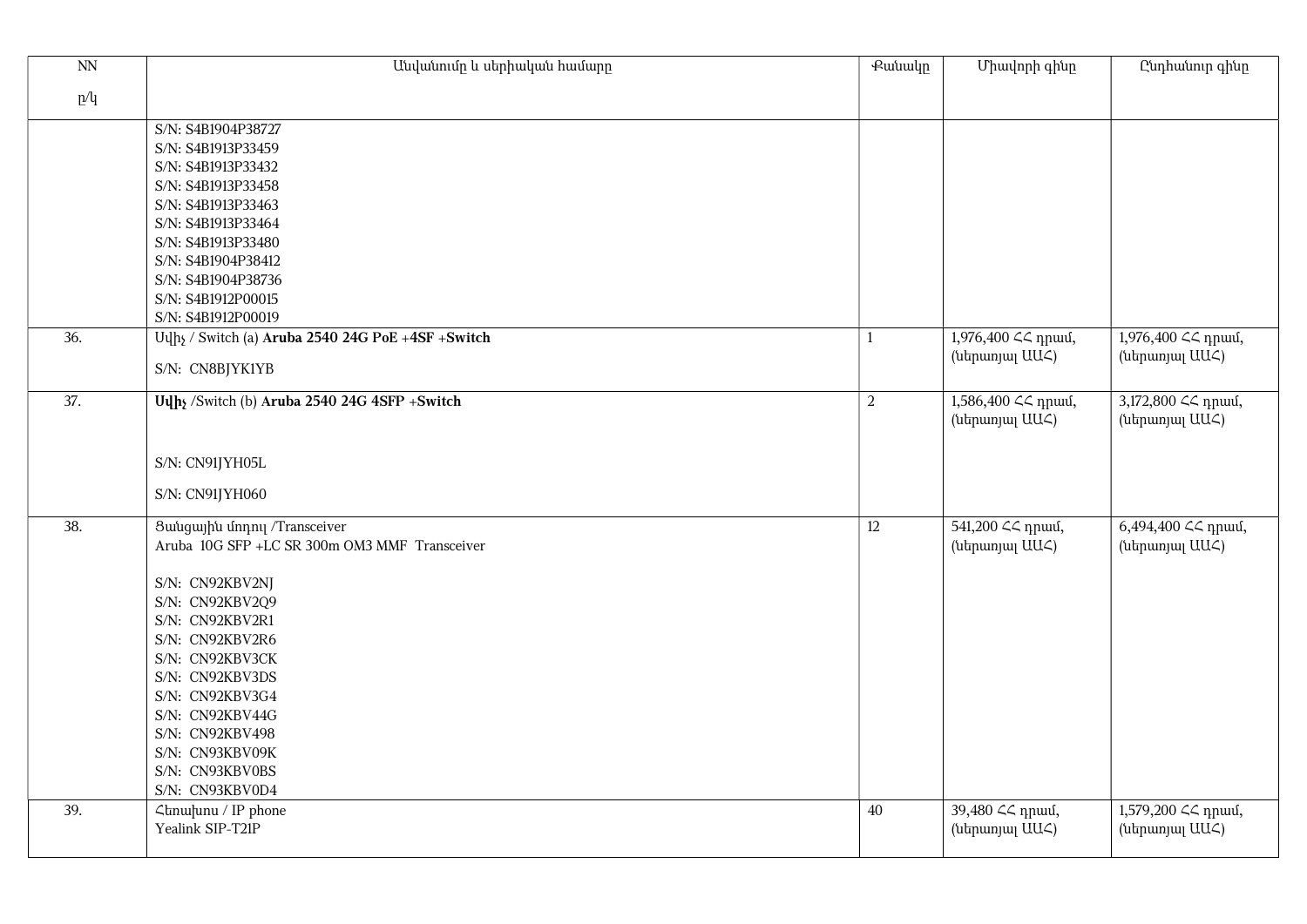| $\text{NN}$ | Անվանումը և սերիական համարը | Քանակը | Միավորի գինը | Ընդհանուր գինը |
|-------------|-----------------------------|--------|--------------|----------------|
| p/q         |                             |        |              |                |
|             |                             |        |              |                |
|             | S/N: 2121118070D18031       |        |              |                |
|             | S/N: 2121118070D18032       |        |              |                |
|             | S/N: 2121118070D18033       |        |              |                |
|             | S/N: 2121118070D18034       |        |              |                |
|             | S/N: 2121118070D18035       |        |              |                |
|             | S/N: 2121118070D18036       |        |              |                |
|             | S/N: 2121118070D18037       |        |              |                |
|             | S/N: 2121118070D18038       |        |              |                |
|             | S/N: 2121118070D18039       |        |              |                |
|             | S/N: 2121118070D18040       |        |              |                |
|             | S/N: 8121117090D24574       |        |              |                |
|             | S/N: 8121117090D24575       |        |              |                |
|             | S/N: 8121117090D24578       |        |              |                |
|             | S/N: 8121117090D24579       |        |              |                |
|             | S/N: 8121117090D24580       |        |              |                |
|             | S/N: 8121117090D24582       |        |              |                |
|             | S/N: 8121117090D24583       |        |              |                |
|             | S/N: 8121117090D24585       |        |              |                |
|             | S/N: 8121117090D24589       |        |              |                |
|             | S/N: 8121117090D24590       |        |              |                |
|             | S/N: 2121118070D17961       |        |              |                |
|             | S/N: 2121118070D17962       |        |              |                |
|             | S/N: 2121118070D17963       |        |              |                |
|             | S/N: 2121118070D17964       |        |              |                |
|             | S/N: 2121118070D17965       |        |              |                |
|             | S/N: 2121118070D17966       |        |              |                |
|             | S/N: 2121118070D17967       |        |              |                |
|             | S/N: 2121118070D17968       |        |              |                |
|             | S/N: 2121118070D17969       |        |              |                |
|             | S/N: 2121118070D17970       |        |              |                |
|             | S/N: 2121118070D17991       |        |              |                |
|             | S/N: 2121118070D17992       |        |              |                |
|             | S/N: 2121118070D17993       |        |              |                |
|             | S/N: 2121118070D17994       |        |              |                |
|             | S/N: 2121118070D17995       |        |              |                |
|             | S/N: 2121118070D17996       |        |              |                |
|             | S/N: 2121118070D17997       |        |              |                |
|             | S/N: 2121118070D17998       |        |              |                |
|             | S/N: 2121118070D17999       |        |              |                |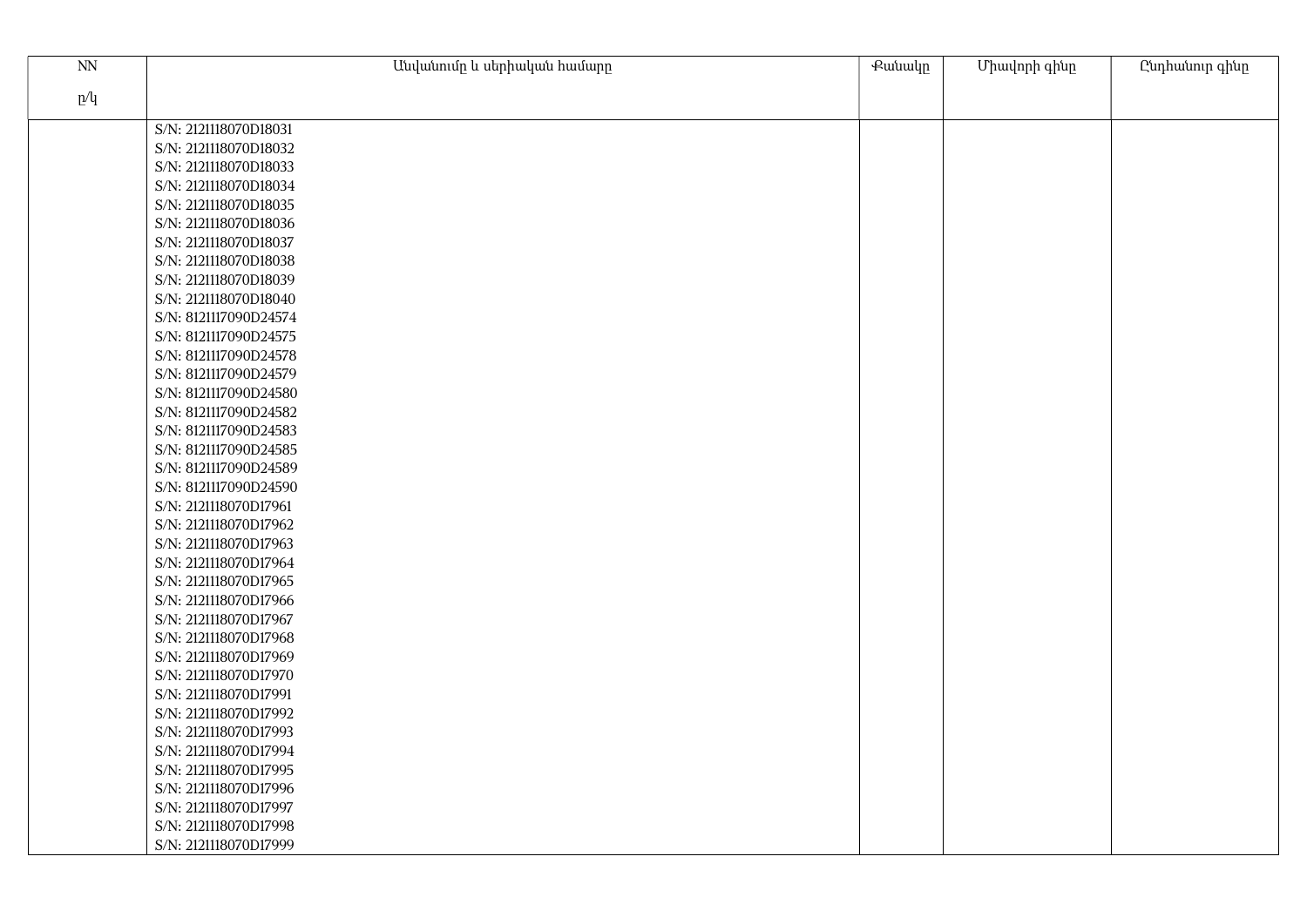| $\mathop{\rm NN}\nolimits$ | Անվանումը և սերիական համարը                         | <b></b> eutuulp | Միավորի գինը            | Ընդհանուր գինը          |
|----------------------------|-----------------------------------------------------|-----------------|-------------------------|-------------------------|
| p/q                        |                                                     |                 |                         |                         |
|                            |                                                     |                 |                         |                         |
|                            | S/N: 2121118070D18000                               |                 |                         |                         |
| 40.                        | Uwinihu / Patch Cord                                | $\overline{a}$  | 25,320 <<<br>npuu<br>6, | 50,640 <<<br>npuu<br>0, |
|                            | Panduit NK 2-fiber OM4 2.0mm LSZH Jacket Patch Cord |                 | (ներառյալ UU<)          | (ներառյալ UU<)          |
|                            |                                                     |                 |                         |                         |
|                            |                                                     |                 |                         |                         |
| 41.                        | Uluutiguuluu / Headphone                            | 30              | 92,760 <<<br>npuul,     | 2,782,800 ∠∠ դրամ,      |
|                            | JABRA Evolve 65 MS Mono                             |                 | (ներառյալ UUՀ)          | (ներառյալ UUՀ)          |
|                            |                                                     |                 |                         |                         |
|                            | S/N: 00203607870                                    |                 |                         |                         |
|                            | S/N: 00203607862                                    |                 |                         |                         |
|                            | S/N: 00203607872                                    |                 |                         |                         |
|                            | S/N: 00203607875                                    |                 |                         |                         |
|                            | S/N: 00203607811                                    |                 |                         |                         |
|                            | S/N: 00203607848                                    |                 |                         |                         |
|                            | S/N: 00203607864                                    |                 |                         |                         |
|                            | S/N: 00203607852                                    |                 |                         |                         |
|                            | S/N: 00203607866                                    |                 |                         |                         |
|                            | S/N: 00203607858<br>S/N: 00203607873                |                 |                         |                         |
|                            | S/N: 00203607861                                    |                 |                         |                         |
|                            | S/N: 00203607846                                    |                 |                         |                         |
|                            | S/N: 00203607850                                    |                 |                         |                         |
|                            | S/N: 00203607859                                    |                 |                         |                         |
|                            | S/N: 00203607865                                    |                 |                         |                         |
|                            | S/N: 00203607856                                    |                 |                         |                         |
|                            | S/N: 00203607863                                    |                 |                         |                         |
|                            | S/N: 00203607849                                    |                 |                         |                         |
|                            | S/N: 00203607836                                    |                 |                         |                         |
|                            | S/N: 00203607860                                    |                 |                         |                         |
|                            | S/N: 00203607835                                    |                 |                         |                         |
|                            | S/N: 00203607869                                    |                 |                         |                         |
|                            | S/N: 00203607826                                    |                 |                         |                         |
|                            | S/N: 00203607874                                    |                 |                         |                         |
|                            | S/N: 00203607847                                    |                 |                         |                         |
|                            | S/N: 00203607851                                    |                 |                         |                         |
|                            | S/N: 00203607857                                    |                 |                         |                         |
|                            | S/N: 00203607812                                    |                 |                         |                         |
|                            | S/N: 00203607816                                    |                 |                         |                         |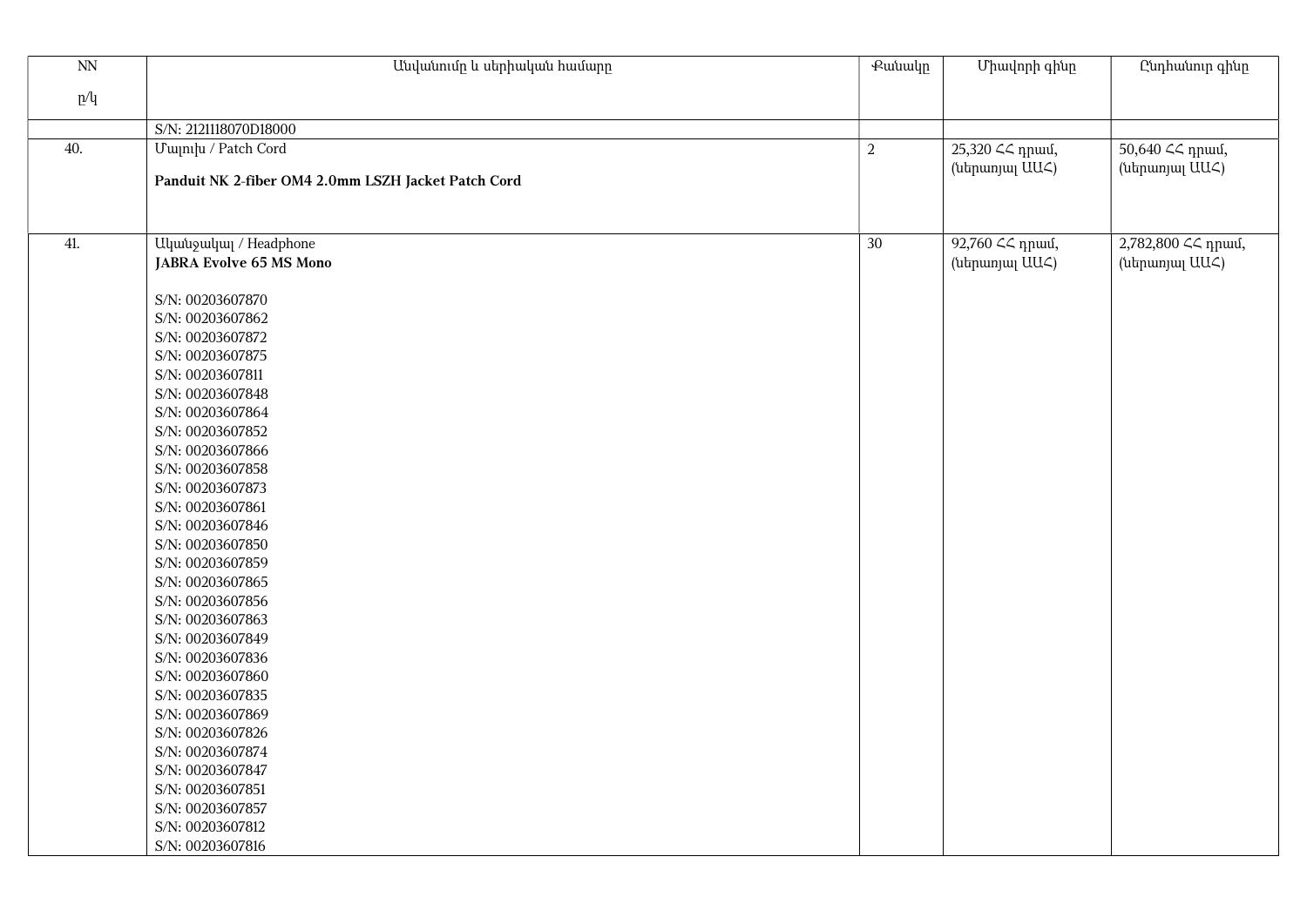| $\overline{NN}$ |                | Անվանումը և սերիական համարը |                                                                                          |                |  | Միավորի գինը                                    | Ընդհանուր գինը                          |
|-----------------|----------------|-----------------------------|------------------------------------------------------------------------------------------|----------------|--|-------------------------------------------------|-----------------------------------------|
| p/q             |                |                             |                                                                                          |                |  |                                                 |                                         |
| 42.             |                |                             | Suluu utuph uluu uu huu huu huu uu dhaa siyatem hardware upgrade for MobileID activation |                |  | 308,257,200 <<< <r></r> nnuu,<br>(ներառյալ UU<) | 308,257,200 << npuu,<br>(utipunjuj UU<) |
|                 | Product        |                             | $Qty$ Description                                                                        | Serial Number  |  |                                                 |                                         |
|                 | 797740-B21     |                             | HPE Synergy12000 CTO Frame 1xFLM 10x Fan                                                 | CZJ92104J8     |  |                                                 |                                         |
|                 | 797740-B21     |                             | HPE Synergy12000 CTO Frame 1xFLM 10x Fan                                                 | CZJ92104J9     |  |                                                 |                                         |
|                 | 797740-B21 B19 | $\overline{2}$              | Europe - Multilingual Localization                                                       |                |  |                                                 |                                         |
|                 | 871941-B21     |                             | HPE SY 480 Gen10 CTO No Drv Cmpt Mdl                                                     | CZJ92104HY     |  |                                                 |                                         |
|                 | 871941-B21     |                             | HPE SY 480 Gen10 CTO No Drv Cmpt Mdl                                                     | CZJ92104HZ     |  |                                                 |                                         |
|                 | 871941-B21     |                             | HPE SY 480 Gen10 CTO No Drv Cmpt Mdl                                                     | CZJ92104J0     |  |                                                 |                                         |
|                 | 871941-B21     |                             | HPE SY 480 Gen10 CTO No Drv Cmpt Mdl                                                     | CZJ92104J1     |  |                                                 |                                         |
|                 | 871941-B21     |                             | HPE SY 480 Gen10 CTO No Drv Cmpt Mdl                                                     | CZJ92104J2     |  |                                                 |                                         |
|                 | 871941-B21     |                             | HPE SY 480 Gen10 CTO No Drv Cmpt Mdl                                                     | CZJ92104J3     |  |                                                 |                                         |
|                 | 872114-L21     |                             | HPE SY 480 Gen10 Xeon-S 4116 FIO Kit                                                     | TWJHRA7VXCB004 |  |                                                 |                                         |
|                 | 872114-L21     |                             | HPE SY 480 Gen10 Xeon-S 4116 FIO Kit                                                     | TWJHRA7VXCB005 |  |                                                 |                                         |
|                 | 872114-L21     |                             | HPE SY 480 Gen10 Xeon-S 4116 FIO Kit                                                     | TWJHRA7VXCB006 |  |                                                 |                                         |
|                 | 872114-L21     |                             | HPE SY 480 Gen10 Xeon-S 4116 FIO Kit                                                     | TWJHRA7VXCB008 |  |                                                 |                                         |
|                 | 872114-L21     |                             | HPE SY 480 Gen10 Xeon-S 4116 FIO Kit                                                     | TWJHRA7VXCB009 |  |                                                 |                                         |
|                 | 872114-L21     |                             | HPE SY 480 Gen10 Xeon-S 4116 FIO Kit                                                     | TWJHRA7VXCB00C |  |                                                 |                                         |
|                 | 872114-B21     |                             | HPE SY 480 Gen10 Xeon-S 4116 Kit                                                         | EWFGE05G5BI1QE |  |                                                 |                                         |
|                 | 872114-B21     |                             | HPE SY 480 Gen10 Xeon-S 4116 Kit                                                         | EWFGE05G5BI1QO |  |                                                 |                                         |
|                 | 872114-B21     |                             | HPE SY 480 Gen10 Xeon-S 4116 Kit                                                         | EWFGE05G5BI1QS |  |                                                 |                                         |
|                 | 872114-B21     |                             | HPE SY 480 Gen10 Xeon-S 4116 Kit                                                         | EWFGE05G5BI1QY |  |                                                 |                                         |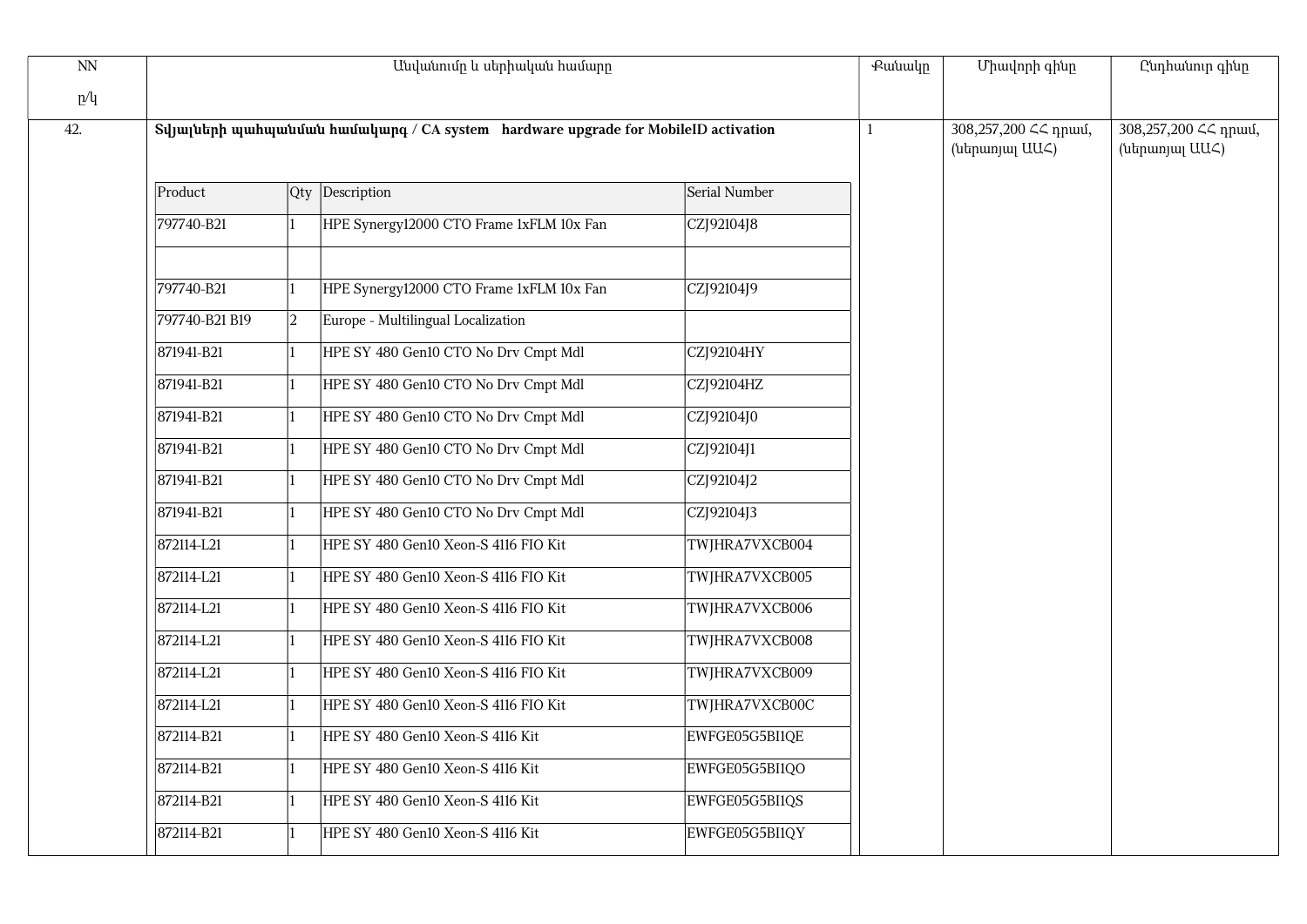|            | Անվանումը և սերիական համարը         |                | <b></b> eutuulp | Միավորի գինը | Ընդհանուր գինը |
|------------|-------------------------------------|----------------|-----------------|--------------|----------------|
|            |                                     |                |                 |              |                |
| 872114-B21 | HPE SY 480 Gen10 Xeon-S 4116 Kit    | EWFGE05G5BI1US |                 |              |                |
| 872114-B21 | HPE SY 480 Gen10 Xeon-S 4116 Kit    | EWFGE05G5BI1V0 |                 |              |                |
| 835955-B21 | HPE 16GB 2Rx8 PC4-2666V-R Smart Kit | RWEZNA7TGCB0P5 |                 |              |                |
| 835955-B21 | HPE 16GB 2Rx8 PC4-2666V-R Smart Kit | RWEZNA7TGCB0P6 |                 |              |                |
| 835955-B21 | HPE 16GB 2Rx8 PC4-2666V-R Smart Kit | RWEZNA7TGCB0P7 |                 |              |                |
| 835955-B21 | HPE 16GB 2Rx8 PC4-2666V-R Smart Kit | RWEZNA7TGCB0P8 |                 |              |                |
| 835955-B21 | HPE 16GB 2Rx8 PC4-2666V-R Smart Kit | RWEZNA7TGCB0P9 |                 |              |                |
| 835955-B21 | HPE 16GB 2Rx8 PC4-2666V-R Smart Kit | RWEZNA7TGCB0PA |                 |              |                |
| 835955-B21 | HPE 16GB 2Rx8 PC4-2666V-R Smart Kit | RWEZNA7TGCB0PB |                 |              |                |
| 835955-B21 | HPE 16GB 2Rx8 PC4-2666V-R Smart Kit | RWEZNA7TGCB0PC |                 |              |                |
| 835955-B21 | HPE 16GB 2Rx8 PC4-2666V-R Smart Kit | RWEZNA7TGCB0PD |                 |              |                |
| 835955-B21 | HPE 16GB 2Rx8 PC4-2666V-R Smart Kit | RWEZNA7TGCB0PE |                 |              |                |
| 835955-B21 | HPE 16GB 2Rx8 PC4-2666V-R Smart Kit | RWEZNA7TGCB0PF |                 |              |                |
| 835955-B21 | HPE 16GB 2Rx8 PC4-2666V-R Smart Kit | RWEZNA7TGCB0PG |                 |              |                |
| 835955-B21 | HPE 16GB 2Rx8 PC4-2666V-R Smart Kit | RWEZNA7TGCB0PH |                 |              |                |
| 835955-B21 | HPE 16GB 2Rx8 PC4-2666V-R Smart Kit | RWEZNA7TGCB0PI |                 |              |                |
| 835955-B21 | HPE 16GB 2Rx8 PC4-2666V-R Smart Kit | RWEZNA7TGCB0PJ |                 |              |                |
| 835955-B21 | HPE 16GB 2Rx8 PC4-2666V-R Smart Kit | RWEZNA7TGCB0PK |                 |              |                |
| 835955-B21 | HPE 16GB 2Rx8 PC4-2666V-R Smart Kit | RWEZNA7TGCB0PL |                 |              |                |
| 835955-B21 | HPE 16GB 2Rx8 PC4-2666V-R Smart Kit | RWEZNA7TGCB0PM |                 |              |                |
| 835955-B21 | HPE 16GB 2Rx8 PC4-2666V-R Smart Kit | RWEZNA7TGCB0PN |                 |              |                |
| 835955-B21 | HPE 16GB 2Rx8 PC4-2666V-R Smart Kit | RWEZNA7TGCB0PO |                 |              |                |
| 835955-B21 | HPE 16GB 2Rx8 PC4-2666V-R Smart Kit | RWEZNA7TGCB0PP |                 |              |                |
|            |                                     |                |                 |              |                |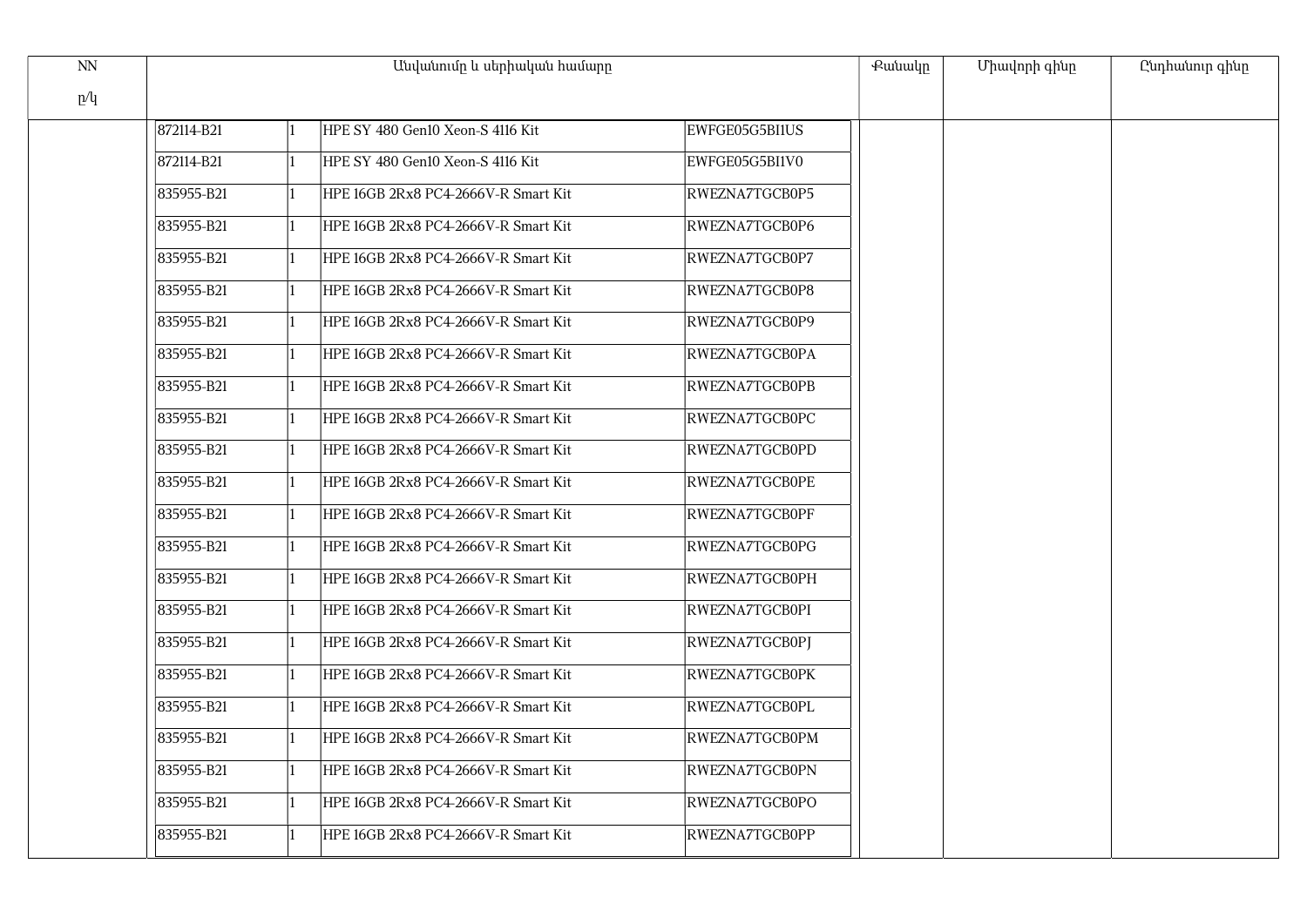| NN  |            | Անվանումը և սերիական համարը                |                | <b></b> eutuulp | Միավորի գինը | Ընդհանուր գինը |
|-----|------------|--------------------------------------------|----------------|-----------------|--------------|----------------|
| p/q |            |                                            |                |                 |              |                |
|     | 835955-B21 | HPE 16GB 2Rx8 PC4-2666V-R Smart Kit        | RWEZNA7TGCB0PQ |                 |              |                |
|     | 835955-B21 | HPE 16GB 2Rx8 PC4-2666V-R Smart Kit        | RWEZNA7TGCB0PR |                 |              |                |
|     | 835955-B21 | HPE 16GB 2Rx8 PC4-2666V-R Smart Kit        | RWEZNA7TGCB0PS |                 |              |                |
|     | 835955-B21 | HPE 16GB 2Rx8 PC4-2666V-R Smart Kit        | RWEZNA7TGCB0PT |                 |              |                |
|     | 835955-B21 | HPE 16GB 2Rx8 PC4-2666V-R Smart Kit        | RWEZNA7TGCB0PU |                 |              |                |
|     | 835955-B21 | HPE 16GB 2Rx8 PC4-2666V-R Smart Kit        | RWEZNA7TGCB0PV |                 |              |                |
|     | 835955-B21 | HPE 16GB 2Rx8 PC4-2666V-R Smart Kit        | RWEZNA7TGCB0PW |                 |              |                |
|     | 835955-B21 | HPE 16GB 2Rx8 PC4-2666V-R Smart Kit        | RWEZNA7TGCB0PX |                 |              |                |
|     | 835955-B21 | HPE 16GB 2Rx8 PC4-2666V-R Smart Kit        | RWEZNA7TGCB0PY |                 |              |                |
|     | 835955-B21 | HPE 16GB 2Rx8 PC4-2666V-R Smart Kit<br>11  | RWEZNA7TGCB0PZ |                 |              |                |
|     | 835955-B21 | HPE 16GB 2Rx8 PC4-2666V-R Smart Kit<br>11. | RWEZNA7TGCB0Q0 |                 |              |                |
|     | 835955-B21 | HPE 16GB 2Rx8 PC4-2666V-R Smart Kit<br>11. | RWEZNA7TGCB0Q1 |                 |              |                |
|     | 835955-B21 | HPE 16GB 2Rx8 PC4-2666V-R Smart Kit        | RWEZNA7TGCB0Q2 |                 |              |                |
|     | 835955-B21 | HPE 16GB 2Rx8 PC4-2666V-R Smart Kit<br>11  | RWEZNA7TGCB0Q3 |                 |              |                |
|     | 835955-B21 | HPE 16GB 2Rx8 PC4-2666V-R Smart Kit        | RWEZNA7TGCB0Q4 |                 |              |                |
|     | 835955-B21 | HPE 16GB 2Rx8 PC4-2666V-R Smart Kit        | RWEZNA7TGCB0Q5 |                 |              |                |
|     | 835955-B21 | HPE 16GB 2Rx8 PC4-2666V-R Smart Kit        | RWEZNA7TGCB0Q6 |                 |              |                |
|     | 835955-B21 | HPE 16GB 2Rx8 PC4-2666V-R Smart Kit        | RWEZNA7TGCB0Q7 |                 |              |                |
|     | 835955-B21 | HPE 16GB 2Rx8 PC4-2666V-R Smart Kit        | RWEZNA7TGCB0Q8 |                 |              |                |
|     | 835955-B21 | HPE 16GB 2Rx8 PC4-2666V-R Smart Kit        | RWEZNA7TGCB0Q9 |                 |              |                |
|     | 835955-B21 | HPE 16GB 2Rx8 PC4-2666V-R Smart Kit        | RWEZNA7TGCB0QA |                 |              |                |
|     | 835955-B21 | HPE 16GB 2Rx8 PC4-2666V-R Smart Kit        | RWEZNA7TGCB0QB |                 |              |                |
|     | 835955-B21 | HPE 16GB 2Rx8 PC4-2666V-R Smart Kit        | RWEZNA7TGCB0QC |                 |              |                |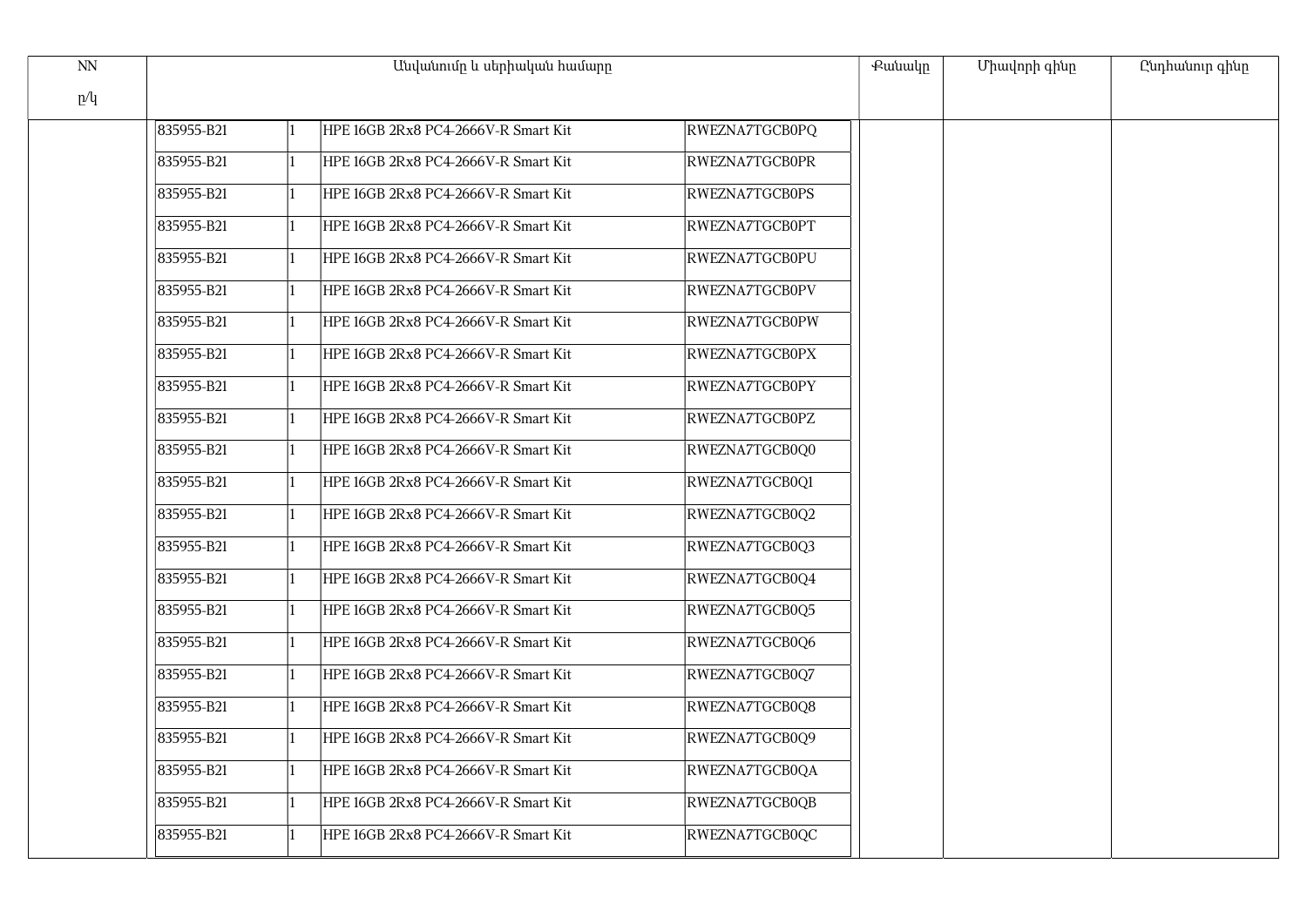| p/q<br>835955-B21<br>HPE 16GB 2Rx8 PC4-2666V-R Smart Kit<br>RWEZNA7TGCB0QD<br>835955-B21<br>HPE 16GB 2Rx8 PC4-2666V-R Smart Kit<br>RWEZNA7TGCB0QE<br>835955-B21<br>HPE 16GB 2Rx8 PC4-2666V-R Smart Kit<br>RWEZNA7TGCB0QF<br>835955-B21<br>HPE 16GB 2Rx8 PC4-2666V-R Smart Kit<br>RWEZNA7TGCB0QG<br>HPE Synergy 3820C 10/20Gb CNA<br>PEFAT0ASTC7B61<br>777430-B21<br>777430-B21<br>HPE Synergy 3820C 10/20Gb CNA<br>PEFAT0ASTC7B64<br>777430-B21<br>HPE Synergy 3820C 10/20Gb CNA<br>PEFAT0ASTC7B7Z<br>777430-B21<br>HPE Synergy 3820C 10/20Gb CNA<br>PEFAT0ASTC7B8B<br>HPE Synergy 3820C 10/20Gb CNA<br>777430-B21<br>PEFAT0ASTC7B8E<br>777430-B21<br>HPE Synergy 3820C 10/20Gb CNA<br>PEFAT0ASTC7B8F<br>HPE 32GB microSD Flash Memory Card<br>700139-B21<br>$\vert 6 \vert$<br>794502-B23<br>HPE VC SE 40Gb F8 Module<br>2TV913005F<br>794502-B23<br>HPE VC SE 40Gb F8 Module<br>2TV9130063<br>HPE VC SE 40Gb F8 Module<br>794502-B23<br>2TV913006J<br>HPE VC SE 40Gb F8 Module<br>794502-B23<br>2TV916000S<br>AI718A<br> 8 <br>HPE 8Gb Short Wave FC SFP+ 1 Pack<br>N3R43A<br>14<br>HPE Synergy 8Gb FC License Upgrade<br> 8 <br>720193-B21<br>HPE BLc QSFP+ to SFP+ Adapter<br>HPE Synergy 12000F 6x 2650W AC Ti FIO PS<br>798096-B21<br>$ 2\rangle$<br>804353-B21<br>HPE Synergy Composer<br>CN791303YZ<br>804353-B21<br><b>HPE Synergy Composer</b><br>CN791305SK<br>804353-B21<br><b>HPE Synergy Composer</b><br>CN791305SR | $\overline{NN}$ | Անվանումը և սերիական համարը |  |                             |            | <b></b> eutuulp | Միավորի գինը | Ընդհանուր գինը |
|-----------------------------------------------------------------------------------------------------------------------------------------------------------------------------------------------------------------------------------------------------------------------------------------------------------------------------------------------------------------------------------------------------------------------------------------------------------------------------------------------------------------------------------------------------------------------------------------------------------------------------------------------------------------------------------------------------------------------------------------------------------------------------------------------------------------------------------------------------------------------------------------------------------------------------------------------------------------------------------------------------------------------------------------------------------------------------------------------------------------------------------------------------------------------------------------------------------------------------------------------------------------------------------------------------------------------------------------------------------------------------------------------------------------------------------|-----------------|-----------------------------|--|-----------------------------|------------|-----------------|--------------|----------------|
|                                                                                                                                                                                                                                                                                                                                                                                                                                                                                                                                                                                                                                                                                                                                                                                                                                                                                                                                                                                                                                                                                                                                                                                                                                                                                                                                                                                                                                   |                 |                             |  |                             |            |                 |              |                |
|                                                                                                                                                                                                                                                                                                                                                                                                                                                                                                                                                                                                                                                                                                                                                                                                                                                                                                                                                                                                                                                                                                                                                                                                                                                                                                                                                                                                                                   |                 |                             |  |                             |            |                 |              |                |
|                                                                                                                                                                                                                                                                                                                                                                                                                                                                                                                                                                                                                                                                                                                                                                                                                                                                                                                                                                                                                                                                                                                                                                                                                                                                                                                                                                                                                                   |                 |                             |  |                             |            |                 |              |                |
|                                                                                                                                                                                                                                                                                                                                                                                                                                                                                                                                                                                                                                                                                                                                                                                                                                                                                                                                                                                                                                                                                                                                                                                                                                                                                                                                                                                                                                   |                 |                             |  |                             |            |                 |              |                |
|                                                                                                                                                                                                                                                                                                                                                                                                                                                                                                                                                                                                                                                                                                                                                                                                                                                                                                                                                                                                                                                                                                                                                                                                                                                                                                                                                                                                                                   |                 |                             |  |                             |            |                 |              |                |
|                                                                                                                                                                                                                                                                                                                                                                                                                                                                                                                                                                                                                                                                                                                                                                                                                                                                                                                                                                                                                                                                                                                                                                                                                                                                                                                                                                                                                                   |                 |                             |  |                             |            |                 |              |                |
|                                                                                                                                                                                                                                                                                                                                                                                                                                                                                                                                                                                                                                                                                                                                                                                                                                                                                                                                                                                                                                                                                                                                                                                                                                                                                                                                                                                                                                   |                 |                             |  |                             |            |                 |              |                |
|                                                                                                                                                                                                                                                                                                                                                                                                                                                                                                                                                                                                                                                                                                                                                                                                                                                                                                                                                                                                                                                                                                                                                                                                                                                                                                                                                                                                                                   |                 |                             |  |                             |            |                 |              |                |
|                                                                                                                                                                                                                                                                                                                                                                                                                                                                                                                                                                                                                                                                                                                                                                                                                                                                                                                                                                                                                                                                                                                                                                                                                                                                                                                                                                                                                                   |                 |                             |  |                             |            |                 |              |                |
|                                                                                                                                                                                                                                                                                                                                                                                                                                                                                                                                                                                                                                                                                                                                                                                                                                                                                                                                                                                                                                                                                                                                                                                                                                                                                                                                                                                                                                   |                 |                             |  |                             |            |                 |              |                |
|                                                                                                                                                                                                                                                                                                                                                                                                                                                                                                                                                                                                                                                                                                                                                                                                                                                                                                                                                                                                                                                                                                                                                                                                                                                                                                                                                                                                                                   |                 |                             |  |                             |            |                 |              |                |
|                                                                                                                                                                                                                                                                                                                                                                                                                                                                                                                                                                                                                                                                                                                                                                                                                                                                                                                                                                                                                                                                                                                                                                                                                                                                                                                                                                                                                                   |                 |                             |  |                             |            |                 |              |                |
|                                                                                                                                                                                                                                                                                                                                                                                                                                                                                                                                                                                                                                                                                                                                                                                                                                                                                                                                                                                                                                                                                                                                                                                                                                                                                                                                                                                                                                   |                 |                             |  |                             |            |                 |              |                |
|                                                                                                                                                                                                                                                                                                                                                                                                                                                                                                                                                                                                                                                                                                                                                                                                                                                                                                                                                                                                                                                                                                                                                                                                                                                                                                                                                                                                                                   |                 |                             |  |                             |            |                 |              |                |
|                                                                                                                                                                                                                                                                                                                                                                                                                                                                                                                                                                                                                                                                                                                                                                                                                                                                                                                                                                                                                                                                                                                                                                                                                                                                                                                                                                                                                                   |                 |                             |  |                             |            |                 |              |                |
|                                                                                                                                                                                                                                                                                                                                                                                                                                                                                                                                                                                                                                                                                                                                                                                                                                                                                                                                                                                                                                                                                                                                                                                                                                                                                                                                                                                                                                   |                 |                             |  |                             |            |                 |              |                |
|                                                                                                                                                                                                                                                                                                                                                                                                                                                                                                                                                                                                                                                                                                                                                                                                                                                                                                                                                                                                                                                                                                                                                                                                                                                                                                                                                                                                                                   |                 |                             |  |                             |            |                 |              |                |
|                                                                                                                                                                                                                                                                                                                                                                                                                                                                                                                                                                                                                                                                                                                                                                                                                                                                                                                                                                                                                                                                                                                                                                                                                                                                                                                                                                                                                                   |                 |                             |  |                             |            |                 |              |                |
|                                                                                                                                                                                                                                                                                                                                                                                                                                                                                                                                                                                                                                                                                                                                                                                                                                                                                                                                                                                                                                                                                                                                                                                                                                                                                                                                                                                                                                   |                 |                             |  |                             |            |                 |              |                |
|                                                                                                                                                                                                                                                                                                                                                                                                                                                                                                                                                                                                                                                                                                                                                                                                                                                                                                                                                                                                                                                                                                                                                                                                                                                                                                                                                                                                                                   |                 |                             |  |                             |            |                 |              |                |
|                                                                                                                                                                                                                                                                                                                                                                                                                                                                                                                                                                                                                                                                                                                                                                                                                                                                                                                                                                                                                                                                                                                                                                                                                                                                                                                                                                                                                                   |                 |                             |  |                             |            |                 |              |                |
|                                                                                                                                                                                                                                                                                                                                                                                                                                                                                                                                                                                                                                                                                                                                                                                                                                                                                                                                                                                                                                                                                                                                                                                                                                                                                                                                                                                                                                   |                 |                             |  |                             |            |                 |              |                |
|                                                                                                                                                                                                                                                                                                                                                                                                                                                                                                                                                                                                                                                                                                                                                                                                                                                                                                                                                                                                                                                                                                                                                                                                                                                                                                                                                                                                                                   |                 |                             |  |                             |            |                 |              |                |
|                                                                                                                                                                                                                                                                                                                                                                                                                                                                                                                                                                                                                                                                                                                                                                                                                                                                                                                                                                                                                                                                                                                                                                                                                                                                                                                                                                                                                                   |                 | 804353-B21                  |  | <b>HPE Synergy Composer</b> | CN791305SS |                 |              |                |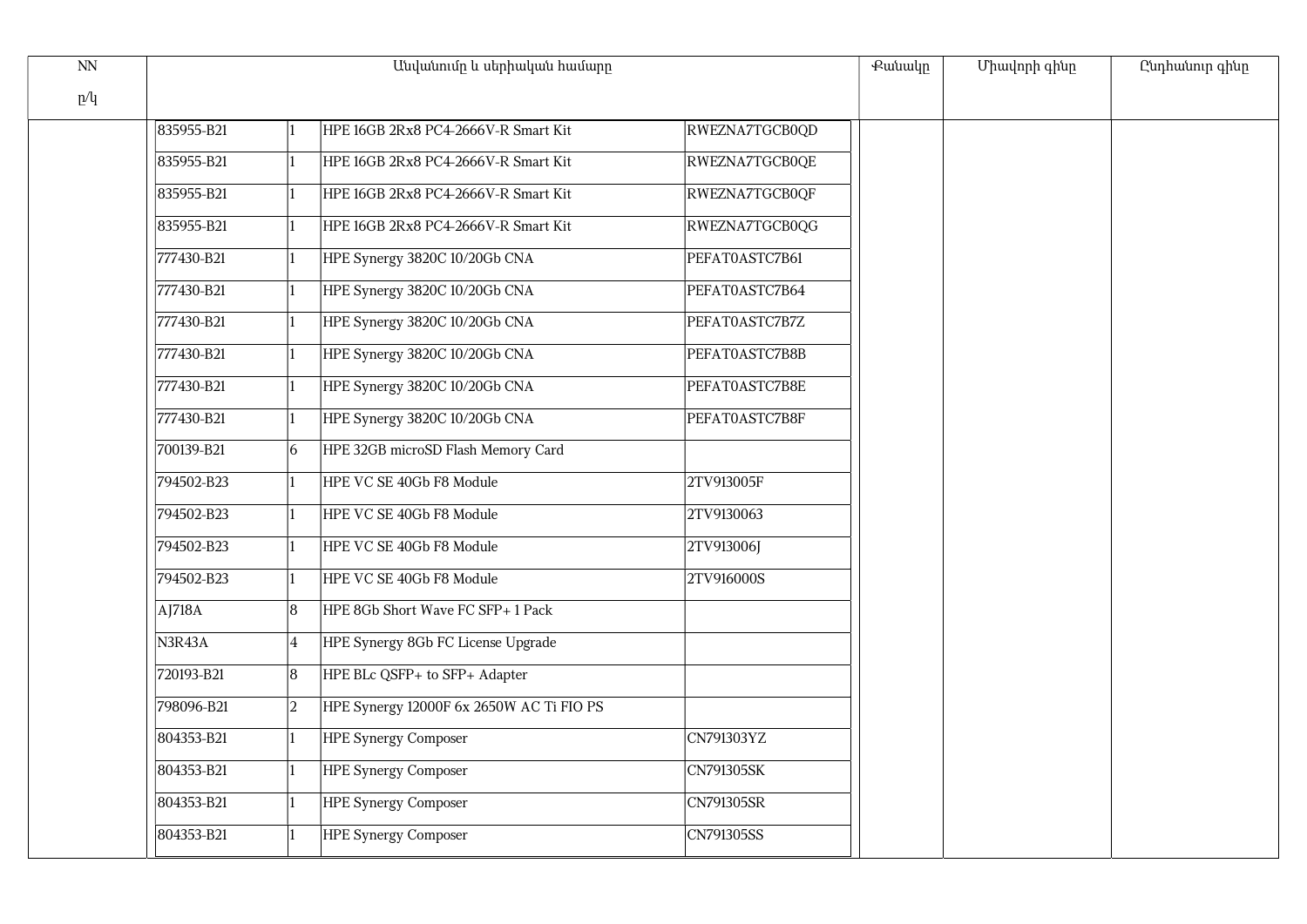| $\overline{N}$ | Անվանումը և սերիական համարը |                |                                                 | <b></b> eutuuln   | Միավորի գինը | Ընդհանուր գինը |  |
|----------------|-----------------------------|----------------|-------------------------------------------------|-------------------|--------------|----------------|--|
| p/q            |                             |                |                                                 |                   |              |                |  |
|                | 804938-B21                  | $ 2\rangle$    | HPE Synergy 12000 Frame Rack Rail Option        |                   |              |                |  |
|                | 804942-B21                  |                | <b>HPE Synergy Frame Link Module</b>            | CN7916V0GF        |              |                |  |
|                | 804942-B21                  |                | <b>HPE Synergy Frame Link Module</b>            | CN7916V0L8        |              |                |  |
|                | 804943-B21                  | $\overline{2}$ | HPE Synergy 12000 Frame 4x Lift Handle          |                   |              |                |  |
|                | QW937A                      |                | HPE SN3000B 24/12 FC Switch                     | USB8202003        |              |                |  |
|                | QW937A                      |                | HPE SN3000B 24/12 FC Switch                     | <b>USB820201D</b> |              |                |  |
|                | QW937A                      |                | HPE SN3000B 24/12 FC Switch                     | <b>USB82720RV</b> |              |                |  |
|                | QW937A                      |                | HPE SN3000B 24/12 FC Switch                     | USB82720S5        |              |                |  |
|                | QW937A 05Y                  | 4              | 2.4m Jumper (IEC320 C13/C14, M/F CEE 22)        |                   |              |                |  |
|                | QK724A                      | 48             | HPE B-series 16Gb SFP+SW XCVR                   |                   |              |                |  |
|                | 861412-B21                  | $\overline{2}$ | HPE CAT6A 4ft Cbl                               |                   |              |                |  |
|                | JG326A                      |                | HPE X240 40G QSFP+ QSFP+ 1m DAC Cable           | CN8BFHF02W        |              |                |  |
|                | <b>JG326A</b>               |                | HPE X240 40G QSFP+ QSFP+ 1m DAC Cable           | CN8BFHF075        |              |                |  |
|                | <b>JG326A</b>               |                | HPE X240 40G QSFP+ QSFP+ 1m DAC Cable           | CN8BFHF07S        |              |                |  |
|                | <b>JG326A</b>               |                | HPE X240 40G QSFP+ QSFP+ 1m DAC Cable           | CN91FHF135        |              |                |  |
|                | JG331A                      |                | HPE X240 QSFP+ 4x10G SFP+ 5m DAC Cable          | CN86FHL0B1        |              |                |  |
|                | JG331A                      |                | HPE X240 QSFP+ 4x10G SFP+ 5m DAC Cable          | CN87FHL06G        |              |                |  |
|                | <b>JG331A</b>               |                | HPE X240 QSFP+ 4x10G SFP+ 5m DAC Cable          | CN87FHL093        |              |                |  |
|                | JG331A                      |                | HPE X240 QSFP+ 4x10G SFP+ 5m DAC Cable          | CN87FHL0DQ        |              |                |  |
|                | Q2S13A                      |                | <b>HPE 3PAR StoreServ RPS Service Processor</b> | CZJ917000Q        |              |                |  |
|                | Q2S13A                      |                | HPE 3PAR StoreServ RPS Service Processor        | CZJ917000Z        |              |                |  |
|                | K2Q36B                      |                | HPE 3PAR 8200 2N+SW Storage Field Base          | CZ292201WM        |              |                |  |
|                | K2Q36B                      |                | HPE 3PAR 8200 2N+SW Storage Field Base          | CZ292201WN        |              |                |  |
|                |                             |                |                                                 |                   |              |                |  |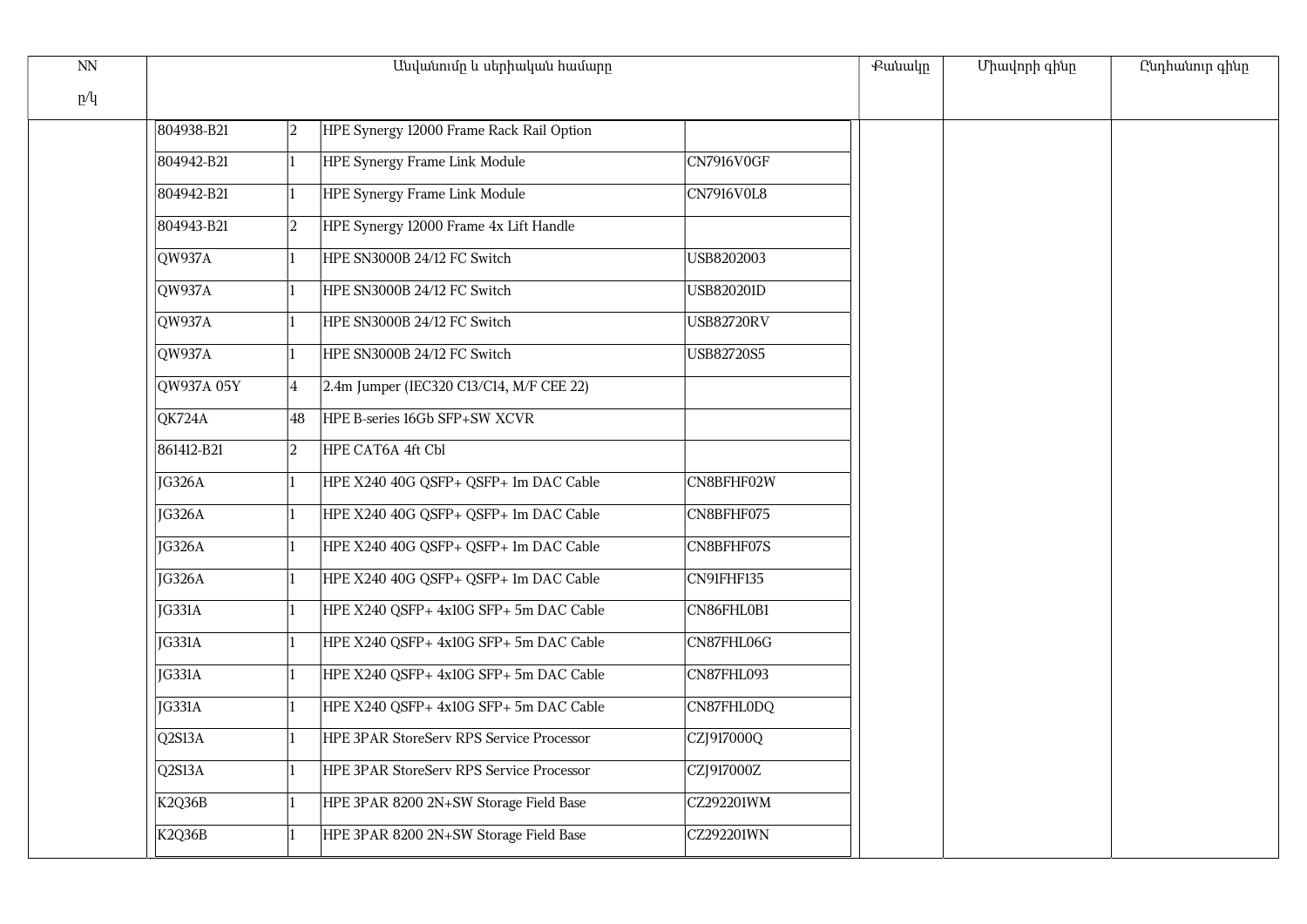| NN  |             |                | Անվանումը և սերիական համարը              |            | <b>Putuuln</b> | Միավորի գինը | Ընդհանուր գինը |
|-----|-------------|----------------|------------------------------------------|------------|----------------|--------------|----------------|
| p/q |             |                |                                          |            |                |              |                |
|     | HA113A1     |                | <b>HPE</b> Installation Service          |            |                |              |                |
|     | HA113A1 5GA | $\overline{4}$ | HPE LowEnd SAN/Edge Switch/HAFM Inst SVC |            |                |              |                |
|     | QK735A      |                | HPE Premier Flex LC/LC OM4 2f 15m Cbl    | 7C8922025Z |                |              |                |
|     | QK735A      |                | HPE Premier Flex LC/LC OM4 2f 15m Cbl    | 7C89220260 |                |              |                |
|     | QK735A      |                | HPE Premier Flex LC/LC OM4 2f 15m Cbl    | 7C89220261 |                |              |                |
|     | QK735A      |                | HPE Premier Flex LC/LC OM4 2f 15m Cbl    | 7C89220262 |                |              |                |
|     | QK735A      |                | HPE Premier Flex LC/LC OM4 2f 15m Cbl    | 7C89220263 |                |              |                |
|     | QK735A      |                | HPE Premier Flex LC/LC OM4 2f 15m Cbl    | 7C89220264 |                |              |                |
|     | QK735A      |                | HPE Premier Flex LC/LC OM4 2f 15m Cbl    | 7C89220265 |                |              |                |
|     | QK735A      |                | HPE Premier Flex LC/LC OM4 2f 15m Cbl    | 7C89220266 |                |              |                |
|     | QK735A      |                | HPE Premier Flex LC/LC OM4 2f 15m Cbl    | 7C89220267 |                |              |                |
|     | QK735A      |                | HPE Premier Flex LC/LC OM4 2f 15m Cbl    | 7C89220268 |                |              |                |
|     | QK735A      |                | HPE Premier Flex LC/LC OM4 2f 15m Cbl    | 7C89220269 |                |              |                |
|     | QK735A      |                | HPE Premier Flex LC/LC OM4 2f 15m Cbl    | 7C8922026B |                |              |                |
|     | QK735A      |                | HPE Premier Flex LC/LC OM4 2f 15m Cbl    | 7C8922026C |                |              |                |
|     | QK735A      |                | HPE Premier Flex LC/LC OM4 2f 15m Cbl    | 7C8922026D |                |              |                |
|     | QK735A      |                | HPE Premier Flex LC/LC OM4 2f 15m Cbl    | 7C8922026F |                |              |                |
|     | QK735A      |                | HPE Premier Flex LC/LC OM4 2f 15m Cbl    | 7C8922026G |                |              |                |
|     | QK735A      |                | HPE Premier Flex LC/LC OM4 2f 15m Cbl    | 7C8922026H |                |              |                |
|     | QK735A      |                | HPE Premier Flex LC/LC OM4 2f 15m Cbl    | 7C8922026J |                |              |                |
|     | QK735A      |                | HPE Premier Flex LC/LC OM4 2f 15m Cbl    | 7C8922026K |                |              |                |
|     | QK735A      |                | HPE Premier Flex LC/LC OM4 2f 15m Cbl    | 7C8922026L |                |              |                |
|     | QK735A      |                | HPE Premier Flex LC/LC OM4 2f 15m Cbl    | 7C8922026M |                |              |                |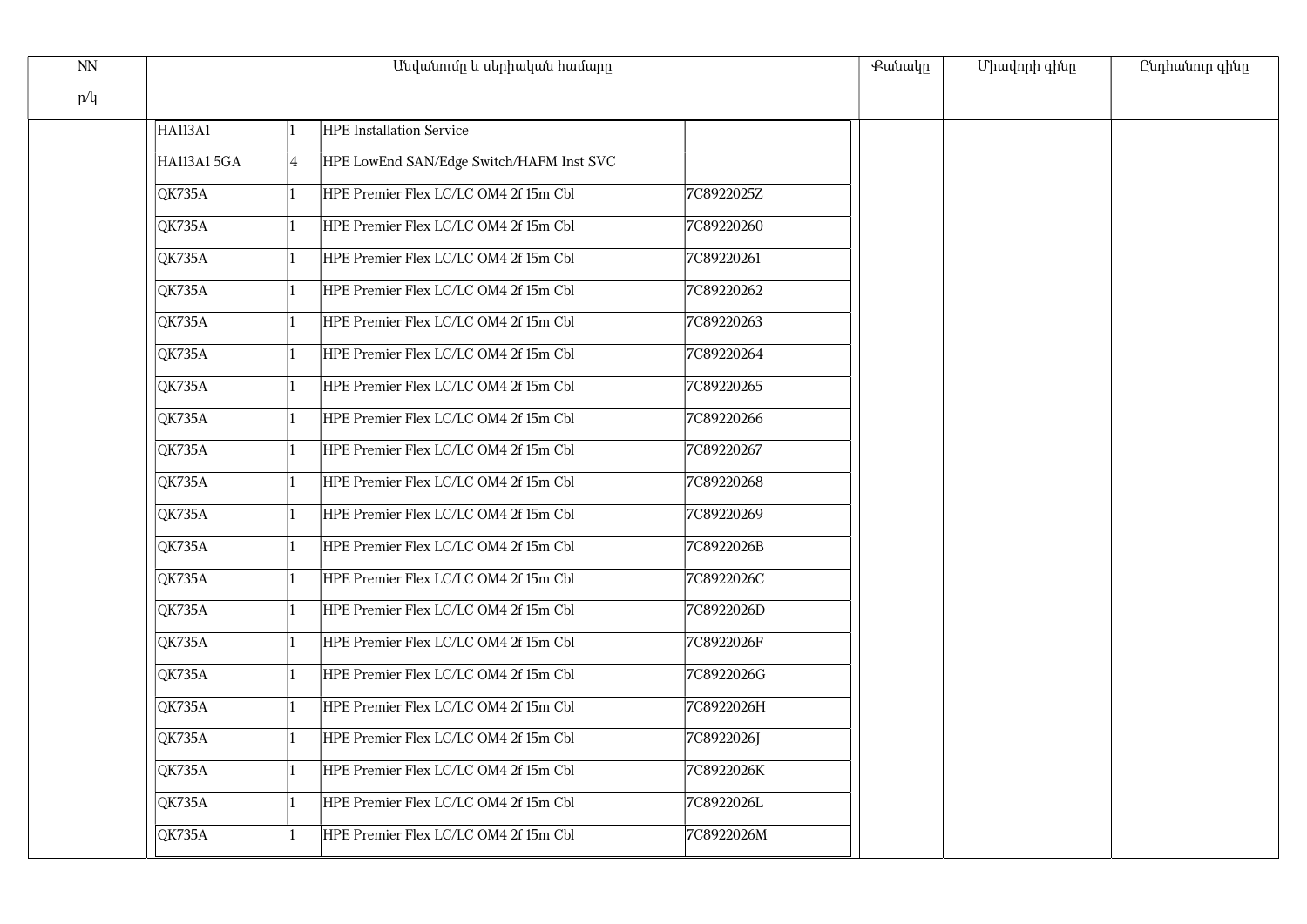| NN  |        | Անվանումը և սերիական համարը           |            | <b></b> eutuulp | Միավորի գինը | Ընդհանուր գինը |
|-----|--------|---------------------------------------|------------|-----------------|--------------|----------------|
| p/q |        |                                       |            |                 |              |                |
|     | QK735A | HPE Premier Flex LC/LC OM4 2f 15m Cbl | 7C8922026N |                 |              |                |
|     | QK735A | HPE Premier Flex LC/LC OM4 2f 15m Cbl | 7C8922026Q |                 |              |                |
|     | QK735A | HPE Premier Flex LC/LC OM4 2f 15m Cbl | 7C8922026R |                 |              |                |
|     | QK735A | HPE Premier Flex LC/LC OM4 2f 15m Cbl | 7C8922026S |                 |              |                |
|     | QK735A | HPE Premier Flex LC/LC OM4 2f 15m Cbl | 7C8922026T |                 |              |                |
|     | QK735A | HPE Premier Flex LC/LC OM4 2f 15m Cbl | 7C8922026V |                 |              |                |
|     | QK735A | HPE Premier Flex LC/LC OM4 2f 15m Cbl | 7C8922026W |                 |              |                |
|     | QK735A | HPE Premier Flex LC/LC OM4 2f 15m Cbl | 7C8922026X |                 |              |                |
|     | QK735A | HPE Premier Flex LC/LC OM4 2f 15m Cbl | 7C8922026Y |                 |              |                |
|     | QK735A | HPE Premier Flex LC/LC OM4 2f 15m Cbl | 7C8922026Z |                 |              |                |
|     | QK735A | HPE Premier Flex LC/LC OM4 2f 15m Cbl | 7C89220270 |                 |              |                |
|     | QK735A | HPE Premier Flex LC/LC OM4 2f 15m Cbl | 7C89220271 |                 |              |                |
|     | QK735A | HPE Premier Flex LC/LC OM4 2f 15m Cbl | 7C89220272 |                 |              |                |
|     | QK735A | HPE Premier Flex LC/LC OM4 2f 15m Cbl | 7C89220273 |                 |              |                |
|     | QK735A | HPE Premier Flex LC/LC OM4 2f 15m Cbl | 7C89220274 |                 |              |                |
|     | QK735A | HPE Premier Flex LC/LC OM4 2f 15m Cbl | 7C89220275 |                 |              |                |
|     | QK735A | HPE Premier Flex LC/LC OM4 2f 15m Cbl | 7C89220276 |                 |              |                |
|     | QK735A | HPE Premier Flex LC/LC OM4 2f 15m Cbl | 7C89220277 |                 |              |                |
|     | QK735A | HPE Premier Flex LC/LC OM4 2f 15m Cbl | 7C89220278 |                 |              |                |
|     | QK735A | HPE Premier Flex LC/LC OM4 2f 15m Cbl | 7C89220279 |                 |              |                |
|     | QK735A | HPE Premier Flex LC/LC OM4 2f 15m Cbl | 7C8922027B |                 |              |                |
|     | QK735A | HPE Premier Flex LC/LC OM4 2f 15m Cbl | 7C8922027C |                 |              |                |
|     | QK735A | HPE Premier Flex LC/LC OM4 2f 15m Cbl | 7C8922027D |                 |              |                |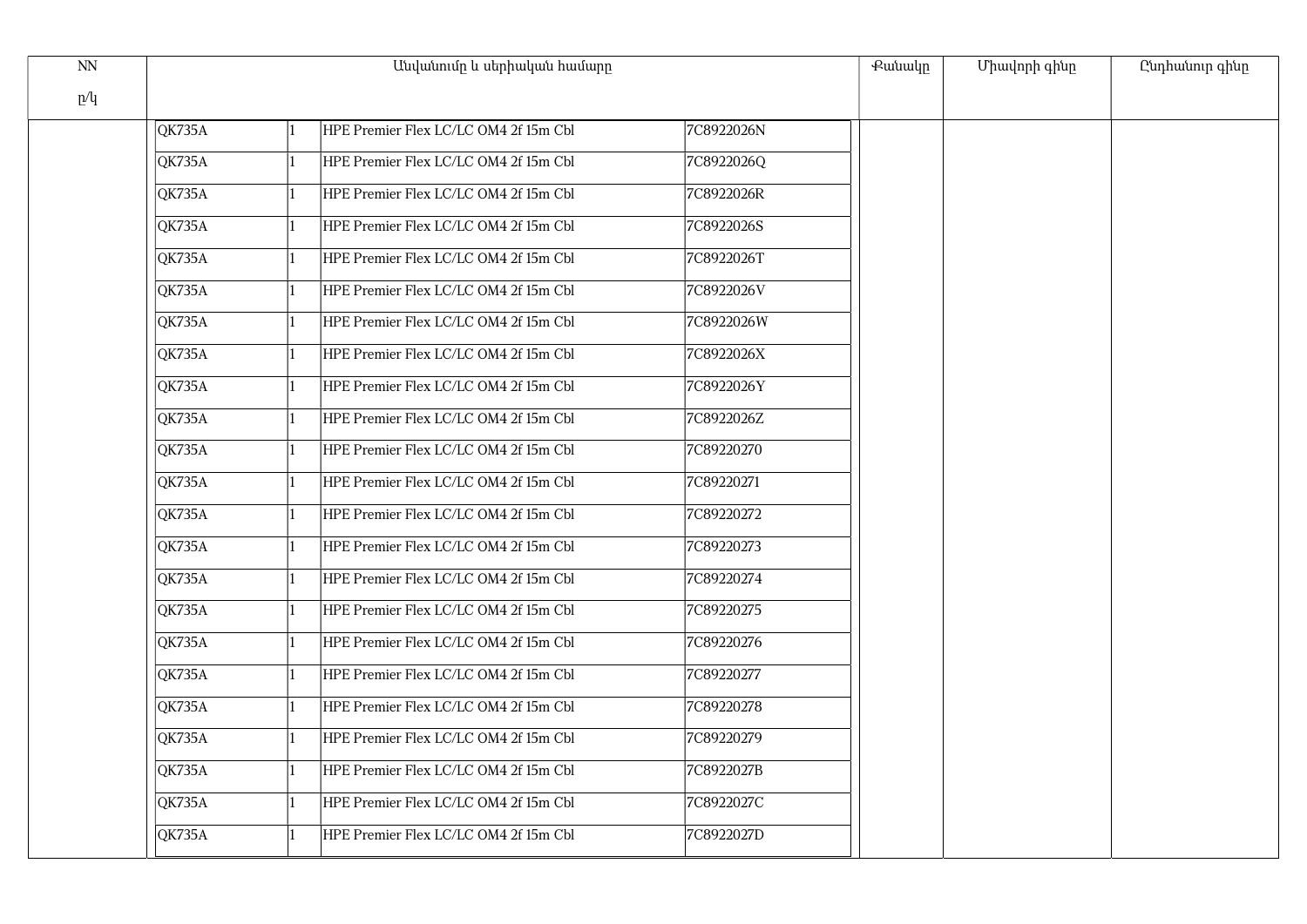| NN  |                             |     | Անվանումը և սերիական համարը              |            | Քանակր | Միավորի գինը | Ընդհանուր գինը |
|-----|-----------------------------|-----|------------------------------------------|------------|--------|--------------|----------------|
| p/q |                             |     |                                          |            |        |              |                |
|     | QK735A                      |     | HPE Premier Flex LC/LC OM4 2f 15m Cbl    | 7C8922027F |        |              |                |
|     | QK735A                      |     | HPE Premier Flex LC/LC OM4 2f 15m Cbl    | 7C8922027G |        |              |                |
|     | QK735A                      |     | HPE Premier Flex LC/LC OM4 2f 15m Cbl    | 7C8922027H |        |              |                |
|     | QK735A                      |     | HPE Premier Flex LC/LC OM4 2f 15m Cbl    | 7C8922027J |        |              |                |
|     | <b>K2P93B</b>               |     | HPE 3PAR 8000 1.2TB+SW 10K SFF HDD       | 2C7917N0CJ |        |              |                |
|     | K2P93B                      |     | HPE 3PAR 8000 1.2TB+SW 10K SFF HDD       | 2C7917N0CM |        |              |                |
|     | K2P93B                      |     | HPE 3PAR 8000 1.2TB+SW 10K SFF HDD       | 2C7917N0KL |        |              |                |
|     | K2P93B                      |     | HPE 3PAR 8000 1.2TB+SW 10K SFF HDD       | 2C7917N0KN |        |              |                |
|     | K2P93B                      |     | HPE 3PAR 8000 1.2TB+SW 10K SFF HDD       | 2C7917N0KT |        |              |                |
|     | K2P93B                      |     | HPE 3PAR 8000 1.2TB+SW 10K SFF HDD       | 2C7917N0KU |        |              |                |
|     | K2P93B                      |     | HPE 3PAR 8000 1.2TB+SW 10K SFF HDD       | 2C7917N0KZ |        |              |                |
|     | K2P93B                      |     | HPE 3PAR 8000 1.2TB+SW 10K SFF HDD       | 2C7917N0L2 |        |              |                |
|     | K2P93B                      |     | HPE 3PAR 8000 1.2TB+SW 10K SFF HDD       | 2C7917N0L4 |        |              |                |
|     | K2P93B                      |     | HPE 3PAR 8000 1.2TB+SW 10K SFF HDD       | 2C7917N0L7 |        |              |                |
|     | $\overline{\text{K2}P}$ 93B |     | HPE 3PAR 8000 1.2TB+SW 10K SFF HDD       | 2C7917N0N1 |        |              |                |
|     | <b>K2P93B</b>               |     | HPE 3PAR 8000 1.2TB+SW 10K SFF HDD       | 2C7917N0N5 |        |              |                |
|     | K2P93B                      |     | HPE 3PAR 8000 1.2TB+SW 10K SFF HDD       | 2C7917N0N6 |        |              |                |
|     | K2P93B                      |     | HPE 3PAR 8000 1.2TB+SW 10K SFF HDD       | 2C7917N0NB |        |              |                |
|     | K2P93B                      |     | HPE 3PAR 8000 1.2TB+SW 10K SFF HDD       | 2C7917N0NF |        |              |                |
|     | K2P93B                      |     | HPE 3PAR 8000 1.2TB+SW 10K SFF HDD       | 2C7917N0NG |        |              |                |
|     | HA114A1                     |     | HPE Installation and Startup Service     |            |        |              |                |
|     | HA114A15XU                  | 12. | HPE Startup 3PAR 8200 2N Fld Int Bas SVC |            |        |              |                |
|     | L7E69A                      |     | HPE 3PAR 8200 All-in Multi-system SW LTU | CZ29220219 |        |              |                |
|     |                             |     |                                          |            |        |              |                |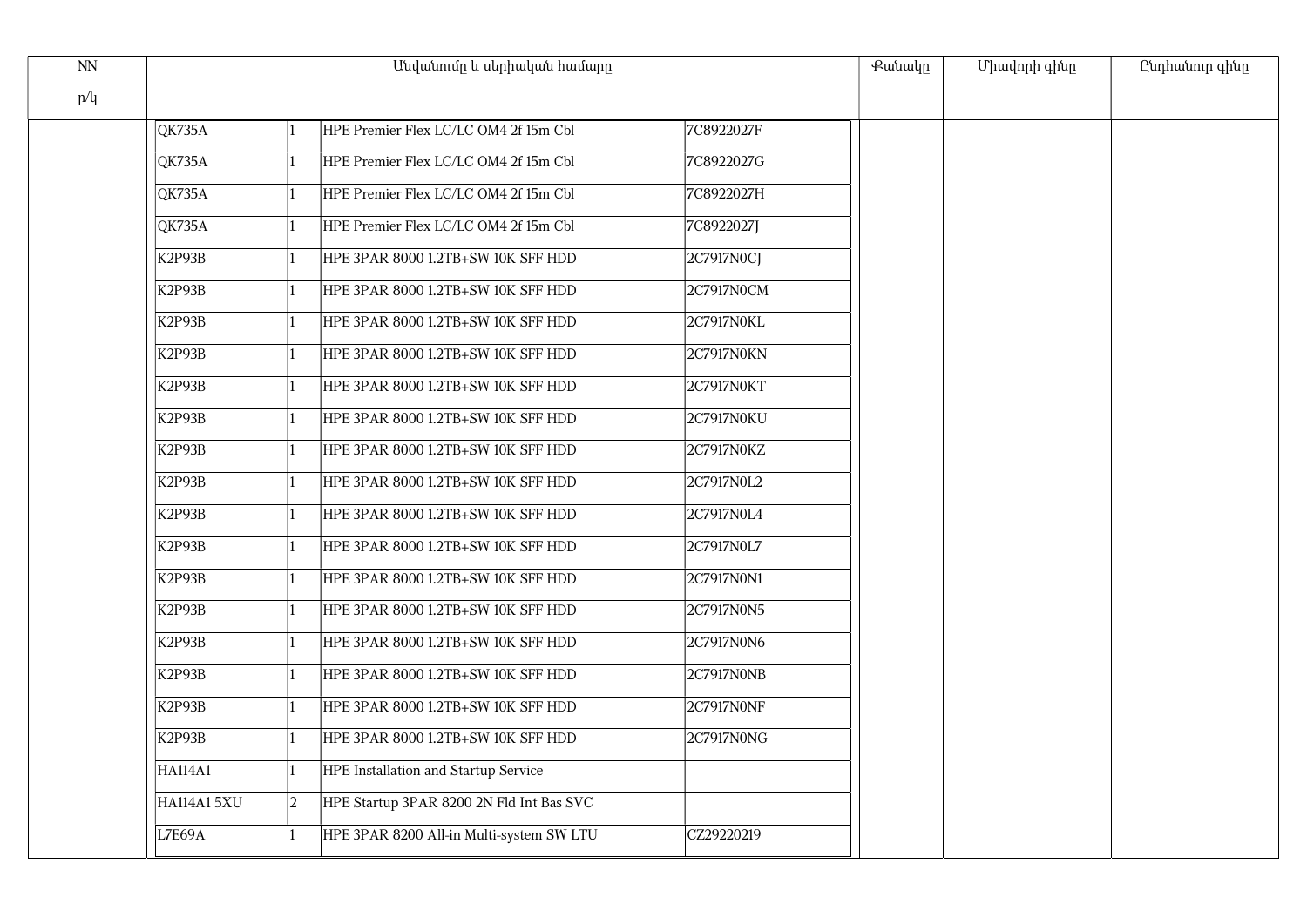| $\mathop{\rm NN}\nolimits$ | Անվանումը և սերիական համարը |                |                                          | <b>Putuulp</b> | Միավորի գինը | Ընդհանուր գինը |  |
|----------------------------|-----------------------------|----------------|------------------------------------------|----------------|--------------|----------------|--|
| p/q                        |                             |                |                                          |                |              |                |  |
|                            | L7E69A                      |                | HPE 3PAR 8200 All-in Multi-system SW LTU | CZ2922021B     |              |                |  |
|                            | L7F20A                      |                | HPE 3PAR All-in Sgl-sys SW Current Media | CZ292202MN     |              |                |  |
|                            | L7F20A                      |                | HPE 3PAR All-in Sgl-sys SW Current Media | CZ292202MQ     |              |                |  |
|                            | L7F22A                      |                | HPE 3PAR All-in Mlt-sys SW Current Media | CZ292202KJ     |              |                |  |
|                            | L7F22A                      |                | HPE 3PAR All-in Mlt-sys SW Current Media | CZ292202KK     |              |                |  |
|                            | QK734A                      |                | HPE Premier Flex LC/LC OM4 2f 5m Cbl     | 7C892202B8     |              |                |  |
|                            | QK734A                      |                | HPE Premier Flex LC/LC OM4 2f 5m Cbl     | 7C892202B9     |              |                |  |
|                            | QK734A                      |                | HPE Premier Flex LC/LC OM4 2f 5m Cbl     | 7C892202BB     |              |                |  |
|                            | QK734A                      |                | HPE Premier Flex LC/LC OM4 2f 5m Cbl     | 7C892202BC     |              |                |  |
|                            | QK734A                      |                | HPE Premier Flex LC/LC OM4 2f 5m Cbl     | 7C892202BD     |              |                |  |
|                            | QK734A                      |                | HPE Premier Flex LC/LC OM4 2f 5m Cbl     | 7C892202BF     |              |                |  |
|                            | QK734A                      |                | HPE Premier Flex LC/LC OM4 2f 5m Cbl     | 7C892202BG     |              |                |  |
|                            | QK734A                      |                | HPE Premier Flex LC/LC OM4 2f 5m Cbl     | 7C892202BH     |              |                |  |
|                            | H7J34A3                     |                | HPE 3Y Foundation Care 24x7 Service      |                |              |                |  |
|                            | H7J34A3 WJP                 | 4              | HPE Synergy Composer Supp                |                |              |                |  |
|                            | H7J34A3 4BG                 | 2              | HPE 3PAR StoreServ AC/RPS SP Support     |                |              |                |  |
|                            | H7J34A3 W3G                 | $ 2\rangle$    | HPE 3PAR 8200 2N+SW Storage Base Support |                |              |                |  |
|                            | <b>H7J34A3 W4A</b>          | 6              | HPE SY480 Gen10 Support                  |                |              |                |  |
|                            | H7J34A3 WJN                 | $ 2\rangle$    | HPE Synergy 1200 Frame Supp              |                |              |                |  |
|                            | H7J34A3 WJR                 | $\overline{4}$ | HPE Synergy VC SE 40Gb F8 Module Supp    |                |              |                |  |
|                            | H7J34A3 WSF                 | $\overline{4}$ | HPE 3PAR Internal Entitlement Supp       |                |              |                |  |
|                            | H7J34A3 X82                 | $ 16\rangle$   | HPE 3PAR 8000 1.2TB+SW 10K SFF HDD Supp  |                |              |                |  |
|                            | H7J34A3 X8S                 |                | HPE 3PAR 8200 Multi-system SW Supp       |                |              |                |  |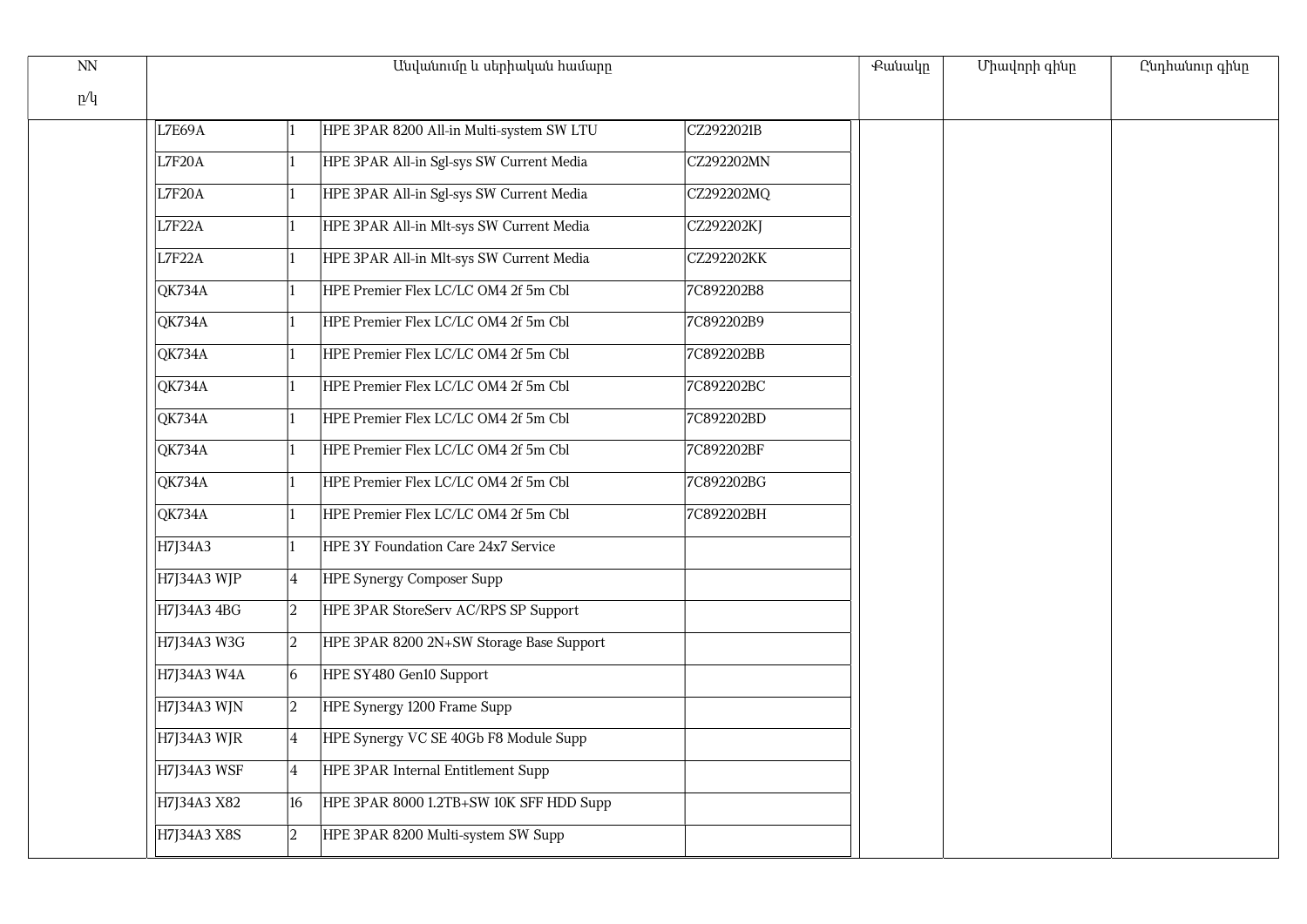| $\mbox{NN}$ | Անվանումը և սերիական համարը                                                      | <b>Putuulp</b> | Միավորի գինը                            | Ընդհանուր գինը                          |
|-------------|----------------------------------------------------------------------------------|----------------|-----------------------------------------|-----------------------------------------|
| p/q         |                                                                                  |                |                                         |                                         |
|             | H7J34A3 ZHE<br>HPE SN3000B FC Switch Support<br> 4                               |                |                                         |                                         |
|             | HPE Technical Installation Startup SVC<br><b>HA124A1</b>                         |                |                                         |                                         |
|             | HA124A1 5Y0<br>HPE Startup 3PAR 8K Fld Drv-Drv Enc SVC                           |                |                                         |                                         |
|             | HPE Startup 3PAR 8K All Inc Sngl Sys SVC<br>HA124A1 56W<br>$ 2\rangle$           |                |                                         |                                         |
|             | HPE Startup 3PAR 8K Mlt Sys PM PP RC SVC<br><b>HA124A156X</b><br>$ 2\rangle$     |                |                                         |                                         |
|             | HA124A1 5ZM<br>HPE Synergy First Frame Startup SVC<br>2                          |                |                                         |                                         |
| 43.         | <b>Bynipully humanique Automation</b> Convertible Laptop                         | 2              | 2,248,800.00 << npuu,<br>(ներառյալ UU<) | 4,497,600.00 << npmu,<br>(ներառյալ UUՀ) |
|             | HP ZBook Studio x360 4K Convertible Workstation                                  |                |                                         |                                         |
|             |                                                                                  |                |                                         |                                         |
|             | S/N: 5CD9225V5W                                                                  |                |                                         |                                         |
|             | S/N: 5CD9225V5V                                                                  |                |                                         |                                         |
| 44.         | <b><i><u>Cuufulgufuitulumumus</u></i></b> / Port Replicator                      | $\overline{2}$ | 97,920.00 << npwu,                      | 195,840.00 << npuu f,<br>(ներառյալ UUՀ) |
|             | HP 3005pr USB 3.0 Port Replicator                                                |                | (ներառյալ UUՀ)                          |                                         |
|             |                                                                                  |                |                                         |                                         |
|             | S/N: 7CB903E675                                                                  |                |                                         |                                         |
|             | S/N: 7CB903E661                                                                  |                |                                         |                                         |
| 45.         | <b>Bynnuulph huuuuluunqhy/Notebook(a) Microsoft TABLET SU+D6:D12SURFACE PRO7</b> | 16             | 1309800 ∠∠ դրամ,                        | 20956800 ՀՀ դրամ,                       |
|             | 081209193753<br>081386293753                                                     |                | (ներառյալ UUՀ)                          | (utipunjul UU<)                         |
|             | 065727193753                                                                     |                |                                         |                                         |
|             | 081249493753                                                                     |                |                                         |                                         |
|             | 081325293753<br>080958593753                                                     |                |                                         |                                         |
|             | 007293701753                                                                     |                |                                         |                                         |
|             | 007282201753                                                                     |                |                                         |                                         |
|             | 007413601753<br>008256701753                                                     |                |                                         |                                         |
|             | 045510602253                                                                     |                |                                         |                                         |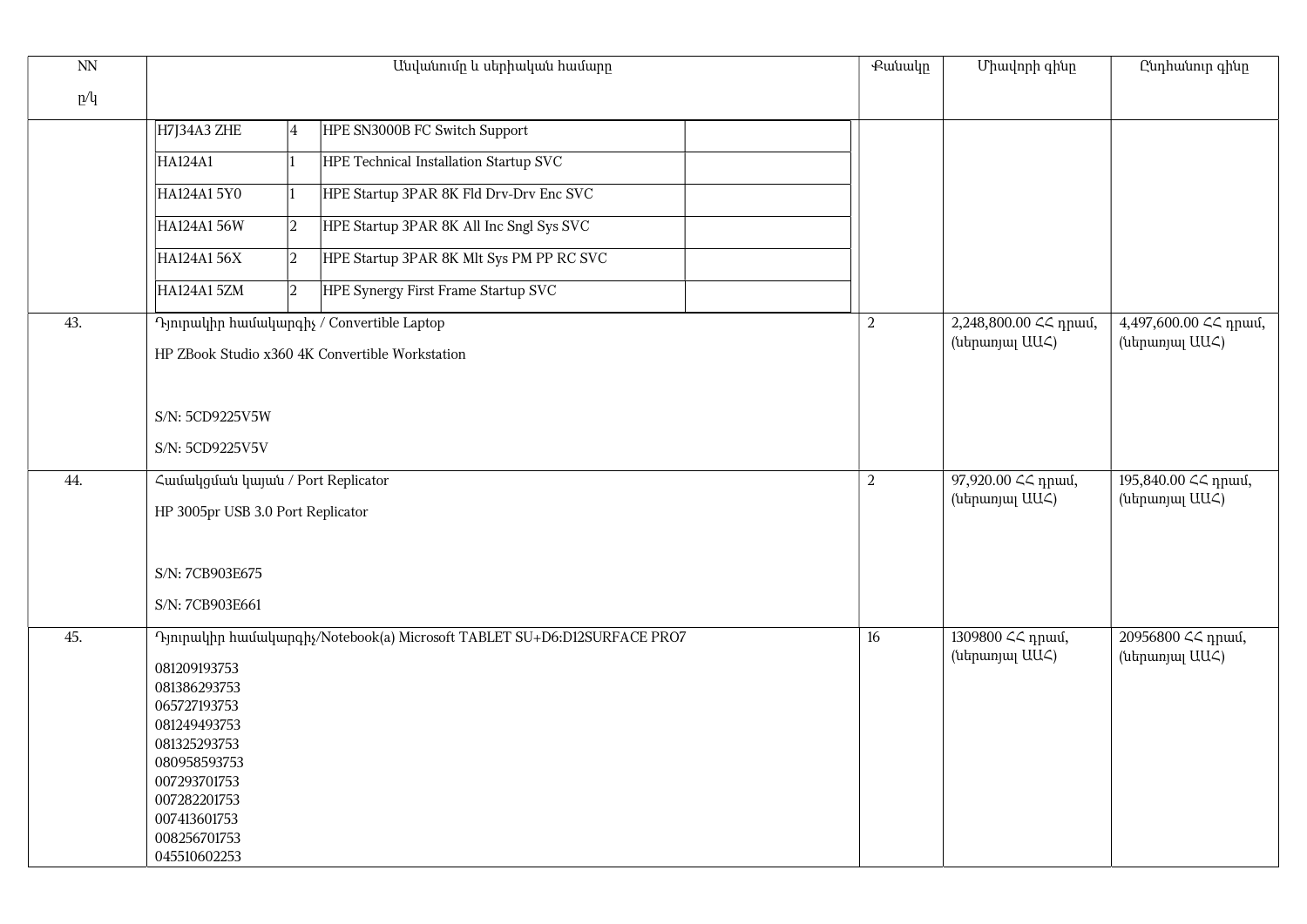| N <sub>N</sub> | Անվանումը և սերիական համարը                                                                                                        | Քանակը         | Միավորի գինը                                                                                                                                                                      | Ընդհանուր գինը                                                                                                                                                                                                                                                                               |
|----------------|------------------------------------------------------------------------------------------------------------------------------------|----------------|-----------------------------------------------------------------------------------------------------------------------------------------------------------------------------------|----------------------------------------------------------------------------------------------------------------------------------------------------------------------------------------------------------------------------------------------------------------------------------------------|
| p/q            |                                                                                                                                    |                |                                                                                                                                                                                   |                                                                                                                                                                                                                                                                                              |
|                | 004423101753<br>053604302253<br>007492601753<br>008275601753<br>008571702453                                                       |                |                                                                                                                                                                                   |                                                                                                                                                                                                                                                                                              |
| 46.            | <b>Pynnuulphy</b> huuuuluunqhy/Notebook(b)<br>FUJITSU Notebook LIFEBOOK S938<br>DSAG007180<br>DSAG007177<br>DSAG007178             | 3              | 1050000 << <a> 1050000</a> 1050000 1050000 1050000 1050000 1050000 1050000 1050000 1050000 1050000 1050000 1050000 1050000 1050000 1050000 1050000 1050000 105<br>(utipunjul UU<) | 3150000 <<<br>npuu<br>6,<br>(ներառյալ UUՀ)                                                                                                                                                                                                                                                   |
| 47.            | <b>1-</b> <i><b>Computer Apply</b> Computer Apply/Notebook(b)</i><br>FUJITSU Notebook LIFEBOOK U7310<br>DSFE001632                 | $\mathbf{1}$   | 1050000 ՀՀ դրամ,<br>(ներառյալ UUՀ)                                                                                                                                                | 1050000 ՀՀ դրամ,<br>(ներառյալ UUՀ)                                                                                                                                                                                                                                                           |
| 48.            | Uwuhunnp/Monitor (a)/ FUJITSU Display P27-8 TE Pro                                                                                 | $\mathfrak{Z}$ | 185400 ՀՀ դրամ,<br>(ներառյալ UU<)                                                                                                                                                 | 556200 <<<br>npuu<br>0,<br>(ներառյալ UUՀ)                                                                                                                                                                                                                                                    |
| 49.            | Uwuhunnp/Monitor (b) FUJITSU Display P27-8 TS UHD<br>YVBK000281                                                                    | 1              | 372600 ՀՀ դրամ,<br>(ներառյալ UUՀ)                                                                                                                                                 | 372600 ՀՀ դրամ,<br>(ներառյալ UU<)                                                                                                                                                                                                                                                            |
| 50.            | Բազմաֆունկցիոնալ սարք/Multifunctional unit (a)<br>Multifunction Canon Pixma G6040<br>913113C00992<br>AA21KMDF02540<br>913113C00992 | 3              | 144000 ՀՀ դրամ,<br>(utipunjul UU<)                                                                                                                                                | 432000 << <a> <i>A32000</i>&lt;<br/> <i>A32000</i>&lt;</a> « <i>A32000</i> < « <i>A32000</i> < « <i>A32000</i> < « <i>A32000</i> < « <i>A52000</i> < « <i>A52000</i> < « <i>A52000</i> < « <i>A52000</i> < « <i>A52000</i> < « <i>A52000</i> < « <i>A52000</i> < « <i></i><br>(ներառյալ UUՀ) |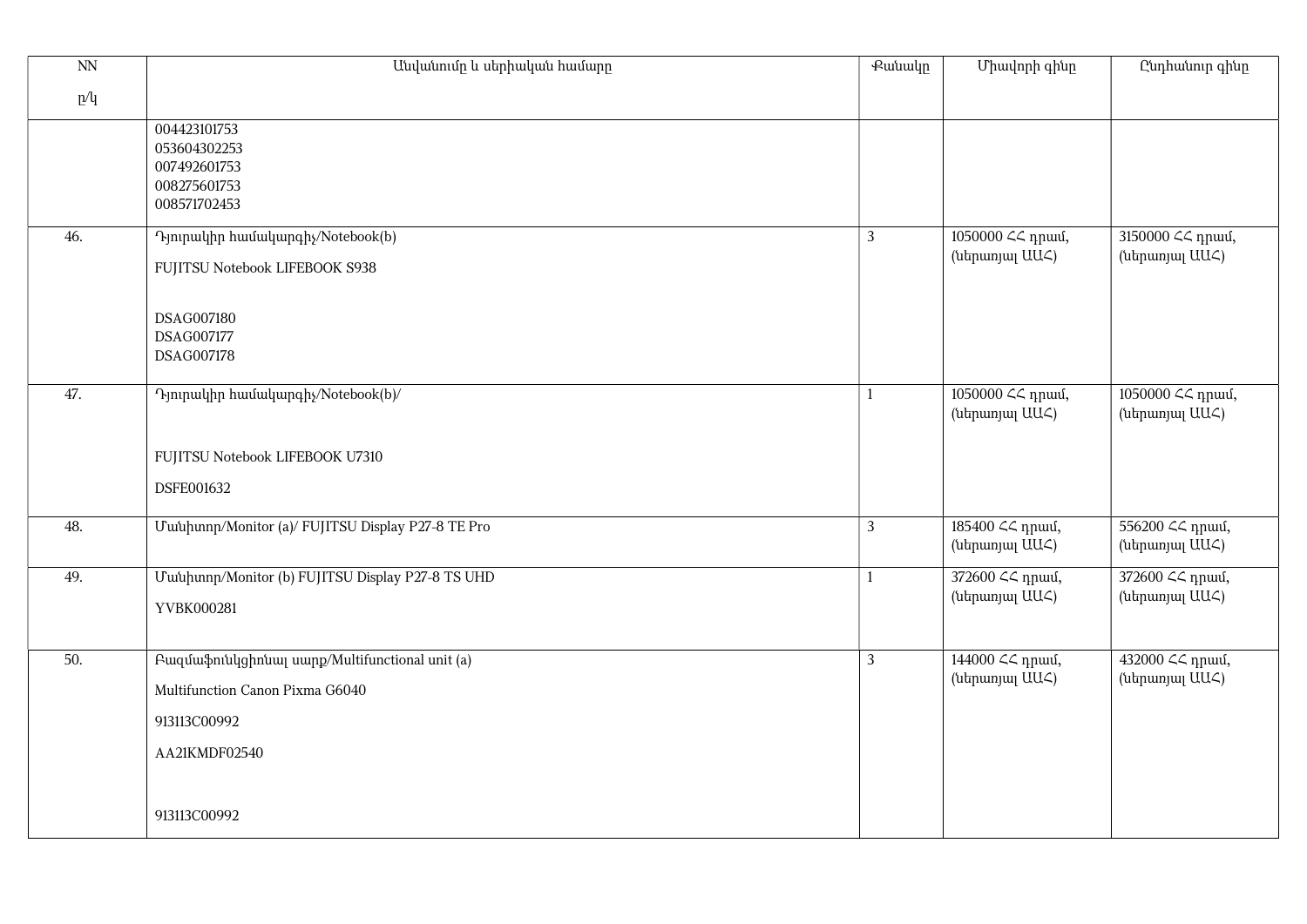| $\overline{\text{NN}}$ | Անվանումը և սերիական համարը                                  | <b></b> eutuulp | Միավորի գինը                            | Ընդհանուր գինը                                               |
|------------------------|--------------------------------------------------------------|-----------------|-----------------------------------------|--------------------------------------------------------------|
| p/q                    |                                                              |                 |                                         |                                                              |
|                        | AA21KMDF02522                                                |                 |                                         |                                                              |
|                        |                                                              |                 |                                         |                                                              |
|                        | 913113C00992                                                 |                 |                                         |                                                              |
|                        | AA21KMDF02550                                                |                 |                                         |                                                              |
| 51.                    | Բազմաֆունկցիոնալ սարք/Multifunctional unit(b)                | $\overline{4}$  | 278000 << <a> Ω<br/> 78000 &lt;&lt;</a> | 1112000 << npwu,                                             |
|                        | Multifunction Canon MF443dw                                  |                 | (ներառյալ $UU\zeta$ )                   | (ներառյալ UU<)                                               |
|                        | 913514C00892<br>AA212TG11644                                 |                 |                                         |                                                              |
|                        | 913514C00892<br>AA212TG11661                                 |                 |                                         |                                                              |
|                        | 913514C00892<br>AA212TG14350                                 |                 |                                         |                                                              |
|                        | 913514C00892                                                 |                 |                                         |                                                              |
|                        | AA212TG15019                                                 |                 |                                         |                                                              |
| 52.                    | Thpnjulunnp/Projector Epson EB-530                           | 2               | 842000 <<<br>npuu,                      | 1684000 << <a> 1684000 &lt;&lt;</a> 1684000 << K ηρι<br>ωιί, |
|                        | huntipulunhul qnuunulunulu/ Interactive Whiteboard           |                 | (utmunjul UU<)                          | (ներառյալ UUՀ)                                               |
|                        | 78" Newline R3-800                                           |                 |                                         |                                                              |
|                        |                                                              |                 |                                         |                                                              |
|                        | <b>VFMF981243L</b>                                           |                 |                                         |                                                              |
|                        | <b>VFMF981104L</b>                                           |                 |                                         |                                                              |
| 53.                    | Մակերեսային գրիչներ/Surface Pen Com M1776 SC                 | 16              | 79200 ՀՀ դրամ,                          | 1267200 <<<br>npuu,                                          |
|                        | 583363031574<br>598193031574<br>427834016574<br>488206031574 |                 | (utmunjul UU<)                          | (ներառյալ UU<)                                               |
|                        | 578053031574                                                 |                 |                                         |                                                              |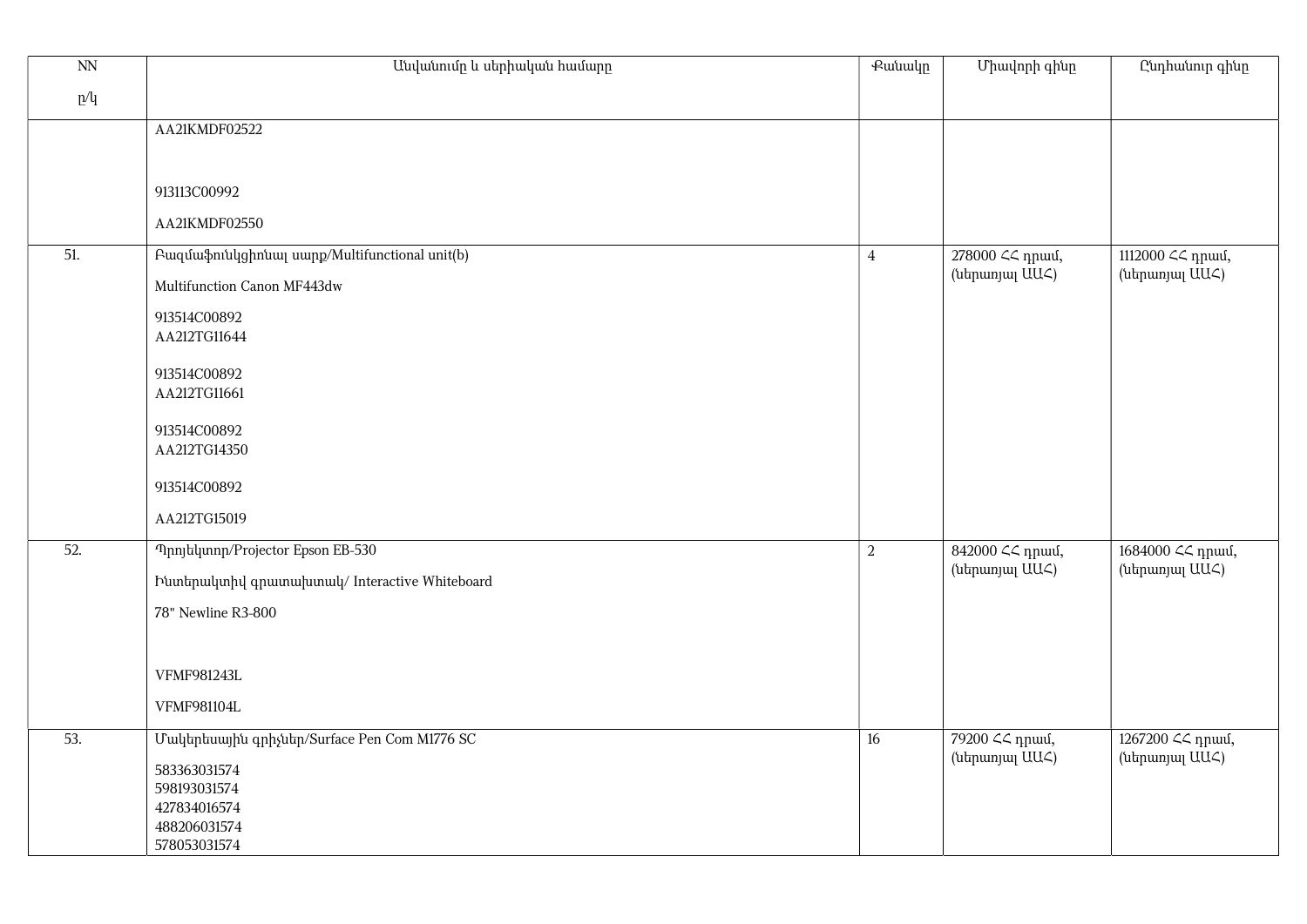| $\mathop{\rm NN}\nolimits$ | Անվանումը և սերիական համարը                                   | <b>Putuulp</b> | Միավորի գինը                        | Ընդհանուր գինը                                                                                                                                                 |
|----------------------------|---------------------------------------------------------------|----------------|-------------------------------------|----------------------------------------------------------------------------------------------------------------------------------------------------------------|
| p/q                        |                                                               |                |                                     |                                                                                                                                                                |
|                            |                                                               |                |                                     |                                                                                                                                                                |
|                            | 419007016574                                                  |                |                                     |                                                                                                                                                                |
|                            | 488843031574                                                  |                |                                     |                                                                                                                                                                |
|                            | 581167031574                                                  |                |                                     |                                                                                                                                                                |
|                            | 578555031574                                                  |                |                                     |                                                                                                                                                                |
|                            | 488431031574                                                  |                |                                     |                                                                                                                                                                |
|                            | 579842031574                                                  |                |                                     |                                                                                                                                                                |
|                            | 578366031574                                                  |                |                                     |                                                                                                                                                                |
|                            | 592676031574                                                  |                |                                     |                                                                                                                                                                |
|                            | 414595016574                                                  |                |                                     |                                                                                                                                                                |
|                            | 597626031574                                                  |                |                                     |                                                                                                                                                                |
|                            | 489061031574                                                  |                |                                     |                                                                                                                                                                |
|                            |                                                               |                |                                     |                                                                                                                                                                |
| 54.                        | 2hplypqlnn www.hupwu/Document Safe (a)                        | $\overline{a}$ | 395,000 <<< <r a="" npuu<="">0.</r> | 790,000 ՀՀ դրամ,                                                                                                                                               |
|                            | <b>FRS-99. T-EL</b>                                           |                | (ներառյալ UUՀ)                      | (utmunjul UU<)                                                                                                                                                 |
|                            |                                                               |                |                                     |                                                                                                                                                                |
| 55.                        | 2hplypqlnn www.hupwu/Document Safe (a)                        | 2              | 345,000 <<< <r></r> npuu<br>0,      | $\sqrt{690,000}$ $\leq$ npuul,                                                                                                                                 |
|                            | Гарант-46. EL                                                 |                | (ներառյալ UUՀ)                      | (ներառյալ UUՀ)                                                                                                                                                 |
| 56.                        | Թուղթ մանրացնող սարք/Cross-Cut Shredder                       | 8              | 95,000 << npuu,                     | 760,000 ՀՀ դրամ,                                                                                                                                               |
|                            | FS-34013                                                      |                | (utipunjuj UU<)                     | (ներառյալ UUՀ)                                                                                                                                                 |
|                            |                                                               |                |                                     |                                                                                                                                                                |
| 57.                        | Գիրք կազմելու սարք/Binding machine                            | $\overline{a}$ | 42,000 << npuu,                     | 84,000 << npuu,                                                                                                                                                |
|                            | AS-BM-PB21                                                    |                | (ներառյալ UUՀ)                      | (ներառյալ UUՀ)                                                                                                                                                 |
| 58.                        | Cuuuuuuuuuuqhy/All-in-one PC Apple iMac 27 Retina 5K MXWV2 i7 | $\mathbf{1}$   | 1,540,000 << npuu,                  | 1,540,000 << npuu,                                                                                                                                             |
|                            |                                                               |                | (ներառյալ UUՀ)                      | (ներառյալ UUՀ)                                                                                                                                                 |
| 59.                        | Γσηριωη μιδ/Fellowes-FS-46292                                 | $\mathbf{1}$   | 240,000 << npuu,                    | 240,000 << npuu,                                                                                                                                               |
|                            |                                                               |                | (utmunjuj UU<)                      | (ներառյալ UUՀ)                                                                                                                                                 |
| 60.                        | Գրասեղան կողադիրով ու դիմադիրով AM 082621                     | $\mathbf{1}$   | 560,000 ՀՀ դրամ,                    | 560,000 ՀՀ դրամ,                                                                                                                                               |
|                            |                                                               |                | (ներառյալ UUՀ)                      | (ներառյալ UU<)                                                                                                                                                 |
| 61.                        | Պահարան 3 դուռ AM 082621-1                                    | $\mathbf{1}$   |                                     | 400,000 << <a> 101,000</a> 101,000 101,000 101,000 101,000 101,000 101,000 101,000 101,000 101,000 101,000 101,000 101,000 101,000 101,000 101,000 101,000 101 |
|                            |                                                               |                | (ներառյալ UUՀ)                      | (ներառյալ UUՀ)                                                                                                                                                 |
| 62.                        | <b>Tuhupuu</b>                                                | 1              | 280,000 << npuu 6,                  | 280,000 << npuu,                                                                                                                                               |
|                            |                                                               |                | (ներառյալ UU<)                      | (ներառյալ UU<)                                                                                                                                                 |
| 63.                        | 2hplhqunn wwhwpww/Valberg                                     | $\mathbf{1}$   | 330,000 <<< <r></r> npuu<br>0,      | 330,000 <<< <r></r> npuu<br>0,                                                                                                                                 |
|                            |                                                               |                | (ներառյալ UU<)                      | (ներառյալ UUՀ)                                                                                                                                                 |
| 64.                        | Բազկաթոռ ղեկավարի RUS                                         | $\mathbf{1}$   | 216,000 << <a>&lt;</a> 16,000 <<    | 216,000 << <a>&lt;</a> 16,000 <<                                                                                                                               |
|                            |                                                               |                | (ներառյալ UUՀ)                      | (ներառյալ UUՀ)                                                                                                                                                 |
| 65.                        | Բազկաթոռ ղեկավարի                                             |                | 350,000 << npuu,                    | 350,000 ∠< դրամ,                                                                                                                                               |
|                            |                                                               |                | (ներառյալ UUՀ)                      | (ներառյալ UUՀ)                                                                                                                                                 |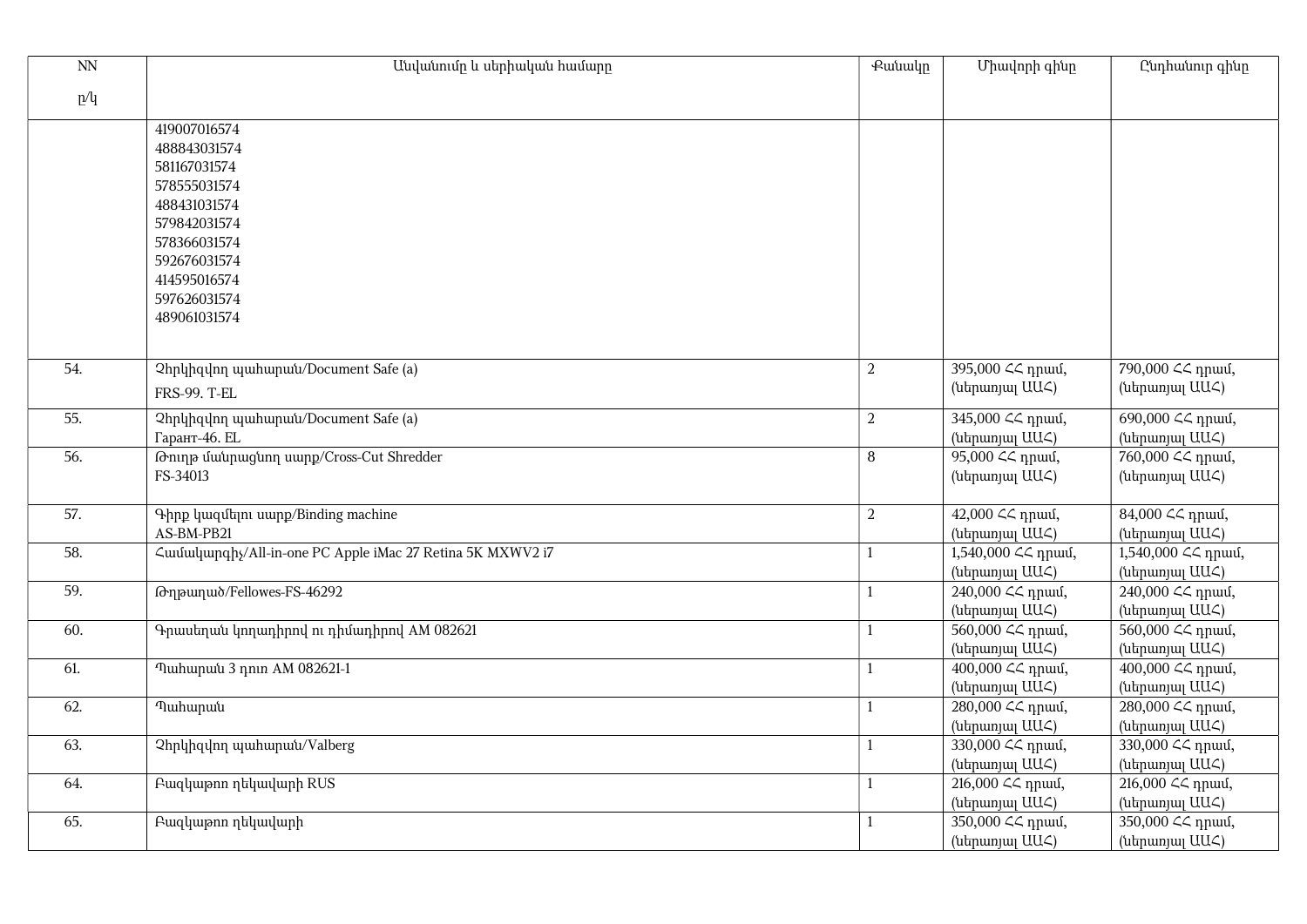| $\overline{NN}$   | Անվանումը և սերիական համարը                                                                                                                                                                                                                                                                                                                                                                                              | <b></b>        | Միավորի գինը                                     | Ընդհանուր գինը                          |
|-------------------|--------------------------------------------------------------------------------------------------------------------------------------------------------------------------------------------------------------------------------------------------------------------------------------------------------------------------------------------------------------------------------------------------------------------------|----------------|--------------------------------------------------|-----------------------------------------|
| p/q               |                                                                                                                                                                                                                                                                                                                                                                                                                          |                |                                                  |                                         |
| 66.               | Բազկաթոռ շարժական                                                                                                                                                                                                                                                                                                                                                                                                        | $\overline{3}$ | 75,000 ՀՀ դրամ,<br>(ներառյալ UU<)                | 270,000 ՀՀ դրամ,<br>(utmunjul UU<)      |
| 67.               | Upnn wuzund 812701                                                                                                                                                                                                                                                                                                                                                                                                       | $\overline{a}$ | 70,000 << npuu,<br>(ներառյալ UU<)                | 140000 <<<br>npuu<br>(utipunjul UU<)    |
| 68.               | Աթոռ անշարժ ԻԶՈ 01100801                                                                                                                                                                                                                                                                                                                                                                                                 | 6              | 10,000 ∠∠ դրամ,<br>(ներառյալ UU<)                | 60,000 ∠< դրամ,<br>(ներառյալ UUՀ)       |
| 69.               | A4 MFP b/w<br>KYOCERA ECOSYS M2040dn                                                                                                                                                                                                                                                                                                                                                                                     | 150            | 318,000 << npuu,<br>(utipunjul UU<)              | 47,700,000 << ηριαιή,<br>(utmunjul UU<) |
| 70.               | A3 MFP b/w<br>KYOCERA ECOSYS M4132idn<br>VKJ9Y07317<br>VKJ9Y07316<br>VKJ9405139<br>VKJ9Y07239                                                                                                                                                                                                                                                                                                                            | $\overline{4}$ | 853,680 <<<br>npuu<br>0,<br>(ներառյալ UUՀ)       | 3,414,720 << npuu,<br>(ներառյալ UUՀ)    |
| $\overline{71}$ . | IP Phone<br>Yealink SIP-T23G<br>2123219102108373<br>2123219102108374<br>2123219102108375<br>2123219102108376<br>2123219102108377<br>2123219102108378<br>2123219102108379<br>2123219102108380<br>2123219102108381<br>2123219102108382<br>2123219102107643<br>2123219102107644<br>2123219102107645<br>2123219102107646<br>2123219102107647<br>2123219102107648<br>2123219102107649<br>2123219102107650<br>2123219102107651 | 100            | $60,480 \leq \text{q}$ npuul,<br>(utipunjul UU<) | 6,048,000 ՀՀ դրամ,<br>(utipunjuj UU<)   |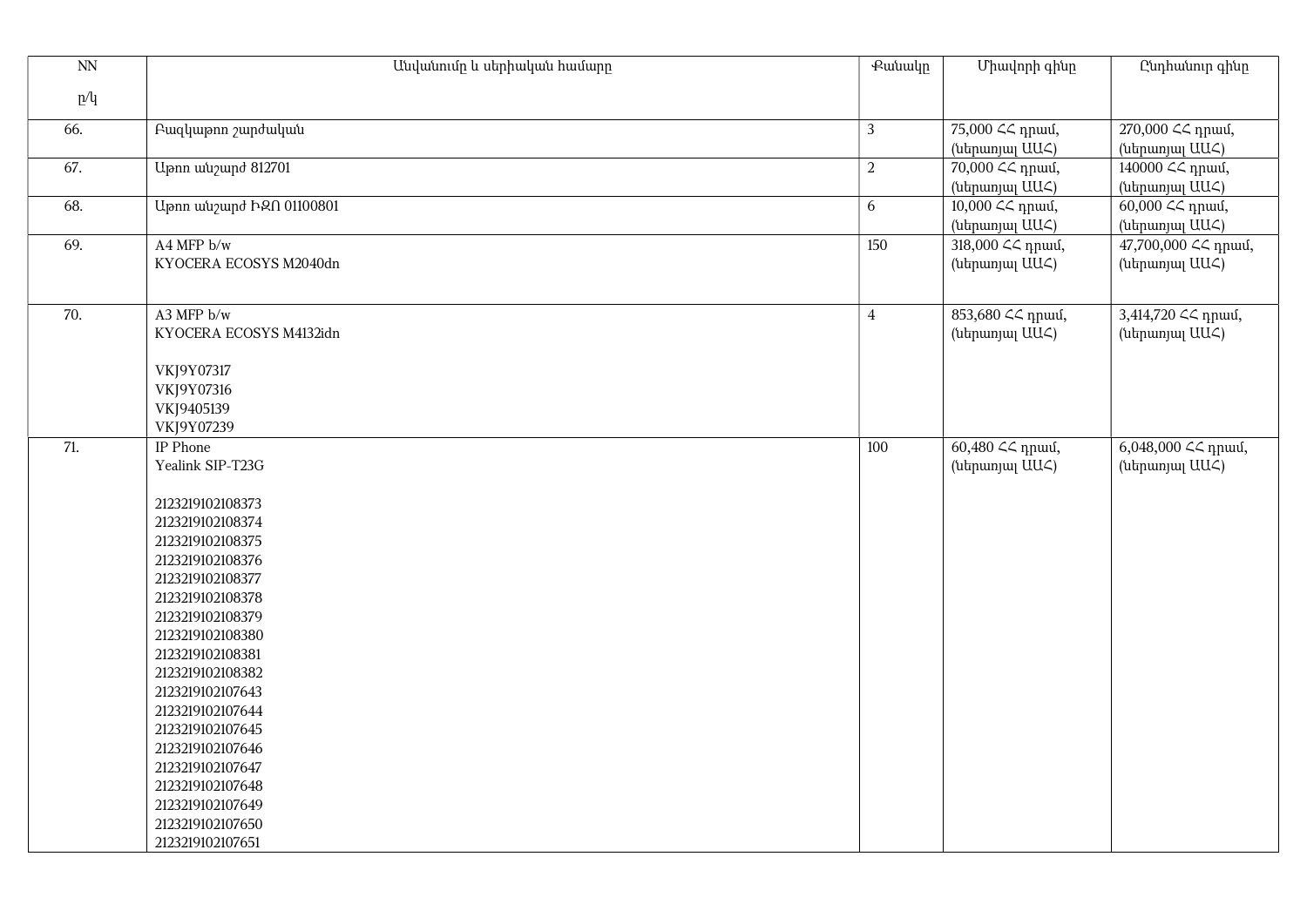| $\mathop{\rm NN}\nolimits$ | Անվանումը և սերիական համարը | <b>Putuulp</b> | Միավորի գինը | Ընդհանուր գինը |
|----------------------------|-----------------------------|----------------|--------------|----------------|
| p/q                        |                             |                |              |                |
|                            |                             |                |              |                |
|                            | 2123219102107652            |                |              |                |
|                            | 2123219102107033            |                |              |                |
|                            | 2123219102107034            |                |              |                |
|                            | 2123219102107035            |                |              |                |
|                            | 2123219102107036            |                |              |                |
|                            | 2123219102107037            |                |              |                |
|                            | 2123219102107038            |                |              |                |
|                            | 2123219102107039            |                |              |                |
|                            | 2123219102107040            |                |              |                |
|                            | 2123219102107041            |                |              |                |
|                            | 2123219102107042            |                |              |                |
|                            | 2123219102107053            |                |              |                |
|                            | 2123219102107054            |                |              |                |
|                            | 2123219102107055            |                |              |                |
|                            | 2123219102107056            |                |              |                |
|                            | 2123219102107057            |                |              |                |
|                            | 2123219102107058            |                |              |                |
|                            | 2123219102107059            |                |              |                |
|                            | 2123219102107060            |                |              |                |
|                            | 2123219102107061            |                |              |                |
|                            | 2123219102107062            |                |              |                |
|                            | 2123219102108173            |                |              |                |
|                            | 2123219102108174            |                |              |                |
|                            | 2123219102108175            |                |              |                |
|                            | 2123219102108176            |                |              |                |
|                            | 2123219102108177            |                |              |                |
|                            | 2123219102108178            |                |              |                |
|                            | 2123219102108179            |                |              |                |
|                            | 2123219102108180            |                |              |                |
|                            | 2123219102108181            |                |              |                |
|                            | 2123219102108182            |                |              |                |
|                            | 2123219102107843            |                |              |                |
|                            | 2123219102107844            |                |              |                |
|                            | 2123219102107845            |                |              |                |
|                            | 2123219102107846            |                |              |                |
|                            | 2123219102107847            |                |              |                |
|                            | 2123219102107848            |                |              |                |
|                            | 2123219102107849            |                |              |                |
|                            | 2123219102107850            |                |              |                |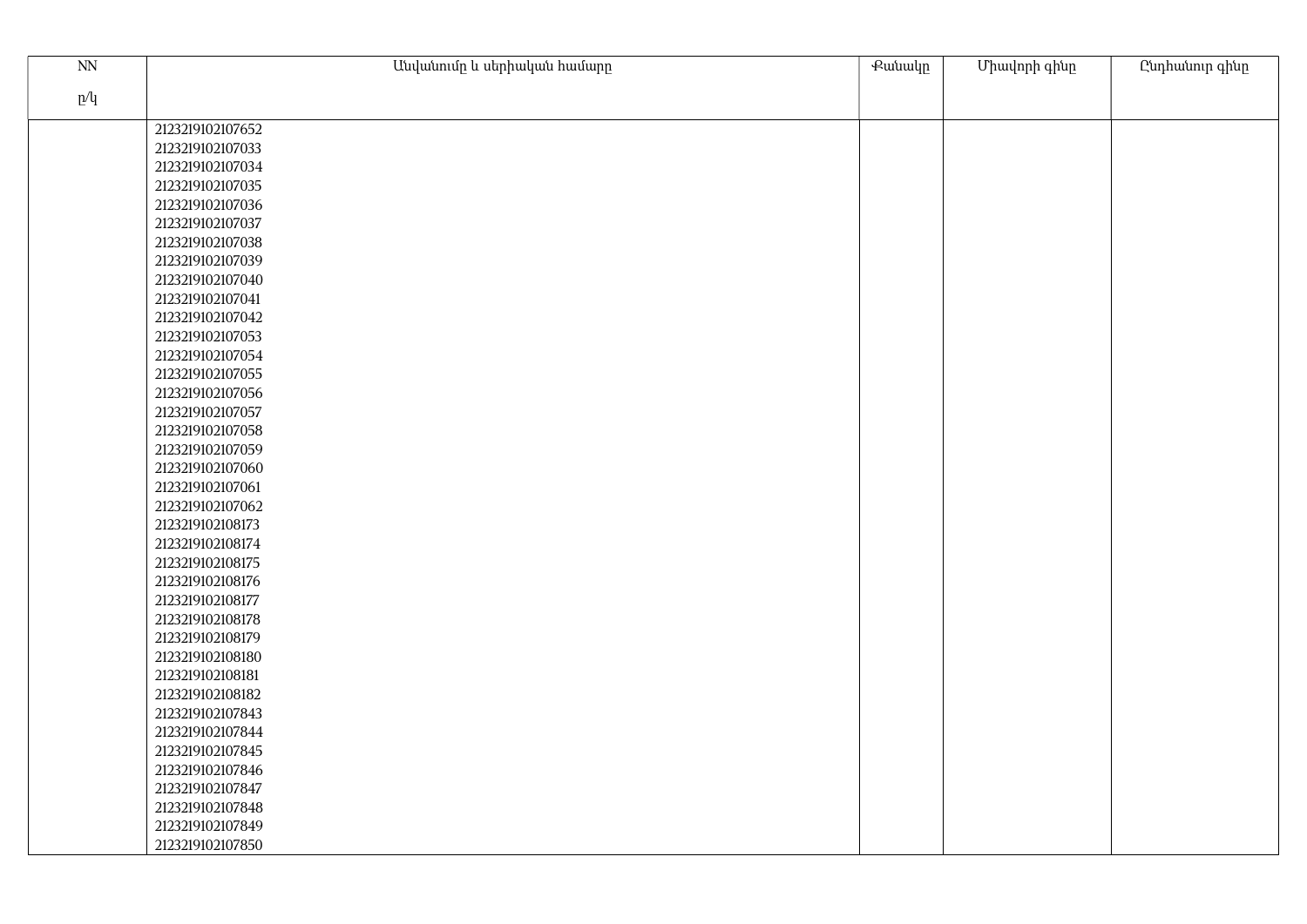| $\text{NN}$ | Անվանումը և սերիական համարը | <b>Putuulp</b> | Միավորի գինը | Ընդհանուր գինը |
|-------------|-----------------------------|----------------|--------------|----------------|
| p/q         |                             |                |              |                |
|             |                             |                |              |                |
|             | 2123219102107851            |                |              |                |
|             | 2123219102107852            |                |              |                |
|             | 2123219102108093            |                |              |                |
|             | 2123219102108094            |                |              |                |
|             | 2123219102108095            |                |              |                |
|             | 2123219102108096            |                |              |                |
|             | 2123219102108097            |                |              |                |
|             | 2123219102108098            |                |              |                |
|             | 2123219102108099            |                |              |                |
|             | 2123219102108100            |                |              |                |
|             | 2123219102108101            |                |              |                |
|             | 2123219102108102            |                |              |                |
|             | 2123219102108293            |                |              |                |
|             | 2123219102108294            |                |              |                |
|             | 2123219102108295            |                |              |                |
|             | 2123219102108296            |                |              |                |
|             | 2123219102108297            |                |              |                |
|             | 2123219102108298            |                |              |                |
|             | 2123219102108299            |                |              |                |
|             | 2123219102108300            |                |              |                |
|             | 2123219102108301            |                |              |                |
|             | 2123219102108302            |                |              |                |
|             | 2123219102106243            |                |              |                |
|             | 2123219102106244            |                |              |                |
|             | 2123219102106245            |                |              |                |
|             | 2123219102106246            |                |              |                |
|             | 2123219102106247            |                |              |                |
|             | 2123219102106248            |                |              |                |
|             | 2123219102106249            |                |              |                |
|             | 2123219102106250            |                |              |                |
|             | 2123219102106251            |                |              |                |
|             | 2123219102106252            |                |              |                |
|             | 2123218062104176            |                |              |                |
|             | 2123218062104177            |                |              |                |
|             | 2123218062104178            |                |              |                |
|             | 2123218062104179            |                |              |                |
|             | 2123218062104183            |                |              |                |
|             | 2123218062104184            |                |              |                |
|             | 2123218062104185            |                |              |                |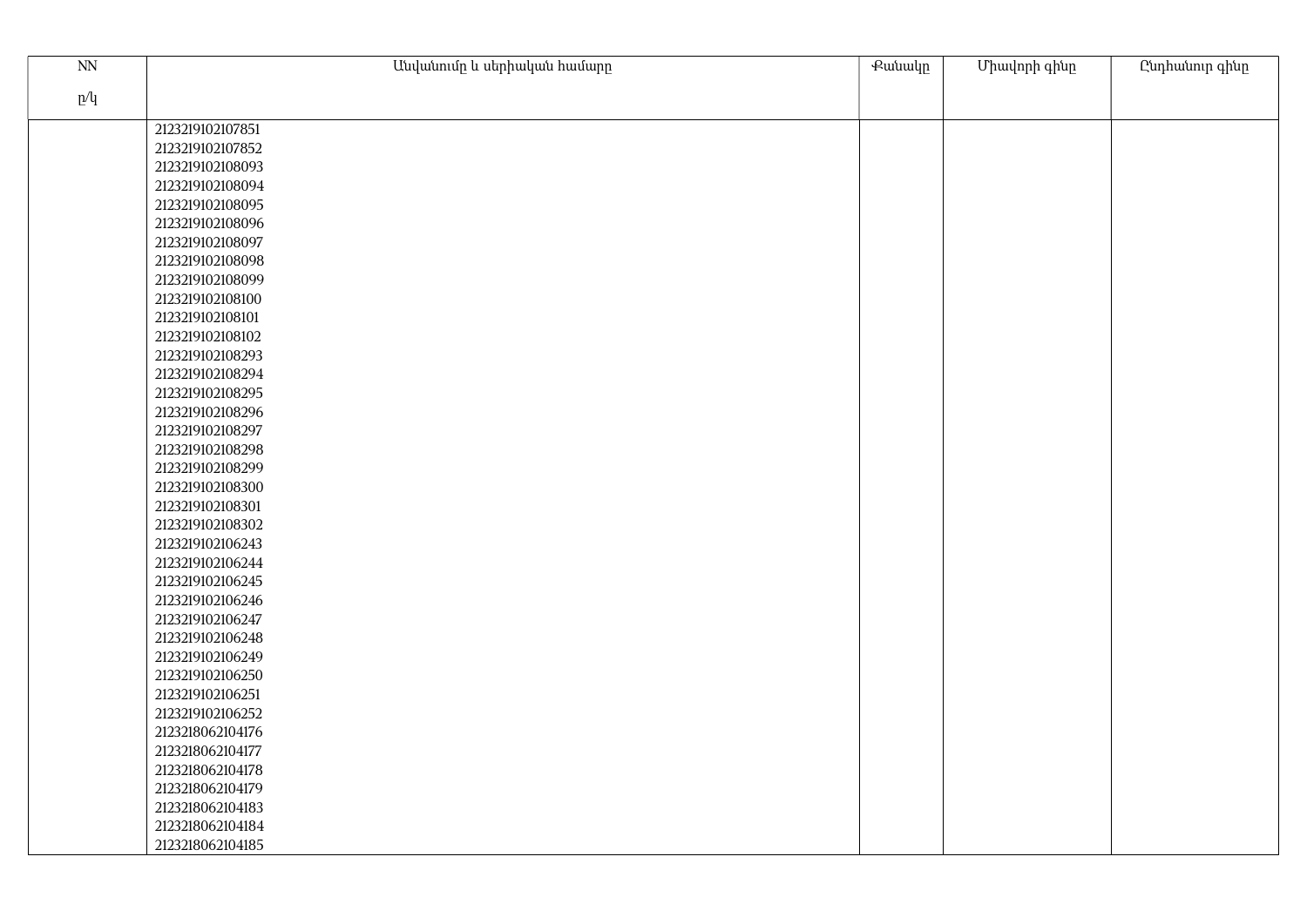| $\mathop{\rm NN}\nolimits$ | Անվանումը և սերիական համարը                                  | <b></b> eutuulp | Միավորի գինը                              | Ընդհանուր գինը                                                                             |
|----------------------------|--------------------------------------------------------------|-----------------|-------------------------------------------|--------------------------------------------------------------------------------------------|
| p/q                        |                                                              |                 |                                           |                                                                                            |
|                            | 2123219102108127                                             |                 |                                           |                                                                                            |
|                            | 2123219102108130                                             |                 |                                           |                                                                                            |
|                            | 2123219102108131                                             |                 |                                           |                                                                                            |
| 72.                        | <b>NAS</b> Enterprise                                        | $\mathbf{1}$    | 3,088,560 $\text{\textless}\xspace$ դրամ, | 3,088,560 << npuu,                                                                         |
|                            | Synology RackStation RS2818RP+                               |                 | (utipunjuj UU<)                           | (ներառյալ UUՀ)                                                                             |
|                            |                                                              |                 |                                           |                                                                                            |
|                            | WCC4J6EETX5J WCC4J0UK9273                                    |                 |                                           |                                                                                            |
|                            | WCC4J6EET9E0 WCC4J3UUNV9K                                    |                 |                                           |                                                                                            |
|                            | WCC4J7AACTEU WCC4J4LTVT1U<br>WCC4J7AAC1T9 WCC4J3UUND0D       |                 |                                           |                                                                                            |
|                            | WCC4J1KVTLP1 WCC4J7AAC6JL                                    |                 |                                           |                                                                                            |
|                            | WCC4J0UK92NX WCC4J0UK9LS0                                    |                 |                                           |                                                                                            |
|                            | WCC4J6EET0CF WCC4J7AACU7U                                    |                 |                                           |                                                                                            |
|                            | WCC4J0ZENHCR WCC4J6EETCZA                                    |                 |                                           |                                                                                            |
| 73.                        | Server OS (a)                                                | 12              | 539,760 <<<br>1701                        | 6,477,120 << npuu,                                                                         |
|                            | MS Windows Server Standard 2019 OS Licenses                  |                 | (utinumuu UU<)                            | (ներառյալ UUՀ)                                                                             |
|                            |                                                              |                 |                                           |                                                                                            |
| 74.                        | Server OS (b)                                                | 600             | 94,080 <<<br>npuu<br>6,                   | 56,448,000                                                                                 |
|                            | MS Windows Server Remote Desktop Services CAL Licenses       |                 | (ներառյալ UU<)                            |                                                                                            |
|                            |                                                              |                 |                                           | ՀՀ դրամ, (ներառյալ<br>$UU\mathcal{L}$                                                      |
|                            |                                                              |                 |                                           |                                                                                            |
| 75.                        | The NAS under Server(a) / NAS                                | $\mathbf{1}$    | 3,916,200 << npuu f,                      | 3,916,200 << <a> 1</a> 1 1 1 1 1 1 1 1 1 1 1 1 1 1 1 1 1 1 1 1 1 1 1 1 1 1 1 1 1 1 1 1 1 1 |
|                            | Synology RackStation RS2818RP+                               |                 | (utinumuu UU<)                            | (ներառյալ UUՀ)                                                                             |
|                            |                                                              |                 |                                           |                                                                                            |
|                            | 191306801348<br>195004A01051<br>19151F801559<br>19151F800768 |                 |                                           |                                                                                            |
|                            | 19151F801968<br>19151F801961                                 |                 |                                           |                                                                                            |
|                            | 195004A00087<br>195004A003DE                                 |                 |                                           |                                                                                            |
|                            | 19407B800269<br>195004A00546                                 |                 |                                           |                                                                                            |
|                            | 19151F800057<br>19151F800778                                 |                 |                                           |                                                                                            |
|                            | 19151F800101<br>195004A00EB6                                 |                 |                                           |                                                                                            |
|                            | 19151F800524<br>19407B800284                                 |                 |                                           |                                                                                            |
| 76.                        | <b>Thin Client</b>                                           | 600             |                                           |                                                                                            |
|                            | HP t530 Thin Client (6TV40EA)                                |                 |                                           |                                                                                            |
|                            | 8CG0092DHD in box 63D7-MWUST                                 |                 |                                           |                                                                                            |
|                            | 8CG0091W6Q in box 63D7-MWUSS<br>8CG0091W6R in box 63D7-MWUSR |                 |                                           |                                                                                            |
|                            | 8CG0092B56 in box 63D7-MWUSQ                                 |                 |                                           |                                                                                            |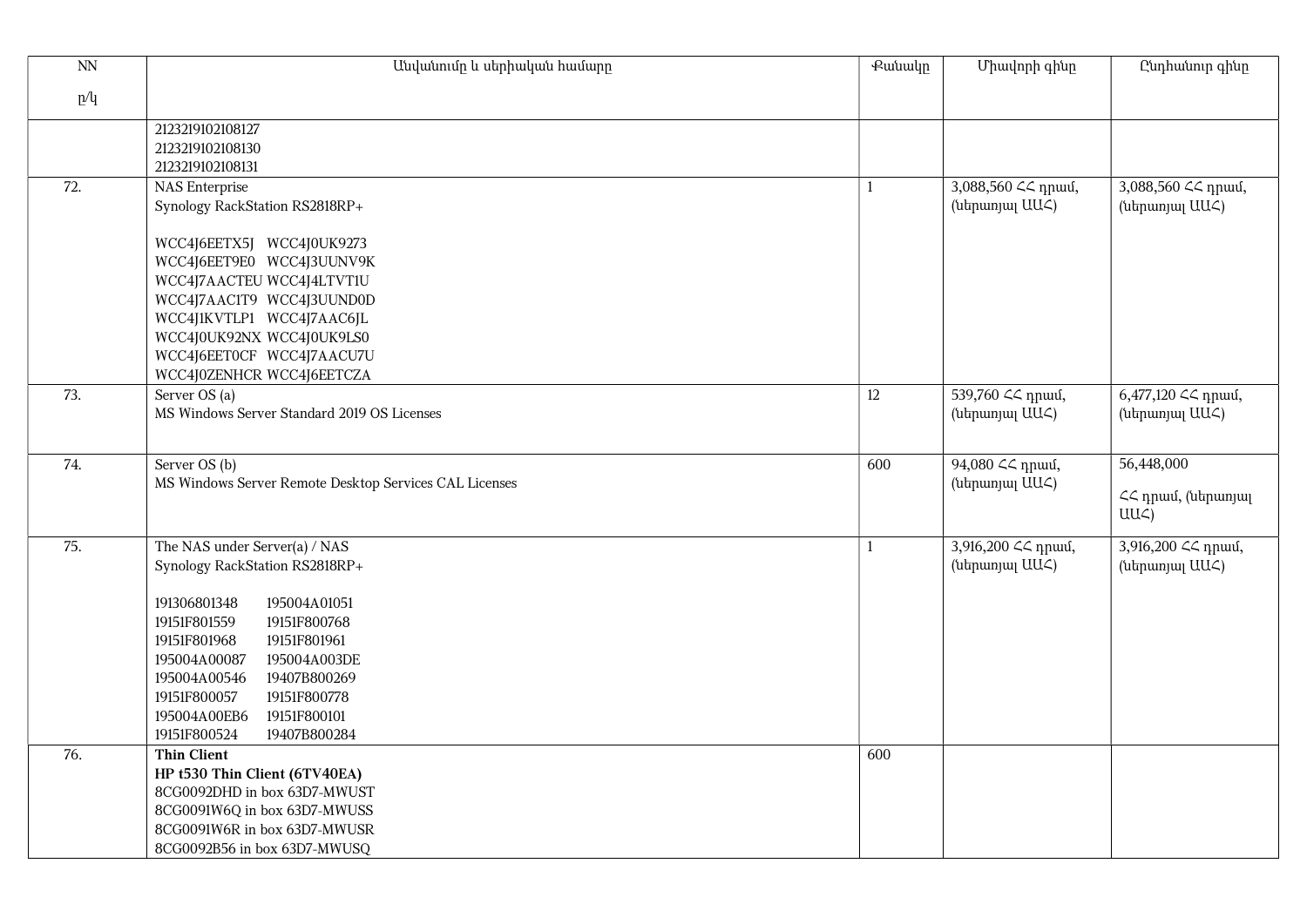| $\text{NN}$ | Անվանումը և սերիական համարը  | Քանակը | Միավորի գինը | Ընդհանուր գինը |
|-------------|------------------------------|--------|--------------|----------------|
| p/q         |                              |        |              |                |
|             | 8CG0092DLF in box 63D7-MWUSP |        |              |                |
|             | 8CG0092B4S in box 63D7-MWUSY |        |              |                |
|             | 8CG0092DH6 in box 63D7-MWUSX |        |              |                |
|             | 8CG0092B7N in box 63D7-MWUSW |        |              |                |
|             | 8CG0091W7P in box 63D7-MWUSV |        |              |                |
|             | 8CG0092B69 in box 63D7-MWUSU |        |              |                |
|             | 8CG0092DK5 in box 63D7-MWUT3 |        |              |                |
|             | 8CG0092B7G in box 63D7-MWUT2 |        |              |                |
|             | 8CG0091W7D in box 63D7-MWUT1 |        |              |                |
|             | 8CG0092B3V in box 63D7-MWUT0 |        |              |                |
|             | 8CG0092B63 in box 63D7-MWUSZ |        |              |                |
|             | 8CG0092B71 in box 63D7-MWUT8 |        |              |                |
|             | 8CG0092B6Z in box 63D7-MWUT7 |        |              |                |
|             | 8CG0092B7F in box 63D7-MWUT6 |        |              |                |
|             | 8CG0092DL5 in box 63D7-MWUT5 |        |              |                |
|             | 8CG0092B4G in box 63D7-MWUT4 |        |              |                |
|             | 8CG0092DH5 in box 63D7-MWUTD |        |              |                |
|             | 8CG0092B52 in box 63D7-MWUTC |        |              |                |
|             | 8CG0092DJH in box 63D7-MWUTB |        |              |                |
|             | 8CG0092B3C in box 63D7-MWUTA |        |              |                |
|             | 8CG0092DHJ in box 63D7-MWUT9 |        |              |                |
|             | 8CG0092DLK in box 63D7-MWUTI |        |              |                |
|             | 8CG0092DMB in box 63D7-MWUTH |        |              |                |
|             | 8CG0092DLP in box 63D7-MWUTG |        |              |                |
|             | 8CG0092DKD in box 63D7-MWUTF |        |              |                |
|             | 8CG0092DJD in box 63D7-MWUTE |        |              |                |
|             | 8CG0092B6K in box 63D7-MWUTN |        |              |                |
|             | 8CG0092DHR in box 63D7-MWUTM |        |              |                |
|             | 8CG0092DMN in box 63D7-MWUTL |        |              |                |
|             | 8CG0092DJ4 in box 63D7-MWUTK |        |              |                |
|             | 8CG0092DMR in box 63D7-MWUTJ |        |              |                |
|             | 8CG0092CRM in box 63D7-MWUYH |        |              |                |
|             | 8CG0092B74 in box 63D7-MWUTR |        |              |                |
|             | 8CG0092B5C in box 63D7-MWUTQ |        |              |                |
|             | 8CG0092DJT in box 63D7-MWUTP |        |              |                |
|             | 8CG0092DGH in box 63D7-MWUTO |        |              |                |
|             | 8CG0092CSH in box 63D7-MWUYM |        |              |                |
|             | 8CG0092CT6 in box 63D7-MWUYL |        |              |                |
|             | 8CG0092CTH in box 63D7-MWUYK |        |              |                |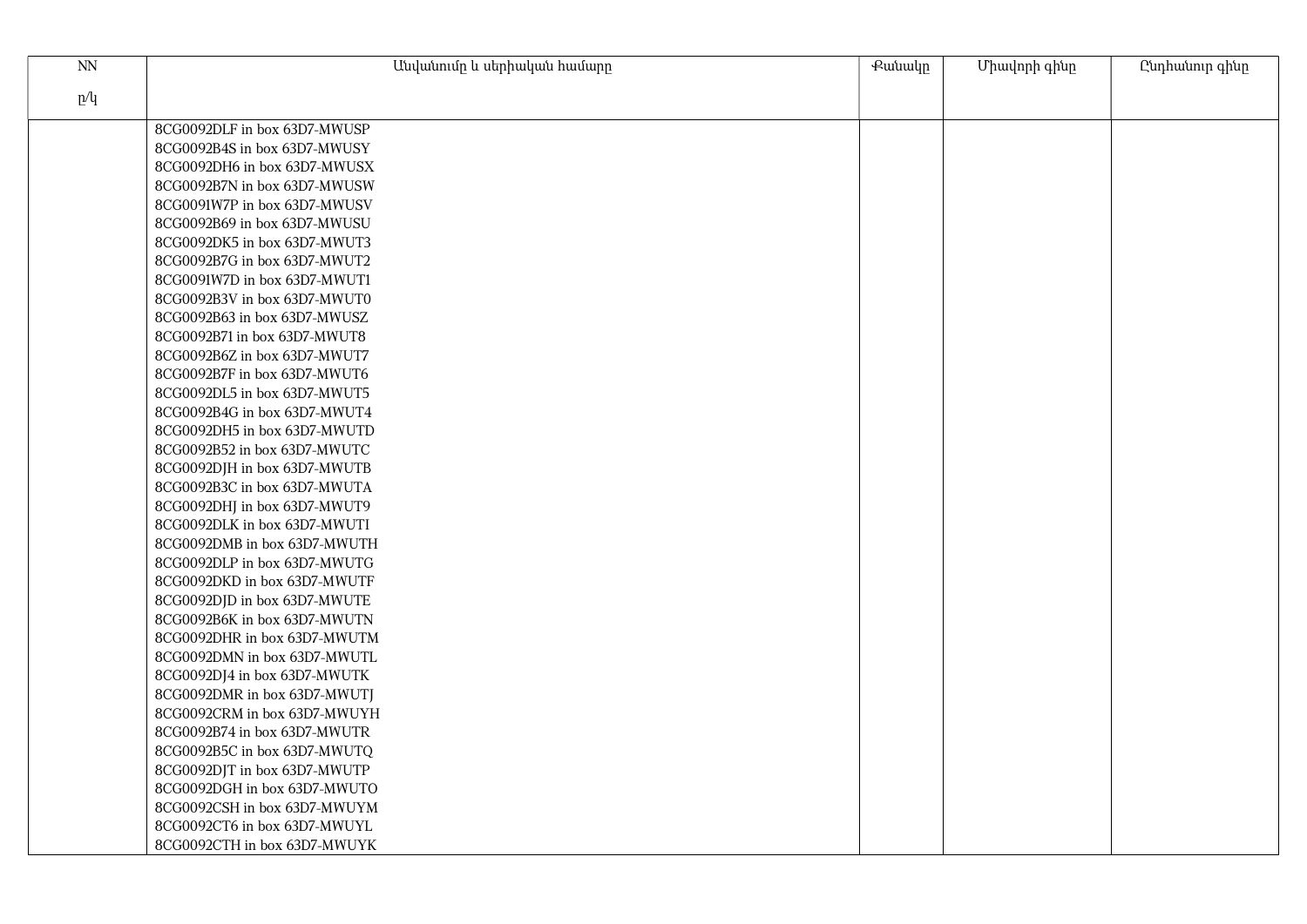| $\ensuremath{\text{NN}}$ | Անվանումը և սերիական համարը  | Քանակը | Միավորի գինը | Ընդհանուր գինը |
|--------------------------|------------------------------|--------|--------------|----------------|
|                          |                              |        |              |                |
| p/q                      |                              |        |              |                |
|                          | 8CG0092CTT in box 63D7-MWUYJ |        |              |                |
|                          | 8CG0092DLH in box 63D7-MWUYI |        |              |                |
|                          | 8CG0091W5C in box 63D7-MWUYR |        |              |                |
|                          | 8CG0091W5M in box 63D7-MWUYQ |        |              |                |
|                          | 8CG0091W5G in box 63D7-MWUYP |        |              |                |
|                          | 8CG0091W55 in box 63D7-MWUYO |        |              |                |
|                          | 8CG0092CRP in box 63D7-MWUYN |        |              |                |
|                          | 8CG0092CS5 in box 63D7-MWUYW |        |              |                |
|                          | 8CG0092DKP in box 63D7-MWUYV |        |              |                |
|                          | 8CG0091W6L in box 63D7-MWUYU |        |              |                |
|                          | 8CG0092DHX in box 63D7-MWUYT |        |              |                |
|                          | 8CG0092CVH in box 63D7-MWUYS |        |              |                |
|                          | 8CG0091W78 in box 63D7-MWUZ1 |        |              |                |
|                          | 8CG0092B4K in box 63D7-MWUZ0 |        |              |                |
|                          | 8CG0092CW9 in box 63D7-MWUYZ |        |              |                |
|                          | 8CG0092CTP in box 63D7-MWUYY |        |              |                |
|                          | 8CG0091W59 in box 63D7-MWUYX |        |              |                |
|                          | 8CG0092CV6 in box 63D7-MWUZ6 |        |              |                |
|                          | 8CG0092DJC in box 63D7-MWUZ5 |        |              |                |
|                          | 8CG0092DL9 in box 63D7-MWUZ4 |        |              |                |
|                          | 8CG0092DM7 in box 63D7-MWUZ3 |        |              |                |
|                          | 8CG0091W5D in box 63D7-MWUZ2 |        |              |                |
|                          | 8CG0092DMJ in box 63D7-MWUZB |        |              |                |
|                          | 8CG0091W5V in box 63D7-MWUZA |        |              |                |
|                          | 8CG0091W51 in box 63D7-MWUZ9 |        |              |                |
|                          | 8CG0091W5X in box 63D7-MWUZ8 |        |              |                |
|                          | 8CG0092CV7 in box 63D7-MWUZ7 |        |              |                |
|                          | 8CG0091W58 in box 63D7-MWUZG |        |              |                |
|                          | 8CG0092CTD in box 63D7-MWUZF |        |              |                |
|                          | 8CG0092DM3 in box 63D7-MWUZE |        |              |                |
|                          | 8CG0092CWM in box 63D7-MWUZD |        |              |                |
|                          | 8CG0092CW2 in box 63D7-MWUZC |        |              |                |
|                          | 8CG0091W7N in box 63D7-MWUTT |        |              |                |
|                          | 8CG0092B6N in box 63D7-MWUTS |        |              |                |
|                          | 8CG0092DMS in box 63D7-MWUZJ |        |              |                |
|                          | 8CG0092CSL in box 63D7-MWUZI |        |              |                |
|                          | 8CG0091W5Y in box 63D7-MWUZH |        |              |                |
|                          | 8CG0092B60 in box 63D7-MWUTY |        |              |                |
|                          | 8CG0092DJJ in box 63D7-MWUTX |        |              |                |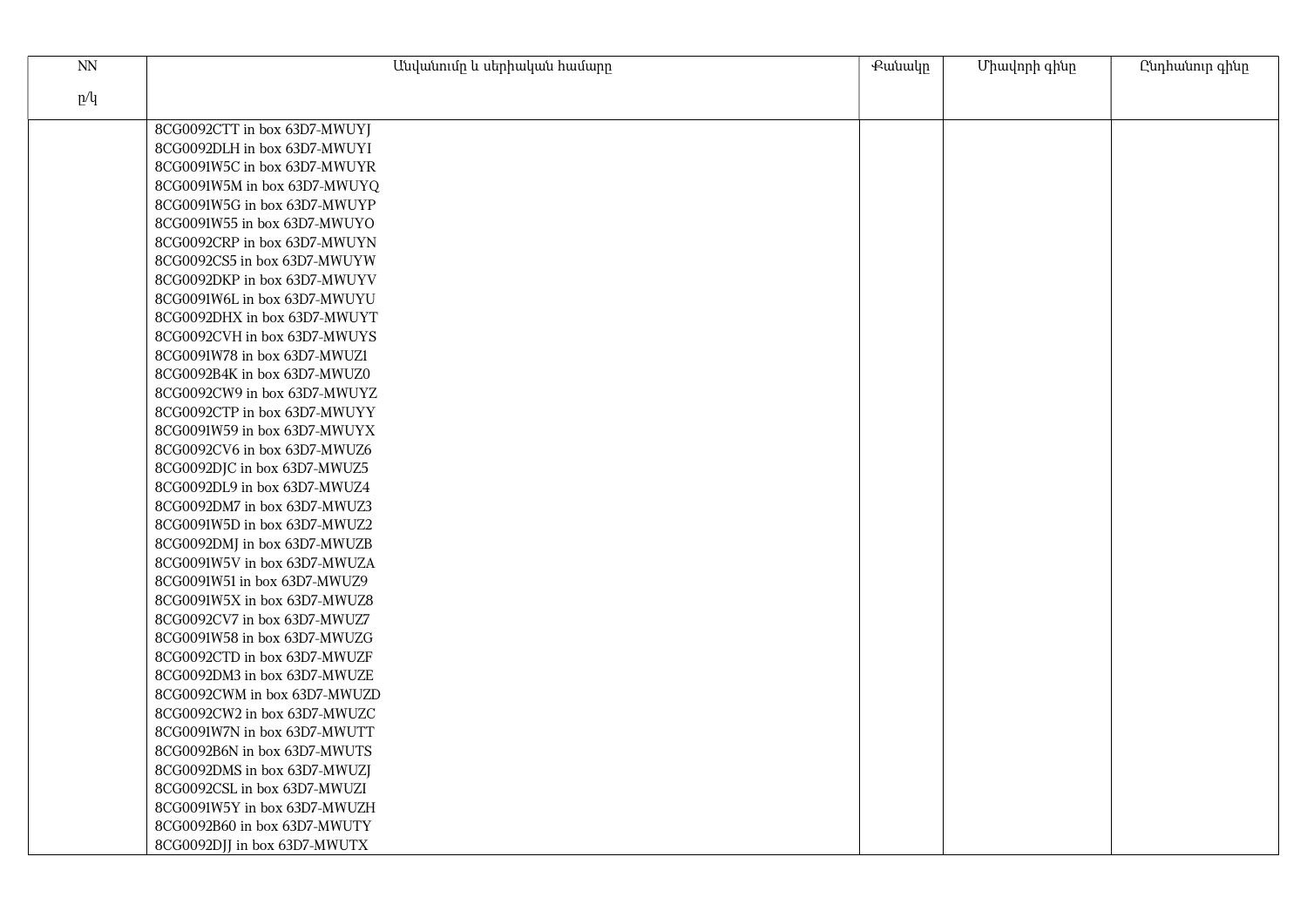| $\rm NN$ | Անվանումը և սերիական համարը  | Քանակը | Միավորի գինը | Ընդհանուր գինը |
|----------|------------------------------|--------|--------------|----------------|
| p/q      |                              |        |              |                |
|          |                              |        |              |                |
|          | 8CG0092B2D in box 63D7-MWUTW |        |              |                |
|          | 8CG0092B72 in box 63D7-MWUTV |        |              |                |
|          | 8CG0092B68 in box 63D7-MWUTU |        |              |                |
|          | 8CG0092DKN in box 63D7-MWUU3 |        |              |                |
|          | 8CG0092DK2 in box 63D7-MWUU2 |        |              |                |
|          | 8CG0092B75 in box 63D7-MWUU1 |        |              |                |
|          | 8CG0092B6P in box 63D7-MWUU0 |        |              |                |
|          | 8CG0092DH3 in box 63D7-MWUTZ |        |              |                |
|          | 8CG0092B61 in box 63D7-MWUU8 |        |              |                |
|          | 8CG0092DGF in box 63D7-MWUU7 |        |              |                |
|          | 8CG0092DL4 in box 63D7-MWUU6 |        |              |                |
|          | 8CG0092DKT in box 63D7-MWUU5 |        |              |                |
|          | 8CG0092DHQ in box 63D7-MWUU4 |        |              |                |
|          | 8CG0092DLN in box 63D7-MWUUD |        |              |                |
|          | 8CG0092DL7 in box 63D7-MWUUC |        |              |                |
|          | 8CG0092DJ7 in box 63D7-MWUUB |        |              |                |
|          | 8CG0092DK4 in box 63D7-MWUUA |        |              |                |
|          | 8CG0092DJX in box 63D7-MWUU9 |        |              |                |
|          | 8CG0092CR9 in box 63D7-MWUUI |        |              |                |
|          | 8CG0092DLD in box 63D7-MWUUH |        |              |                |
|          | 8CG0092DKL in box 63D7-MWUUG |        |              |                |
|          | 8CG0092DMD in box 63D7-MWUUF |        |              |                |
|          | 8CG0092DL8 in box 63D7-MWUUE |        |              |                |
|          | 8CG0092B79 in box 63D7-MWUUN |        |              |                |
|          | 8CG0092B7R in box 63D7-MWUUM |        |              |                |
|          | 8CG0092DJ9 in box 63D7-MWUUL |        |              |                |
|          | 8CG0092DK9 in box 63D7-MWUUK |        |              |                |
|          | 8CG0092CS6 in box 63D7-MWUUJ |        |              |                |
|          | 8CG0092B6Q in box 63D7-MWUUS |        |              |                |
|          | 8CG0092CS8 in box 63D7-MWUUR |        |              |                |
|          | 8CG0092CSS in box 63D7-MWUUQ |        |              |                |
|          | 8CG0092B59 in box 63D7-MWUUP |        |              |                |
|          | 8CG0091W63 in box 63D7-MWUUO |        |              |                |
|          | 8CG0091W7H in box 63D7-MWV4G |        |              |                |
|          | 8CG0092B5Z in box 63D7-MWV4F |        |              |                |
|          | 8CG0091W5P in box 63D7-MWV4E |        |              |                |
|          | 8CG0092CVD in box 63D7-MWV4D |        |              |                |
|          | 8CG0092B5V in box 63D7-MWV4C |        |              |                |
|          | 8CG0091W71 in box 63D7-MWV4L |        |              |                |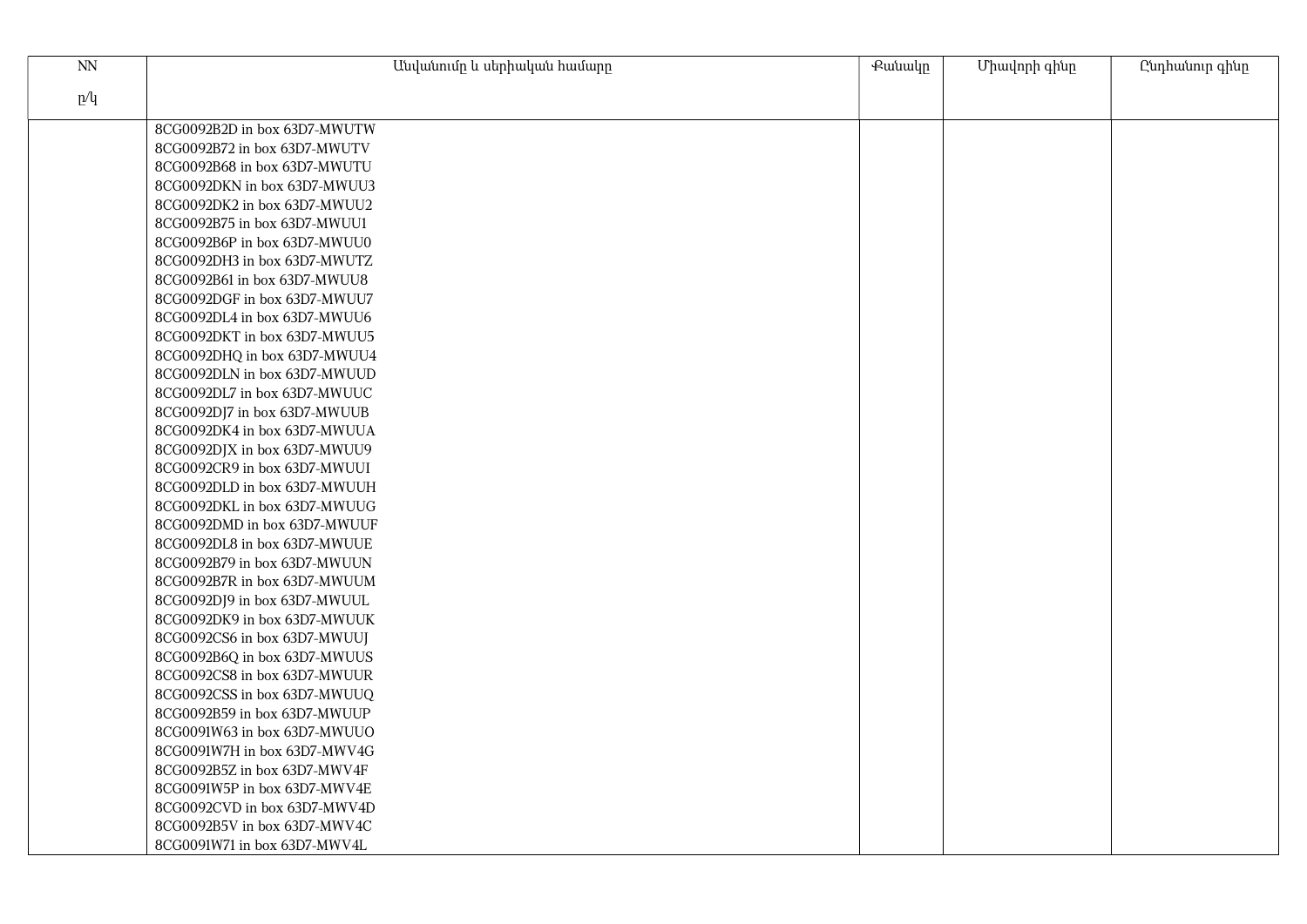| $\mathop{\rm NN}\nolimits$ | Անվանումը և սերիական համարը  | Քանակը | Միավորի գինը | Ընդհանուր գինը |
|----------------------------|------------------------------|--------|--------------|----------------|
| p/q                        |                              |        |              |                |
|                            | 8CG0092DHK in box 63D7-MWV4K |        |              |                |
|                            | 8CG0092DJ5 in box 63D7-MWV4J |        |              |                |
|                            | 8CG0092DHV in box 63D7-MWV4I |        |              |                |
|                            | 8CG0092B66 in box 63D7-MWV4H |        |              |                |
|                            | 8CG0091W6N in box 63D7-MWV4Q |        |              |                |
|                            | 8CG0091W4Z in box 63D7-MWV4P |        |              |                |
|                            | 8CG0092DK3 in box 63D7-MWV4O |        |              |                |
|                            | 8CG0092DJW in box 63D7-MWV4N |        |              |                |
|                            | 8CG0092DKQ in box 63D7-MWV4M |        |              |                |
|                            | 8CG0091W7Y in box 63D7-MWV4V |        |              |                |
|                            | 8CG0092CR6 in box 63D7-MWV4U |        |              |                |
|                            | 8CG0092B73 in box 63D7-MWV4T |        |              |                |
|                            | 8CG0092B5N in box 63D7-MWV4S |        |              |                |
|                            | 8CG0092DJB in box 63D7-MWV4R |        |              |                |
|                            | 8CG0091W6F in box 63D7-MWV50 |        |              |                |
|                            | 8CG0092B5Y in box 63D7-MWV4Z |        |              |                |
|                            | 8CG0092CRX in box 63D7-MWV4Y |        |              |                |
|                            | 8CG0091W7M in box 63D7-MWV4X |        |              |                |
|                            | 8CG0091W7B in box 63D7-MWV4W |        |              |                |
|                            | 8CG0092B5W in box 63D7-MWV55 |        |              |                |
|                            | 8CG0092DM1 in box 63D7-MWV54 |        |              |                |
|                            | 8CG0092B3Y in box 63D7-MWV53 |        |              |                |
|                            | 8CG0092B70 in box 63D7-MWV52 |        |              |                |
|                            | 8CG0092B6F in box 63D7-MWV51 |        |              |                |
|                            | 8CG0092B6Y in box 63D7-MWV5A |        |              |                |
|                            | 8CG0092B57 in box 63D7-MWV59 |        |              |                |
|                            | 8CG0092DJL in box 63D7-MWV58 |        |              |                |
|                            | 8CG0092B7K in box 63D7-MWV57 |        |              |                |
|                            | 8CG0092B6H in box 63D7-MWV56 |        |              |                |
|                            | 8CG0092DH2 in box 63D7-MWUUT |        |              |                |
|                            | 8CG0092DJ0 in box 63D7-MWV5E |        |              |                |
|                            | 8CG0092DGV in box 63D7-MWV5D |        |              |                |
|                            | 8CG0092B6T in box 63D7-MWV5C |        |              |                |
|                            | 8CG0092B7B in box 63D7-MWV5B |        |              |                |
|                            | 8CG0092DJN in box 63D7-MWUUY |        |              |                |
|                            | 8CG0092B5H in box 63D7-MWUUX |        |              |                |
|                            | 8CG0092DLY in box 63D7-MWUUW |        |              |                |
|                            | 8CG0092DJK in box 63D7-MWUUV |        |              |                |
|                            | 8CG0092DJV in box 63D7-MWUUU |        |              |                |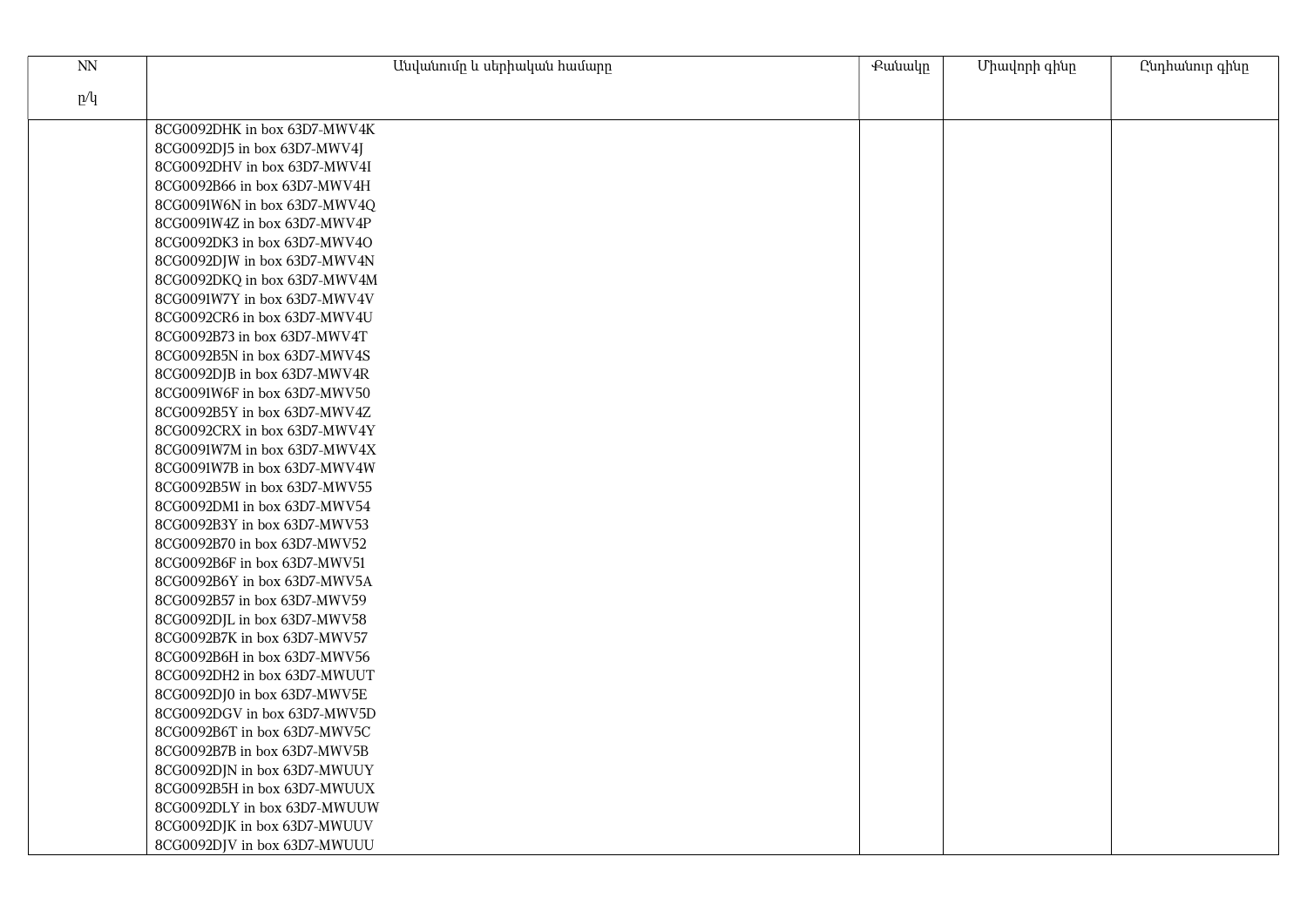| $\ensuremath{\text{NN}}$ | Անվանումը և սերիական համարը  | Քանակը | Միավորի գինը | Ընդհանուր գինը |
|--------------------------|------------------------------|--------|--------------|----------------|
| p/q                      |                              |        |              |                |
|                          |                              |        |              |                |
|                          | 8CG0092DLX in box 63D7-MWUV3 |        |              |                |
|                          | 8CG0092DJ6 in box 63D7-MWUV2 |        |              |                |
|                          | 8CG0092B6M in box 63D7-MWUV1 |        |              |                |
|                          | 8CG0092B5R in box 63D7-MWUV0 |        |              |                |
|                          | 8CG0092CRH in box 63D7-MWUUZ |        |              |                |
|                          | 8CG0092B5J in box 63D7-MWUV8 |        |              |                |
|                          | 8CG0092DL0 in box 63D7-MWUV7 |        |              |                |
|                          | 8CG0092B2J in box 63D7-MWUV6 |        |              |                |
|                          | 8CG0092B4M in box 63D7-MWUV5 |        |              |                |
|                          | 8CG0092DJP in box 63D7-MWUV4 |        |              |                |
|                          | 8CG0092DLW in box 63D7-MWUVD |        |              |                |
|                          | 8CG0092DL2 in box 63D7-MWUVC |        |              |                |
|                          | 8CG0092DHY in box 63D7-MWUVB |        |              |                |
|                          | 8CG0092DH4 in box 63D7-MWUVA |        |              |                |
|                          | 8CG0092B3T in box 63D7-MWUV9 |        |              |                |
|                          | 8CG0092DHF in box 63D7-MWUVI |        |              |                |
|                          | 8CG0092B6B in box 63D7-MWUVH |        |              |                |
|                          | 8CG0092B4N in box 63D7-MWUVG |        |              |                |
|                          | 8CG0092DHS in box 63D7-MWUVF |        |              |                |
|                          | 8CG0092B45 in box 63D7-MWUVE |        |              |                |
|                          | 8CG0092CR5 in box 63D7-MWUVN |        |              |                |
|                          | 8CG0092CTX in box 63D7-MWUVM |        |              |                |
|                          | 8CG0092DLL in box 63D7-MWUVL |        |              |                |
|                          | 8CG0092DKM in box 63D7-MWUVK |        |              |                |
|                          | 8CG0092DK0 in box 63D7-MWUVJ |        |              |                |
|                          | 8CG0091W66 in box 63D7-MWUVS |        |              |                |
|                          | 8CG0092CTM in box 63D7-MWUVR |        |              |                |
|                          | 8CG0092CRS in box 63D7-MWUVQ |        |              |                |
|                          | 8CG0092CS2 in box 63D7-MWUVP |        |              |                |
|                          | 8CG0091W87 in box 63D7-MWUVO |        |              |                |
|                          | 8CG0092CRZ in box 63D7-MWUZL |        |              |                |
|                          | 8CG0092B3G in box 63D7-MWUZK |        |              |                |
|                          | 8CG0092CR4 in box 63D7-MWUVV |        |              |                |
|                          | 8CG0092DLZ in box 63D7-MWUVU |        |              |                |
|                          | 8CG0092B3L in box 63D7-MWUVT |        |              |                |
|                          | 8CG0092CSD in box 63D7-MWUZQ |        |              |                |
|                          | 8CG0091W5B in box 63D7-MWUZP |        |              |                |
|                          | 8CG0091W64 in box 63D7-MWUZO |        |              |                |
|                          | 8CG0092CSY in box 63D7-MWUZN |        |              |                |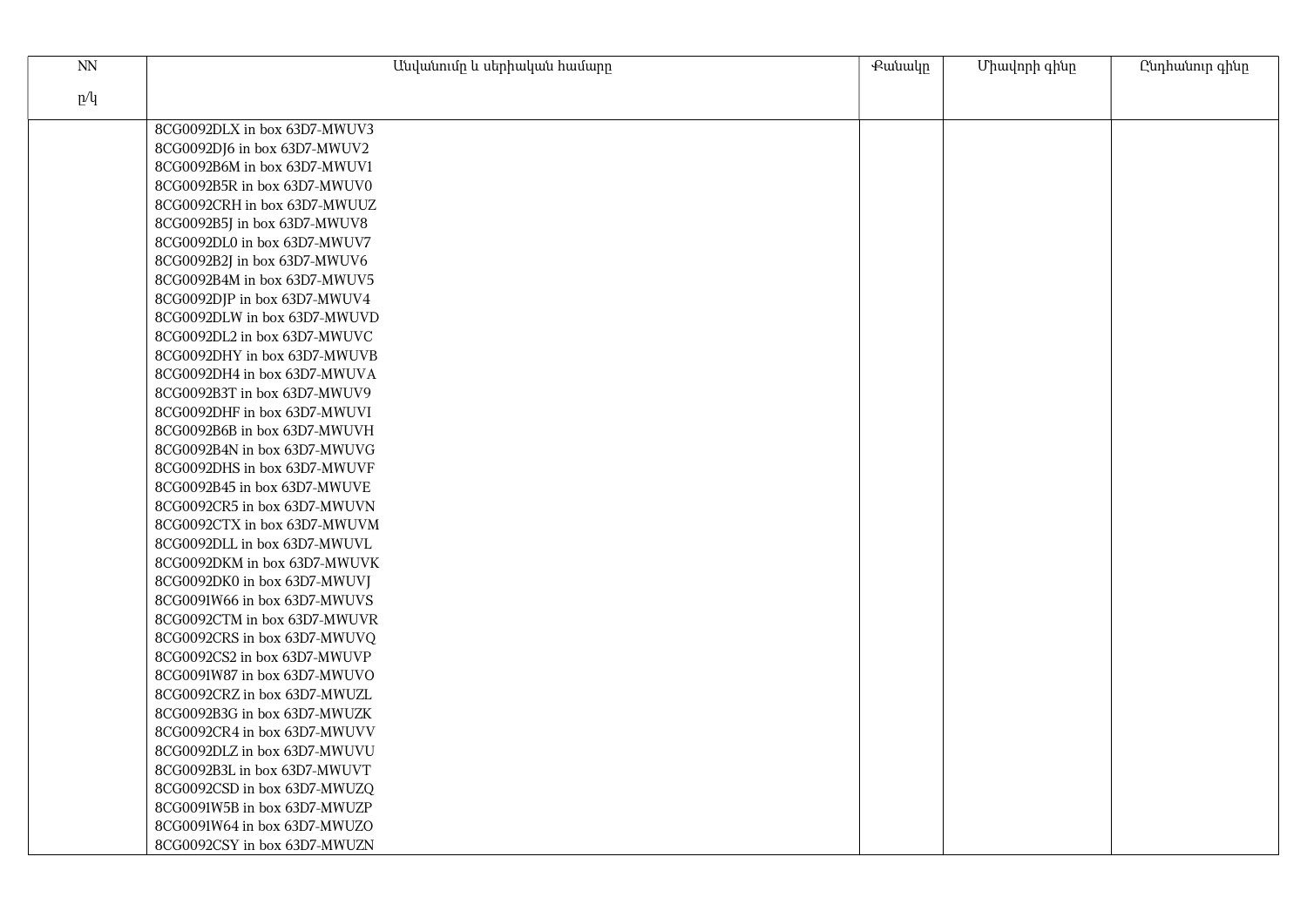| $\ensuremath{\text{NN}}$ | Անվանումը և սերիական համարը  | Քանակը | Միավորի գինը | Ընդհանուր գինը |
|--------------------------|------------------------------|--------|--------------|----------------|
|                          |                              |        |              |                |
| p/q                      |                              |        |              |                |
|                          | 8CG0091W56 in box 63D7-MWUZM |        |              |                |
|                          | 8CG0092DKJ in box 63D7-MWUZV |        |              |                |
|                          | 8CG0092CRV in box 63D7-MWUZU |        |              |                |
|                          | 8CG0091W50 in box 63D7-MWUZT |        |              |                |
|                          | 8CG0091W4Y in box 63D7-MWUZS |        |              |                |
|                          | 8CG0091W6H in box 63D7-MWUZR |        |              |                |
|                          | 8CG0092DHT in box 63D7-MWV00 |        |              |                |
|                          | 8CG0091W5W in box 63D7-MWUZZ |        |              |                |
|                          | 8CG0092CSB in box 63D7-MWUZY |        |              |                |
|                          | 8CG0092CSZ in box 63D7-MWUZX |        |              |                |
|                          | 8CG0091W57 in box 63D7-MWUZW |        |              |                |
|                          | 8CG0092DK6 in box 63D7-MWV05 |        |              |                |
|                          | 8CG0092B5G in box 63D7-MWV04 |        |              |                |
|                          | 8CG0092CRY in box 63D7-MWV03 |        |              |                |
|                          | 8CG0092B5L in box 63D7-MWV02 |        |              |                |
|                          | 8CG0092DM9 in box 63D7-MWV01 |        |              |                |
|                          | 8CG0092CVB in box 63D7-MWV0A |        |              |                |
|                          | 8CG0092B4Z in box 63D7-MWV09 |        |              |                |
|                          | 8CG0092B41 in box 63D7-MWV08 |        |              |                |
|                          | 8CG0092B6D in box 63D7-MWV07 |        |              |                |
|                          | 8CG0092DGX in box 63D7-MWV06 |        |              |                |
|                          | 8CG0092CWF in box 63D7-MWV0F |        |              |                |
|                          | 8CG0092DKR in box 63D7-MWV0E |        |              |                |
|                          | 8CG0092CSG in box 63D7-MWV0D |        |              |                |
|                          | 8CG0092CWJ in box 63D7-MWV0C |        |              |                |
|                          | 8CG0092B42 in box 63D7-MWV0B |        |              |                |
|                          | 8CG0092B4Q in box 63D7-MWV0K |        |              |                |
|                          | 8CG0092DKW in box 63D7-MWV0J |        |              |                |
|                          | 8CG0092CW0 in box 63D7-MWV0I |        |              |                |
|                          | 8CG0092B5S in box 63D7-MWV0H |        |              |                |
|                          | 8CG0092CVX in box 63D7-MWV0G |        |              |                |
|                          | 8CG0092CSQ in box 63D7-MWV5H |        |              |                |
|                          | 8CG0092B5D in box 63D7-MWV5G |        |              |                |
|                          | 8CG0092DH1 in box 63D7-MWV5F |        |              |                |
|                          | 8CG0092DMC in box 63D7-MWV0M |        |              |                |
|                          | 8CG0092CWD in box 63D7-MWV0L |        |              |                |
|                          | 8CG0092DGT in box 63D7-MWV5M |        |              |                |
|                          | 8CG0092DH7 in box 63D7-MWV5L |        |              |                |
|                          | 8CG0092CWC in box 63D7-MWV5K |        |              |                |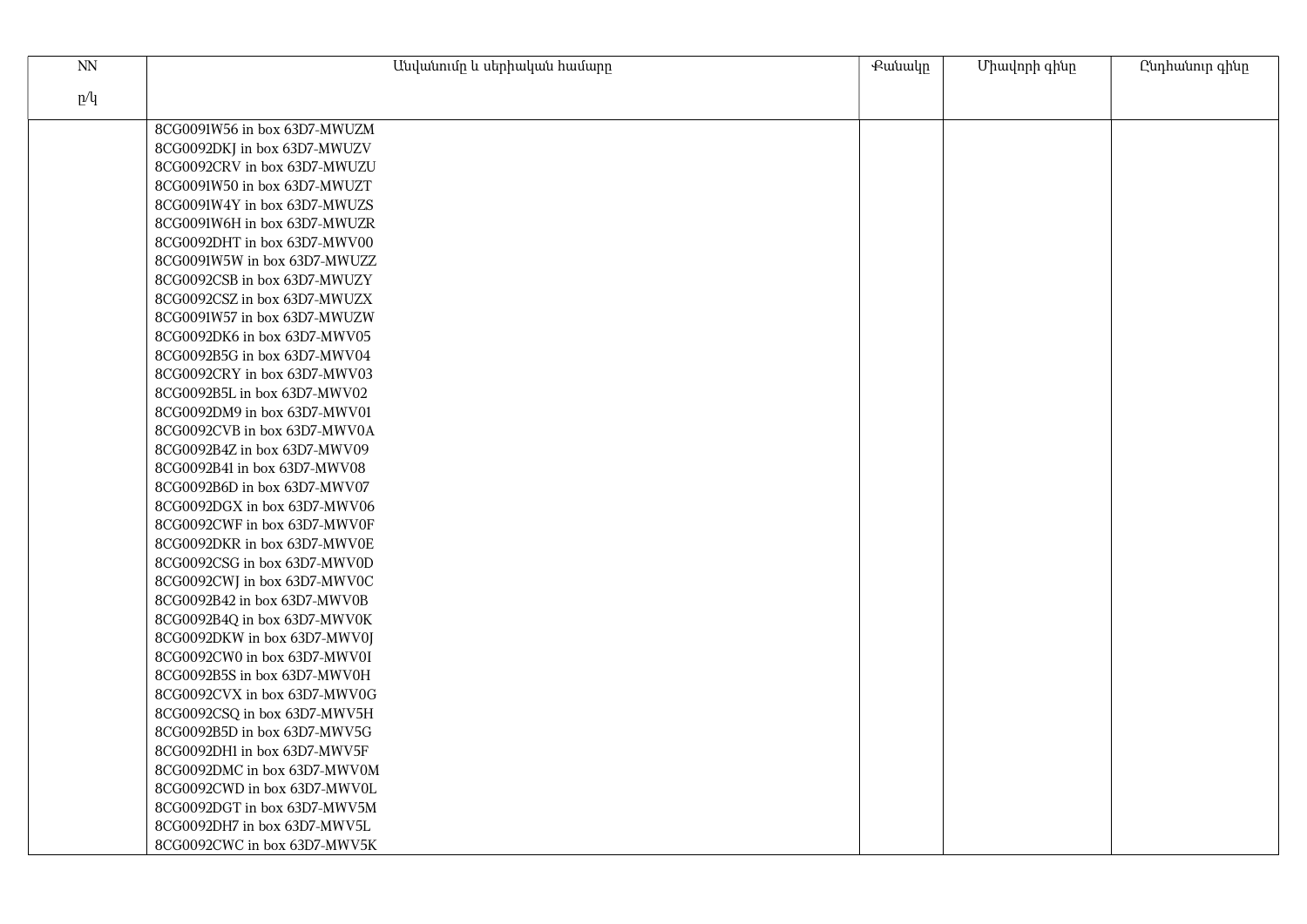| $\ensuremath{\text{NN}}$ | Անվանումը և սերիական համարը  | Քանակը | Միավորի գինը | Ընդհանուր գինը |
|--------------------------|------------------------------|--------|--------------|----------------|
|                          |                              |        |              |                |
| p/q                      |                              |        |              |                |
|                          | 8CG0092B4L in box 63D7-MWV5J |        |              |                |
|                          | 8CG0092CVL in box 63D7-MWV5I |        |              |                |
|                          | 8CG0091W83 in box 63D7-MWUR9 |        |              |                |
|                          | 8CG0092DLC in box 63D7-MWUR8 |        |              |                |
|                          | 8CG0091W60 in box 63D7-MWUR7 |        |              |                |
|                          | 8CG0091W5J in box 63D7-MWUR6 |        |              |                |
|                          | 8CG0092B58 in box 63D7-MWV5N |        |              |                |
|                          | 8CG0092B43 in box 63D7-MWURE |        |              |                |
|                          | 8CG0092B4J in box 63D7-MWURD |        |              |                |
|                          | 8CG0091W81 in box 63D7-MWURC |        |              |                |
|                          | 8CG0092B4P in box 63D7-MWURB |        |              |                |
|                          | 8CG0092B36 in box 63D7-MWURA |        |              |                |
|                          | 8CG0092B5Q in box 63D7-MWURJ |        |              |                |
|                          | 8CG0092B4D in box 63D7-MWURI |        |              |                |
|                          | 8CG0092B4F in box 63D7-MWURH |        |              |                |
|                          | 8CG0092B4C in box 63D7-MWURG |        |              |                |
|                          | 8CG0092B34 in box 63D7-MWURF |        |              |                |
|                          | 8CG0092B67 in box 63D7-MWURO |        |              |                |
|                          | 8CG0092B44 in box 63D7-MWURN |        |              |                |
|                          | 8CG0091W62 in box 63D7-MWURM |        |              |                |
|                          | 8CG0092B7L in box 63D7-MWURL |        |              |                |
|                          | 8CG0092B7P in box 63D7-MWURK |        |              |                |
|                          | 8CG0092B6S in box 63D7-MWURT |        |              |                |
|                          | 8CG0092DGK in box 63D7-MWURS |        |              |                |
|                          | 8CG0092DGS in box 63D7-MWURR |        |              |                |
|                          | 8CG0092B7Q in box 63D7-MWURQ |        |              |                |
|                          | 8CG0092B7J in box 63D7-MWURP |        |              |                |
|                          | 8CG0092DGC in box 63D7-MWURY |        |              |                |
|                          | 8CG0092B62 in box 63D7-MWURX |        |              |                |
|                          | 8CG0091W8D in box 63D7-MWURW |        |              |                |
|                          | 8CG0091W8P in box 63D7-MWURV |        |              |                |
|                          | 8CG0092B49 in box 63D7-MWURU |        |              |                |
|                          | 8CG0092B5K in box 63D7-MWUS3 |        |              |                |
|                          | 8CG0092B6V in box 63D7-MWUS2 |        |              |                |
|                          | 8CG0092B6W in box 63D7-MWUS1 |        |              |                |
|                          | 8CG0092DHL in box 63D7-MWUS0 |        |              |                |
|                          | 8CG0092DH0 in box 63D7-MWURZ |        |              |                |
|                          | 8CG0092DHB in box 63D7-MWUS8 |        |              |                |
|                          | 8CG0092DGP in box 63D7-MWUS7 |        |              |                |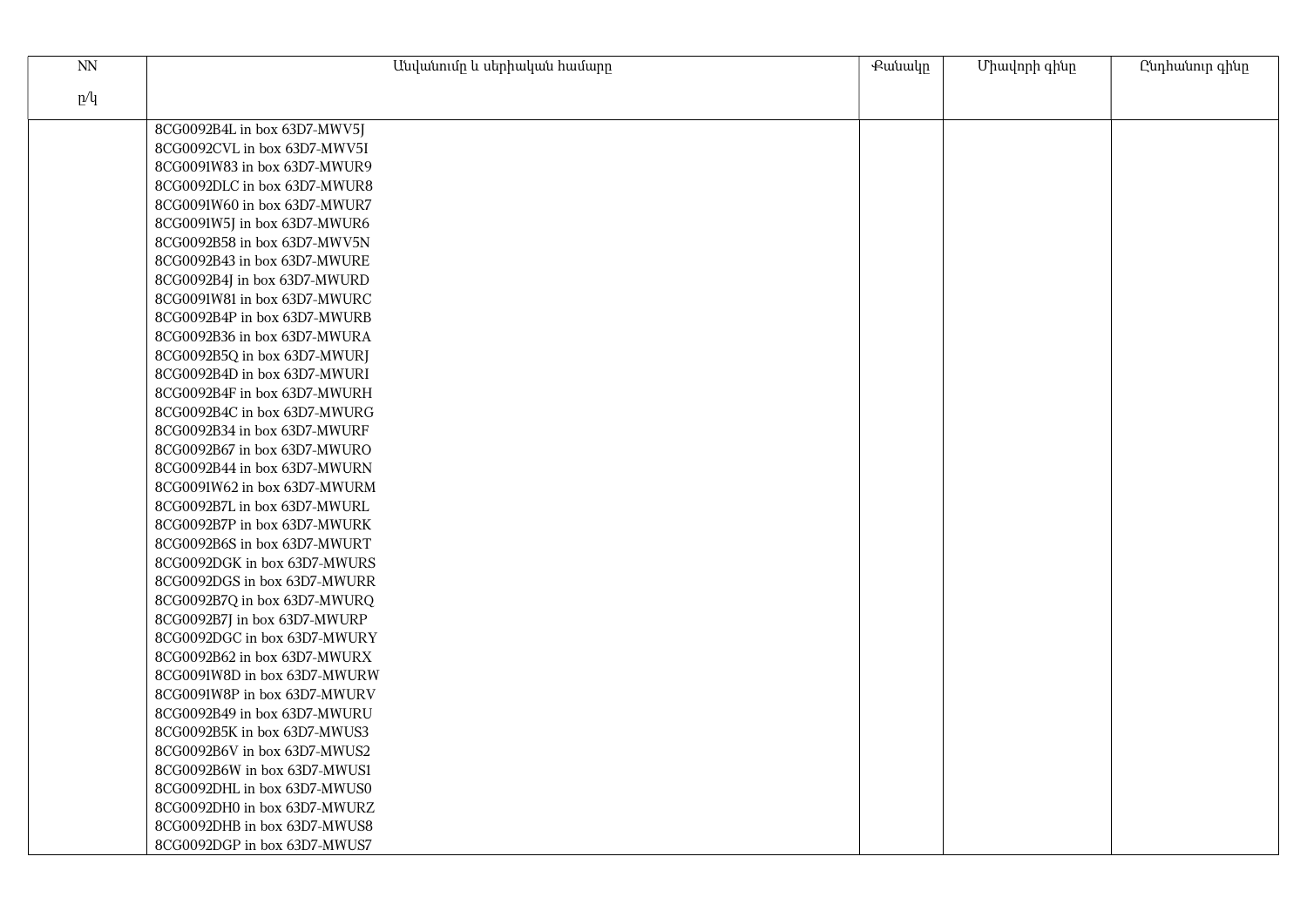| NN  | Անվանումը և սերիական համարը     | Քանակը | Միավորի գինը | Ընդհանուր գինը |
|-----|---------------------------------|--------|--------------|----------------|
| p/q |                                 |        |              |                |
|     |                                 |        |              |                |
|     | 8CG0092B4X in box 63D7-MWUS6    |        |              |                |
|     | 8CG0092B4T in box 63D7-MWUS5    |        |              |                |
|     | 8CG0092B4B in box 63D7-MWUS4    |        |              |                |
|     | 8CG0092CRB in box 63D7-MWUW0    |        |              |                |
|     | 8CG0092CRW in box 63D7-MWUVZ    |        |              |                |
|     | 8CG0092DLV in box 63D7-MWUVY    |        |              |                |
|     | 8CG0092CR7 in box 63D7-MWUVX    |        |              |                |
|     | 8CG0092CW8 in box 63D7-MWUVW    |        |              |                |
|     | 8CG0092CT7 in box 63D7-MWUW5    |        |              |                |
|     | 8CG0092B50 in box 63D7-MWUW4    |        |              |                |
|     | 8CG0092CRJ in box 63D7-MWUW3    |        |              |                |
|     | 8CG0092CSX in box 63D7-MWUW2    |        |              |                |
|     | 8CG0092DLS in box 63D7-MWUW1    |        |              |                |
|     | 8CG0092CRG in box 63D7-MWUWA    |        |              |                |
|     | 8CG0092CRQ in box 63D7-MWUW9    |        |              |                |
|     | 8CG0092DLG in box 63D7-MWUW8    |        |              |                |
|     | 8CG0092DMK in box 63D7-MWUW7    |        |              |                |
|     | 8CG0092DLB in box 63D7-MWUW6    |        |              |                |
|     | 8CG0092CS4 in box 63D7-MWUWF    |        |              |                |
|     | 8CG0092CVS in box 63D7-MWUWE    |        |              |                |
|     | 8CG0092DMG in box 63D7-MWUWD    |        |              |                |
|     | 8CG0092B4W in box 63D7-MWUWC    |        |              |                |
|     | 8CG0092DLR in box 63D7-MWUWB301 |        |              |                |
|     | 8CG0092CTB in box 63D7-MWUWK    |        |              |                |
|     | 8CG0092CV2 in box 63D7-MWUWJ    |        |              |                |
|     | 8CG0092DKS in box 63D7-MWUWI    |        |              |                |
|     | 8CG0092CV3 in box 63D7-MWUWH    |        |              |                |
|     | 8CG0092DLQ in box 63D7-MWUWG    |        |              |                |
|     | 8CG0092DKG in box 63D7-MWUWP    |        |              |                |
|     | 8CG0092DK7 in box 63D7-MWUWO    |        |              |                |
|     | 8CG0092DJ8 in box 63D7-MWUWN    |        |              |                |
|     | 8CG0092DK1 in box 63D7-MWUWM    |        |              |                |
|     | 8CG0092CVZ in box 63D7-MWUWL    |        |              |                |
|     | 8CG0092CW3 in box 63D7-MWUWU    |        |              |                |
|     | 8CG0092DM4 in box 63D7-MWUWT    |        |              |                |
|     | 8CG0092CRF in box 63D7-MWUWS    |        |              |                |
|     | 8CG0092CS7 in box 63D7-MWUWR    |        |              |                |
|     | 8CG0092DL1 in box 63D7-MWUWQ    |        |              |                |
|     | 8CG0092CS3 in box 63D7-MWUWZ    |        |              |                |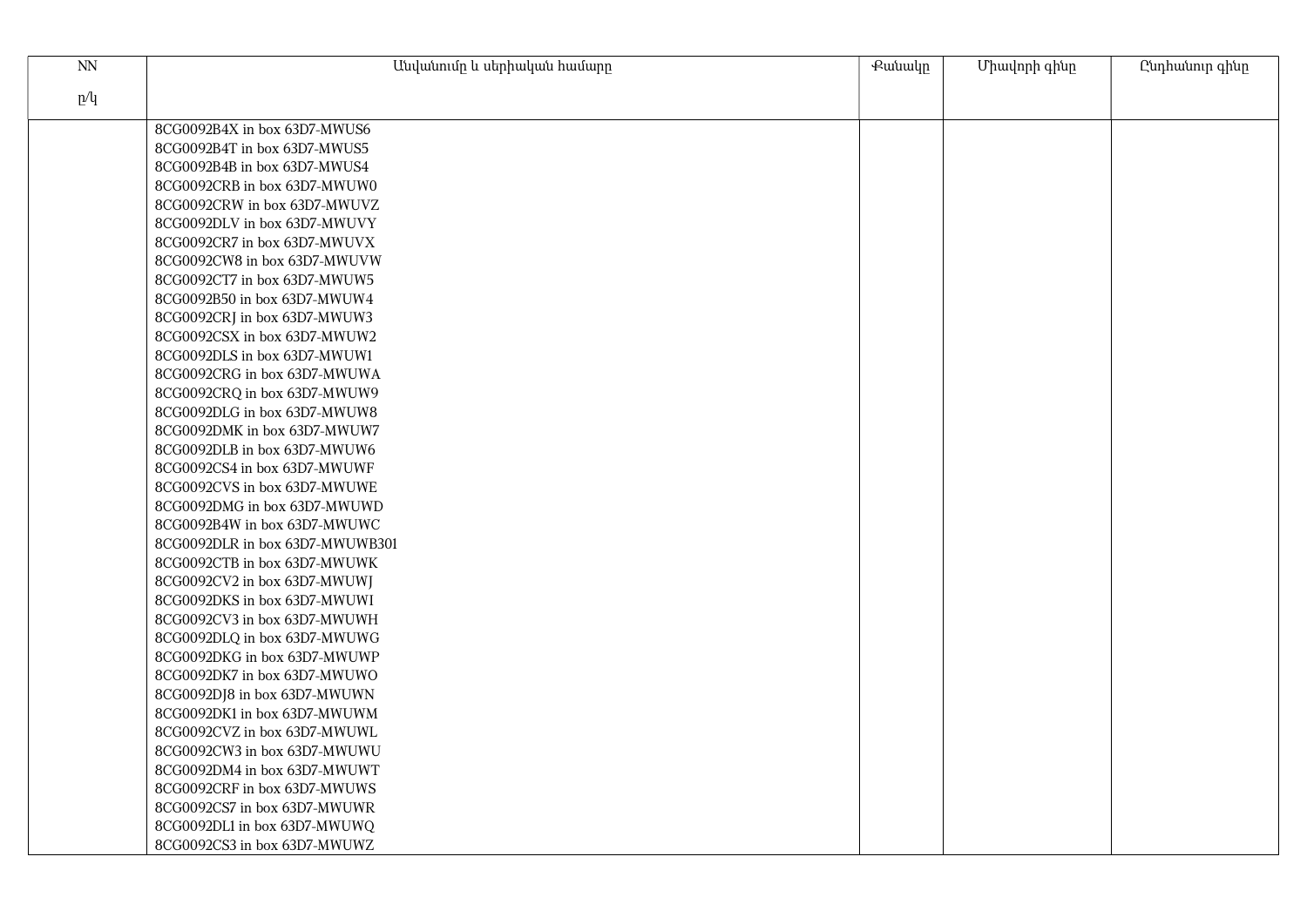| $\text{NN}$ | Անվանումը և սերիական համարը  | Քանակը | Միավորի գինը | Ընդհանուր գինը |
|-------------|------------------------------|--------|--------------|----------------|
| p/q         |                              |        |              |                |
|             |                              |        |              |                |
|             | 8CG0092DMP in box 63D7-MWUWY |        |              |                |
|             | 8CG0092DML in box 63D7-MWUWX |        |              |                |
|             | 8CG0092B7M in box 63D7-MWUWW |        |              |                |
|             | 8CG0092DM5 in box 63D7-MWUWV |        |              |                |
|             | 8CG0092B5P in box 63D7-MWUX4 |        |              |                |
|             | 8CG0092DLJ in box 63D7-MWUX3 |        |              |                |
|             | 8CG0092DM8 in box 63D7-MWUX2 |        |              |                |
|             | 8CG0092CSR in box 63D7-MWUX1 |        |              |                |
|             | 8CG0092DLT in box 63D7-MWUX0 |        |              |                |
|             | 8CG0092CTJ in box 63D7-MWUX9 |        |              |                |
|             | 8CG0092CTV in box 63D7-MWUX8 |        |              |                |
|             | 8CG0092CVM in box 63D7-MWUX7 |        |              |                |
|             | 8CG0091W53 in box 63D7-MWUX6 |        |              |                |
|             | 8CG0092B77 in box 63D7-MWUX5 |        |              |                |
|             | 8CG0092CVV in box 63D7-MWV0N |        |              |                |
|             | 8CG0092DJZ in box 63D7-MWUXD |        |              |                |
|             | 8CG0092B3Q in box 63D7-MWUXC |        |              |                |
|             | 8CG0092DJR in box 63D7-MWUXB |        |              |                |
|             | 8CG0092CTG in box 63D7-MWUXA |        |              |                |
|             | 8CG0092B3Z in box 63D7-MWV0S |        |              |                |
|             | 8CG0092CVY in box 63D7-MWV0R |        |              |                |
|             | 8CG0092CVG in box 63D7-MWV0Q |        |              |                |
|             | 8CG0092DHP in box 63D7-MWV0P |        |              |                |
|             | 8CG0092CVT in box 63D7-MWV0O |        |              |                |
|             | 8CG0092CT5 in box 63D7-MWV0X |        |              |                |
|             | 8CG0092CTC in box 63D7-MWV0W |        |              |                |
|             | 8CG0092DJF in box 63D7-MWV0V |        |              |                |
|             | 8CG0092CT0 in box 63D7-MWV0U |        |              |                |
|             | 8CG0092CSV in box 63D7-MWV0T |        |              |                |
|             | 8CG0092CR8 in box 63D7-MWV12 |        |              |                |
|             | 8CG0092B4H in box 63D7-MWV11 |        |              |                |
|             | 8CG0092CTS in box 63D7-MWV10 |        |              |                |
|             | 8CG0092CS9 in box 63D7-MWV0Z |        |              |                |
|             | 8CG0092CRK in box 63D7-MWV0Y |        |              |                |
|             | 8CG0092CW6 in box 63D7-MWV17 |        |              |                |
|             | 8CG0092B76 in box 63D7-MWV16 |        |              |                |
|             | 8CG0091W6B in box 63D7-MWV15 |        |              |                |
|             | 8CG0092CVR in box 63D7-MWV14 |        |              |                |
|             | 8CG0092CVK in box 63D7-MWV13 |        |              |                |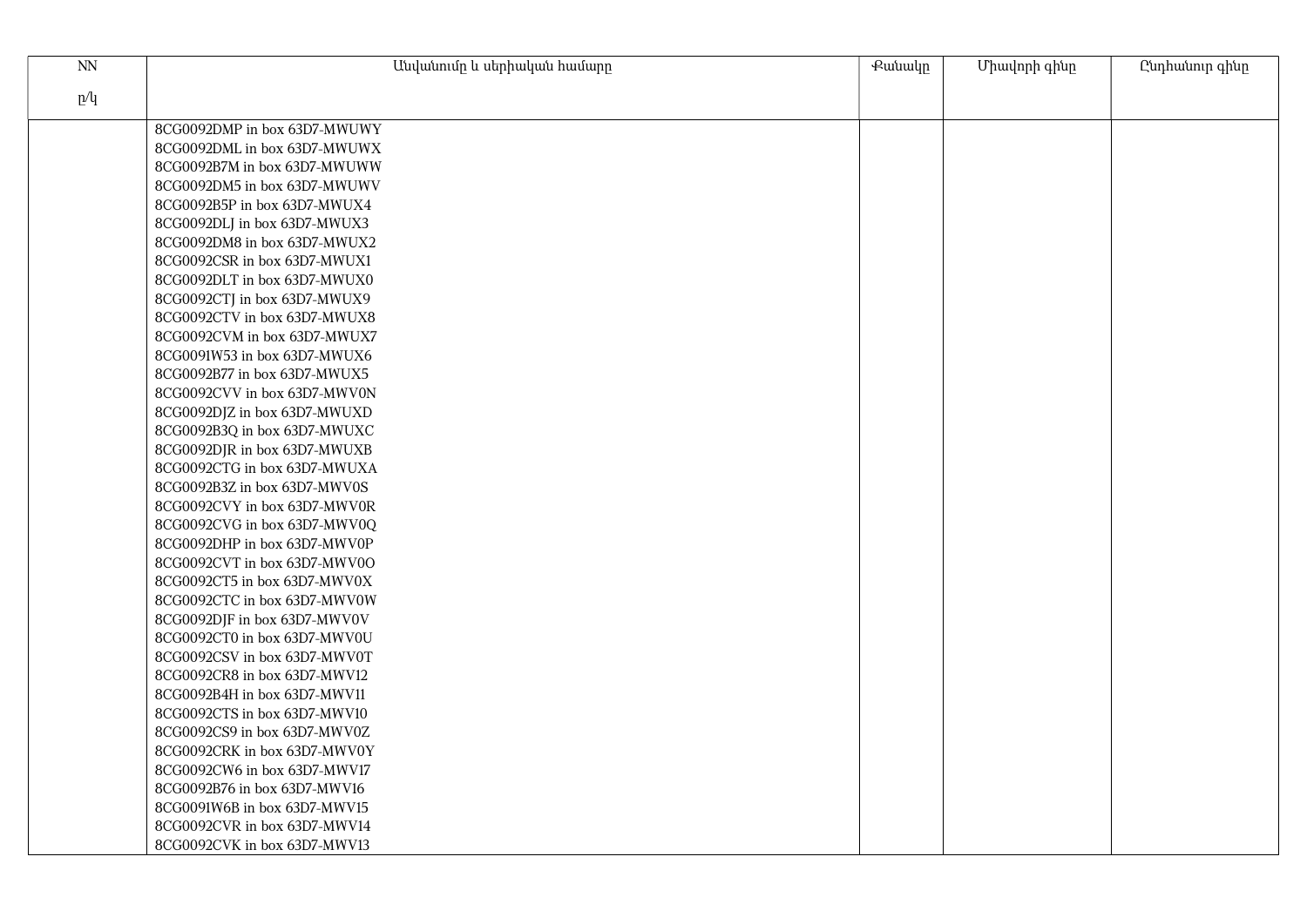| $\ensuremath{\text{NN}}$ | Անվանումը և սերիական համարը  | Քանակը | Միավորի գինը | Ընդհանուր գինը |
|--------------------------|------------------------------|--------|--------------|----------------|
| p/q                      |                              |        |              |                |
|                          |                              |        |              |                |
|                          | 8CG0092CT4 in box 63D7-MWV1C |        |              |                |
|                          | 8CG0092CV1 in box 63D7-MWV1B |        |              |                |
|                          | 8CG0092CWH in box 63D7-MWV1A |        |              |                |
|                          | 8CG0092CTN in box 63D7-MWV19 |        |              |                |
|                          | 8CG0092B4Y in box 63D7-MWV18 |        |              |                |
|                          | 8CG0092CWK in box 63D7-MWV1H |        |              |                |
|                          | 8CG0092B5F in box 63D7-MWV1G |        |              |                |
|                          | 8CG0092CW7 in box 63D7-MWV1F |        |              |                |
|                          | 8CG0092B39 in box 63D7-MWV1E |        |              |                |
|                          | 8CG0092CT8 in box 63D7-MWV1D |        |              |                |
|                          | 8CG0092CW5 in box 63D7-MWV1M |        |              |                |
|                          | 8CG0092DHW in box 63D7-MWV1L |        |              |                |
|                          | 8CG0092CRD in box 63D7-MWV1K |        |              |                |
|                          | 8CG0092CSC in box 63D7-MWV1J |        |              |                |
|                          | 8CG0092CTF in box 63D7-MWV1I |        |              |                |
|                          | 8CG0092CST in box 63D7-MWV1R |        |              |                |
|                          | 8CG0092CW4 in box 63D7-MWV1Q |        |              |                |
|                          | 8CG0092CV9 in box 63D7-MWV1P |        |              |                |
|                          | 8CG0092CWL in box 63D7-MWV1O |        |              |                |
|                          | 8CG0092CSM in box 63D7-MWV1N |        |              |                |
|                          | 8CG0092CT3 in box 63D7-MWV1W |        |              |                |
|                          | 8CG0092DHM in box 63D7-MWV1V |        |              |                |
|                          | 8CG0092CT2 in box 63D7-MWV1U |        |              |                |
|                          | 8CG0092CRL in box 63D7-MWV1T |        |              |                |
|                          | 8CG0091W75 in box 63D7-MWV1S |        |              |                |
|                          | 8CG0092CRN in box 63D7-MWV21 |        |              |                |
|                          | 8CG0092B3W in box 63D7-MWV20 |        |              |                |
|                          | 8CG0092DGJ in box 63D7-MWV1Z |        |              |                |
|                          | 8CG0092DJY in box 63D7-MWV1Y |        |              |                |
|                          | 8CG0092DMT in box 63D7-MWV1X |        |              |                |
|                          | 8CG0092B64 in box 63D7-MWUSB |        |              |                |
|                          | 8CG0092B6J in box 63D7-MWUSA |        |              |                |
|                          | 8CG0092DGL in box 63D7-MWUS9 |        |              |                |
|                          | 8CG0092CVP in box 63D7-MWV23 |        |              |                |
|                          | 8CG0091W77 in box 63D7-MWV22 |        |              |                |
|                          | 8CG0092DH8 in box 63D7-MWUSG |        |              |                |
|                          | 8CG0092DL3 in box 63D7-MWUSF |        |              |                |
|                          | 8CG0092B4R in box 63D7-MWUSE |        |              |                |
|                          | 8CG0092B40 in box 63D7-MWUSD |        |              |                |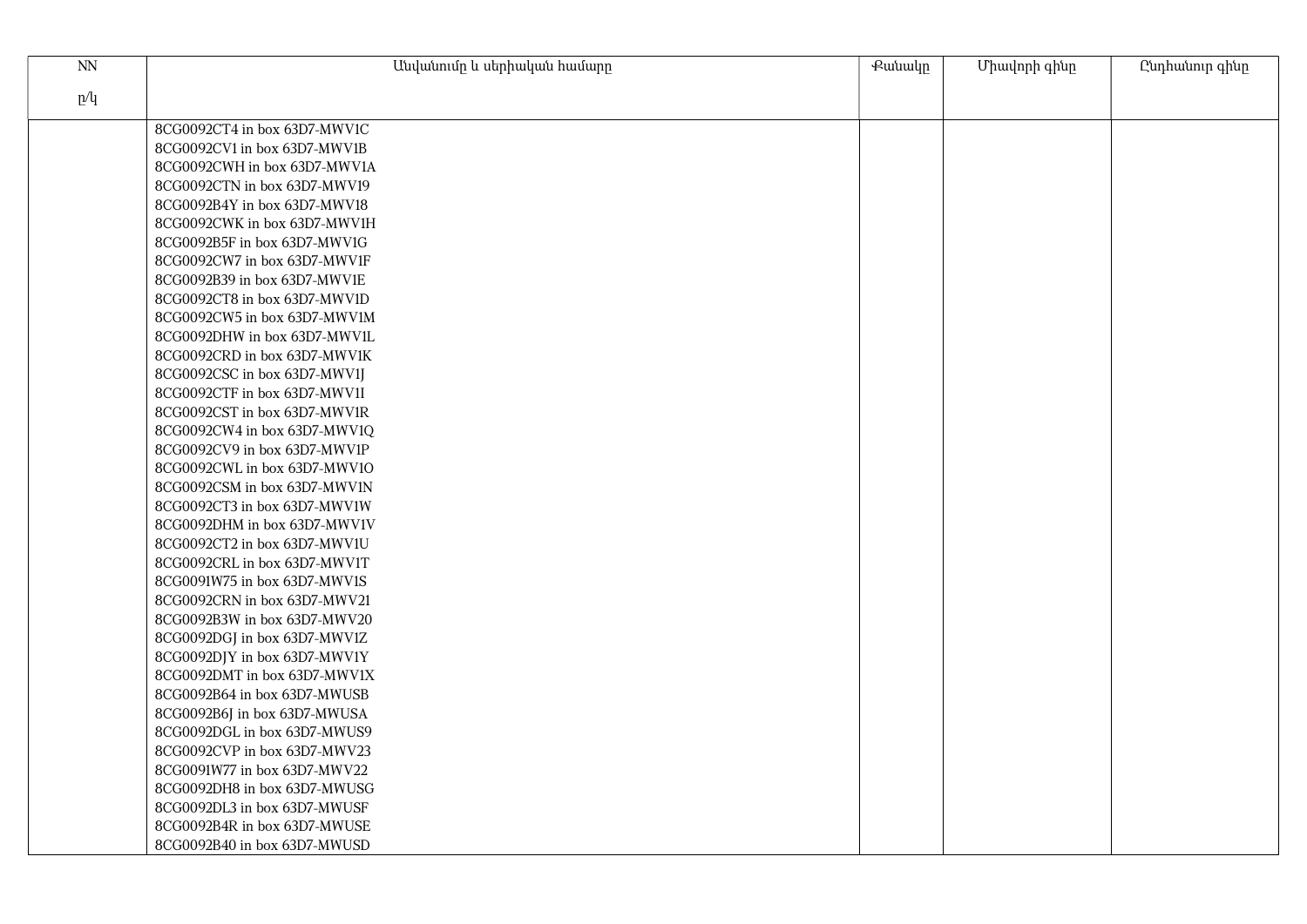| NN  | Անվանումը և սերիական համարը  | Քանակը | Միավորի գինը | Ընդհանուր գինը |
|-----|------------------------------|--------|--------------|----------------|
| p/q |                              |        |              |                |
|     |                              |        |              |                |
|     | 8CG0092B5X in box 63D7-MWUSC |        |              |                |
|     | 8CG0092DGD in box 63D7-MWUSL |        |              |                |
|     | 8CG0092DHH in box 63D7-MWUSK |        |              |                |
|     | 8CG0092B55 in box 63D7-MWUSJ |        |              |                |
|     | 8CG0092B5T in box 63D7-MWUSI |        |              |                |
|     | 8CG0092B46 in box 63D7-MWUSH |        |              |                |
|     | 8CG0092DMF in box 63D7-MWUXF |        |              |                |
|     | 8CG0092CTQ in box 63D7-MWUXE |        |              |                |
|     | 8CG0092DHC in box 63D7-MWUSO |        |              |                |
|     | 8CG0092B65 in box 63D7-MWUSN |        |              |                |
|     | 8CG0092DHN in box 63D7-MWUSM |        |              |                |
|     | 8CG0092B2H in box 63D7-MWUXK |        |              |                |
|     | 8CG0091W5K in box 63D7-MWUXJ |        |              |                |
|     | 8CG0092DLM in box 63D7-MWUXI |        |              |                |
|     | 8CG0092DM2 in box 63D7-MWUXH |        |              |                |
|     | 8CG0092DM6 in box 63D7-MWUXG |        |              |                |
|     | 8CG0092CTK in box 63D7-MWUXP |        |              |                |
|     | 8CG0092B51 in box 63D7-MWUXO |        |              |                |
|     | 8CG0092CW1 in box 63D7-MWUXN |        |              |                |
|     | 8CG0092DMH in box 63D7-MWUXM |        |              |                |
|     | 8CG0092DKX in box 63D7-MWUXL |        |              |                |
|     | 8CG0092CTW in box 63D7-MWUXU |        |              |                |
|     | 8CG0092CS1 in box 63D7-MWUXT |        |              |                |
|     | 8CG0092DGZ in box 63D7-MWUXS |        |              |                |
|     | 8CG0092DKC in box 63D7-MWUXR |        |              |                |
|     | 8CG0092DMQ in box 63D7-MWUXQ |        |              |                |
|     | 8CG0092CRT in box 63D7-MWUXZ |        |              |                |
|     | 8CG0092B53 in box 63D7-MWUXY |        |              |                |
|     | 8CG0092DGR in box 63D7-MWUXX |        |              |                |
|     | 8CG0092CSF in box 63D7-MWUXW |        |              |                |
|     | 8CG0091W6P in box 63D7-MWUXV |        |              |                |
|     | 8CG0091W54 in box 63D7-MWUY4 |        |              |                |
|     | 8CG0092CSJ in box 63D7-MWUY3 |        |              |                |
|     | 8CG0092CRR in box 63D7-MWUY2 |        |              |                |
|     | 8CG0092CWG in box 63D7-MWUY1 |        |              |                |
|     | 8CG0092CV8 in box 63D7-MWUY0 |        |              |                |
|     | 8CG0092B2F in box 63D7-MWUY9 |        |              |                |
|     | 8CG0091W6C in box 63D7-MWUY8 |        |              |                |
|     | 8CG0092CSW in box 63D7-MWUY7 |        |              |                |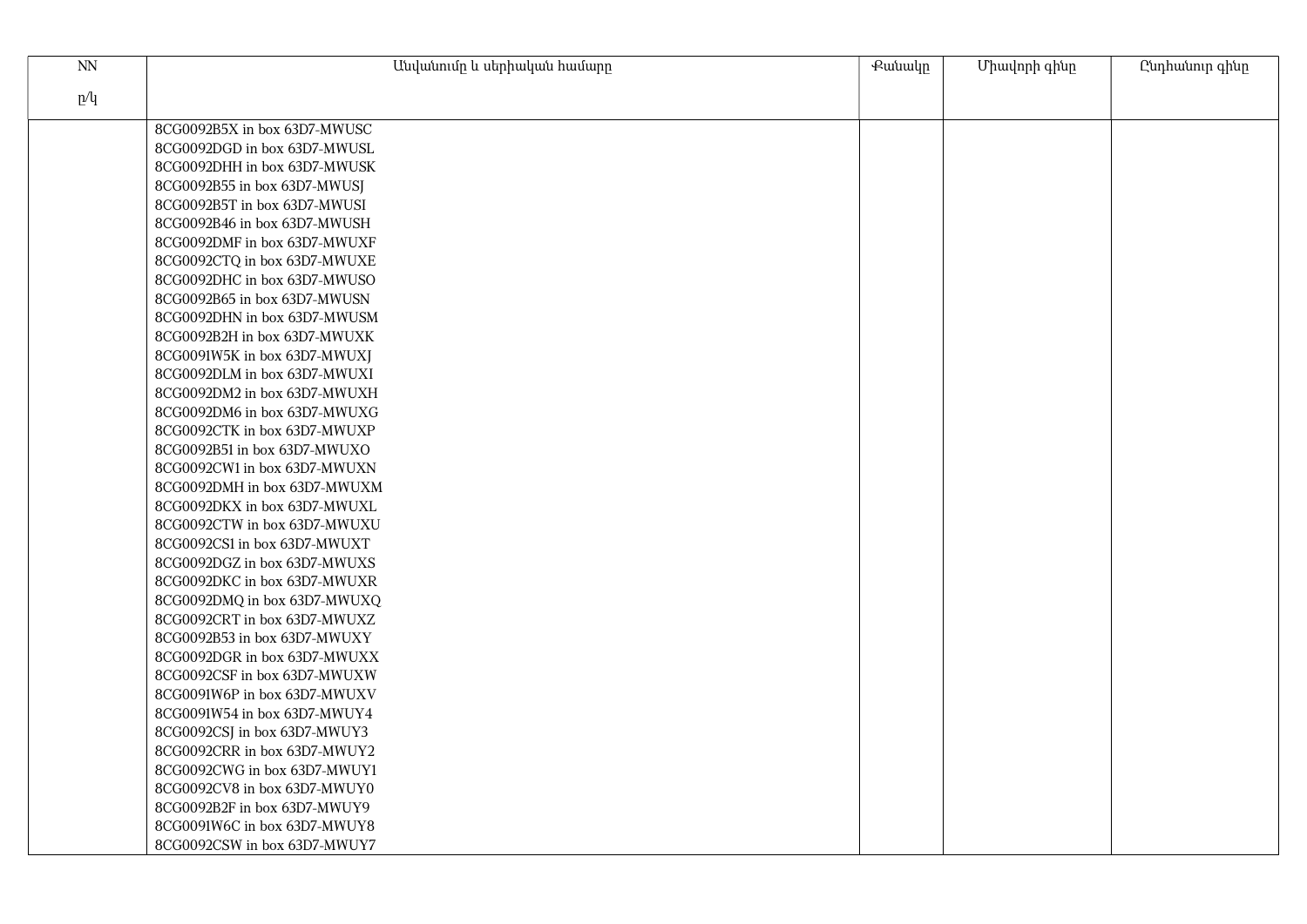| $\ensuremath{\text{NN}}$ | Անվանումը և սերիական համարը  | Քանակը | Միավորի գինը | Ընդհանուր գինը |
|--------------------------|------------------------------|--------|--------------|----------------|
|                          |                              |        |              |                |
| p/q                      |                              |        |              |                |
|                          | 8CG0092B3R in box 63D7-MWUY6 |        |              |                |
|                          | 8CG0092CS0 in box 63D7-MWUY5 |        |              |                |
|                          | 8CG0091W5R in box 63D7-MWUYE |        |              |                |
|                          | 8CG0092CSP in box 63D7-MWUYD |        |              |                |
|                          | 8CG0091W5Q in box 63D7-MWUYC |        |              |                |
|                          | 8CG0091W5L in box 63D7-MWUYB |        |              |                |
|                          | 8CG0091W7X in box 63D7-MWUYA |        |              |                |
|                          | 8CG0092CTL in box 63D7-MWV26 |        |              |                |
|                          | 8CG0092DJ3 in box 63D7-MWV25 |        |              |                |
|                          | 8CG0092CVC in box 63D7-MWV24 |        |              |                |
|                          | 8CG0091W5Z in box 63D7-MWUYG |        |              |                |
|                          | 8CG0091W65 in box 63D7-MWUYF |        |              |                |
|                          | 8CG0091W52 in box 63D7-MWV3H |        |              |                |
|                          | 8CG0091W7V in box 63D7-MWV3G |        |              |                |
|                          | 8CG0092B47 in box 63D7-MWV29 |        |              |                |
|                          | 8CG0092CV0 in box 63D7-MWV28 |        |              |                |
|                          | 8CG0092B3P in box 63D7-MWV27 |        |              |                |
|                          | 8CG0091W61 in box 63D7-MWV3M |        |              |                |
|                          | 8CG0092B6X in box 63D7-MWV3L |        |              |                |
|                          | 8CG0092B5M in box 63D7-MWV3K |        |              |                |
|                          | 8CG0092B78 in box 63D7-MWV3J |        |              |                |
|                          | 8CG0091W7L in box 63D7-MWV3I |        |              |                |
|                          | 8CG0092DGM in box 63D7-MWV3R |        |              |                |
|                          | 8CG0091W6T in box 63D7-MWV3Q |        |              |                |
|                          | 8CG0092DGQ in box 63D7-MWV3P |        |              |                |
|                          | 8CG0091W7T in box 63D7-MWV3O |        |              |                |
|                          | 8CG0092DKH in box 63D7-MWV3N |        |              |                |
|                          | 8CG0091W5F in box 63D7-MWV3W |        |              |                |
|                          | 8CG0092B6C in box 63D7-MWV3V |        |              |                |
|                          | 8CG0092DGY in box 63D7-MWV3U |        |              |                |
|                          | 8CG0092B3S in box 63D7-MWV3T |        |              |                |
|                          | 8CG0092B6G in box 63D7-MWV3S |        |              |                |
|                          | 8CG0092CSN in box 63D7-MWV41 |        |              |                |
|                          | 8CG0092CVN in box 63D7-MWV40 |        |              |                |
|                          | 8CG0092B7C in box 63D7-MWV3Z |        |              |                |
|                          | 8CG0092DH9 in box 63D7-MWV3Y |        |              |                |
|                          | 8CG0092DGG in box 63D7-MWV3X |        |              |                |
|                          | 8CG0092DGW in box 63D7-MWV46 |        |              |                |
|                          | 8CG0092B7D in box 63D7-MWV45 |        |              |                |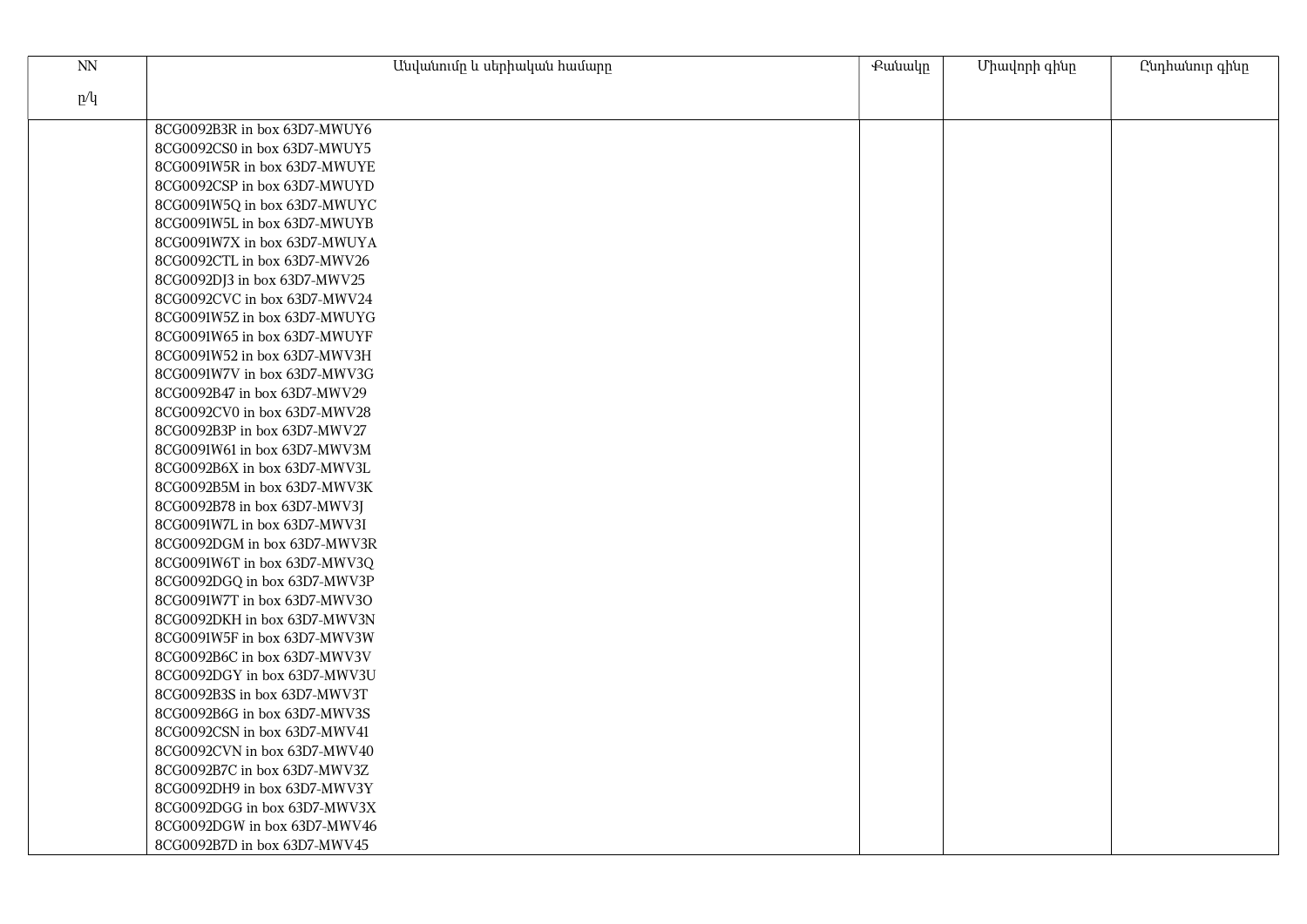| $\mathop{\rm NN}\nolimits$ | Անվանումը և սերիական համարը  | Քանակը | Միավորի գինը | Ընդհանուր գինը |
|----------------------------|------------------------------|--------|--------------|----------------|
| p/q                        |                              |        |              |                |
|                            | 8CG0091W6M in box 63D7-MWV44 |        |              |                |
|                            | 8CG0091W8J in box 63D7-MWV43 |        |              |                |
|                            | 8CG0092CVQ in box 63D7-MWV42 |        |              |                |
|                            | 8CG0092CTR in box 63D7-MWV4B |        |              |                |
|                            | 8CG0092CVJ in box 63D7-MWV4A |        |              |                |
|                            | 8CG0092CVW in box 63D7-MWV49 |        |              |                |
|                            | 8CG0092DKV in box 63D7-MWV48 |        |              |                |
|                            | 8CG0092CTY in box 63D7-MWV47 |        |              |                |
|                            | 8CG0092B3K in box 63D7-MWV5W |        |              |                |
|                            | 8CG0092B31 in box 63D7-MWV5V |        |              |                |
|                            | 8CG0091W6S in box 63D7-MWV5U |        |              |                |
|                            | 8CG0092B6R in box 63D7-MWV5T |        |              |                |
|                            | 8CG0091W68 in box 63D7-MWV5S |        |              |                |
|                            | 8CG0091W6G in box 63D7-MWV61 |        |              |                |
|                            | 8CG0092B3H in box 63D7-MWV60 |        |              |                |
|                            | 8CG0091W74 in box 63D7-MWV5Z |        |              |                |
|                            | 8CG0092B2L in box 63D7-MWV5Y |        |              |                |
|                            | 8CG0092B48 in box 63D7-MWV5X |        |              |                |
|                            | 8CG0091W7R in box 63D7-MWV66 |        |              |                |
|                            | 8CG0091W84 in box 63D7-MWV65 |        |              |                |
|                            | 8CG0091W5N in box 63D7-MWV64 |        |              |                |
|                            | 8CG0092B35 in box 63D7-MWV63 |        |              |                |
|                            | 8CG0092B3F in box 63D7-MWV62 |        |              |                |
|                            | 8CG0092B3X in box 63D7-MWV6B |        |              |                |
|                            | 8CG0091W8B in box 63D7-MWV6A |        |              |                |
|                            | 8CG0092B2M in box 63D7-MWV69 |        |              |                |
|                            | 8CG0092DJ1 in box 63D7-MWV68 |        |              |                |
|                            | 8CG0092B32 in box 63D7-MWV67 |        |              |                |
|                            | 8CG0092B3B in box 63D7-MWV6G |        |              |                |
|                            | 8CG0092B2T in box 63D7-MWV6F |        |              |                |
|                            | 8CG0091W6V in box 63D7-MWV6E |        |              |                |
|                            | 8CG0092B2B in box 63D7-MWV6D |        |              |                |
|                            | 8CG0091W7W in box 63D7-MWV6C |        |              |                |
|                            | 8CG0091W6K in box 63D7-MWV6L |        |              |                |
|                            | 8CG0091W7S in box 63D7-MWV6K |        |              |                |
|                            | 8CG0092B2X in box 63D7-MWV6J |        |              |                |
|                            | 8CG0092B2Z in box 63D7-MWV6I |        |              |                |
|                            | 8CG0091W7G in box 63D7-MWV6H |        |              |                |
|                            | 8CG0092B2C in box 63D7-MWV6Q |        |              |                |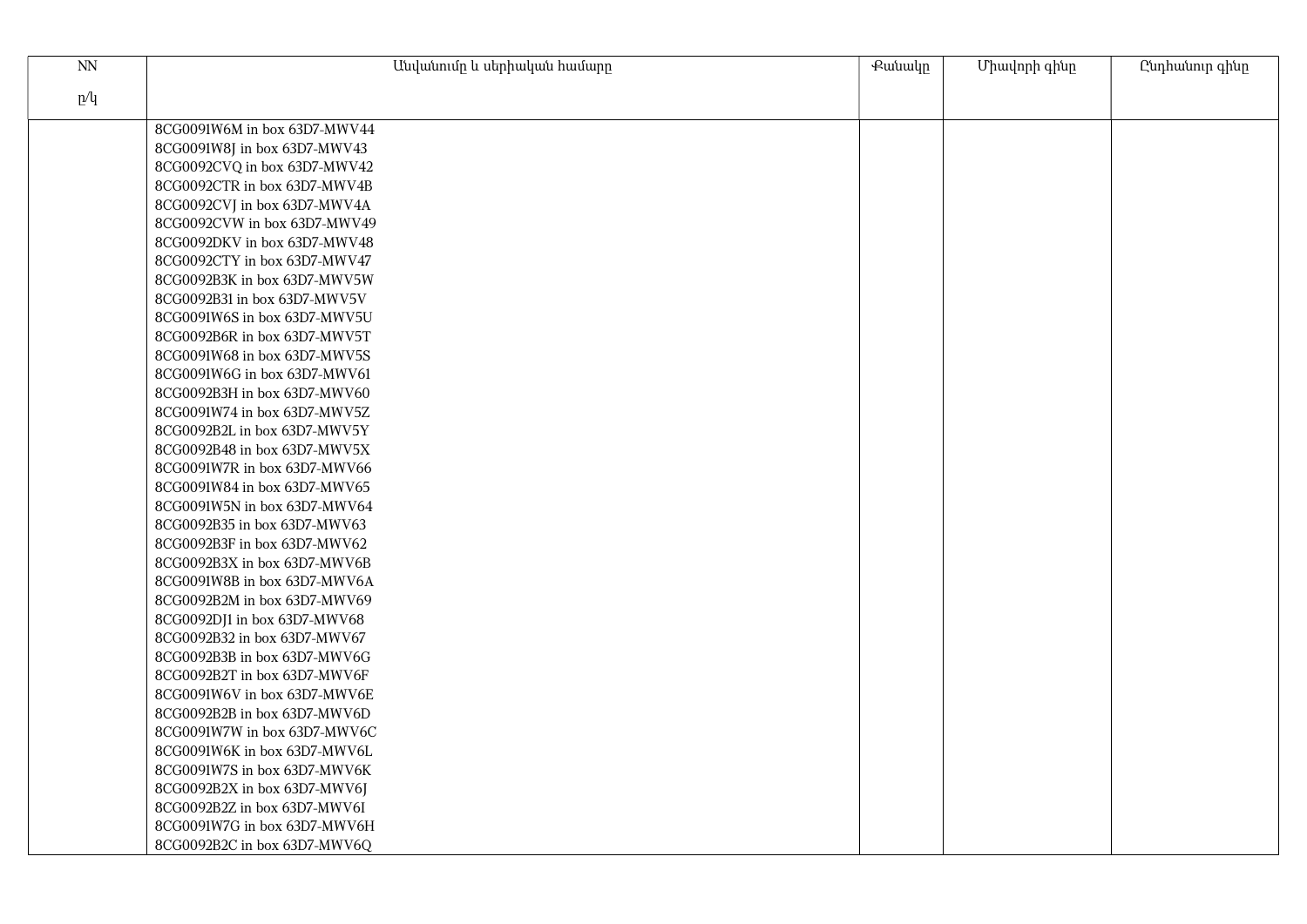| NN  | Անվանումը և սերիական համարը  | Քանակը | Միավորի գինը | Ընդհանուր գինը |
|-----|------------------------------|--------|--------------|----------------|
| p/q |                              |        |              |                |
|     |                              |        |              |                |
|     | 8CG0092B2Q in box 63D7-MWV6P |        |              |                |
|     | 8CG0091W8N in box 63D7-MWV6O |        |              |                |
|     | 8CG0091W70 in box 63D7-MWV6N |        |              |                |
|     | 8CG0091W7J in box 63D7-MWV6M |        |              |                |
|     | 8CG0091W73 in box 63D7-MWV6V |        |              |                |
|     | 8CG0091W80 in box 63D7-MWV6U |        |              |                |
|     | 8CG0091W7C in box 63D7-MWV6T |        |              |                |
|     | 8CG0091W5H in box 63D7-MWV6S |        |              |                |
|     | 8CG0091W4X in box 63D7-MWV6R |        |              |                |
|     | 8CG0091W8Q in box 63D7-MWV70 |        |              |                |
|     | 8CG0092B33 in box 63D7-MWV6Z |        |              |                |
|     | 8CG0091W8F in box 63D7-MWV6Y |        |              |                |
|     | 8CG0091W8H in box 63D7-MWV6X |        |              |                |
|     | 8CG0092B3D in box 63D7-MWV6W |        |              |                |
|     | 8CG0091W8G in box 63D7-MWV75 |        |              |                |
|     | 8CG0092B2R in box 63D7-MWV74 |        |              |                |
|     | 8CG0092B3N in box 63D7-MWV73 |        |              |                |
|     | 8CG0092B37 in box 63D7-MWV72 |        |              |                |
|     | 8CG0091W79 in box 63D7-MWV71 |        |              |                |
|     | 8CG0091W6D in box 63D7-MWV7A |        |              |                |
|     | 8CG0091W82 in box 63D7-MWV79 |        |              |                |
|     | 8CG0091W5T in box 63D7-MWV78 |        |              |                |
|     | 8CG0092B38 in box 63D7-MWV77 |        |              |                |
|     | 8CG0092B2W in box 63D7-MWV76 |        |              |                |
|     | 8CG0091W6Z in box 63D7-MWV7F |        |              |                |
|     | 8CG0091W6W in box 63D7-MWV7E |        |              |                |
|     | 8CG0091W86 in box 63D7-MWV7D |        |              |                |
|     | 8CG0091W69 in box 63D7-MWV7C |        |              |                |
|     | 8CG0092CRC in box 63D7-MWV7B |        |              |                |
|     | 8CG0092B2V in box 63D7-MWV7K |        |              |                |
|     | 8CG0092B2P in box 63D7-MWV7J |        |              |                |
|     | 8CG0092B2N in box 63D7-MWV7I |        |              |                |
|     | 8CG0092B3J in box 63D7-MWV7H |        |              |                |
|     | 8CG0091W8C in box 63D7-MWV7G |        |              |                |
|     | 8CG0091W88 in box 63D7-MWV7P |        |              |                |
|     | 8CG0092B2G in box 63D7-MWV7O |        |              |                |
|     | 8CG0092B2Y in box 63D7-MWV7N |        |              |                |
|     | 8CG0092B2K in box 63D7-MWV7M |        |              |                |
|     | 8CG0091W85 in box 63D7-MWV7L |        |              |                |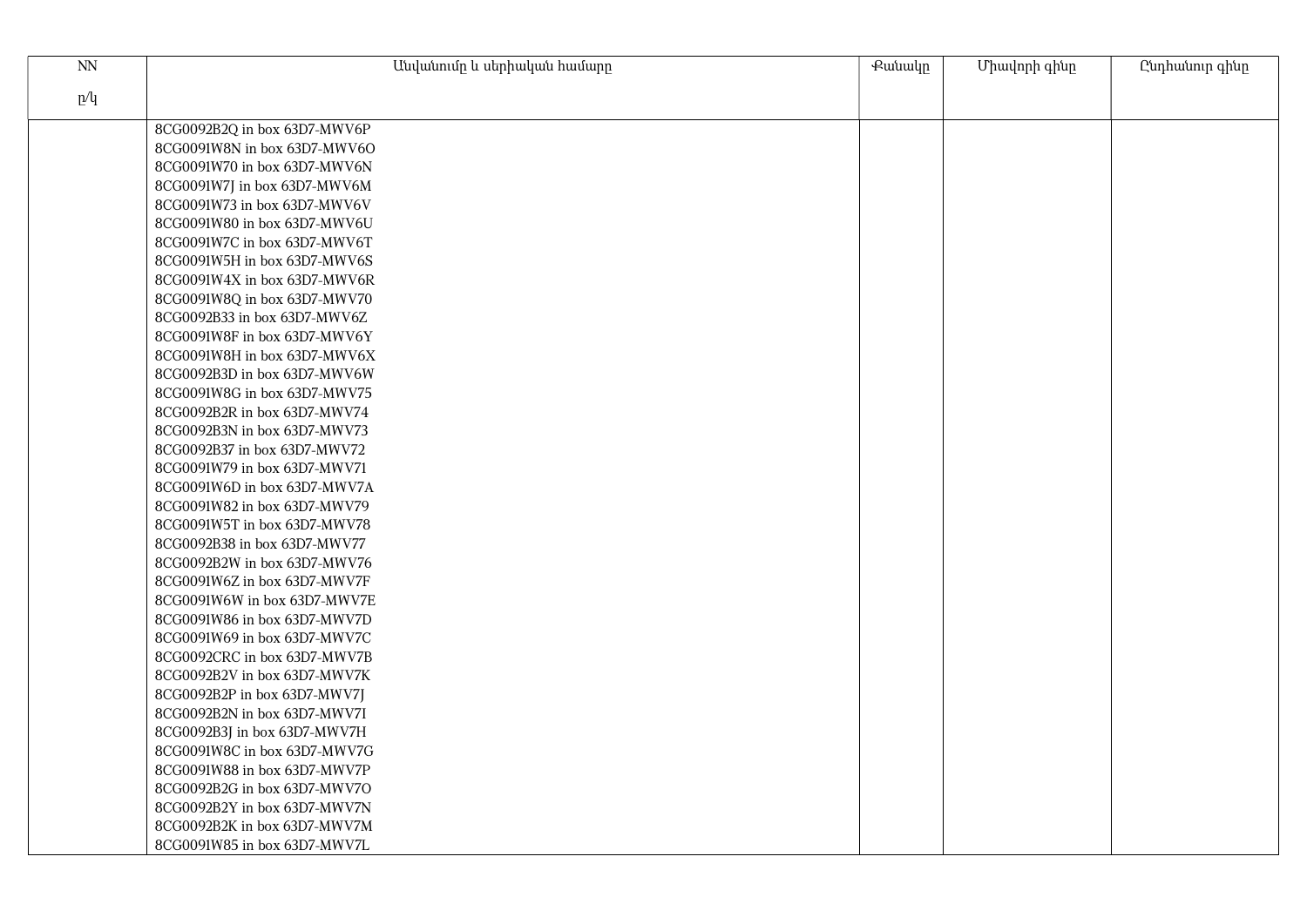| $\ensuremath{\text{NN}}$ | Անվանումը և սերիական համարը  | Քանակը | Միավորի գինը | Ընդհանուր գինը |
|--------------------------|------------------------------|--------|--------------|----------------|
| p/q                      |                              |        |              |                |
|                          |                              |        |              |                |
|                          | 8CG0091W7F in box 63D7-MWV7U |        |              |                |
|                          | 8CG0091W7Z in box 63D7-MWV7T |        |              |                |
|                          | 8CG0092B30 in box 63D7-MWV7S |        |              |                |
|                          | 8CG0091W8M in box 63D7-MWV7R |        |              |                |
|                          | 8CG0091W7K in box 63D7-MWV7Q |        |              |                |
|                          | 8CG0091W7Q in box 63D7-MWV7Z |        |              |                |
|                          | 8CG0091W72 in box 63D7-MWV7Y |        |              |                |
|                          | 8CG0091W89 in box 63D7-MWV7X |        |              |                |
|                          | 8CG0091W8K in box 63D7-MWV7W |        |              |                |
|                          | 8CG0091W6Y in box 63D7-MWV7V |        |              |                |
|                          | 8CG0092DJG in box 63D7-MWVDX |        |              |                |
|                          | 8CG0091W6J in box 63D7-MWVDL |        |              |                |
|                          | 8CG0091W76 in box 63D7-MWVDK |        |              |                |
|                          | 8CG0092B54 in box 63D7-MWVDJ |        |              |                |
|                          | 8CG0092CTZ in box 63D7-MWVDI |        |              |                |
|                          | 8CG0092DHZ in box 63D7-MWVE2 |        |              |                |
|                          | 8CG0092DKF in box 63D7-MWVE1 |        |              |                |
|                          | 8CG0092B7H in box 63D7-MWVE0 |        |              |                |
|                          | 8CG0092CT1 in box 63D7-MWVDZ |        |              |                |
|                          | 8CG0092CWB in box 63D7-MWVDY |        |              |                |
|                          | 8CG0092DJQ in box 63D7-MWVE7 |        |              |                |
|                          | 8CG0091W8L in box 63D7-MWVE6 |        |              |                |
|                          | 8CG0092CSK in box 63D7-MWVE5 |        |              |                |
|                          | 8CG0092DKY in box 63D7-MWVE4 |        |              |                |
|                          | 8CG0091W4W in box 63D7-MWVE3 |        |              |                |
|                          | 8CG0092DJ2 in box 63D7-MWVEC |        |              |                |
|                          | 8CG0092DKK in box 63D7-MWVEB |        |              |                |
|                          | 8CG0092DL6 in box 63D7-MWVEA |        |              |                |
|                          | 8CG0092DJM in box 63D7-MWVE9 |        |              |                |
|                          | 8CG0092DKZ in box 63D7-MWVE8 |        |              |                |
|                          | 8CG0092CT9 in box 63D7-MWVEO |        |              |                |
|                          | 8CG0092B3M in box 63D7-MWVEN |        |              |                |
|                          | 8CG0092B6L in box 63D7-MWVEM |        |              |                |
|                          | 8CG0092B2S in box 63D7-MWVEE |        |              |                |
|                          | 8CG0091W67 in box 63D7-MWVED |        |              |                |
|                          | 8CG0092DGN in box 63D7-MWVEZ |        |              |                |
|                          | 8CG0092B4V in box 63D7-MWVEY |        |              |                |
|                          | 8CG0092CVF in box 63D7-MWVEX |        |              |                |
|                          | 8CG0092B7S in box 63D7-MWVEW |        |              |                |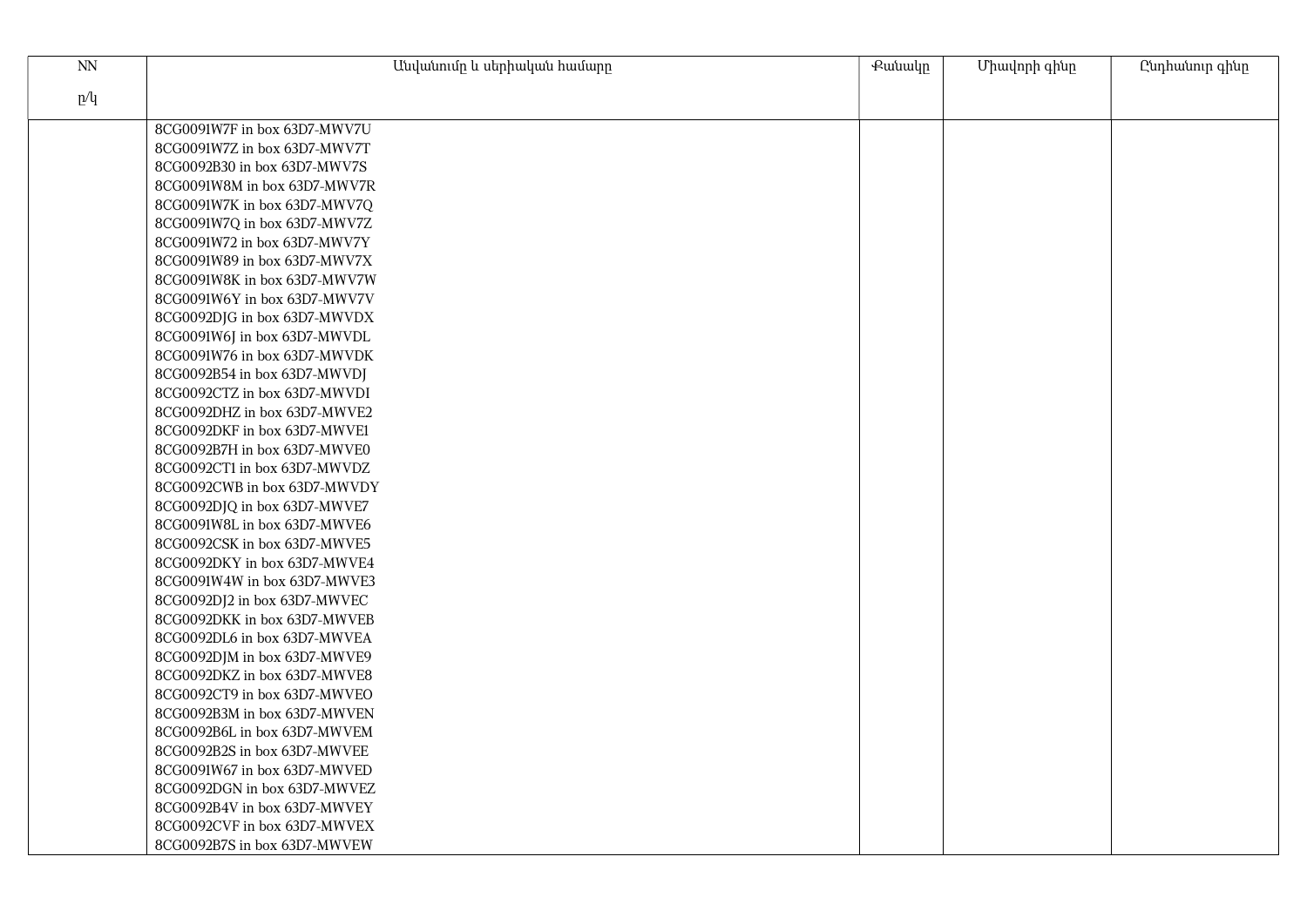| $\overline{N}$ | Անվանումը և սերիական համարը                                                                                                                                                                                                                                                                                                                                                                                                                                                                                                                                                                                                                                                                                                                                                                                                    | <b></b> eutuulp | Միավորի գինը                    | Ընդհանուր գինը                               |
|----------------|--------------------------------------------------------------------------------------------------------------------------------------------------------------------------------------------------------------------------------------------------------------------------------------------------------------------------------------------------------------------------------------------------------------------------------------------------------------------------------------------------------------------------------------------------------------------------------------------------------------------------------------------------------------------------------------------------------------------------------------------------------------------------------------------------------------------------------|-----------------|---------------------------------|----------------------------------------------|
| p/q            |                                                                                                                                                                                                                                                                                                                                                                                                                                                                                                                                                                                                                                                                                                                                                                                                                                |                 |                                 |                                              |
|                | 8CG0092DHG in box 63D7-MWVEV<br>8CG0092CV4 in box 63D7-MWVF4<br>8CG0091W6X in box 63D7-MWVF3<br>8CG0092DK8 in box 63D7-MWVF2<br>8CG0091W5S in box 63D7-MWVF1<br>8CG0092DMM in box 63D7-MWVF0<br>8CG0092DJS in box 63D7-MWVF9<br>8CG0092DKB in box 63D7-MWVF8<br>8CG0092B5B in box 63D7-MWVF7<br>8CG0092DM0 in box 63D7-MWVF6<br>8CG0092CV5 in box 63D7-MWVF5                                                                                                                                                                                                                                                                                                                                                                                                                                                                   |                 |                                 |                                              |
| 77.            | Monitor for Thin Client<br>HP P224 21.5-inch Monitor (5QG34AA)<br>CNK9461QK5 in box JP01-6DJT7<br>CNK9461QKC in box JP01-6DJT6<br>CNK9461QK1 in box JP01-6DJT5<br>CNK9461S6P in box JP01-6DJT4<br>CNK9461S6R in box JP01-6DJT3<br>CNK9461QJT in box JP01-6DJTC<br>CNK9461QKD in box JP01-6DJTB<br>CNK9461QK3 in box JP01-6DJTA<br>CNK9461QK0 in box JP01-6DJT9<br>CNK9461QK6 in box JP01-6DJT8<br>CNK9461RQC in box JP01-6DJTH<br>CNK9461QKH in box JP01-6DJTG<br>CNK9461QKB in box JP01-6DJTF<br>CNK9461QKJ in box JP01-6DJTE<br>CNK9461QKF in box JP01-6DJTD<br>CNK9461RQ1 in box JP01-6DJTM<br>CNK9461RQ0 in box JP01-6DJTL<br>CNK9461RQ8 in box JP01-6DJTK<br>CNK9461RQ5 in box JP01-6DJTJ<br>CNK9461RPN in box JP01-6DJTI<br>CNK9461SJ8 in box JP01-6DJTR<br>CNK9461SJ5 in box JP01-6DJTQ<br>CNK9461SJB in box JP01-6DJTP | 600             | 140 UU"u nnjuin<br>(unuing UU<) | 84,000 UU <sup>t</sup> դոլար<br>(unuing UU<) |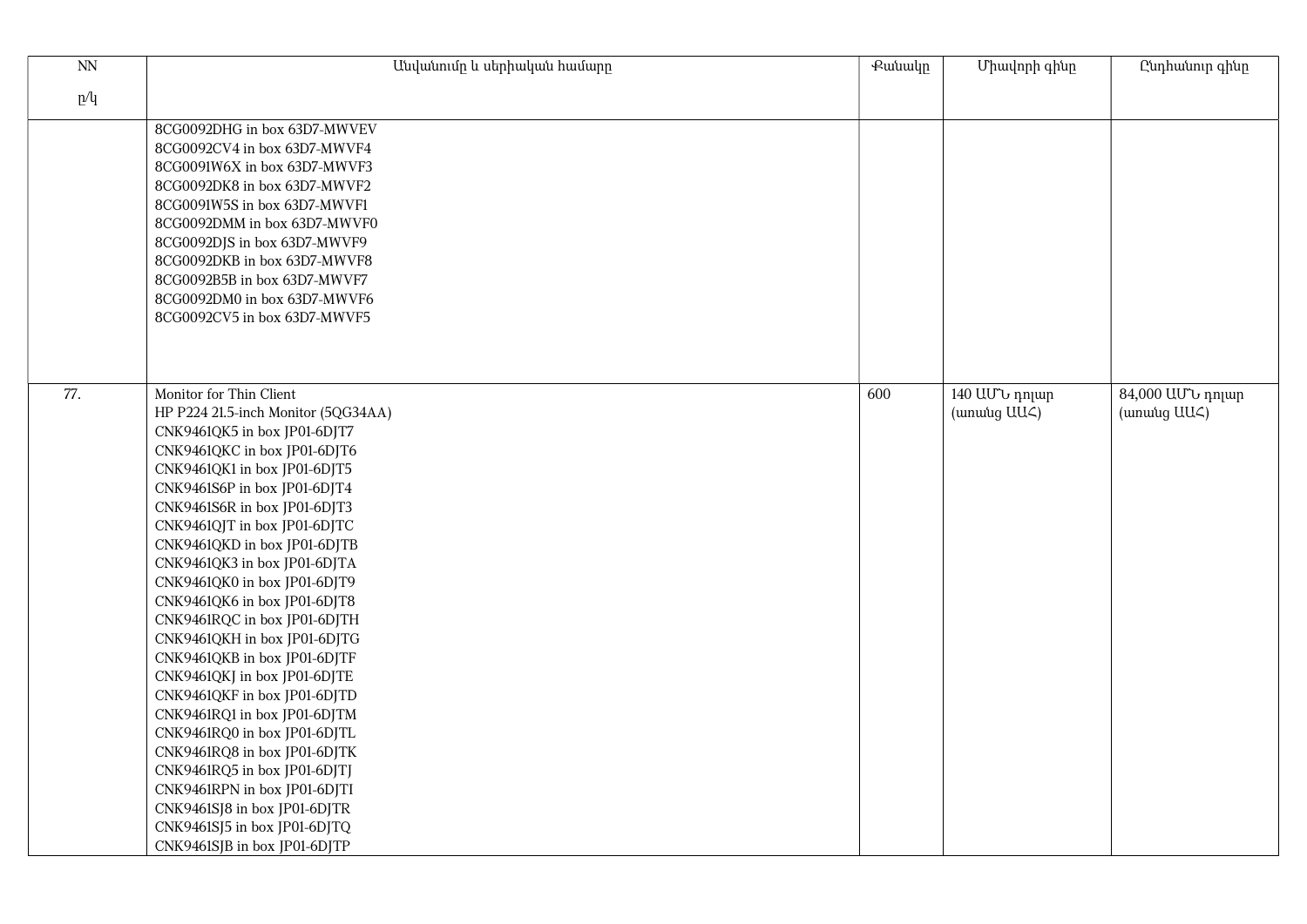| $\mathop{\rm NN}\nolimits$ | Անվանումը և սերիական համարը  | <b>Putuulp</b> | Միավորի գինը | Ընդհանուր գինը |
|----------------------------|------------------------------|----------------|--------------|----------------|
| p/q                        |                              |                |              |                |
|                            |                              |                |              |                |
|                            | CNK9461SJ2 in box JP01-6DJTO |                |              |                |
|                            | CNK9461SJ4 in box JP01-6DJTN |                |              |                |
|                            | CNK9461SHT in box JP01-6DJTW |                |              |                |
|                            | CNK9461SHF in box JP01-6DJTV |                |              |                |
|                            | CNK9461SHQ in box JP01-6DJTU |                |              |                |
|                            | CNK9461SHP in box JP01-6DJTT |                |              |                |
|                            | CNK9461SJ3 in box JP01-6DJTS |                |              |                |
|                            | CNK9461SGB in box JP01-6DJU1 |                |              |                |
|                            | CNK9461SH3 in box JP01-6DJU0 |                |              |                |
|                            | CNK9461SH2 in box JP01-6DJTZ |                |              |                |
|                            | CNK9461SJH in box JP01-6DJTY |                |              |                |
|                            | CNK9461SJG in box JP01-6DJTX |                |              |                |
|                            | CNK9461SJ1 in box JP01-6DJU6 |                |              |                |
|                            | CNK9461SHZ in box JP01-6DJU5 |                |              |                |
|                            | CNK9461SHC in box JP01-6DJU4 |                |              |                |
|                            | CNK9461SJF in box JP01-6DJU3 |                |              |                |
|                            | CNK9461SHG in box JP01-6DJU2 |                |              |                |
|                            | CNK9461RQ9 in box JP01-6DJUB |                |              |                |
|                            | CNK9461SH6 in box JP01-6DJUA |                |              |                |
|                            | CNK9461SH7 in box JP01-6DJU9 |                |              |                |
|                            | CNK9461SHD in box JP01-6DJU8 |                |              |                |
|                            | CNK9461SHY in box JP01-6DJU7 |                |              |                |
|                            | CNK9461RPX in box JP01-6DJUG |                |              |                |
|                            | CNK9461RPZ in box JP01-6DJUF |                |              |                |
|                            | CNK9461RQH in box JP01-6DJUE |                |              |                |
|                            | CNK9461RQF in box JP01-6DJUD |                |              |                |
|                            | CNK9461RQB in box JP01-6DJUC |                |              |                |
|                            | CNK9461SJJ in box JP01-6DJUL |                |              |                |
|                            | CNK9461SHK in box JP01-6DJUK |                |              |                |
|                            | CNK9461SJC in box JP01-6DJUJ |                |              |                |
|                            | CNK9461SL5 in box JP01-6DJUI |                |              |                |
|                            | CNK9461SJ6 in box JP01-6DJUH |                |              |                |
|                            | CNK9461SHM in box JP01-6DJUQ |                |              |                |
|                            | CNK9461SHS in box JP01-6DJUP |                |              |                |
|                            | CNK9461SHX in box JP01-6DJUO |                |              |                |
|                            | CNK9461SJD in box JP01-6DJUN |                |              |                |
|                            | CNK9461SJK in box JP01-6DJUM |                |              |                |
|                            | CNK9461SHW in box JP01-6DJUV |                |              |                |
|                            | CNK9461SHV in box JP01-6DJUU |                |              |                |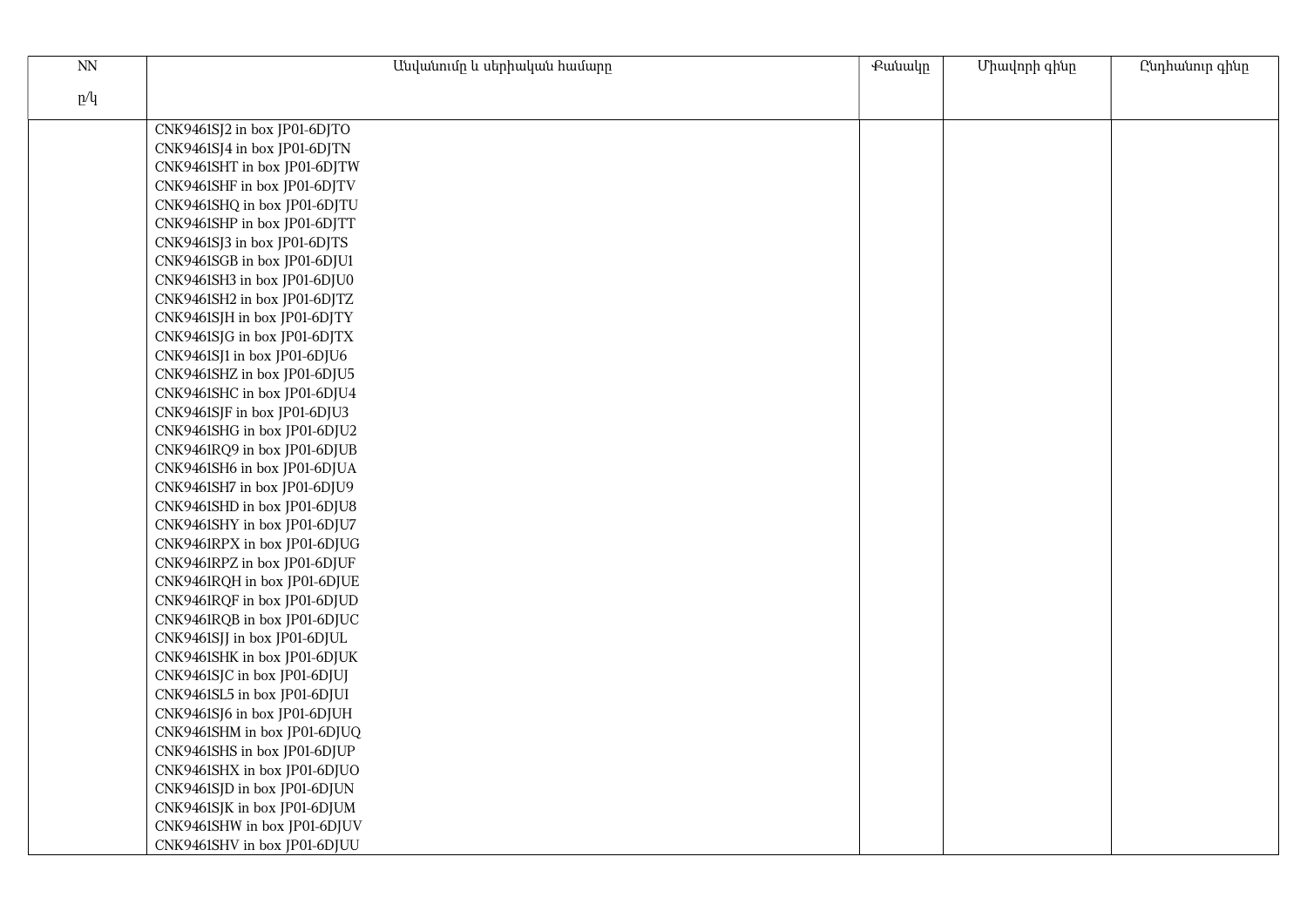| NN  | Անվանումը և սերիական համարը  | Քանակը | Միավորի գինը | Ընդհանուր գինը |
|-----|------------------------------|--------|--------------|----------------|
| p/q |                              |        |              |                |
|     |                              |        |              |                |
|     | CNK9461SJ0 in box JP01-6DJUT |        |              |                |
|     | CNK9461SHR in box JP01-6DJUS |        |              |                |
|     | CNK9461SHN in box JP01-6DJUR |        |              |                |
|     | CNK9461SH4 in box JP01-6DJV0 |        |              |                |
|     | CNK9461SH9 in box JP01-6DJUZ |        |              |                |
|     | CNK9461SH8 in box JP01-6DJUY |        |              |                |
|     | CNK9461SH5 in box JP01-6DJUX |        |              |                |
|     | CNK9461SH1 in box JP01-6DJUW |        |              |                |
|     | CNK9461RNL in box JP01-6DJV5 |        |              |                |
|     | CNK9461SHL in box JP01-6DJV4 |        |              |                |
|     | CNK9461SHJ in box JP01-6DJV3 |        |              |                |
|     | CNK9461SHH in box JP01-6DJV2 |        |              |                |
|     | CNK9461SHB in box JP01-6DJV1 |        |              |                |
|     | CNK9461RND in box JP01-6DJVA |        |              |                |
|     | CNK9461RNJ in box JP01-6DJV9 |        |              |                |
|     | CNK9461RNG in box JP01-6DJV8 |        |              |                |
|     | CNK9461RNF in box JP01-6DJV7 |        |              |                |
|     | CNK9461RNM in box JP01-6DJV6 |        |              |                |
|     | CNK9461RN5 in box JP01-6DJVF |        |              |                |
|     | CNK9461RN3 in box JP01-6DJVE |        |              |                |
|     | CNK9461RMQ in box JP01-6DJVD |        |              |                |
|     | CNK9461RNC in box JP01-6DJVC |        |              |                |
|     | CNK9461RN9 in box JP01-6DJVB |        |              |                |
|     | CNK94626K5 in box JP01-6DJVK |        |              |                |
|     | CNK94627T9 in box JP01-6DJVJ |        |              |                |
|     | CNK94627T4 in box JP01-6DJVI |        |              |                |
|     | CNK94627T7 in box JP01-6DJVH |        |              |                |
|     | CNK9461RN6 in box JP01-6DJVG |        |              |                |
|     | CNK94627RQ in box JP01-6DJVP |        |              |                |
|     | CNK94627SD in box JP01-6DJVO |        |              |                |
|     | CNK94627XM in box JP01-6DJVN |        |              |                |
|     | CNK94627T2 in box JP01-6DJVM |        |              |                |
|     | CNK9461765 in box JP01-6DJVL |        |              |                |
|     | CNK94627S4 in box JP01-6DJVU |        |              |                |
|     | CNK94627S7 in box JP01-6DJVT |        |              |                |
|     | CNK94627SG in box JP01-6DJVS |        |              |                |
|     | CNK94627SH in box JP01-6DJVR |        |              |                |
|     | CNK94627SC in box JP01-6DJVQ |        |              |                |
|     | CNK9461RN7 in box JP01-6DJVZ |        |              |                |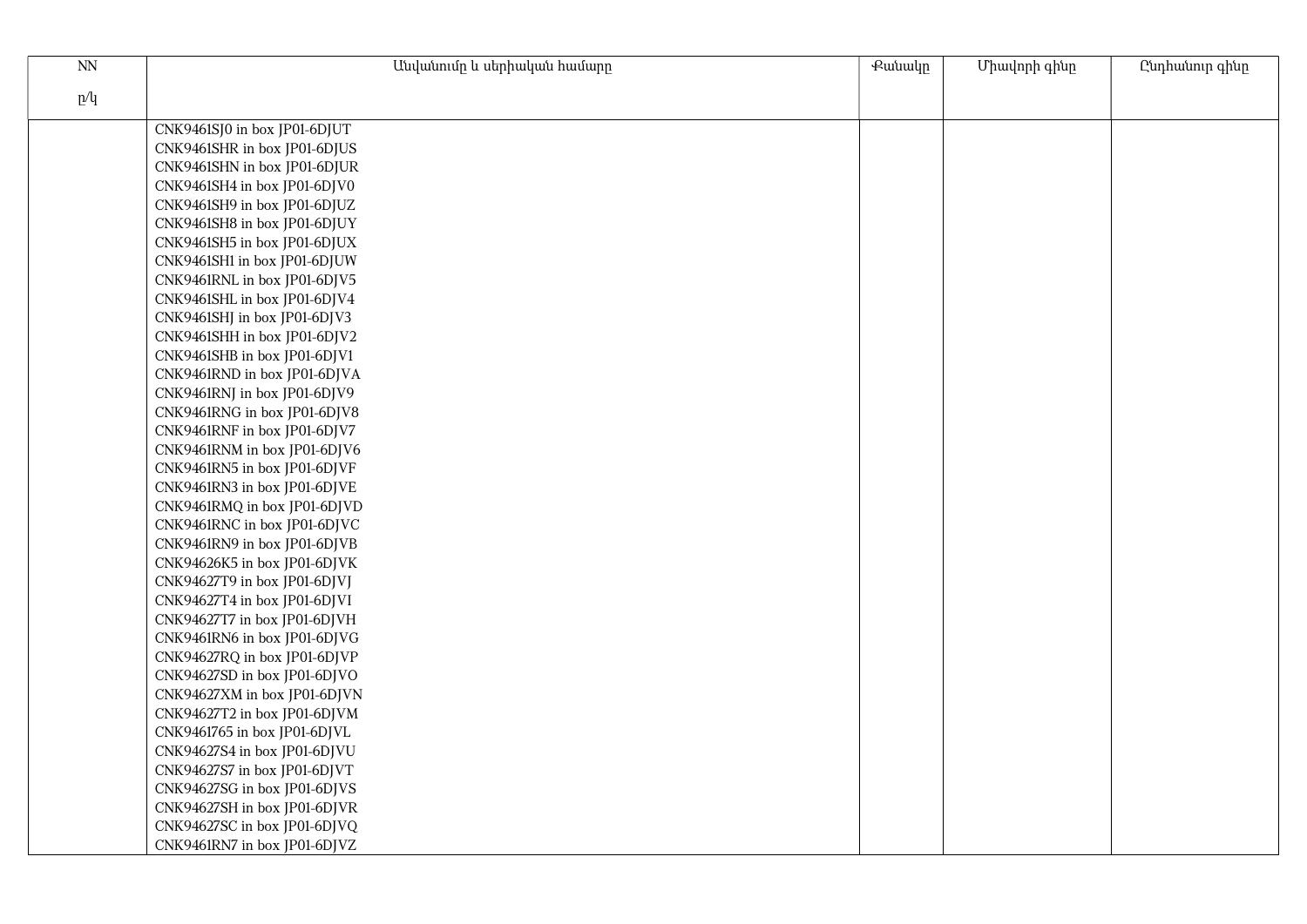| NN  | Անվանումը և սերիական համարը  | Քանակը | Միավորի գինը | Ընդհանուր գինը |
|-----|------------------------------|--------|--------------|----------------|
| p/q |                              |        |              |                |
|     |                              |        |              |                |
|     | CNK94627SB in box JP01-6DJVY |        |              |                |
|     | CNK94627S9 in box JP01-6DJVX |        |              |                |
|     | CNK94627R7 in box JP01-6DJVW |        |              |                |
|     | CNK94627SL in box JP01-6DJVV |        |              |                |
|     | CNK9461RNH in box JP01-6DJW4 |        |              |                |
|     | CNK9461RNK in box JP01-6DJW3 |        |              |                |
|     | CNK9461RNB in box JP01-6DJW2 |        |              |                |
|     | CNK9461RN1 in box JP01-6DJW1 |        |              |                |
|     | CNK9461RN4 in box JP01-6DJW0 |        |              |                |
|     | CNK9461RMR in box JP01-6DJW9 |        |              |                |
|     | CNK9461RMY in box JP01-6DJW8 |        |              |                |
|     | CNK9461RN2 in box JP01-6DJW7 |        |              |                |
|     | CNK9461RMZ in box JP01-6DJW6 |        |              |                |
|     | CNK9461RMN in box JP01-6DJW5 |        |              |                |
|     | CNK94627TB in box JP01-6DJWE |        |              |                |
|     | CNK94627TC in box JP01-6DJWD |        |              |                |
|     | CNK94627T8 in box JP01-6DJWC |        |              |                |
|     | CNK94627T5 in box JP01-6DJWB |        |              |                |
|     | CNK9461RN8 in box JP01-6DJWA |        |              |                |
|     | CNK94627SF in box JP01-6DJWJ |        |              |                |
|     | CNK94626VN in box JP01-6DJWI |        |              |                |
|     | CNK94627RX in box JP01-6DJWH |        |              |                |
|     | CNK94626K4 in box JP01-6DJWG |        |              |                |
|     | CNK94627TD in box JP01-6DJWF |        |              |                |
|     | CNK946273S in box JP01-6DJWO |        |              |                |
|     | CNK94627S3 in box JP01-6DJWN |        |              |                |
|     | CNK94627T3 in box JP01-6DJWM |        |              |                |
|     | CNK94627T6 in box JP01-6DJWL |        |              |                |
|     | CNK94627S5 in box JP01-6DJWK |        |              |                |
|     | CNK9461RB1 in box JP01-6DJWT |        |              |                |
|     | CNK94627SJ in box JP01-6DJWS |        |              |                |
|     | CNK94627SK in box JP01-6DJWR |        |              |                |
|     | CNK94627S6 in box JP01-6DJWQ |        |              |                |
|     | CNK94627RY in box JP01-6DJWP |        |              |                |
|     | CNK9461SSS in box JP01-6DJWY |        |              |                |
|     | CNK9461SSK in box JP01-6DJWX |        |              |                |
|     | CNK9461SSW in box JP01-6DJWW |        |              |                |
|     | CNK94627FX in box JP01-6DJWV |        |              |                |
|     | CNK94627KQ in box JP01-6DJWU |        |              |                |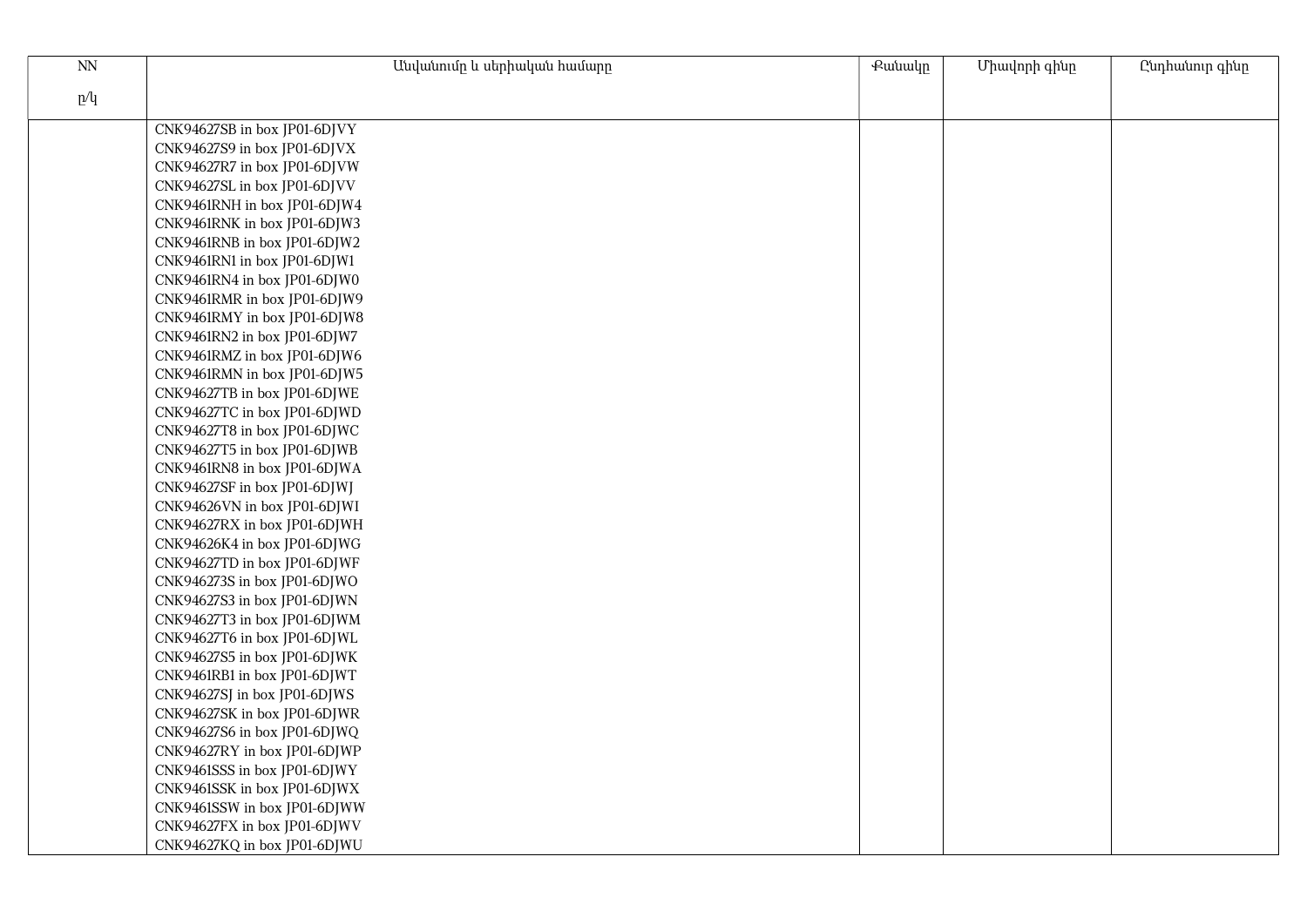| $\mathop{\rm NN}\nolimits$ | Անվանումը և սերիական համարը  | Քանակը | Միավորի գինը | Ընդհանուր գինը |
|----------------------------|------------------------------|--------|--------------|----------------|
| p/q                        |                              |        |              |                |
|                            |                              |        |              |                |
|                            | CNK9461STW in box JP01-6DJX3 |        |              |                |
|                            | CNK9461STY in box JP01-6DJX2 |        |              |                |
|                            | CNK9461ST8 in box JP01-6DJX1 |        |              |                |
|                            | CNK9461STF in box JP01-6DJX0 |        |              |                |
|                            | CNK9461STB in box JP01-6DJWZ |        |              |                |
|                            | CNK9461STM in box JP01-6DJX8 |        |              |                |
|                            | CNK9461STN in box JP01-6DJX7 |        |              |                |
|                            | CNK9461SVC in box JP01-6DJX6 |        |              |                |
|                            | CNK9461SVG in box JP01-6DJX5 |        |              |                |
|                            | CNK9461STX in box JP01-6DJX4 |        |              |                |
|                            | CNK9461QGV in box JP01-6DJHX |        |              |                |
|                            | CNK9461QGL in box JP01-6DJHW |        |              |                |
|                            | CNK9461QGP in box JP01-6DJHV |        |              |                |
|                            | CNK9461QGN in box JP01-6DJHU |        |              |                |
|                            | CNK9461QFX in box JP01-6DJHT |        |              |                |
|                            | CNK9461SL2 in box JP01-6DJI2 |        |              |                |
|                            | CNK9461SKR in box JP01-6DJI1 |        |              |                |
|                            | CNK9461SKS in box JP01-6DJI0 |        |              |                |
|                            | CNK9461SK6 in box JP01-6DJHZ |        |              |                |
|                            | CNK9461QGH in box JP01-6DJHY |        |              |                |
|                            | CNK9461SK9 in box JP01-6DJI7 |        |              |                |
|                            | CNK9461SKX in box JP01-6DJI6 |        |              |                |
|                            | CNK9461SKL in box JP01-6DJI5 |        |              |                |
|                            | CNK9461SJS in box JP01-6DJI4 |        |              |                |
|                            | CNK9461SKT in box JP01-6DJI3 |        |              |                |
|                            | CNK9461SGS in box JP01-6DJIC |        |              |                |
|                            | CNK9461SJQ in box JP01-6DJIB |        |              |                |
|                            | CNK9461SL4 in box JP01-6DJIA |        |              |                |
|                            | CNK9461SK8 in box JP01-6DJI9 |        |              |                |
|                            | CNK9461SKZ in box JP01-6DJI8 |        |              |                |
|                            | CNK9461SK1 in box JP01-6DJIH |        |              |                |
|                            | CNK9461SKG in box JP01-6DJIG |        |              |                |
|                            | CNK9461SKF in box JP01-6DJIF |        |              |                |
|                            | CNK9461SKD in box JP01-6DJIE |        |              |                |
|                            | CNK9461SKH in box JP01-6DJID |        |              |                |
|                            | CNK9461SJT in box JP01-6DJIM |        |              |                |
|                            | CNK9461SJV in box JP01-6DJIL |        |              |                |
|                            | CNK9461SJN in box JP01-6DJIK |        |              |                |
|                            | CNK9461SJX in box JP01-6DJIJ |        |              |                |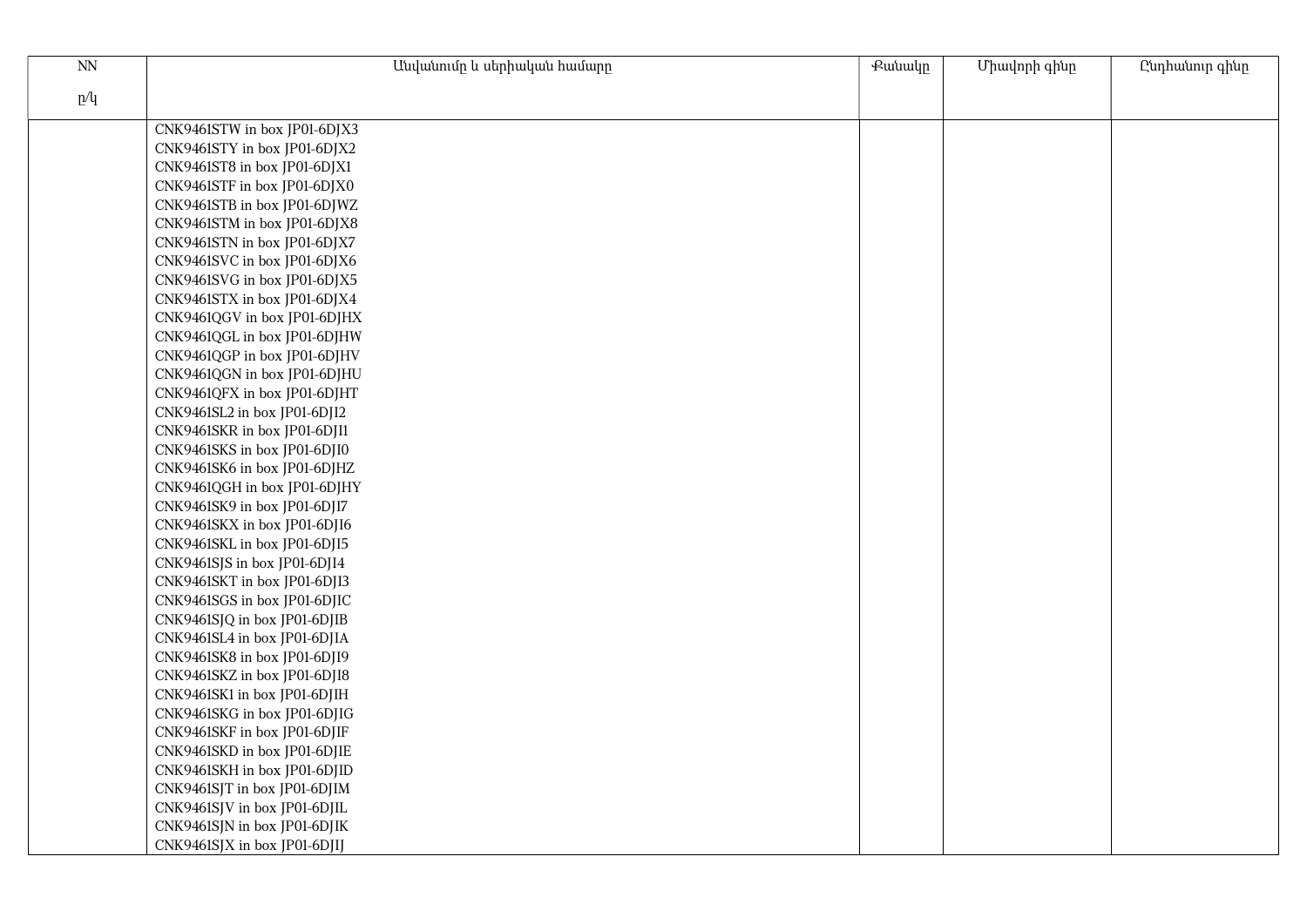| <b>NN</b> | Անվանումը և սերիական համարը  | Քանակը | Միավորի գինը | Ընդհանուր գինը |
|-----------|------------------------------|--------|--------------|----------------|
| p/q       |                              |        |              |                |
|           |                              |        |              |                |
|           | CNK9461SJZ in box JP01-6DJII |        |              |                |
|           | CNK9461QGW in box JP01-6DJIR |        |              |                |
|           | CNK9461QGQ in box JP01-6DJIQ |        |              |                |
|           | CNK9461QGK in box JP01-6DJIP |        |              |                |
|           | CNK9461QGT in box JP01-6DJIO |        |              |                |
|           | CNK9461QGS in box JP01-6DJIN |        |              |                |
|           | CNK9461STC in box JP01-6DJXA |        |              |                |
|           | CNK9461SS1 in box JP01-6DJX9 |        |              |                |
|           | CNK9461SK4 in box JP01-6DJIU |        |              |                |
|           | CNK9461SK5 in box JP01-6DJIT |        |              |                |
|           | CNK9461QGX in box JP01-6DJIS |        |              |                |
|           | CNK9461SSQ in box JP01-6DJXF |        |              |                |
|           | CNK9461SSV in box JP01-6DJXE |        |              |                |
|           | CNK94627N1 in box JP01-6DJXD |        |              |                |
|           | CNK94627N0 in box JP01-6DJXC |        |              |                |
|           | CNK9461SSX in box JP01-6DJXB |        |              |                |
|           | CNK9461SSP in box JP01-6DJXK |        |              |                |
|           | CNK9461ST1 in box JP01-6DJXJ |        |              |                |
|           | CNK9461STL in box JP01-6DJXI |        |              |                |
|           | CNK9461STK in box JP01-6DJXH |        |              |                |
|           | CNK9461ST2 in box JP01-6DJXG |        |              |                |
|           | CNK9461ST5 in box JP01-6DJXP |        |              |                |
|           | CNK9461SSM in box JP01-6DJXO |        |              |                |
|           | CNK9461STZ in box JP01-6DJXN |        |              |                |
|           | CNK9461SST in box JP01-6DJXM |        |              |                |
|           | CNK94627N5 in box JP01-6DJXL |        |              |                |
|           | CNK9461SSY in box JP01-6DJXU |        |              |                |
|           | CNK9461SSZ in box JP01-6DJXT |        |              |                |
|           | CNK9461STJ in box JP01-6DJXS |        |              |                |
|           | CNK9461STD in box JP01-6DJXR |        |              |                |
|           | CNK9461ST7 in box JP01-6DJXQ |        |              |                |
|           | CNK9461STG in box JP01-6DJXZ |        |              |                |
|           | CNK9461SSJ in box JP01-6DJXY |        |              |                |
|           | CNK9461RB6 in box JP01-6DJXX |        |              |                |
|           | CNK9461R98 in box JP01-6DJXW |        |              |                |
|           | CNK9461RB8 in box JP01-6DJXV |        |              |                |
|           | CNK9461ST6 in box JP01-6DJY4 |        |              |                |
|           | CNK9461ST9 in box JP01-6DJY3 |        |              |                |
|           | CNK9461SV9 in box JP01-6DJY2 |        |              |                |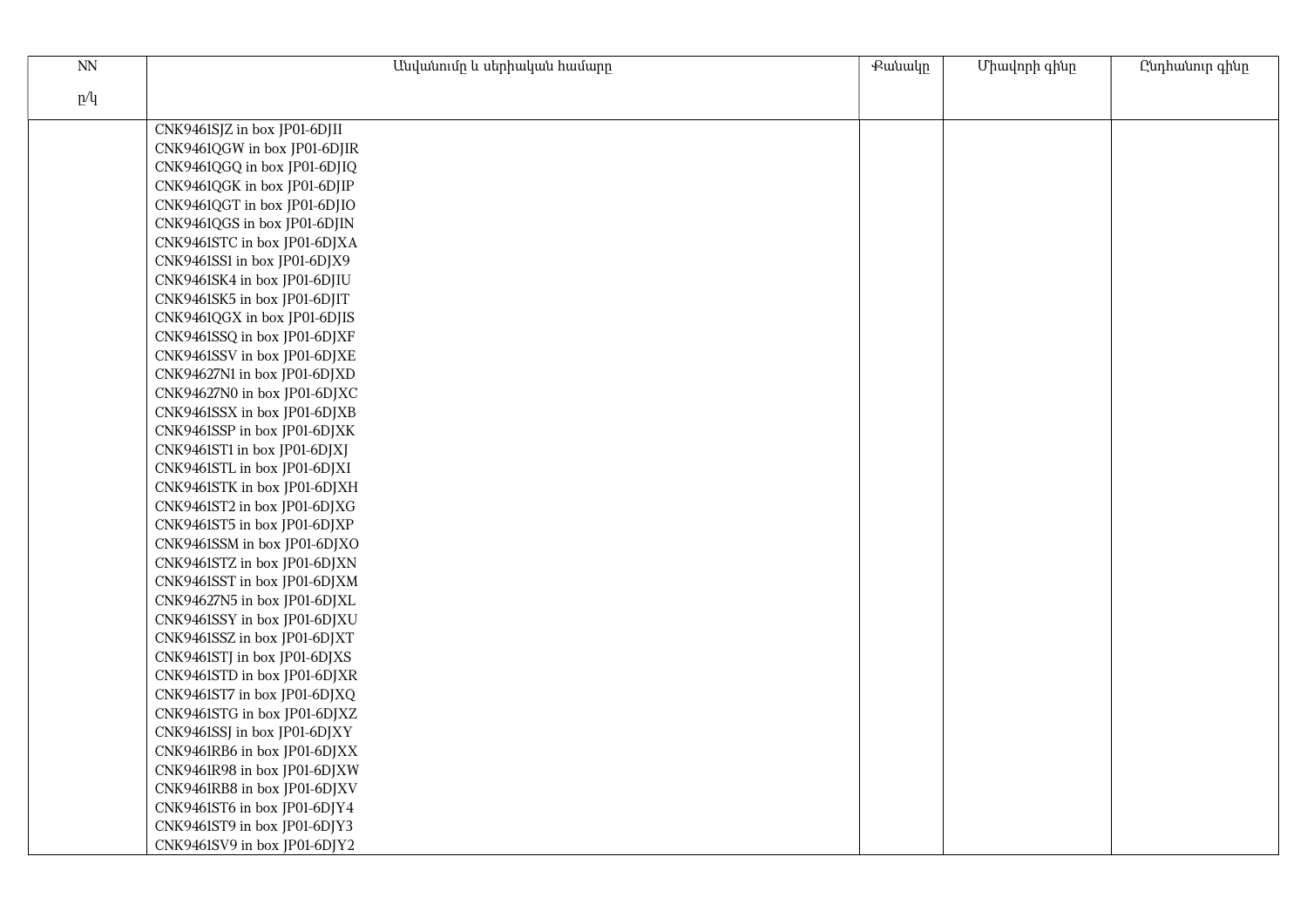| $\mathop{\rm NN}\nolimits$ | Անվանումը և սերիական համարը  | Քանակը | Միավորի գինը | Ընդհանուր գինը |
|----------------------------|------------------------------|--------|--------------|----------------|
| p/q                        |                              |        |              |                |
|                            |                              |        |              |                |
|                            | CNK9461SVB in box JP01-6DJY1 |        |              |                |
|                            | CNK9461ST0 in box JP01-6DJY0 |        |              |                |
|                            | CNK9461STH in box JP01-6DJY9 |        |              |                |
|                            | CNK9461SSL in box JP01-6DJY8 |        |              |                |
|                            | CNK9461RB3 in box JP01-6DJY7 |        |              |                |
|                            | CNK9461RB4 in box JP01-6DJY6 |        |              |                |
|                            | CNK9461SSN in box JP01-6DJY5 |        |              |                |
|                            | CNK9461SKW in box JP01-6DJIX |        |              |                |
|                            | CNK9461SKM in box JP01-6DJIW |        |              |                |
|                            | CNK9461SKQ in box JP01-6DJIV |        |              |                |
|                            | CNK9461STQ in box JP01-6DJYB |        |              |                |
|                            | CNK9461SSR in box JP01-6DJYA |        |              |                |
|                            | CNK9461SK3 in box JP01-6DJJ2 |        |              |                |
|                            | CNK9461SL0 in box JP01-6DJJ1 |        |              |                |
|                            | CNK9461SL1 in box JP01-6DJJ0 |        |              |                |
|                            | CNK9461SKB in box JP01-6DJIZ |        |              |                |
|                            | CNK9461SKV in box JP01-6DJIY |        |              |                |
|                            | CNK9461SSH in box JP01-6DJYF |        |              |                |
|                            | CNK9461ST3 in box JP01-6DJYE |        |              |                |
|                            | CNK9461ST4 in box JP01-6DJYD |        |              |                |
|                            | CNK9461STR in box JP01-6DJYC |        |              |                |
|                            | CNK9461SK7 in box JP01-6DJJ3 |        |              |                |
|                            | CNK9461SKC in box JP01-6DJJ7 |        |              |                |
|                            | CNK9461SKK in box JP01-6DJJ6 |        |              |                |
|                            | CNK9461SKJ in box JP01-6DJJ5 |        |              |                |
|                            | CNK9461SKY in box JP01-6DJJ4 |        |              |                |
|                            | CNK9461RB2 in box JP01-6DJYG |        |              |                |
|                            | CNK9461SJR in box JP01-6DJJC |        |              |                |
|                            | CNK9461SJ9 in box JP01-6DJJB |        |              |                |
|                            | CNK9461SJM in box JP01-6DJJA |        |              |                |
|                            | CNK9461SJL in box JP01-6DJJ9 |        |              |                |
|                            | CNK9461SJP in box JP01-6DJJ8 |        |              |                |
|                            | CNK9461QJL in box JP01-6DJJH |        |              |                |
|                            | CNK9461SJW in box JP01-6DJJG |        |              |                |
|                            | CNK9461SJY in box JP01-6DJJF |        |              |                |
|                            | CNK9461SK2 in box JP01-6DJJE |        |              |                |
|                            | CNK9461SK0 in box JP01-6DJJD |        |              |                |
|                            | CNK9461QJ1 in box JP01-6DJJM |        |              |                |
|                            | CNK9461QJ3 in box JP01-6DJJL |        |              |                |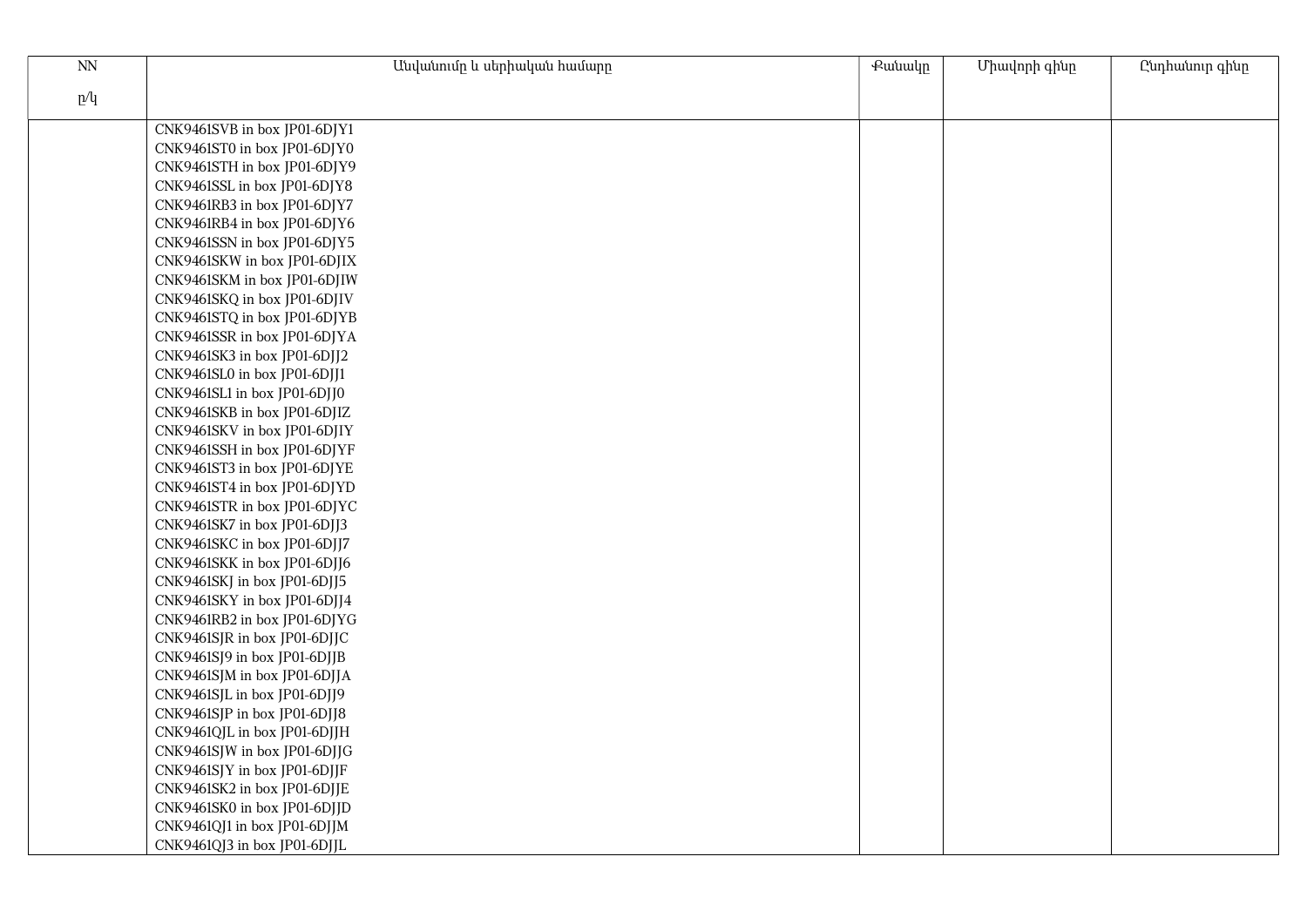| $\mathop{\rm NN}\nolimits$ | Անվանումը և սերիական համարը                                  | Քանակը | Միավորի գինը | Ընդհանուր գինը |
|----------------------------|--------------------------------------------------------------|--------|--------------|----------------|
| p/q                        |                                                              |        |              |                |
|                            | CNK9461QJJ in box JP01-6DJJK                                 |        |              |                |
|                            | CNK9461QJ5 in box JP01-6DJJJ                                 |        |              |                |
|                            | CNK9461QJ4 in box JP01-6DJJI                                 |        |              |                |
|                            | CNK9461QJR in box JP01-6DJJR                                 |        |              |                |
|                            | CNK9461QHY in box JP01-6DJJQ                                 |        |              |                |
|                            | CNK9461QJS in box JP01-6DJJP                                 |        |              |                |
|                            | CNK9461QJ9 in box JP01-6DJJO                                 |        |              |                |
|                            | CNK9461QH9 in box JP01-6DJJN                                 |        |              |                |
|                            | CNK9461QHN in box JP01-6DJJW                                 |        |              |                |
|                            | CNK9461QHL in box JP01-6DJJV                                 |        |              |                |
|                            | CNK9461QGR in box JP01-6DJJU                                 |        |              |                |
|                            | CNK9461QHM in box JP01-6DJJT                                 |        |              |                |
|                            | CNK9461QJ7 in box JP01-6DJJS                                 |        |              |                |
|                            | CNK9461QHT in box JP01-6DJK1                                 |        |              |                |
|                            | CNK9461QGG in box JP01-6DJK0                                 |        |              |                |
|                            | CNK9461QGY in box JP01-6DJJZ                                 |        |              |                |
|                            | CNK9461QHS in box JP01-6DJJY                                 |        |              |                |
|                            | CNK9461QHX in box JP01-6DJJX                                 |        |              |                |
|                            | CNK9461QGD in box JP01-6DJK6                                 |        |              |                |
|                            | CNK9461QGM in box JP01-6DJK5                                 |        |              |                |
|                            | CNK9461QH1 in box JP01-6DJK4                                 |        |              |                |
|                            | CNK9461QH6 in box JP01-6DJK3                                 |        |              |                |
|                            | CNK9461QH7 in box JP01-6DJK2                                 |        |              |                |
|                            | CNK9461QJK in box JP01-6DJKB                                 |        |              |                |
|                            | CNK9461QH0 in box JP01-6DJKA                                 |        |              |                |
|                            | CNK9461QH3 in box JP01-6DJK9                                 |        |              |                |
|                            | CNK9461QHD in box JP01-6DJK8                                 |        |              |                |
|                            | CNK9461QHC in box JP01-6DJK7                                 |        |              |                |
|                            | CNK9461QJQ in box JP01-6DJKG                                 |        |              |                |
|                            | CNK9461QJP in box JP01-6DJKF                                 |        |              |                |
|                            | CNK9461QJG in box JP01-6DJKE                                 |        |              |                |
|                            | CNK9461QJW in box JP01-6DJKD<br>CNK9461QK7 in box JP01-6DJKC |        |              |                |
|                            | CNK9461QJF in box JP01-6DJKL                                 |        |              |                |
|                            | CNK9461QJ2 in box JP01-6DJKK                                 |        |              |                |
|                            | CNK9461QJ6 in box JP01-6DJKJ                                 |        |              |                |
|                            | CNK9461QJ8 in box JP01-6DJKI                                 |        |              |                |
|                            | CNK9461QJ0 in box JP01-6DJKH                                 |        |              |                |
|                            | CNK9461QHJ in box JP01-6DJKQ                                 |        |              |                |
|                            |                                                              |        |              |                |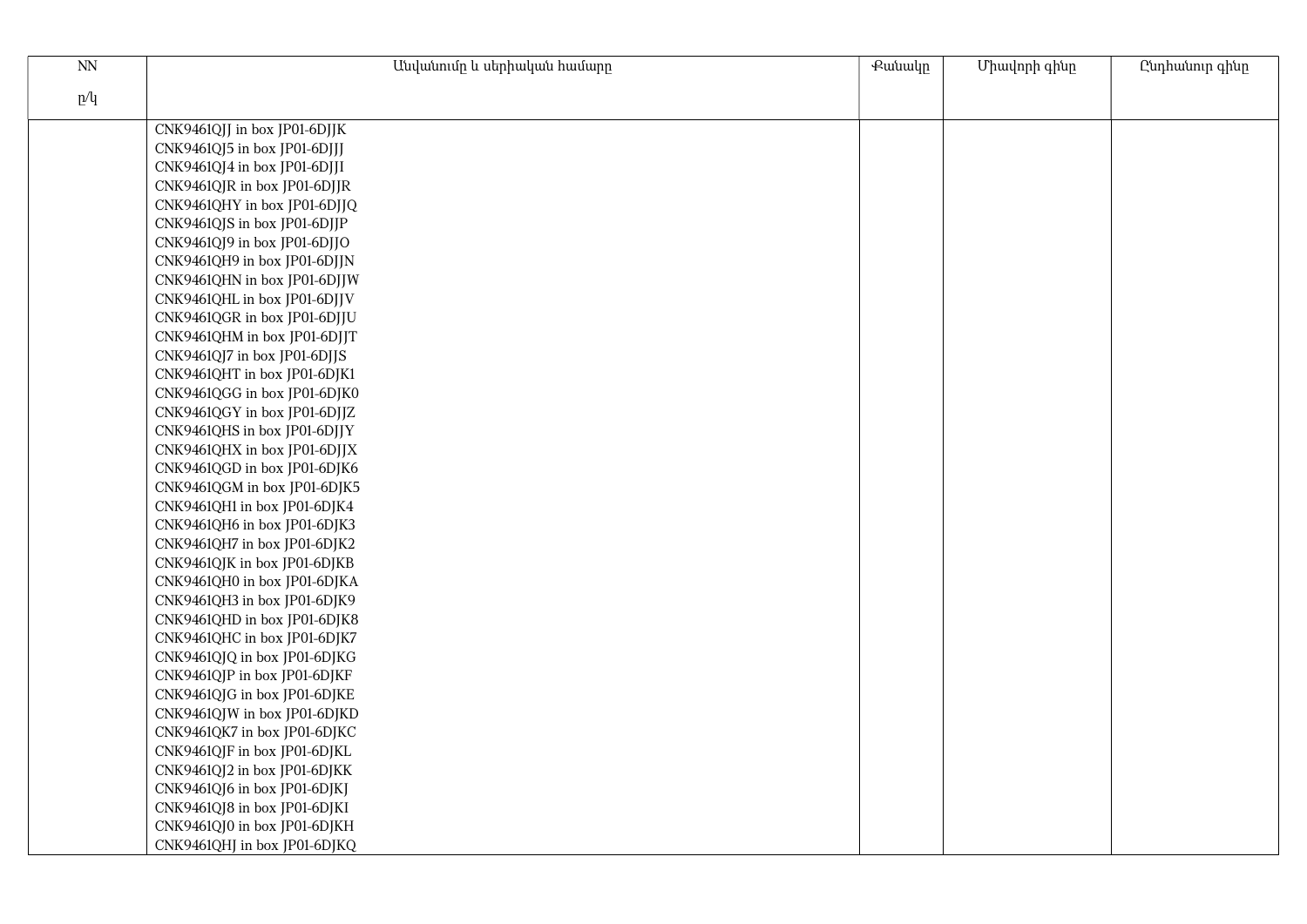| <b>NN</b> | Անվանումը և սերիական համարը  | Քանակը | Միավորի գինը | Ընդհանուր գինը |
|-----------|------------------------------|--------|--------------|----------------|
| p/q       |                              |        |              |                |
|           |                              |        |              |                |
|           | CNK9461QH4 in box JP01-6DJKP |        |              |                |
|           | CNK9461QHG in box JP01-6DJKO |        |              |                |
|           | CNK9461QHP in box JP01-6DJKN |        |              |                |
|           | CNK9461QJD in box JP01-6DJKM |        |              |                |
|           | CNK9461QHQ in box JP01-6DJKV |        |              |                |
|           | CNK9461QHR in box JP01-6DJKU |        |              |                |
|           | CNK9461QFY in box JP01-6DJKT |        |              |                |
|           | CNK9461QHW in box JP01-6DJKS |        |              |                |
|           | CNK9461QHK in box JP01-6DJKR |        |              |                |
|           | CNK9461QHH in box JP01-6DJL0 |        |              |                |
|           | CNK9461QHB in box JP01-6DJKZ |        |              |                |
|           | CNK9461QHV in box JP01-6DJKY |        |              |                |
|           | CNK9461QGF in box JP01-6DJKX |        |              |                |
|           | CNK9461QGZ in box JP01-6DJKW |        |              |                |
|           | CNK9461S8X in box JP01-6DJL5 |        |              |                |
|           | CNK9461QG0 in box JP01-6DJL4 |        |              |                |
|           | CNK9461QH8 in box JP01-6DJL3 |        |              |                |
|           | CNK9461QH2 in box JP01-6DJL2 |        |              |                |
|           | CNK9461QH5 in box JP01-6DJL1 |        |              |                |
|           | CNK9461S87 in box JP01-6DJLA |        |              |                |
|           | CNK9461S8R in box JP01-6DJL9 |        |              |                |
|           | CNK9461S8M in box JP01-6DJL8 |        |              |                |
|           | CNK9461S8Q in box JP01-6DJL7 |        |              |                |
|           | CNK9461S8Y in box JP01-6DJL6 |        |              |                |
|           | CNK9461S8J in box JP01-6DJLF |        |              |                |
|           | CNK9461S8L in box JP01-6DJLE |        |              |                |
|           | CNK9461S8H in box JP01-6DJLD |        |              |                |
|           | CNK9461S86 in box JP01-6DJLC |        |              |                |
|           | CNK9461S7B in box JP01-6DJLB |        |              |                |
|           | CNK9461S8B in box JP01-6DJLK |        |              |                |
|           | CNK9461S89 in box JP01-6DJLJ |        |              |                |
|           | CNK9461S8N in box JP01-6DJLI |        |              |                |
|           | CNK9461S88 in box JP01-6DJLH |        |              |                |
|           | CNK9461S8K in box JP01-6DJLG |        |              |                |
|           | CNK9461S8F in box JP01-6DJLP |        |              |                |
|           | CNK9461S8S in box JP01-6DJLO |        |              |                |
|           | CNK9461S8P in box JP01-6DJLN |        |              |                |
|           | CNK9461S8Z in box JP01-6DJLM |        |              |                |
|           | CNK9461S8W in box JP01-6DJLL |        |              |                |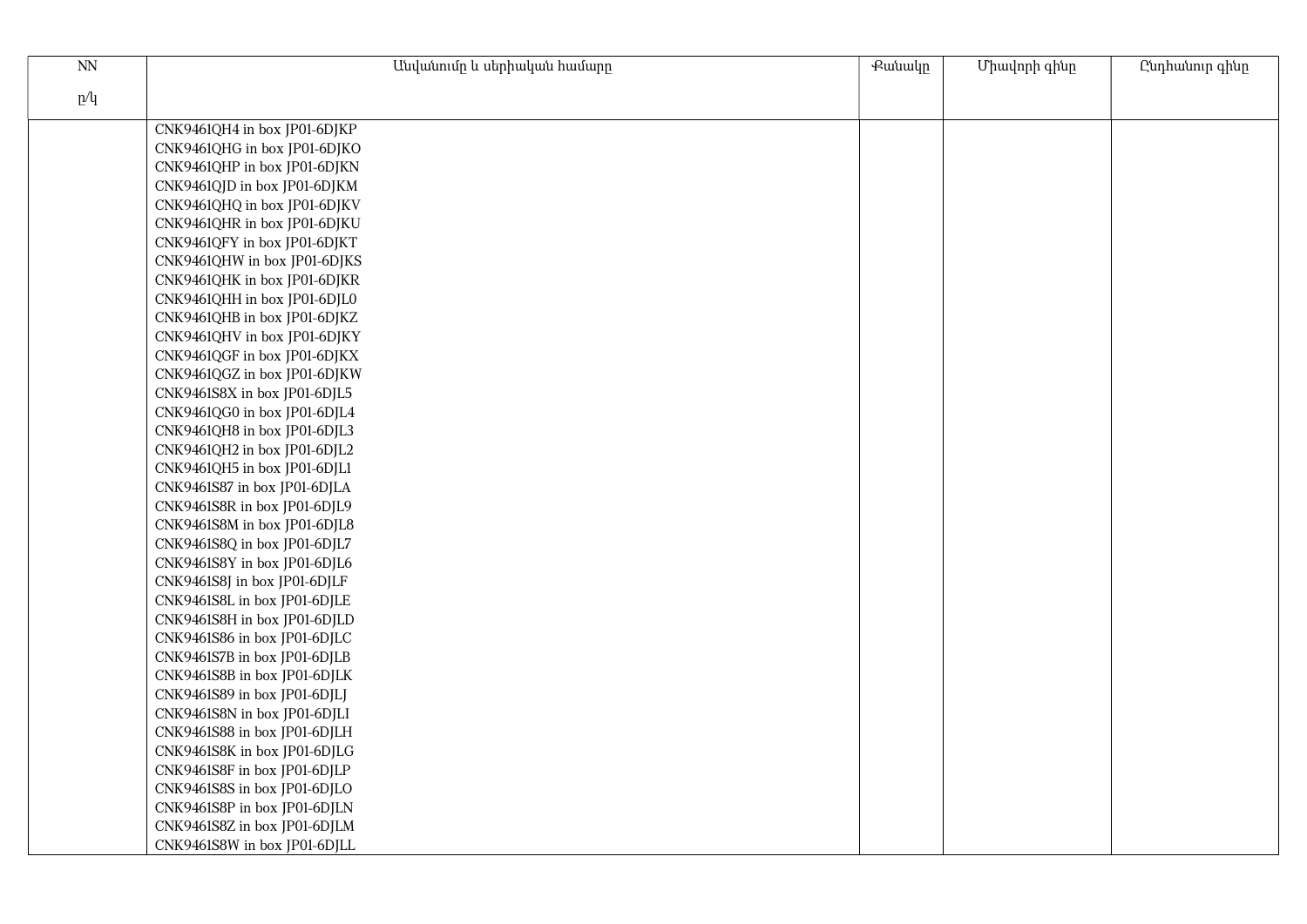| $\mathop{\rm NN}\nolimits$ | Անվանումը և սերիական համարը  | Քանակը | Միավորի գինը | Ընդհանուր գինը |
|----------------------------|------------------------------|--------|--------------|----------------|
| p/q                        |                              |        |              |                |
|                            |                              |        |              |                |
|                            | CNK9461T0N in box JP01-6DJLU |        |              |                |
|                            | CNK9461S7N in box JP01-6DJLT |        |              |                |
|                            | CNK9461S80 in box JP01-6DJLS |        |              |                |
|                            | CNK9461S7Z in box JP01-6DJLR |        |              |                |
|                            | CNK9461S8G in box JP01-6DJLQ |        |              |                |
|                            | CNK9461T0Q in box JP01-6DJLZ |        |              |                |
|                            | CNK9461S7X in box JP01-6DJLY |        |              |                |
|                            | CNK9461S83 in box JP01-6DJLX |        |              |                |
|                            | CNK9461T0D in box JP01-6DJLW |        |              |                |
|                            | CNK9461T0G in box JP01-6DJLV |        |              |                |
|                            | CNK9461S7G in box JP01-6DJM4 |        |              |                |
|                            | CNK9461T0P in box JP01-6DJM3 |        |              |                |
|                            | CNK9461T0K in box JP01-6DJM2 |        |              |                |
|                            | CNK9461T0H in box JP01-6DJM1 |        |              |                |
|                            | CNK9461S7J in box JP01-6DJM0 |        |              |                |
|                            | CNK9461T0F in box JP01-6DJM9 |        |              |                |
|                            | CNK9461S7S in box JP01-6DJM8 |        |              |                |
|                            | CNK9461S7Q in box JP01-6DJM7 |        |              |                |
|                            | CNK9461S7F in box JP01-6DJM6 |        |              |                |
|                            | CNK9461T0L in box JP01-6DJM5 |        |              |                |
|                            | CNK9461S81 in box JP01-6DJME |        |              |                |
|                            | CNK9461S7P in box JP01-6DJMD |        |              |                |
|                            | CNK9461S78 in box JP01-6DJMC |        |              |                |
|                            | CNK9461T0J in box JP01-6DJMB |        |              |                |
|                            | CNK9461S79 in box JP01-6DJMA |        |              |                |
|                            | CNK9461S7K in box JP01-6DJMJ |        |              |                |
|                            | CNK9461S7L in box JP01-6DJMI |        |              |                |
|                            | CNK9461S8D in box JP01-6DJMH |        |              |                |
|                            | CNK9461S8C in box JP01-6DJMG |        |              |                |
|                            | CNK9461S84 in box JP01-6DJMF |        |              |                |
|                            | CNK9461S7R in box JP01-6DJMO |        |              |                |
|                            | CNK9461S85 in box JP01-6DJMN |        |              |                |
|                            | CNK9461S82 in box JP01-6DJMM |        |              |                |
|                            | CNK9461S7Y in box JP01-6DJML |        |              |                |
|                            | CNK9461S7M in box JP01-6DJMK |        |              |                |
|                            | CNK9461R9G in box JP01-6DJMT |        |              |                |
|                            | CNK9461S7H in box JP01-6DJMS |        |              |                |
|                            | CNK9461S7T in box JP01-6DJMR |        |              |                |
|                            | CNK9461S7V in box JP01-6DJMQ |        |              |                |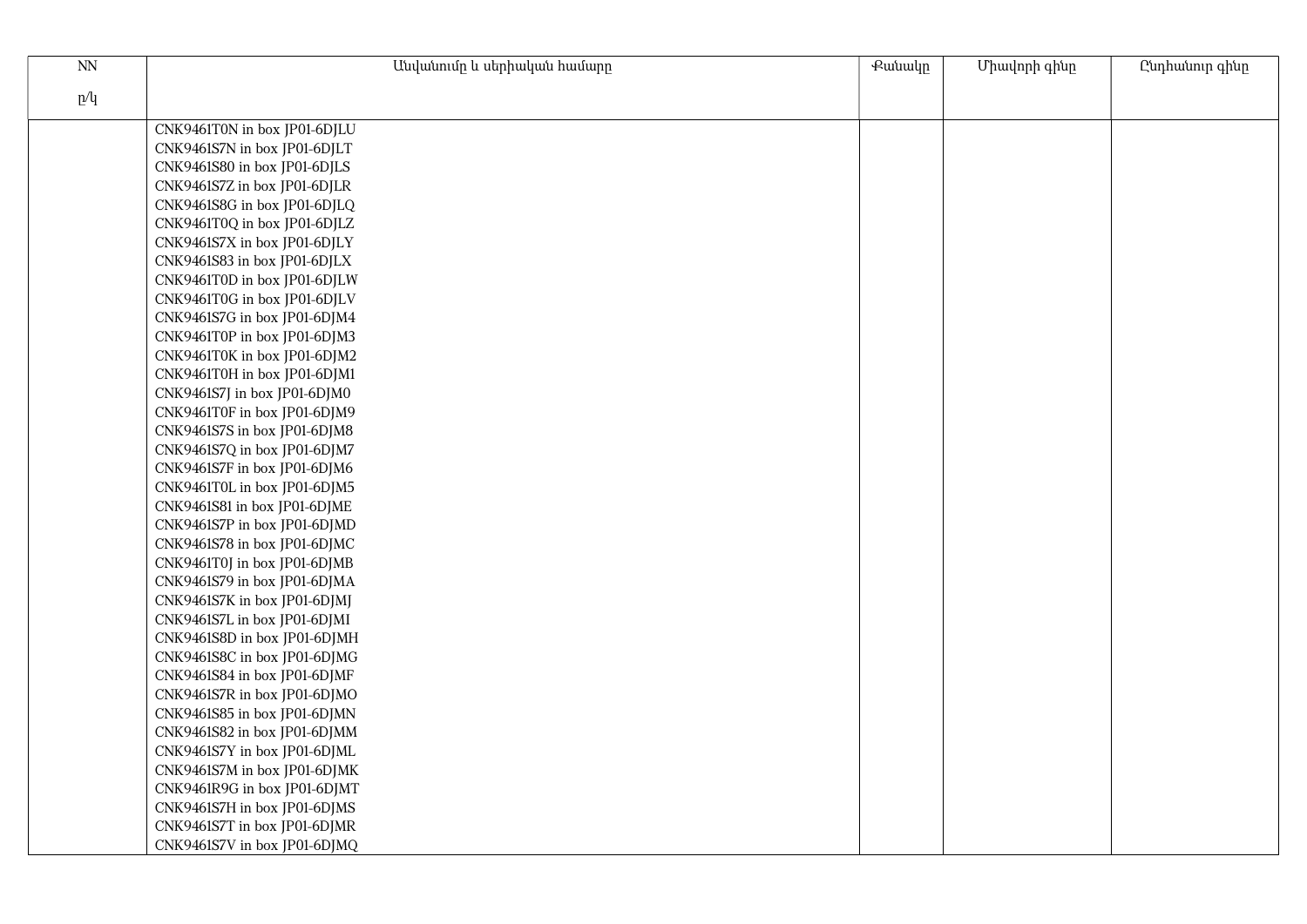| NN  | Անվանումը և սերիական համարը  | Քանակը | Միավորի գինը | Ընդհանուր գինը |
|-----|------------------------------|--------|--------------|----------------|
| p/q |                              |        |              |                |
|     |                              |        |              |                |
|     | CNK9461S7W in box JP01-6DJMP |        |              |                |
|     | CNK9461R9M in box JP01-6DJMY |        |              |                |
|     | CNK9461R9N in box JP01-6DJMX |        |              |                |
|     | CNK9461RB0 in box JP01-6DJMW |        |              |                |
|     | CNK9461R9J in box JP01-6DJMV |        |              |                |
|     | CNK9461R19 in box JP01-6DJMU |        |              |                |
|     | CNK9461R99 in box JP01-6DJN3 |        |              |                |
|     | CNK9461R8Z in box JP01-6DJN2 |        |              |                |
|     | CNK9461R9H in box JP01-6DJN1 |        |              |                |
|     | CNK9461R93 in box JP01-6DJN0 |        |              |                |
|     | CNK9461R95 in box JP01-6DJMZ |        |              |                |
|     | CNK9461R92 in box JP01-6DJN8 |        |              |                |
|     | CNK9461R8R in box JP01-6DJN7 |        |              |                |
|     | CNK9461R8Y in box JP01-6DJN6 |        |              |                |
|     | CNK9461R8P in box JP01-6DJN5 |        |              |                |
|     | CNK9461R91 in box JP01-6DJN4 |        |              |                |
|     | CNK9461R8S in box JP01-6DJND |        |              |                |
|     | CNK9461R15 in box JP01-6DJNC |        |              |                |
|     | CNK9461R8F in box JP01-6DJNB |        |              |                |
|     | CNK9461R8V in box JP01-6DJNA |        |              |                |
|     | CNK9461R18 in box JP01-6DJN9 |        |              |                |
|     | CNK9461R7N in box JP01-6DJNI |        |              |                |
|     | CNK9461R6L in box JP01-6DJNH |        |              |                |
|     | CNK9461R8H in box JP01-6DJNG |        |              |                |
|     | CNK9461QVK in box JP01-6DJNF |        |              |                |
|     | CNK9461R8B in box JP01-6DJNE |        |              |                |
|     | CNK9461R9P in box JP01-6DJNN |        |              |                |
|     | CNK9461R8L in box JP01-6DJNM |        |              |                |
|     | CNK9461R8G in box JP01-6DJNL |        |              |                |
|     | CNK9461R84 in box JP01-6DJNK |        |              |                |
|     | CNK9461R88 in box JP01-6DJNJ |        |              |                |
|     | CNK9461R9L in box JP01-6DJNS |        |              |                |
|     | CNK9461R9C in box JP01-6DJNR |        |              |                |
|     | CNK9461R9D in box JP01-6DJNQ |        |              |                |
|     | CNK9461R9K in box JP01-6DJNP |        |              |                |
|     | CNK9461R86 in box JP01-6DJNO |        |              |                |
|     | CNK9461R1B in box JP01-6DJNX |        |              |                |
|     | CNK9461R94 in box JP01-6DJNW |        |              |                |
|     | CNK9461R9F in box JP01-6DJNV |        |              |                |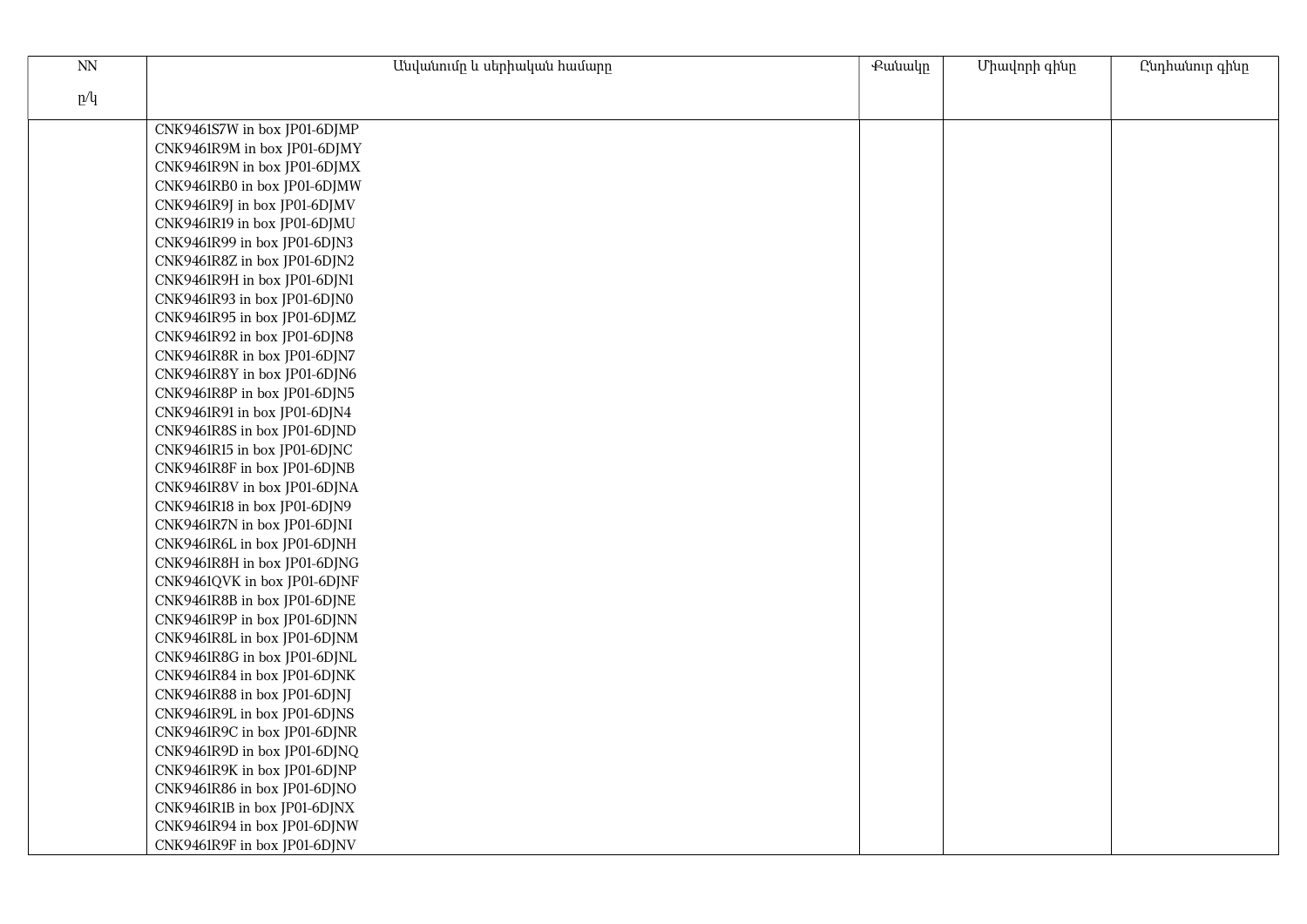| $\mathop{\rm NN}\nolimits$ | Անվանումը և սերիական համարը  | Քանակը | Միավորի գինը | Ընդհանուր գինը |
|----------------------------|------------------------------|--------|--------------|----------------|
| p/q                        |                              |        |              |                |
|                            |                              |        |              |                |
|                            | CNK9461R96 in box JP01-6DJNU |        |              |                |
|                            | CNK9461R9B in box JP01-6DJNT |        |              |                |
|                            | CNK9461R89 in box JP01-6DJO2 |        |              |                |
|                            | CNK9461R8T in box JP01-6DJO1 |        |              |                |
|                            | CNK9461R17 in box JP01-6DJO0 |        |              |                |
|                            | CNK9461R8Q in box JP01-6DJNZ |        |              |                |
|                            | CNK9461R97 in box JP01-6DJNY |        |              |                |
|                            | CNK9461R8K in box JP01-6DJO7 |        |              |                |
|                            | CNK9461R8D in box JP01-6DJO6 |        |              |                |
|                            | CNK9461R85 in box JP01-6DJO5 |        |              |                |
|                            | CNK9461R8W in box JP01-6DJO4 |        |              |                |
|                            | CNK9461R90 in box JP01-6DJO3 |        |              |                |
|                            | CNK9461R7Q in box JP01-6DJOC |        |              |                |
|                            | CNK9461R7P in box JP01-6DJOB |        |              |                |
|                            | CNK9461R8C in box JP01-6DJOA |        |              |                |
|                            | CNK9461R8N in box JP01-6DJO9 |        |              |                |
|                            | CNK9461R8J in box JP01-6DJO8 |        |              |                |
|                            | CNK9461RR0 in box JP01-6DJOH |        |              |                |
|                            | CNK9461R16 in box JP01-6DJOG |        |              |                |
|                            | CNK9461R8M in box JP01-6DJOF |        |              |                |
|                            | CNK9461R75 in box JP01-6DJOE |        |              |                |
|                            | CNK9461R87 in box JP01-6DJOD |        |              |                |
|                            | CNK9461RPY in box JP01-6DJOM |        |              |                |
|                            | CNK9461RQG in box JP01-6DJOL |        |              |                |
|                            | CNK9461RQ6 in box JP01-6DJOK |        |              |                |
|                            | CNK9461RQ4 in box JP01-6DJOJ |        |              |                |
|                            | CNK9461RQS in box JP01-6DJOI |        |              |                |
|                            | CNK9461RQJ in box JP01-6DJOR |        |              |                |
|                            | CNK9461RQP in box JP01-6DJOQ |        |              |                |
|                            | CNK9461RQL in box JP01-6DJOP |        |              |                |
|                            | CNK9461RQ3 in box JP01-6DJOO |        |              |                |
|                            | CNK9461RQD in box JP01-6DJON |        |              |                |
|                            | CNK9461RPL in box JP01-6DJOW |        |              |                |
|                            | CNK9461RPM in box JP01-6DJOV |        |              |                |
|                            | CNK9461RQV in box JP01-6DJOU |        |              |                |
|                            | CNK9461RQT in box JP01-6DJOT |        |              |                |
|                            | CNK9461RQR in box JP01-6DJOS |        |              |                |
|                            | CNK9461RPQ in box JP01-6DJP1 |        |              |                |
|                            | CNK9461RP8 in box JP01-6DJP0 |        |              |                |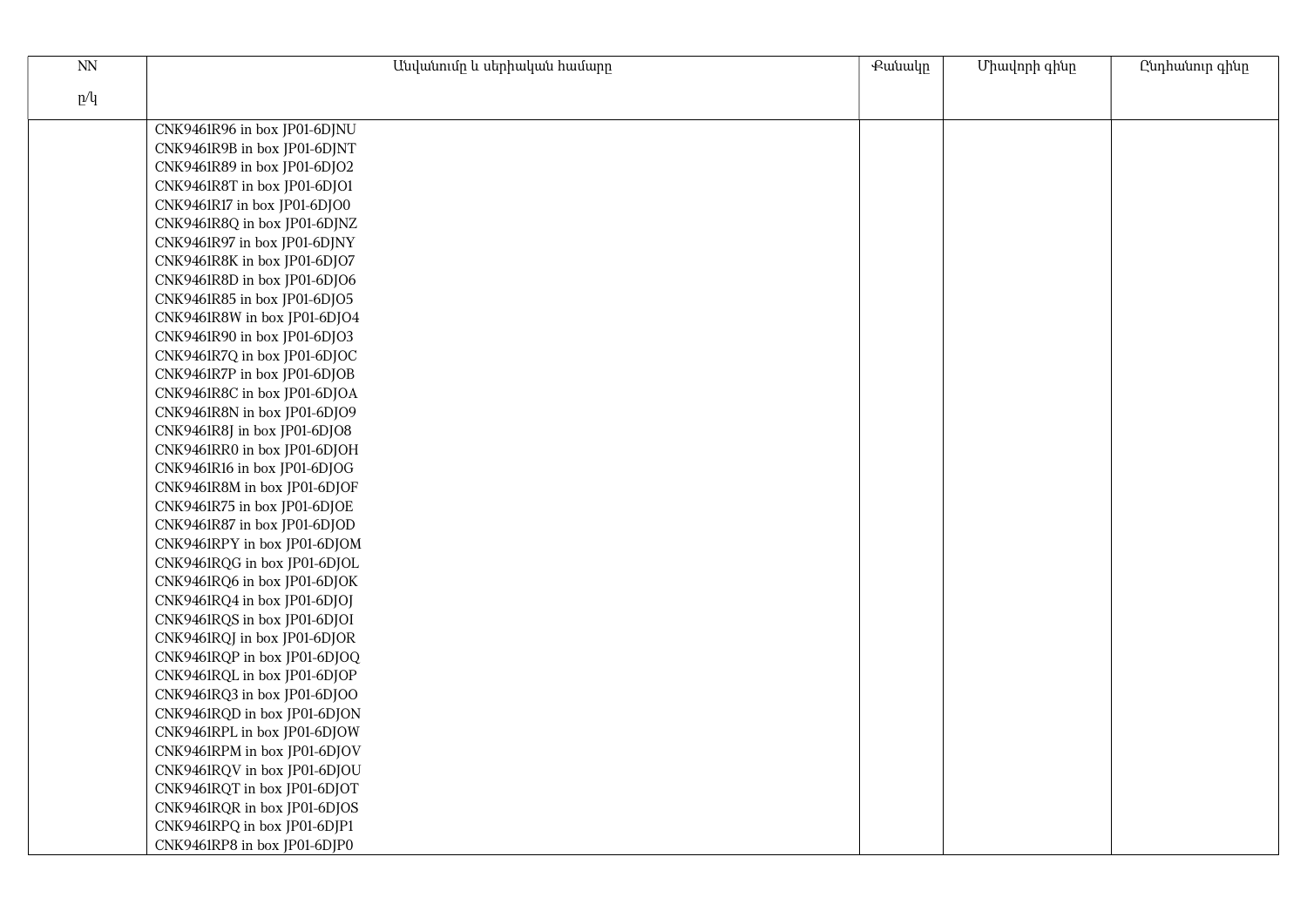| <b>NN</b> | Անվանումը և սերիական համարը  | Քանակը | Միավորի գինը | Ընդհանուր գինը |
|-----------|------------------------------|--------|--------------|----------------|
| p/q       |                              |        |              |                |
|           |                              |        |              |                |
|           | CNK9461RNQ in box JP01-6DJOZ |        |              |                |
|           | CNK9461RPG in box JP01-6DJOY |        |              |                |
|           | CNK9461RPB in box JP01-6DJOX |        |              |                |
|           | CNK9461RNW in box JP01-6DJP6 |        |              |                |
|           | CNK9461RNX in box JP01-6DJP5 |        |              |                |
|           | CNK9461RPV in box JP01-6DJP4 |        |              |                |
|           | CNK9461RPT in box JP01-6DJP3 |        |              |                |
|           | CNK9461RP6 in box JP01-6DJP2 |        |              |                |
|           | CNK9461RPR in box JP01-6DJPB |        |              |                |
|           | CNK9461RNN in box JP01-6DJPA |        |              |                |
|           | CNK9461RMP in box JP01-6DJP9 |        |              |                |
|           | CNK9461RP2 in box JP01-6DJP8 |        |              |                |
|           | CNK9461RP1 in box JP01-6DJP7 |        |              |                |
|           | CNK9461RQW in box JP01-6DJPG |        |              |                |
|           | CNK9461RQZ in box JP01-6DJPF |        |              |                |
|           | CNK9461RQY in box JP01-6DJPE |        |              |                |
|           | CNK9461RQQ in box JP01-6DJPD |        |              |                |
|           | CNK9461RPS in box JP01-6DJPC |        |              |                |
|           | CNK9461RPW in box JP01-6DJPL |        |              |                |
|           | CNK9461RQ7 in box JP01-6DJPK |        |              |                |
|           | CNK9461RQ2 in box JP01-6DJPJ |        |              |                |
|           | CNK9461RPK in box JP01-6DJPI |        |              |                |
|           | CNK9461RPJ in box JP01-6DJPH |        |              |                |
|           | CNK9461RPF in box JP01-6DJPQ |        |              |                |
|           | CNK9461RN0 in box JP01-6DJPP |        |              |                |
|           | CNK9461RPH in box JP01-6DJPO |        |              |                |
|           | CNK9461RPP in box JP01-6DJPN |        |              |                |
|           | CNK9461RNR in box JP01-6DJPM |        |              |                |
|           | CNK9461RP0 in box JP01-6DJPV |        |              |                |
|           | CNK9461RP5 in box JP01-6DJPU |        |              |                |
|           | CNK9461RNT in box JP01-6DJPT |        |              |                |
|           | CNK9461RPD in box JP01-6DJPS |        |              |                |
|           | CNK9461RP9 in box JP01-6DJPR |        |              |                |
|           | CNK9461RNZ in box JP01-6DJQ0 |        |              |                |
|           | CNK9461RNP in box JP01-6DJPZ |        |              |                |
|           | CNK9461RNS in box JP01-6DJPY |        |              |                |
|           | CNK9461RNV in box JP01-6DJPX |        |              |                |
|           | CNK9461RNY in box JP01-6DJPW |        |              |                |
|           | CNK9461R7S in box JP01-6DJQ5 |        |              |                |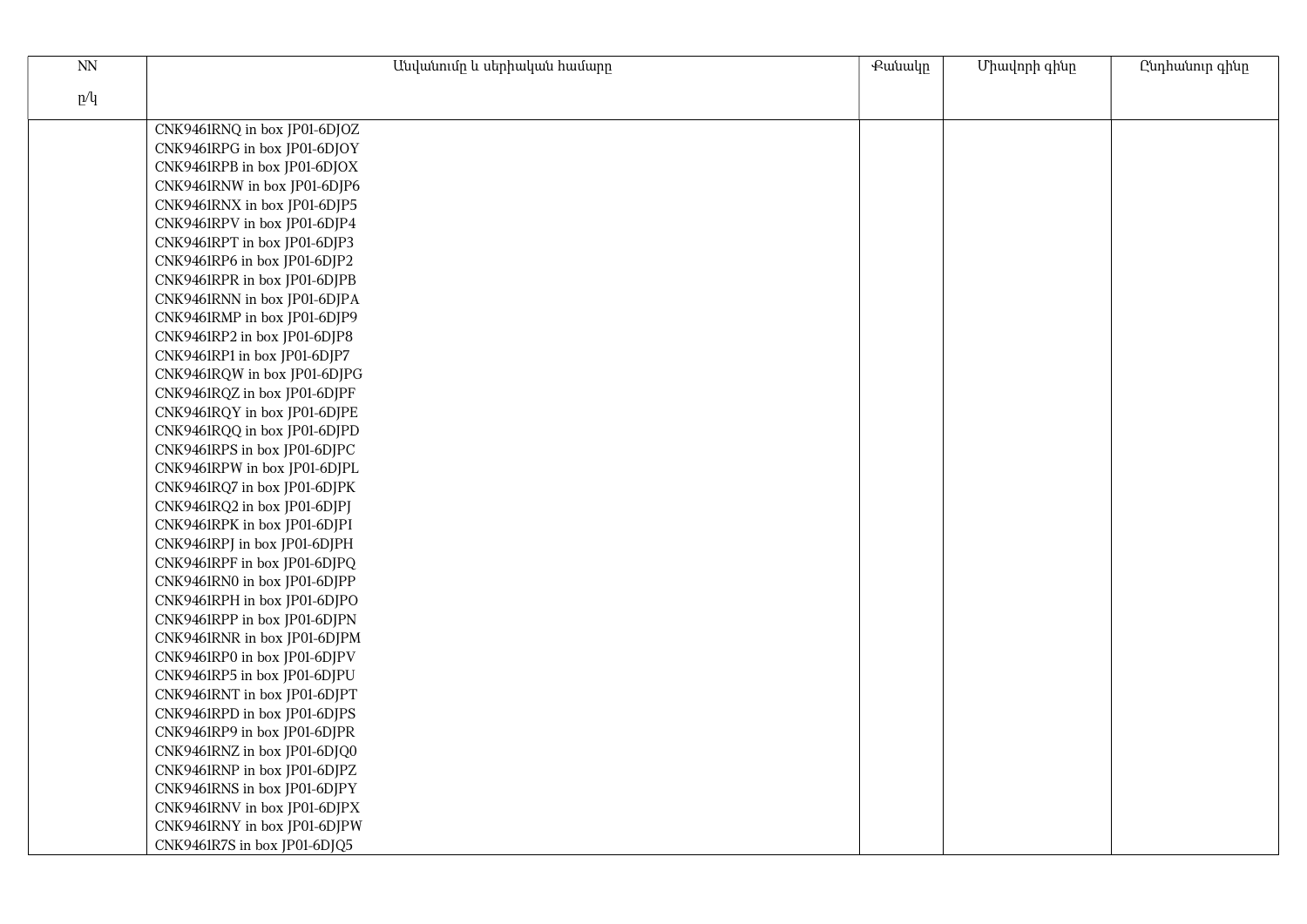| NN  | Անվանումը և սերիական համարը  | Քանակը | Միավորի գինը | Ընդհանուր գինը |
|-----|------------------------------|--------|--------------|----------------|
| p/q |                              |        |              |                |
|     |                              |        |              |                |
|     | CNK9461RP4 in box JP01-6DJQ4 |        |              |                |
|     | CNK9461RP3 in box JP01-6DJQ3 |        |              |                |
|     | CNK9461RP7 in box JP01-6DJQ2 |        |              |                |
|     | CNK9461RPC in box JP01-6DJQ1 |        |              |                |
|     | CNK9461R81 in box JP01-6DJQA |        |              |                |
|     | CNK9461R80 in box JP01-6DJQ9 |        |              |                |
|     | CNK9461R7Y in box JP01-6DJQ8 |        |              |                |
|     | CNK9461R7X in box JP01-6DJQ7 |        |              |                |
|     | CNK9461R7W in box JP01-6DJQ6 |        |              |                |
|     | CNK9461SW4 in box JP01-6DJQF |        |              |                |
|     | CNK9461SW8 in box JP01-6DJQE |        |              |                |
|     | CNK9461SWB in box JP01-6DJQD |        |              |                |
|     | CNK9461SW3 in box JP01-6DJQC |        |              |                |
|     | CNK9461SWJ in box JP01-6DJQB |        |              |                |
|     | CNK9461SWC in box JP01-6DJQK |        |              |                |
|     | CNK9461SWD in box JP01-6DJQJ |        |              |                |
|     | CNK9461SW1 in box JP01-6DJQI |        |              |                |
|     | CNK9461SVP in box JP01-6DJQH |        |              |                |
|     | CNK9461SWF in box JP01-6DJQG |        |              |                |
|     | CNK9461SVT in box JP01-6DJQP |        |              |                |
|     | CNK9461SVR in box JP01-6DJQO |        |              |                |
|     | CNK9461SVQ in box JP01-6DJQN |        |              |                |
|     | CNK9461SS4 in box JP01-6DJQM |        |              |                |
|     | CNK9461SW2 in box JP01-6DJQL |        |              |                |
|     | CNK9461STP in box JP01-6DJQU |        |              |                |
|     | CNK9461STS in box JP01-6DJQT |        |              |                |
|     | CNK9461SVW in box JP01-6DJQS |        |              |                |
|     | CNK9461SVX in box JP01-6DJQR |        |              |                |
|     | CNK9461SVV in box JP01-6DJQQ |        |              |                |
|     | CNK9461R83 in box JP01-6DJQZ |        |              |                |
|     | CNK9461SSB in box JP01-6DJQY |        |              |                |
|     | CNK9461SV0 in box JP01-6DJQX |        |              |                |
|     | CNK9461SV1 in box JP01-6DJQW |        |              |                |
|     | CNK9461SV2 in box JP01-6DJQV |        |              |                |
|     | CNK9461SW9 in box JP01-6DJR4 |        |              |                |
|     | CNK9461R7R in box JP01-6DJR3 |        |              |                |
|     | CNK9461R7Z in box JP01-6DJR2 |        |              |                |
|     | CNK9461R7V in box JP01-6DJR1 |        |              |                |
|     | CNK9461R7T in box JP01-6DJR0 |        |              |                |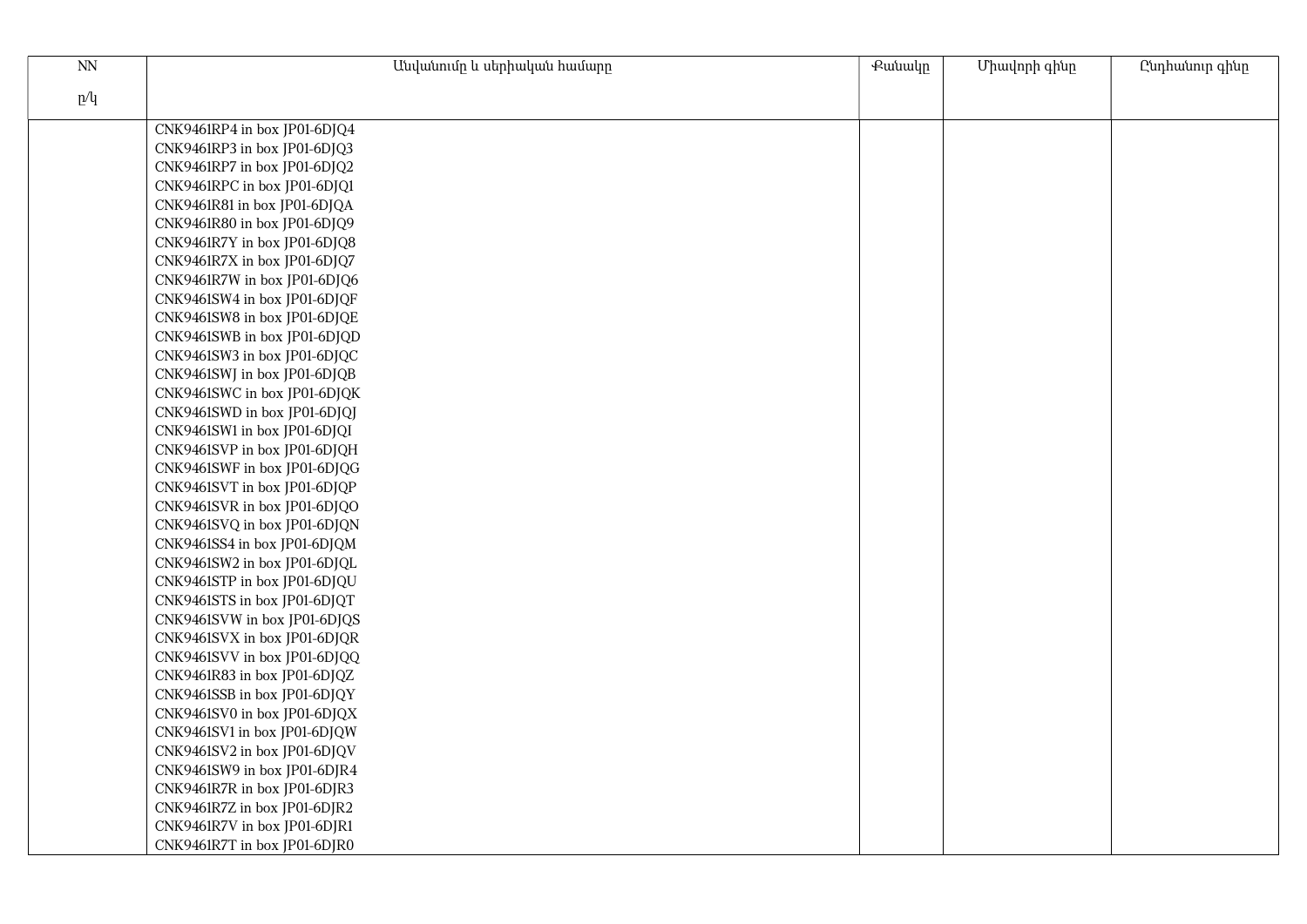| NN  | Անվանումը և սերիական համարը  | Քանակը | Միավորի գինը | Ընդհանուր գինը |
|-----|------------------------------|--------|--------------|----------------|
|     |                              |        |              |                |
| p/q |                              |        |              |                |
|     | CNK9461R82 in box JP01-6DJR9 |        |              |                |
|     | CNK9461SVY in box JP01-6DJR8 |        |              |                |
|     | CNK9461SWH in box JP01-6DJR7 |        |              |                |
|     | CNK9461SWG in box JP01-6DJR6 |        |              |                |
|     | CNK9461SW5 in box JP01-6DJR5 |        |              |                |
|     | CNK9461SVM in box JP01-6DJRE |        |              |                |
|     | CNK9461SVN in box JP01-6DJRD |        |              |                |
|     | CNK9461SVJ in box JP01-6DJRC |        |              |                |
|     | CNK9461SVH in box JP01-6DJRB |        |              |                |
|     | CNK9461SSC in box JP01-6DJRA |        |              |                |
|     | CNK9461SV3 in box JP01-6DJRJ |        |              |                |
|     | CNK9461SV4 in box JP01-6DJRI |        |              |                |
|     | CNK9461SVZ in box JP01-6DJRH |        |              |                |
|     | CNK9461SVK in box JP01-6DJRG |        |              |                |
|     | CNK9461SVL in box JP01-6DJRF |        |              |                |
|     | CNK9461SV5 in box JP01-6DJRO |        |              |                |
|     | CNK9461SVD in box JP01-6DJRN |        |              |                |
|     | CNK9461SVF in box JP01-6DJRM |        |              |                |
|     | CNK9461SV8 in box JP01-6DJRL |        |              |                |
|     | CNK9461SV7 in box JP01-6DJRK |        |              |                |
|     | CNK9461S73 in box JP01-6DJRT |        |              |                |
|     | CNK9461STT in box JP01-6DJRS |        |              |                |
|     | CNK9461SW0 in box JP01-6DJRR |        |              |                |
|     | CNK9461STV in box JP01-6DJRQ |        |              |                |
|     | CNK9461SV6 in box JP01-6DJRP |        |              |                |
|     | CNK9461R1Q in box JP01-6DJRY |        |              |                |
|     | CNK9461S7C in box JP01-6DJRX |        |              |                |
|     | CNK9461T0M in box JP01-6DJRW |        |              |                |
|     | CNK9461S6Z in box JP01-6DJRV |        |              |                |
|     | CNK9461S74 in box JP01-6DJRU |        |              |                |
|     | CNK9461S70 in box JP01-6DJS3 |        |              |                |
|     | CNK9461S75 in box JP01-6DJS2 |        |              |                |
|     | CNK9461S6Y in box JP01-6DJS1 |        |              |                |
|     | CNK9461S6D in box JP01-6DJS0 |        |              |                |
|     | CNK9461S6H in box JP01-6DJRZ |        |              |                |
|     | CNK9461S6G in box JP01-6DJS8 |        |              |                |
|     | CNK9461S6S in box JP01-6DJS7 |        |              |                |
|     | CNK9461S6N in box JP01-6DJS6 |        |              |                |
|     | CNK9461S6Q in box JP01-6DJS5 |        |              |                |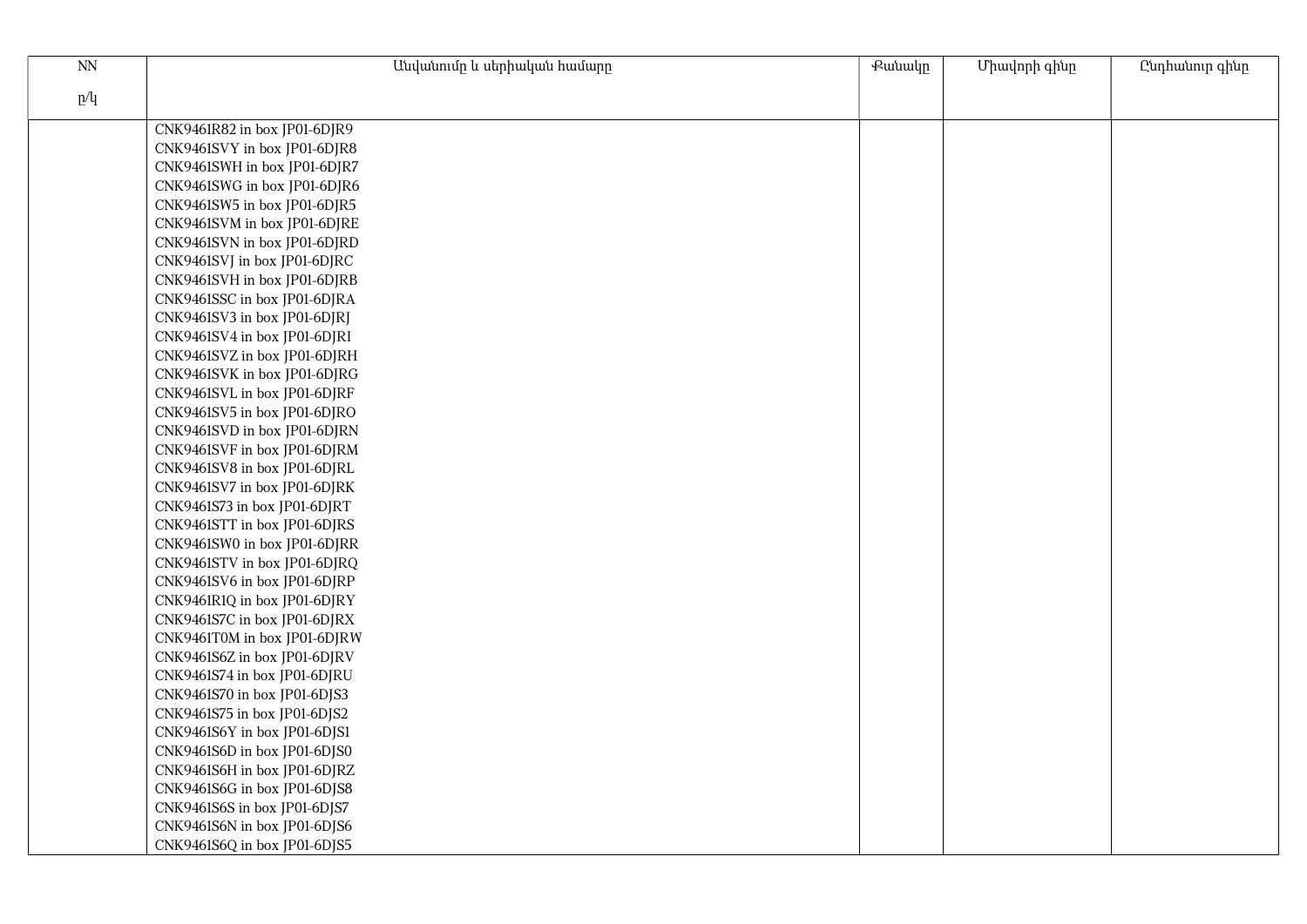| $\text{NN}$ | Անվանումը և սերիական համարը          | <b></b>      | Միավորի գինը     | Ընդհանուր գինը    |
|-------------|--------------------------------------|--------------|------------------|-------------------|
| p/q         |                                      |              |                  |                   |
|             | CNK9461S72 in box JP01-6DJS4         |              |                  |                   |
|             | CNK9461QK8 in box JP01-6DJSD         |              |                  |                   |
|             | CNK9461QKG in box JP01-6DJSC         |              |                  |                   |
|             | CNK9461QJX in box JP01-6DJSB         |              |                  |                   |
|             | CNK9461S6W in box JP01-6DJSA         |              |                  |                   |
|             | CNK9461S6X in box JP01-6DJS9         |              |                  |                   |
|             | CNK9461QJC in box JP01-6DJSI         |              |                  |                   |
|             | CNK9461QJB in box JP01-6DJSH         |              |                  |                   |
|             | CNK9461QHZ in box JP01-6DJSG         |              |                  |                   |
|             | CNK9461QJM in box JP01-6DJSF         |              |                  |                   |
|             | CNK9461QK9 in box JP01-6DJSE         |              |                  |                   |
|             | CNK9461S6V in box JP01-6DJSN         |              |                  |                   |
|             | CNK9461Q9J in box JP01-6DJSM         |              |                  |                   |
|             | CNK9461QJZ in box JP01-6DJSL         |              |                  |                   |
|             | CNK9461QJY in box JP01-6DJSK         |              |                  |                   |
|             | CNK9461QJH in box JP01-6DJSJ         |              |                  |                   |
|             | CNK9461S7D in box JP01-6DJSS         |              |                  |                   |
|             | CNK9461S6F in box JP01-6DJSR         |              |                  |                   |
|             | CNK9461S71 in box JP01-6DJSQ         |              |                  |                   |
|             | CNK9461S6M in box JP01-6DJSP         |              |                  |                   |
|             | CNK9461S6T in box JP01-6DJSO         |              |                  |                   |
|             | CNK9461T0C in box JP01-6DJSX         |              |                  |                   |
|             | CNK9461S77 in box JP01-6DJSW         |              |                  |                   |
|             | CNK9461S76 in box JP01-6DJSV         |              |                  |                   |
|             | CNK9461T08 in box JP01-6DJSU         |              |                  |                   |
|             | CNK9461T0B in box JP01-6DJST         |              |                  |                   |
|             | CNK9461S6J in box JP01-6DJT2         |              |                  |                   |
|             | CNK9461S6L in box JP01-6DJT1         |              |                  |                   |
|             | CNK9461S6K in box JP01-6DJT0         |              |                  |                   |
|             | CNK9461T1C in box JP01-6DJSZ         |              |                  |                   |
|             | CNK9461T09 in box JP01-6DJSY         |              |                  |                   |
| 78.         | Mounting for Thin Client             | 600          | 30 UU v nnun     | 18,000 ԱՄՆ դոլար  |
|             | HP Quick Release 2 (6KD15AA)         |              | (unuuug UU<)     | (unuing UU<)      |
| 79.         | Server (a)                           | $\mathbf{1}$ | 18,739 UU b nnun | 18,739 UU t nnun  |
|             | HPE ProLiant DL380 Gen10 8SFF Server |              | (unuuug UU<)     | (unuiting UUC)    |
|             | CZ20130RK7                           |              |                  |                   |
| 80.         | UPS(a)                               | 398          | 66 ԱՄՆ դոլար     | 26,268 UU Ն դոլար |
|             | APC BX650LI                          |              | (unuiting UUC)   | (unuing UU<)      |
|             |                                      |              |                  |                   |
|             |                                      |              |                  |                   |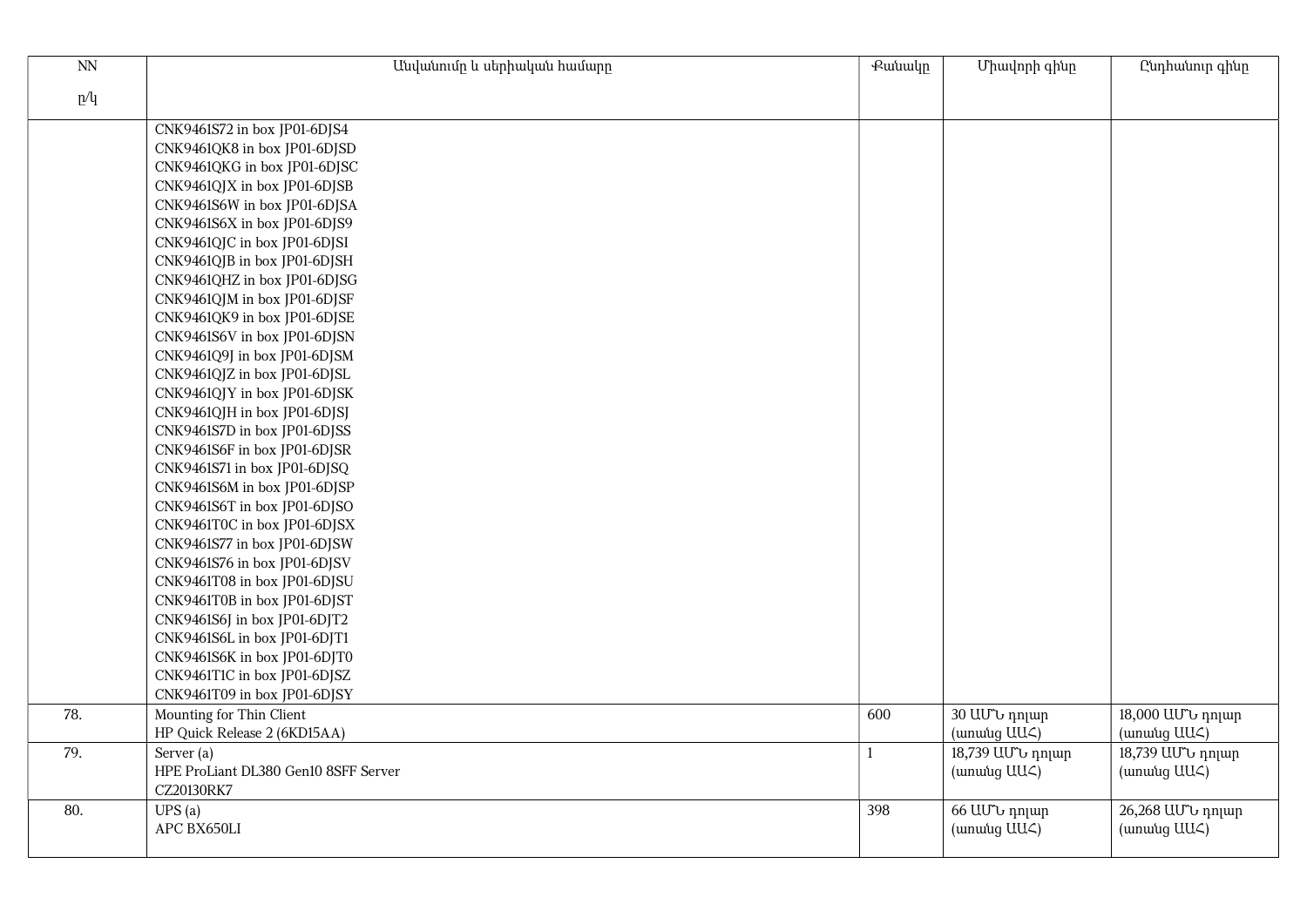| $\overline{\text{NN}}$ | Անվանումը և սերիական համարը  | Քանակը | Միավորի գինը | Ընդհանուր գինը |
|------------------------|------------------------------|--------|--------------|----------------|
| p/q                    |                              |        |              |                |
|                        |                              |        |              |                |
|                        | 9B1925A06039                 |        |              |                |
|                        | 9B1925A06036                 |        |              |                |
|                        | 9B1925A06037                 |        |              |                |
|                        | 9B1925A06038                 |        |              |                |
|                        | 9B1925A06032                 |        |              |                |
|                        | 9B1925A06034                 |        |              |                |
|                        | 9B1925A06033                 |        |              |                |
|                        | 9B1925A06035                 |        |              |                |
|                        | 9B1915A09896                 |        |              |                |
|                        | 9B1915A09897                 |        |              |                |
|                        | 9B1915A09899                 |        |              |                |
|                        | 9B1915A09898                 |        |              |                |
|                        | 9B1925A06048                 |        |              |                |
|                        | 9B1925A06049                 |        |              |                |
|                        | 9B1925A06050                 |        |              |                |
|                        | 9B1925A06051                 |        |              |                |
|                        | 9B1925A06016                 |        |              |                |
|                        | 9B1925A06017                 |        |              |                |
|                        | 9B1925A06019                 |        |              |                |
|                        | 9B1925A06018                 |        |              |                |
|                        | 9B1925A05924                 |        |              |                |
|                        | 9B1925A05925                 |        |              |                |
|                        | 9B1925A05926                 |        |              |                |
|                        | 9B1925A05927                 |        |              |                |
|                        | 9B1925A05904                 |        |              |                |
|                        | 9B1925A05905                 |        |              |                |
|                        | 9B1925A05906                 |        |              |                |
|                        | 9B1925A05907                 |        |              |                |
|                        | 9B1925A06052                 |        |              |                |
|                        | 9B1925A06053<br>9B1925A06054 |        |              |                |
|                        | 9B1925A06055                 |        |              |                |
|                        | 9B1925A05944                 |        |              |                |
|                        | 9B1925A05945                 |        |              |                |
|                        |                              |        |              |                |
|                        | 9B1925A05946                 |        |              |                |
|                        | 9B1925A05947                 |        |              |                |
|                        | 9B1946A17175                 |        |              |                |
|                        | 9B1946A17176                 |        |              |                |
|                        | 9B1946A17177                 |        |              |                |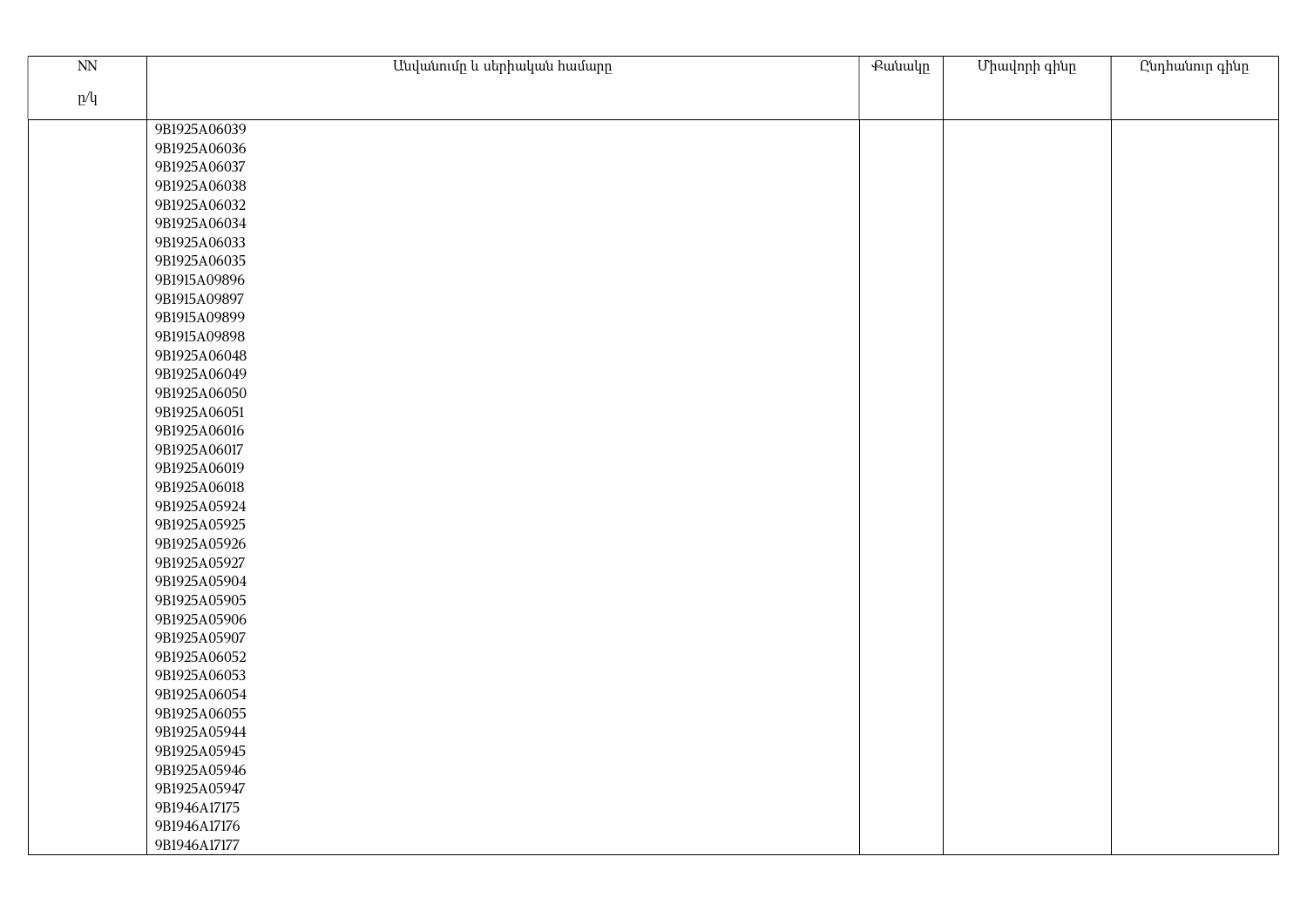| $\overline{\text{NN}}$                          | Անվանումը և սերիական համարը | <b></b> | Միավորի գինը | <b>Cunhwunin</b> qhun |
|-------------------------------------------------|-----------------------------|---------|--------------|-----------------------|
| $\underline{\mathbf{p}}/\underline{\mathbf{q}}$ |                             |         |              |                       |
|                                                 |                             |         |              |                       |
|                                                 | 9B1946A17178                |         |              |                       |
|                                                 | 9B1925A06044                |         |              |                       |
|                                                 | 9B1925A06045                |         |              |                       |
|                                                 | 9B1925A06046                |         |              |                       |
|                                                 | 9B1925A06047                |         |              |                       |
|                                                 | 9B1946A17212                |         |              |                       |
|                                                 | 9B1946A17213                |         |              |                       |
|                                                 | 9B1946A17214                |         |              |                       |
|                                                 | 9B1946A17211                |         |              |                       |
|                                                 | 9B1925A05952                |         |              |                       |
|                                                 | 9B1925A05953                |         |              |                       |
|                                                 | 9B1925A05954                |         |              |                       |
|                                                 | 9B1925A05955                |         |              |                       |
|                                                 | 9B1946A17183                |         |              |                       |
|                                                 | 9B1946A17184                |         |              |                       |
|                                                 | 9B1946A17185                |         |              |                       |
|                                                 | 9B1946A17186                |         |              |                       |
|                                                 | 9B1945A14062                |         |              |                       |
|                                                 | 9B1945A14063                |         |              |                       |
|                                                 | 9B1945A14064                |         |              |                       |
|                                                 | 9B1945A14065                |         |              |                       |
|                                                 | 9B1925A06020                |         |              |                       |
|                                                 | 9B1925A06021                |         |              |                       |
|                                                 | 9B1925A06022                |         |              |                       |
|                                                 | 9B1925A06023                |         |              |                       |
|                                                 | 9B1915A10056                |         |              |                       |
|                                                 | 9B1915A10057                |         |              |                       |
|                                                 | 9B1915A10058                |         |              |                       |
|                                                 | 9B1915A10059                |         |              |                       |
|                                                 | 9B1945A14022                |         |              |                       |
|                                                 | 9B1945A14023                |         |              |                       |
|                                                 | 9B1945A14024                |         |              |                       |
|                                                 | 9B1945A14025                |         |              |                       |
|                                                 | 9B1945A14046                |         |              |                       |
|                                                 | 9B1945A14047                |         |              |                       |
|                                                 | 9B1945A14048                |         |              |                       |
|                                                 | 9B1945A14049                |         |              |                       |
|                                                 | 9B1945A14002                |         |              |                       |
|                                                 | 9B1945A14003                |         |              |                       |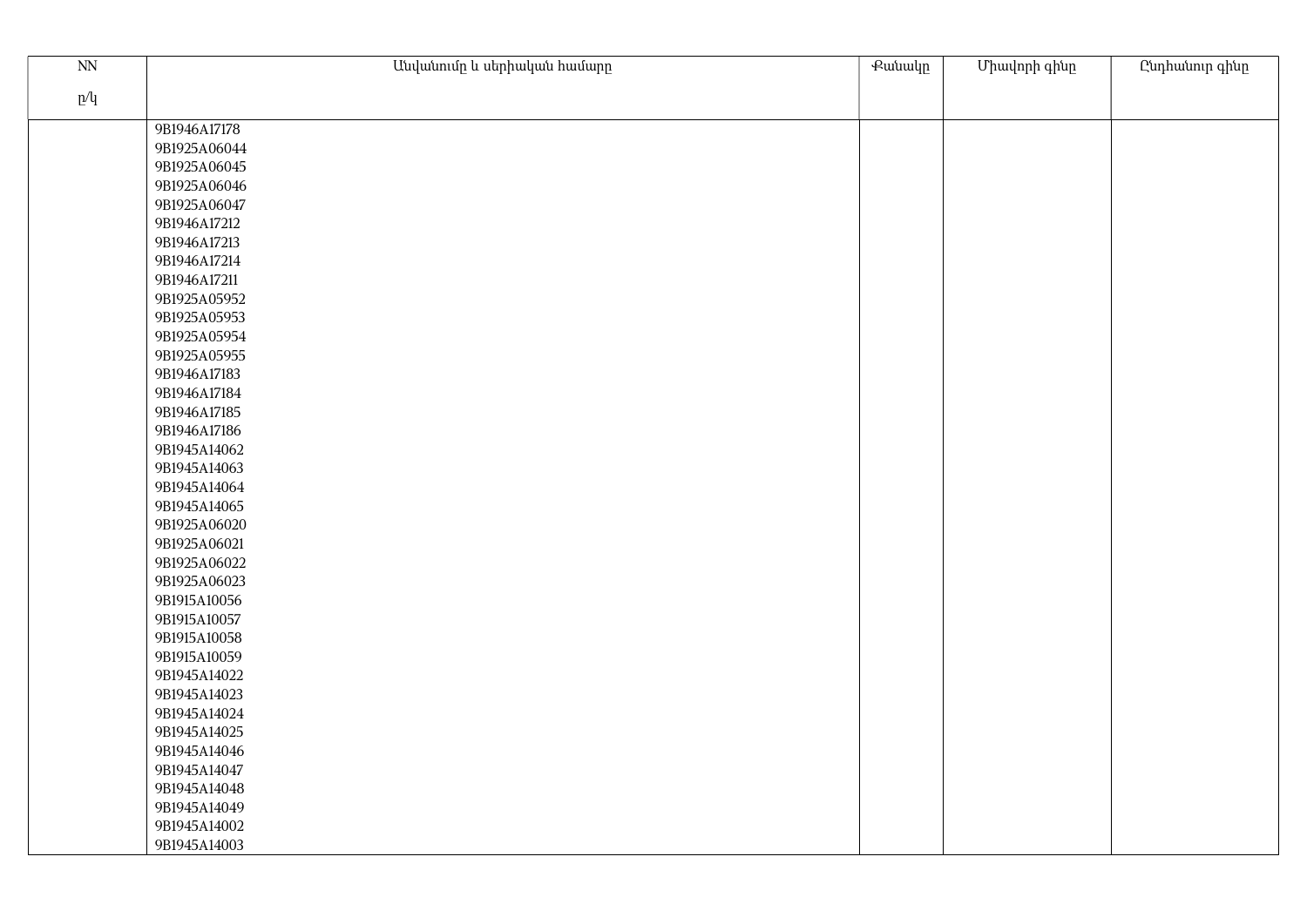| $\mathop{\rm NN}\nolimits$ | Անվանումը և սերիական համարը | Քանակը | Միավորի գինը | Ընդհանուր գինը |
|----------------------------|-----------------------------|--------|--------------|----------------|
| p/q                        |                             |        |              |                |
|                            |                             |        |              |                |
|                            | 9B1945A14004                |        |              |                |
|                            | 9B1945A14005                |        |              |                |
|                            | 9B1945A14043                |        |              |                |
|                            | 9B1945A14044                |        |              |                |
|                            | 9B1945A14045                |        |              |                |
|                            | 9B1945A14042                |        |              |                |
|                            | 9B1945A14066                |        |              |                |
|                            | 9B1945A14067                |        |              |                |
|                            | 9B1945A14068                |        |              |                |
|                            | 9B1945A14069                |        |              |                |
|                            | 9B1945A14018                |        |              |                |
|                            | 9B1945A14019                |        |              |                |
|                            | 9B1945A14020                |        |              |                |
|                            | 9B1945A14021                |        |              |                |
|                            | 9B1945A14030                |        |              |                |
|                            | 9B1945A14031                |        |              |                |
|                            | 9B1945A14032                |        |              |                |
|                            | 9B1945A14033                |        |              |                |
|                            | 9B1945A13998                |        |              |                |
|                            | 9B1945A13999                |        |              |                |
|                            | 9B1945A14000                |        |              |                |
|                            | 9B1945A14001                |        |              |                |
|                            | 9B1945A14058                |        |              |                |
|                            | 9B1945A14059                |        |              |                |
|                            | 9B1945A14060                |        |              |                |
|                            | 9B1945A14061                |        |              |                |
|                            | 9B1945A14010                |        |              |                |
|                            | 9B1945A14011                |        |              |                |
|                            | 9B1945A14012                |        |              |                |
|                            | 9B1945A14013                |        |              |                |
|                            | 9B1945A14034                |        |              |                |
|                            | 9B1945A14035                |        |              |                |
|                            | 9B1945A14036                |        |              |                |
|                            | 9B1945A14037                |        |              |                |
|                            | 9B1945A14050                |        |              |                |
|                            | 9B1945A14052                |        |              |                |
|                            | 9B1945A14053                |        |              |                |
|                            | 9B1945A14051                |        |              |                |
|                            | 9B1945A14038                |        |              |                |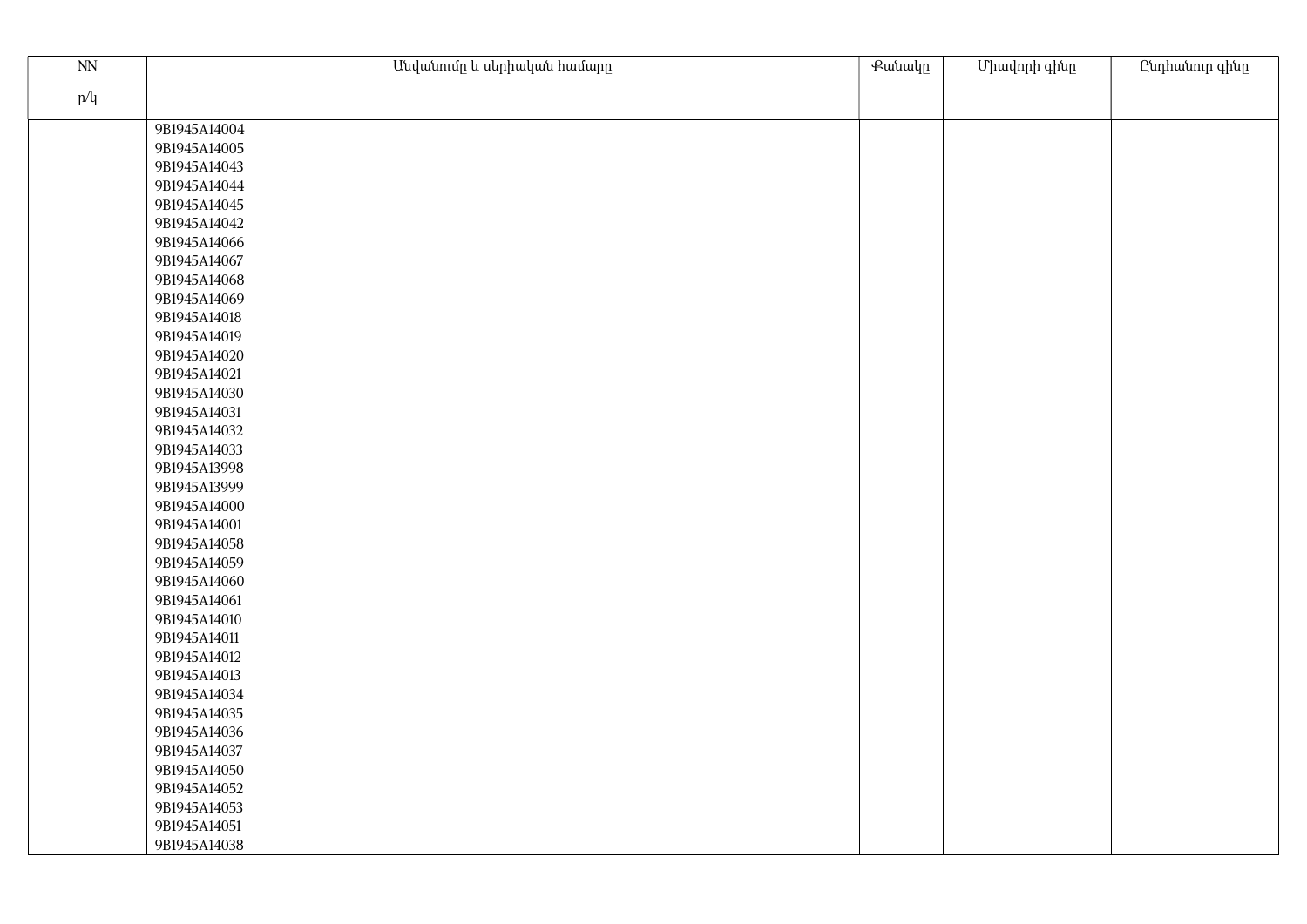| $\overline{\text{NN}}$<br>Անվանումը և սերիական համարը<br><b></b> eutuulp | Միավորի գինը<br>Ընդհանուր գինը |
|--------------------------------------------------------------------------|--------------------------------|
| $\underline{\textbf{n}}/\textbf{l}$                                      |                                |
|                                                                          |                                |
| 9B1945A14039                                                             |                                |
| 9B1945A14040                                                             |                                |
| 9B1945A14041                                                             |                                |
| 9B1945A13994                                                             |                                |
| 9B1945A13995                                                             |                                |
| 9B1945A13996                                                             |                                |
| 9B1945A13997                                                             |                                |
| 9B1945A14026                                                             |                                |
| 9B1945A14027                                                             |                                |
| 9B1945A14028                                                             |                                |
| 9B1945A14029                                                             |                                |
| 9B1945A14014                                                             |                                |
| 9B1945A14015                                                             |                                |
| 9B1945A14016                                                             |                                |
| 9B1945A14017                                                             |                                |
| 9B1945A14006<br>9B1945A14007                                             |                                |
| 9B1945A14008                                                             |                                |
| 9B1945A14009                                                             |                                |
| 9B1945A14054                                                             |                                |
| 9B1945A14055                                                             |                                |
| 9B1945A14057                                                             |                                |
| 9B1945A14056                                                             |                                |
| 9B1945A14070                                                             |                                |
| 9B1945A14071                                                             |                                |
| 9B1945A14072                                                             |                                |
| 9B1945A14073                                                             |                                |
| 9B1925A05916                                                             |                                |
| 9B1925A05917                                                             |                                |
| 9B1925A05918                                                             |                                |
| 9B1925A05919                                                             |                                |
| 9B1925A05929                                                             |                                |
| 9B1925A05928                                                             |                                |
| 9B1925A05930                                                             |                                |
| 9B1925A05931                                                             |                                |
| 9B1925A05936                                                             |                                |
| 9B1925A05937                                                             |                                |
| 9B1925A05938                                                             |                                |
| 9B1925A05939                                                             |                                |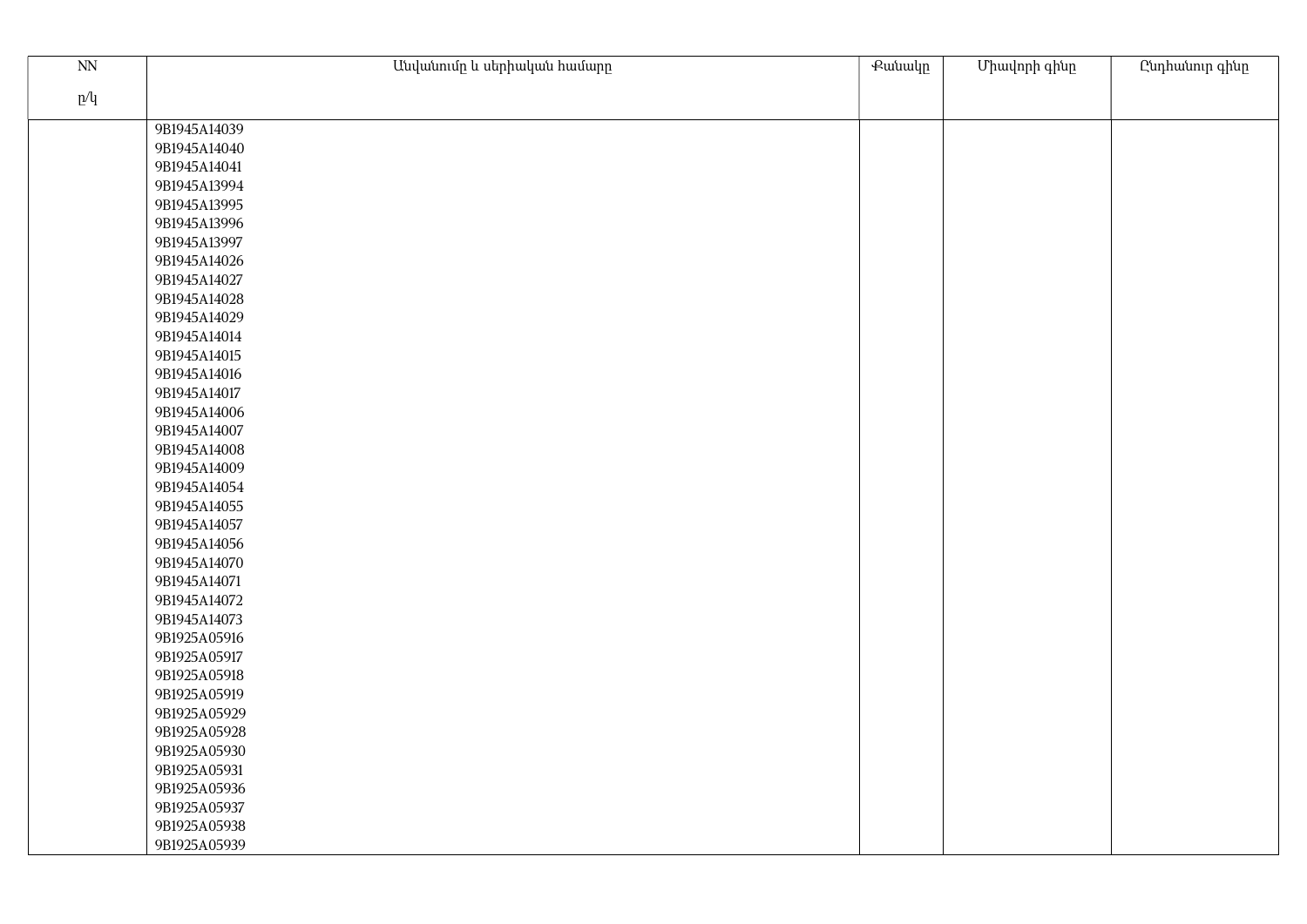| $\overline{\text{NN}}$ | Անվանումը և սերիական համարը | Քանակը | Միավորի գինը | Ընդհանուր գինը |
|------------------------|-----------------------------|--------|--------------|----------------|
| p/q                    |                             |        |              |                |
|                        |                             |        |              |                |
|                        | 9B1925A05968                |        |              |                |
|                        | 9B1925A05969                |        |              |                |
|                        | 9B1925A05970                |        |              |                |
|                        | 9B1925A05971                |        |              |                |
|                        | 9B1925A05908                |        |              |                |
|                        | 9B1925A05909                |        |              |                |
|                        | 9B1925A05910                |        |              |                |
|                        | 9B1925A05911                |        |              |                |
|                        | 9B1925A05896                |        |              |                |
|                        | 9B1925A05897                |        |              |                |
|                        | 9B1925A05898                |        |              |                |
|                        | 9B1925A05899                |        |              |                |
|                        | 9B1925A05912                |        |              |                |
|                        | 9B1925A05913                |        |              |                |
|                        | 9B1925A05914                |        |              |                |
|                        | 9B1925A05915                |        |              |                |
|                        | 9B1925A05932                |        |              |                |
|                        | 9B1925A05933                |        |              |                |
|                        | 9B1925A05935                |        |              |                |
|                        | 9B1925A05934                |        |              |                |
|                        | 9B1925A05960                |        |              |                |
|                        | 9B1925A05961                |        |              |                |
|                        | 9B1925A05962                |        |              |                |
|                        | 9B1925A05963                |        |              |                |
|                        | 9B1925A05941                |        |              |                |
|                        | 9B1925A05942                |        |              |                |
|                        | 9B1925A05943                |        |              |                |
|                        | 9B1925A05940                |        |              |                |
|                        | 9B1925A05956                |        |              |                |
|                        | 9B1925A05957                |        |              |                |
|                        | 9B1925A05958                |        |              |                |
|                        | 9B1925A05959                |        |              |                |
|                        | 9B1925A05972                |        |              |                |
|                        | 9B1925A05973                |        |              |                |
|                        | 9B1925A05975                |        |              |                |
|                        | 9B1925A05974                |        |              |                |
|                        | 9B1925A05920                |        |              |                |
|                        | 9B1925A05921                |        |              |                |
|                        | 9B1925A05922                |        |              |                |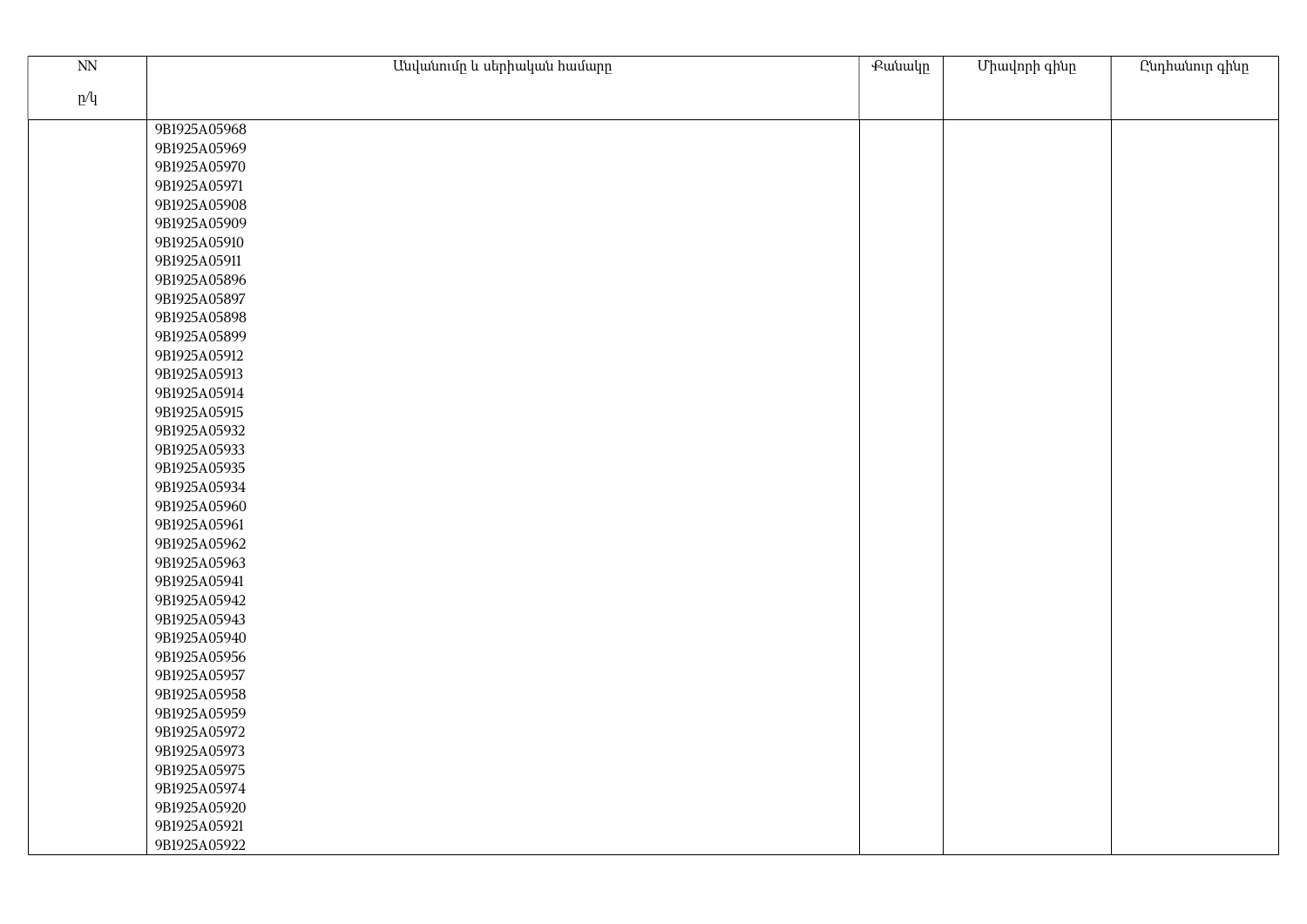| $\overline{\text{NN}}$ | Անվանումը և սերիական համարը | <b></b> | Միավորի գինը | <b>Cunhwunin</b> qhun |
|------------------------|-----------------------------|---------|--------------|-----------------------|
| p/q                    |                             |         |              |                       |
|                        |                             |         |              |                       |
|                        | 9B1925A05923                |         |              |                       |
|                        | 9B1925A05900                |         |              |                       |
|                        | 9B1925A05901                |         |              |                       |
|                        | 9B1925A05903                |         |              |                       |
|                        | 9B1925A05902                |         |              |                       |
|                        | 9B1915A10120                |         |              |                       |
|                        | 9B1915A10121                |         |              |                       |
|                        | 9B1915A10122                |         |              |                       |
|                        | 9B1915A10123                |         |              |                       |
|                        | 9B1925A06040                |         |              |                       |
|                        | 9B1925A06041                |         |              |                       |
|                        | 9B1925A06042                |         |              |                       |
|                        | 9B1925A06043                |         |              |                       |
|                        | 9B1925A05964                |         |              |                       |
|                        | 9B1925A05966                |         |              |                       |
|                        | 9B1925A05967                |         |              |                       |
|                        | 9B1925A05965                |         |              |                       |
|                        | 9B1925A05949                |         |              |                       |
|                        | 9B1925A05948                |         |              |                       |
|                        | 9B1925A05950                |         |              |                       |
|                        | 9B1925A05951                |         |              |                       |
|                        | 9B1945A13946                |         |              |                       |
|                        | 9B1945A13947                |         |              |                       |
|                        | 9B1945A13948                |         |              |                       |
|                        | 9B1945A13949                |         |              |                       |
|                        | 9B1945A13962                |         |              |                       |
|                        | 9B1945A13964                |         |              |                       |
|                        | 9B1945A13963                |         |              |                       |
|                        | 9B1945A13965                |         |              |                       |
|                        | 9B1945A13938                |         |              |                       |
|                        | 9B1945A13939                |         |              |                       |
|                        | 9B1945A13940                |         |              |                       |
|                        | 9B1945A13941                |         |              |                       |
|                        | 9B1945A13971                |         |              |                       |
|                        | 9B1945A13970                |         |              |                       |
|                        | 9B1945A13972                |         |              |                       |
|                        | 9B1945A13973                |         |              |                       |
|                        | 9B1945A13950                |         |              |                       |
|                        | 9B1945A13951                |         |              |                       |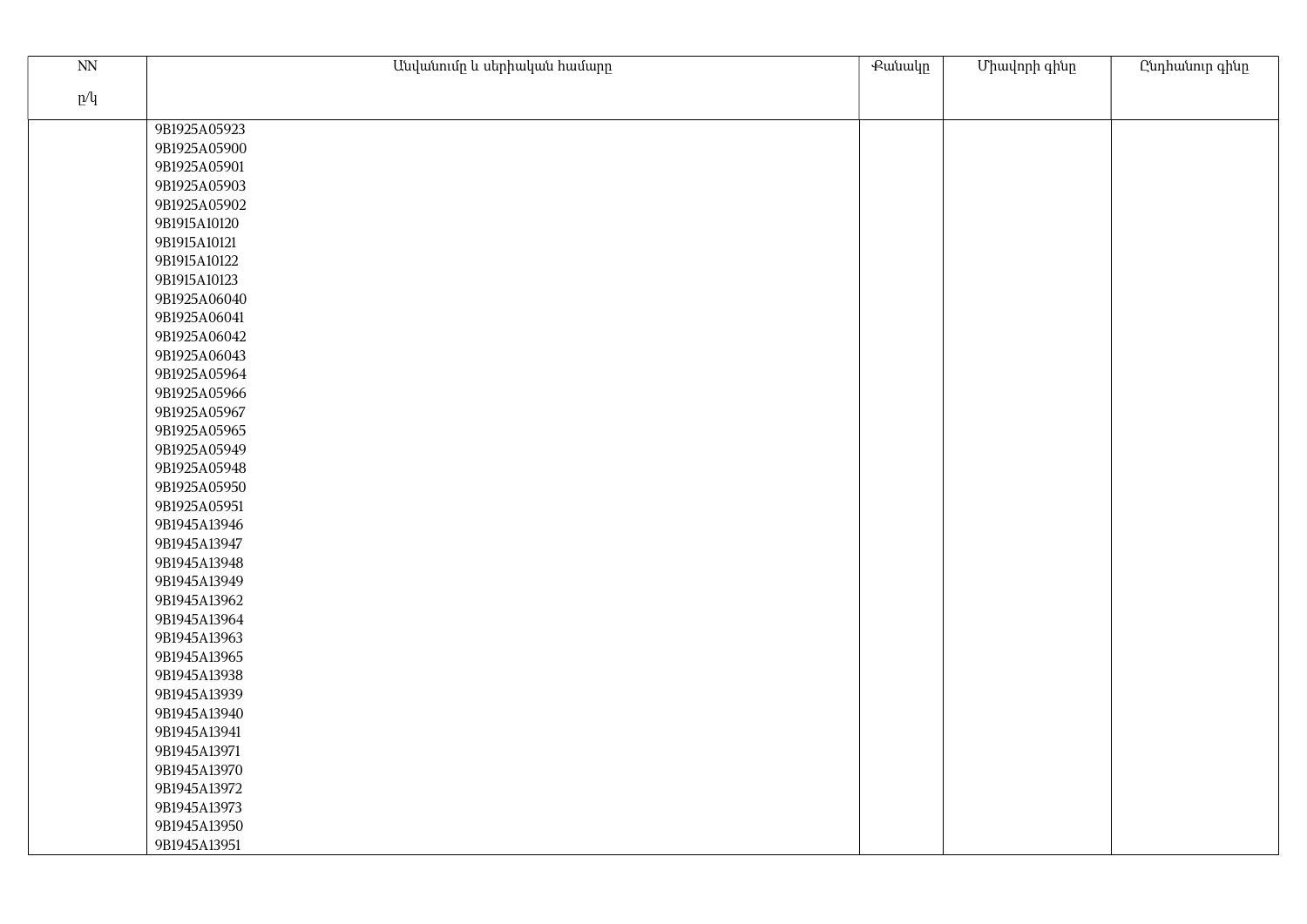| $\overline{\text{NN}}$                          | Անվանումը և սերիական համարը | Pwwwyp | Միավորի գինը | Ընդհանուր գինը |
|-------------------------------------------------|-----------------------------|--------|--------------|----------------|
| $\underline{\mathbf{p}}/\underline{\mathbf{q}}$ |                             |        |              |                |
|                                                 |                             |        |              |                |
|                                                 | 9B1945A13952                |        |              |                |
|                                                 | 9B1945A13953                |        |              |                |
|                                                 | 9B1945A13974                |        |              |                |
|                                                 | 9B1945A13975                |        |              |                |
|                                                 | 9B1945A13976                |        |              |                |
|                                                 | 9B1945A13977                |        |              |                |
|                                                 | 9B1945A13955                |        |              |                |
|                                                 | 9B1945A13954                |        |              |                |
|                                                 | 9B1945A13956                |        |              |                |
|                                                 | 9B1945A13957                |        |              |                |
|                                                 | 9B1945A13918                |        |              |                |
|                                                 | 9B1945A13919                |        |              |                |
|                                                 | 9B1945A13920                |        |              |                |
|                                                 | 9B1945A13921                |        |              |                |
|                                                 | 9B1945A13934                |        |              |                |
|                                                 | 9B1945A13935                |        |              |                |
|                                                 | 9B1945A13936                |        |              |                |
|                                                 | 9B1945A13937                |        |              |                |
|                                                 | 9B1945A13930                |        |              |                |
|                                                 | 9B1945A13931                |        |              |                |
|                                                 | 9B1945A13932                |        |              |                |
|                                                 | 9B1945A13933                |        |              |                |
|                                                 | 9B1945A13916                |        |              |                |
|                                                 | 9B1945A13915                |        |              |                |
|                                                 | 9B1945A13914                |        |              |                |
|                                                 | 9B1945A13917                |        |              |                |
|                                                 | 9B1945A13986                |        |              |                |
|                                                 | 9B1945A13988                |        |              |                |
|                                                 | 9B1945A13987                |        |              |                |
|                                                 | 9B1945A13989                |        |              |                |
|                                                 | 9B1945A13990                |        |              |                |
|                                                 | 9B1945A13991                |        |              |                |
|                                                 | 9B1945A13993                |        |              |                |
|                                                 | 9B1945A13992                |        |              |                |
|                                                 | 9B1945A13942                |        |              |                |
|                                                 | 9B1945A13943                |        |              |                |
|                                                 | 9B1945A13944                |        |              |                |
|                                                 | 9B1945A13945                |        |              |                |
|                                                 | 9B1945A13922                |        |              |                |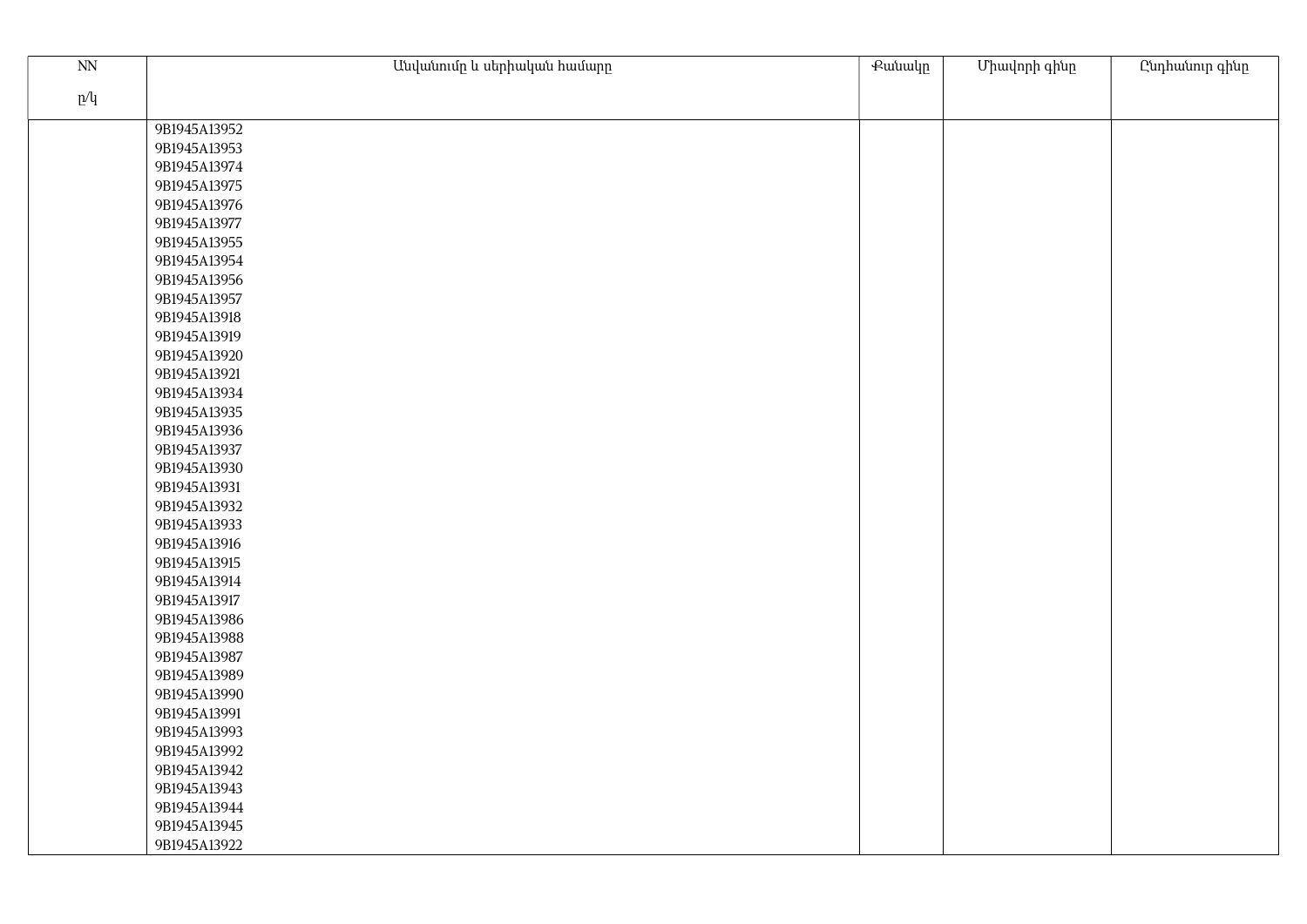| $\mathop{\rm NN}\nolimits$ | Անվանումը և սերիական համարը | Քանակը | Միավորի գինը | Ընդհանուր գինը |
|----------------------------|-----------------------------|--------|--------------|----------------|
| p/q                        |                             |        |              |                |
|                            |                             |        |              |                |
|                            | 9B1945A13923                |        |              |                |
|                            | 9B1945A13924                |        |              |                |
|                            | 9B1945A13925                |        |              |                |
|                            | 9B1925A06024                |        |              |                |
|                            | 9B1925A06025                |        |              |                |
|                            | 9B1925A06026                |        |              |                |
|                            | 9B1925A06027                |        |              |                |
|                            | 9B1945A13958                |        |              |                |
|                            | 9B1945A13959                |        |              |                |
|                            | 9B1945A13961                |        |              |                |
|                            | 9B1945A13960                |        |              |                |
|                            | 9B1945A13966                |        |              |                |
|                            | 9B1945A13967                |        |              |                |
|                            | 9B1945A13968                |        |              |                |
|                            | 9B1945A13969                |        |              |                |
|                            | 9B1945A13978                |        |              |                |
|                            | 9B1945A13979                |        |              |                |
|                            | 9B1945A13981                |        |              |                |
|                            | 9B1945A13980                |        |              |                |
|                            | 9B1945A13983                |        |              |                |
|                            | 9B1945A13984                |        |              |                |
|                            | 9B1945A13982                |        |              |                |
|                            | 9B1945A13985                |        |              |                |
|                            | 9B1945A13926                |        |              |                |
|                            | 9B1945A13928                |        |              |                |
|                            | 9B1945A13927                |        |              |                |
|                            | 9B1945A13929                |        |              |                |
|                            | 9B1945A13857                |        |              |                |
|                            | 9B1945A13631                |        |              |                |
|                            | 9B1945A13598                |        |              |                |
|                            | 9B1945A13599                |        |              |                |
|                            | 9B1945A13600                |        |              |                |
|                            | 9B1945A13601                |        |              |                |
|                            | 9B1945A13602                |        |              |                |
|                            | 9B1945A13603                |        |              |                |
|                            | 9B1945A13604                |        |              |                |
|                            | 9B1945A13605                |        |              |                |
|                            | 9B1945A13610                |        |              |                |
|                            | 9B1945A13611                |        |              |                |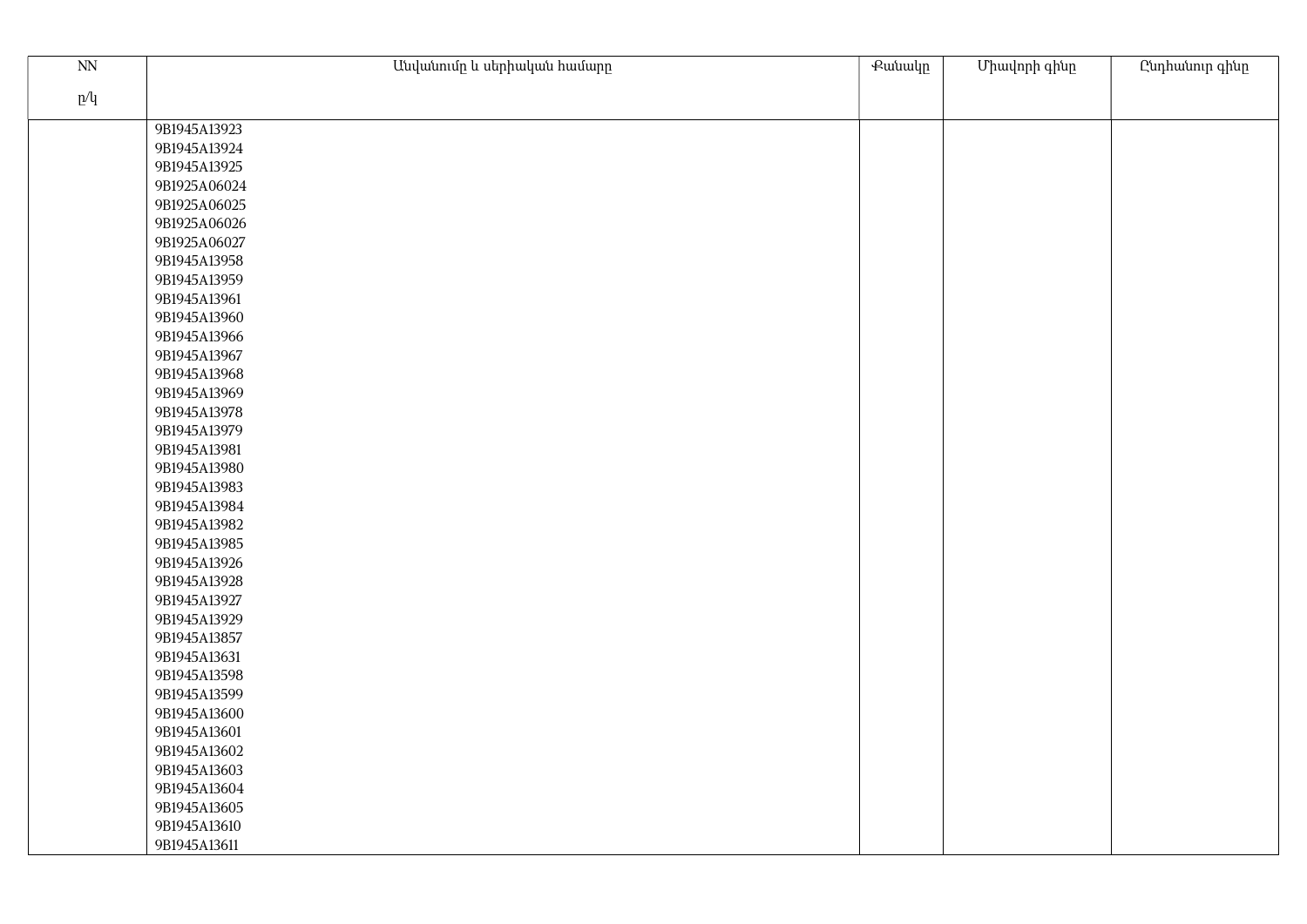| $\overline{\text{NN}}$ | Անվանումը և սերիական համարը | Քանակը | Միավորի գինը | Ընդհանուր գինը |
|------------------------|-----------------------------|--------|--------------|----------------|
| p/q                    |                             |        |              |                |
|                        |                             |        |              |                |
|                        | 9B1945A13612                |        |              |                |
|                        | 9B1945A13613                |        |              |                |
|                        | 9B1945A13614                |        |              |                |
|                        | 9B1945A13615                |        |              |                |
|                        | 9B1945A13616                |        |              |                |
|                        | 9B1945A13617                |        |              |                |
|                        | 9B1945A13618                |        |              |                |
|                        | 9B1945A13619                |        |              |                |
|                        | 9B1945A13620                |        |              |                |
|                        | 9B1945A13621                |        |              |                |
|                        | 9B1945A13622                |        |              |                |
|                        | 9B1945A13623                |        |              |                |
|                        | 9B1945A13624                |        |              |                |
|                        | 9B1945A13625                |        |              |                |
|                        | 9B1945A13634                |        |              |                |
|                        | 9B1945A13635                |        |              |                |
|                        | 9B1945A13636                |        |              |                |
|                        | 9B1945A13637                |        |              |                |
|                        | 9B1945A13638                |        |              |                |
|                        | 9B1945A13639                |        |              |                |
|                        | 9B1945A13640                |        |              |                |
|                        | 9B1945A13641                |        |              |                |
|                        | 9B1945A13642                |        |              |                |
|                        | 9B1945A13644                |        |              |                |
|                        | 9B1945A13645                |        |              |                |
|                        | 9B1945A13643                |        |              |                |
|                        | 9B1945A13654                |        |              |                |
|                        | 9B1945A13655                |        |              |                |
|                        | 9B1945A13656                |        |              |                |
|                        | 9B1945A13657                |        |              |                |
|                        | 9B1945A13658                |        |              |                |
|                        | 9B1945A13659                |        |              |                |
|                        | 9B1945A13660                |        |              |                |
|                        | 9B1945A13661                |        |              |                |
|                        | 9B1945A13662                |        |              |                |
|                        | 9B1945A13663                |        |              |                |
|                        | 9B1945A13664                |        |              |                |
|                        | 9B1945A13665                |        |              |                |
|                        | 9B1945A13762                |        |              |                |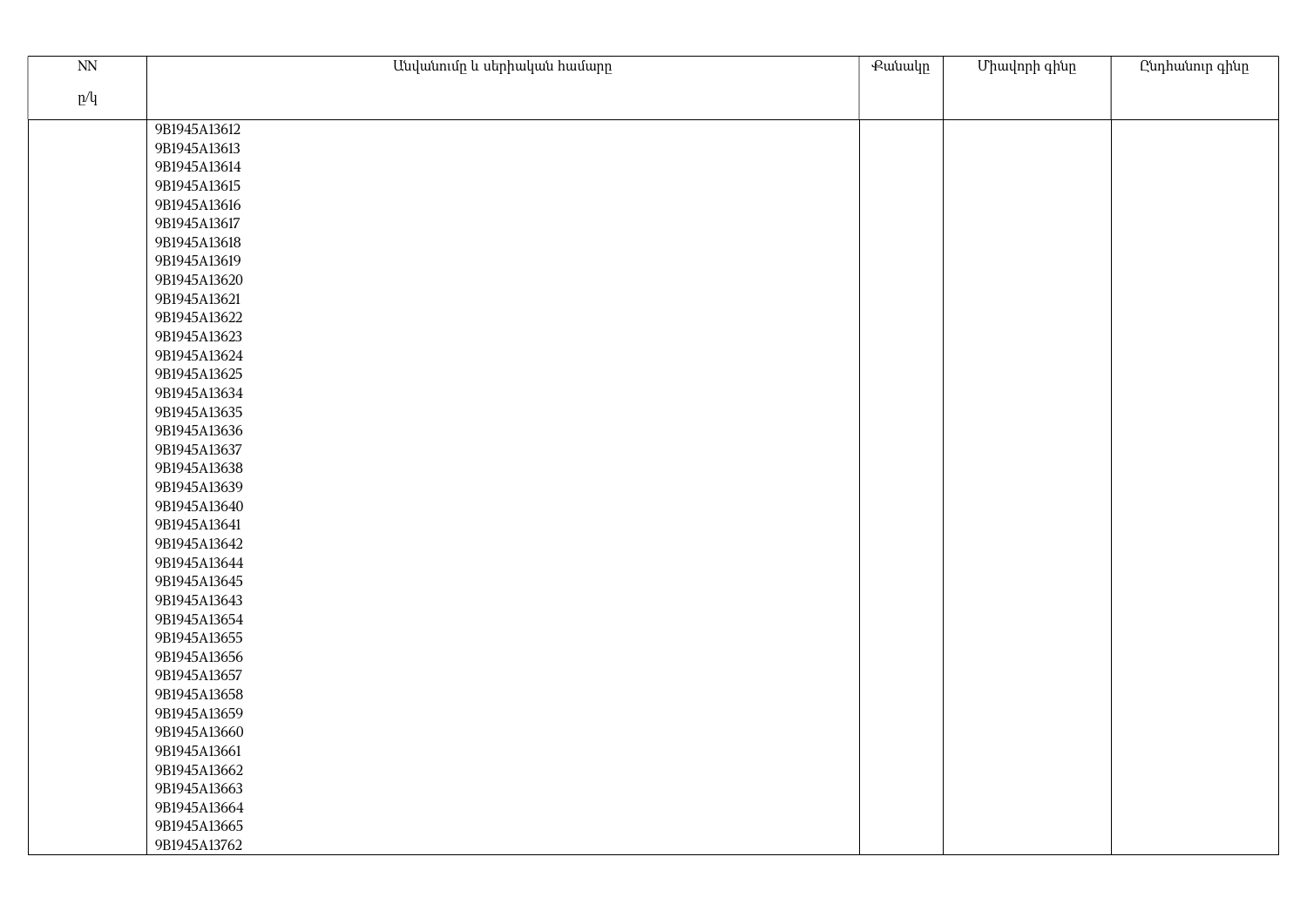| $\mathop{\rm NN}\nolimits$ | Անվանումը և սերիական համարը | Քանակը | Միավորի գինը | Ընդհանուր գինը |
|----------------------------|-----------------------------|--------|--------------|----------------|
| p/q                        |                             |        |              |                |
|                            |                             |        |              |                |
|                            | 9B1945A13763                |        |              |                |
|                            | 9B1945A13764                |        |              |                |
|                            | 9B1945A13765                |        |              |                |
|                            | 9B1945A13770                |        |              |                |
|                            | 9B1945A13771                |        |              |                |
|                            | 9B1945A13772                |        |              |                |
|                            | 9B1945A13773                |        |              |                |
|                            | 9B1945A13774                |        |              |                |
|                            | 9B1945A13775                |        |              |                |
|                            | 9B1945A13776                |        |              |                |
|                            | 9B1945A13777                |        |              |                |
|                            | 9B1945A13782                |        |              |                |
|                            | 9B1945A13783                |        |              |                |
|                            | 9B1945A13784                |        |              |                |
|                            | 9B1945A13785                |        |              |                |
|                            | 9B1945A13786                |        |              |                |
|                            | 9B1945A13787                |        |              |                |
|                            | 9B1945A13788                |        |              |                |
|                            | 9B1945A13789                |        |              |                |
|                            | 9B1945A13810                |        |              |                |
|                            | 9B1945A13811                |        |              |                |
|                            | 9B1945A13812                |        |              |                |
|                            | 9B1945A13813                |        |              |                |
|                            | 9B1945A13818                |        |              |                |
|                            | 9B1945A13819                |        |              |                |
|                            | 9B1945A13820                |        |              |                |
|                            | 9B1945A13821                |        |              |                |
|                            | 9B1945A13823                |        |              |                |
|                            | 9B1945A13826                |        |              |                |
|                            | 9B1945A13827                |        |              |                |
|                            | 9B1945A13828                |        |              |                |
|                            | 9B1945A13829                |        |              |                |
|                            | 9B1945A13830                |        |              |                |
|                            | 9B1945A13831                |        |              |                |
|                            | 9B1945A13832                |        |              |                |
|                            | 9B1945A13833                |        |              |                |
|                            | 9B1945A13858                |        |              |                |
|                            | 9B1945A13859                |        |              |                |
|                            | 9B1945A13860                |        |              |                |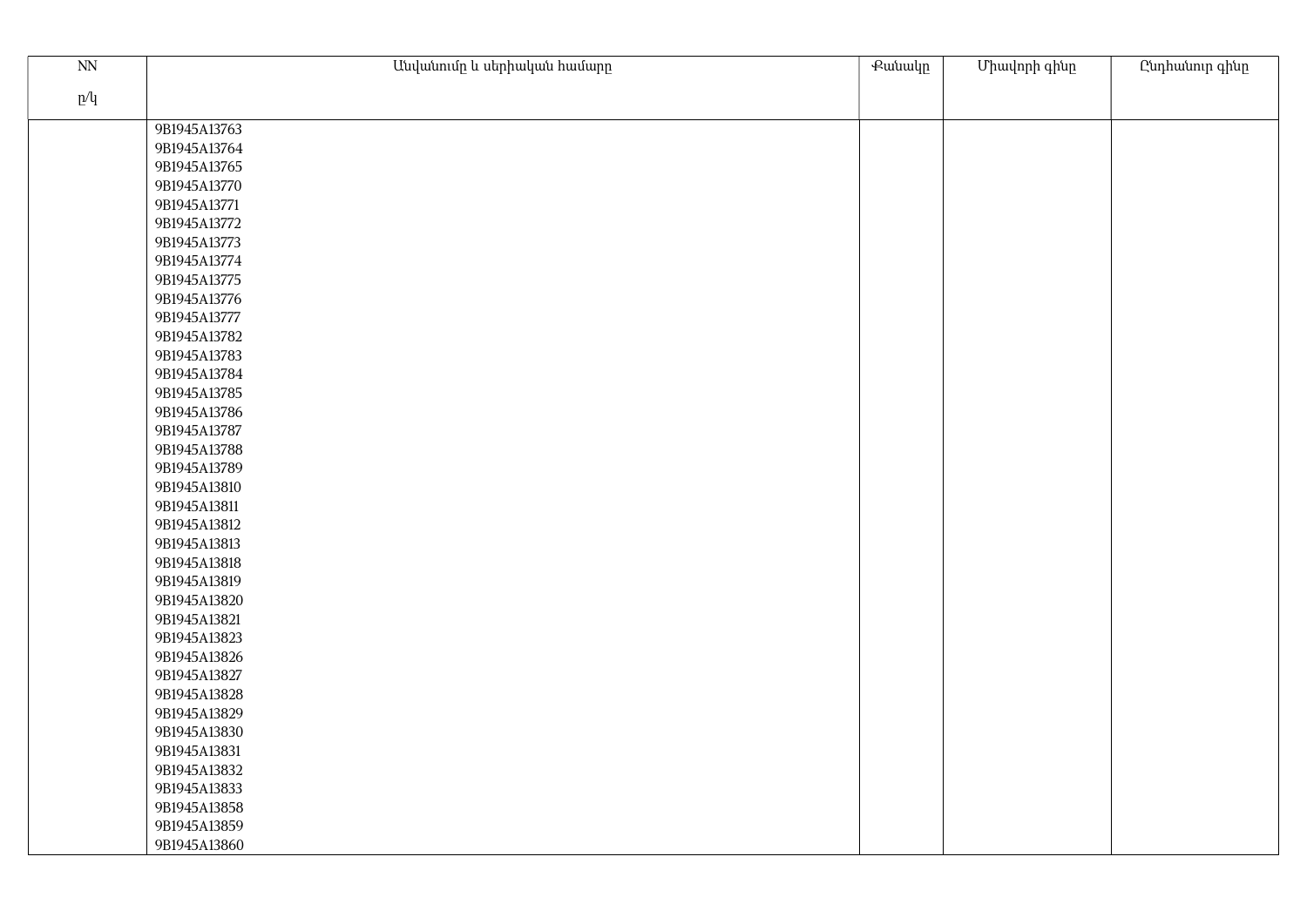| NN  | Անվանումը և սերիական համարը                                                                                                                                                                                                        | Pwwwlp         | Միավորի գինը                           | Ընդհանուր գինը                              |
|-----|------------------------------------------------------------------------------------------------------------------------------------------------------------------------------------------------------------------------------------|----------------|----------------------------------------|---------------------------------------------|
| p/q |                                                                                                                                                                                                                                    |                |                                        |                                             |
|     | 9B1945A13861<br>9B1945A13910<br>9B1945A13911<br>9B1945A13913<br>9B1945A13912<br>9B1945A13594<br>9B1945A13596<br>9B1945A13597                                                                                                       |                |                                        |                                             |
|     | 9B1945A13595                                                                                                                                                                                                                       |                |                                        |                                             |
| 81. | A4 sheetfed scanner<br>HP ScanJet Pro 3000 s3 Sheet-feed Scanner                                                                                                                                                                   | 2              | 576 ԱՄՆ դոլար<br>(unuing UU<)          | 1,152 UU Ն դոլար<br>(unuing UU<)            |
| 82. | UPS(b)<br>APC Smart-UPS SRT 10000VA RM 230V                                                                                                                                                                                        | $\mathbf{1}$   | 7,437 UU Ն դոլար<br>(unuing UU<)       | 7,437 UU <sup>t</sup> դոլար<br>(unuing UU<) |
| 83. | Notebook HP ProBook 450                                                                                                                                                                                                            | 38             | 671 UU" u nnjum<br>(unutug UU<)        | 25,498 UU Ն դոլար<br>(unuing UU<)           |
| 84. | <b>DVDRW</b><br>F2B56AA HP USB External DVD                                                                                                                                                                                        | 38             | 27 UU v nnun (wnwug<br>$UU\mathcal{L}$ | 1,026 UU'U nnun<br>(unuing UU<)             |
| 85. | Server system (a)<br>HPE Synergy 12000 Frame with 1x Frame Link Module 10x Fans<br>CZJ00900QR<br>871940-821 HPE Synergy 480 GenlO Configure-to-order Compute Module<br>CZJ00900QH<br>CZJ00900QJ<br><b>CZJ00900QK</b><br>CZJ00900QL | $\mathbf{1}$   | 296,684 UU v nnun<br>(unuing UU<)      | 296,684 UU Ն դոլար<br>(unuing UU<)          |
| 86. | Storage system (a)<br>HPE MSA 2050 SAN Dual Controller LFF Storage<br>7CE950TAFN                                                                                                                                                   | $\mathbf{1}$   | 74,856 ԱՄՆ դոլար<br>(unutug UU<)       | 74,856 ԱՄՆ դոլար<br>(unuing UU<)            |
| 87. | Server (b)<br>HPE ProLiant DL380 Gen10 8SFF Server<br>CZ20120MW4                                                                                                                                                                   | $\mathbf{1}$   | 27,532 UU Ն դոլար<br>(unutug UU<)      | 27,532 UU Ն դոլար<br>(unuing UU<)           |
| 88. | Videocard HPE NVIDIA Tesla M10 Quad GPU Module (Q0J62A)                                                                                                                                                                            | $\overline{4}$ | 4,562 UU t դոլար<br>(unuing UUC)       | 18,248 UU Ն դոլար<br>(unuing UU<)           |
| 89. | Server (c) HPE ProLiant DL380 Gen10 8SFF Server<br><b>CZ20130RCX</b>                                                                                                                                                               | $\mathbf{1}$   | 15,165 ԱՄՆ դոլար<br>(unuing UUC)       | 15,165 ԱՄՆ դոլար<br>(unuing UU<)            |
| 90. | Server rack<br>HPE 42U 600mmx1200mm G2 Kitted Advanced Shock Rack with Side Panels and Baying                                                                                                                                      | 1              | 3,630 UU Երրար<br>(unuing UU<)         | 3,630 UU b nnun<br>(unuing UU<)             |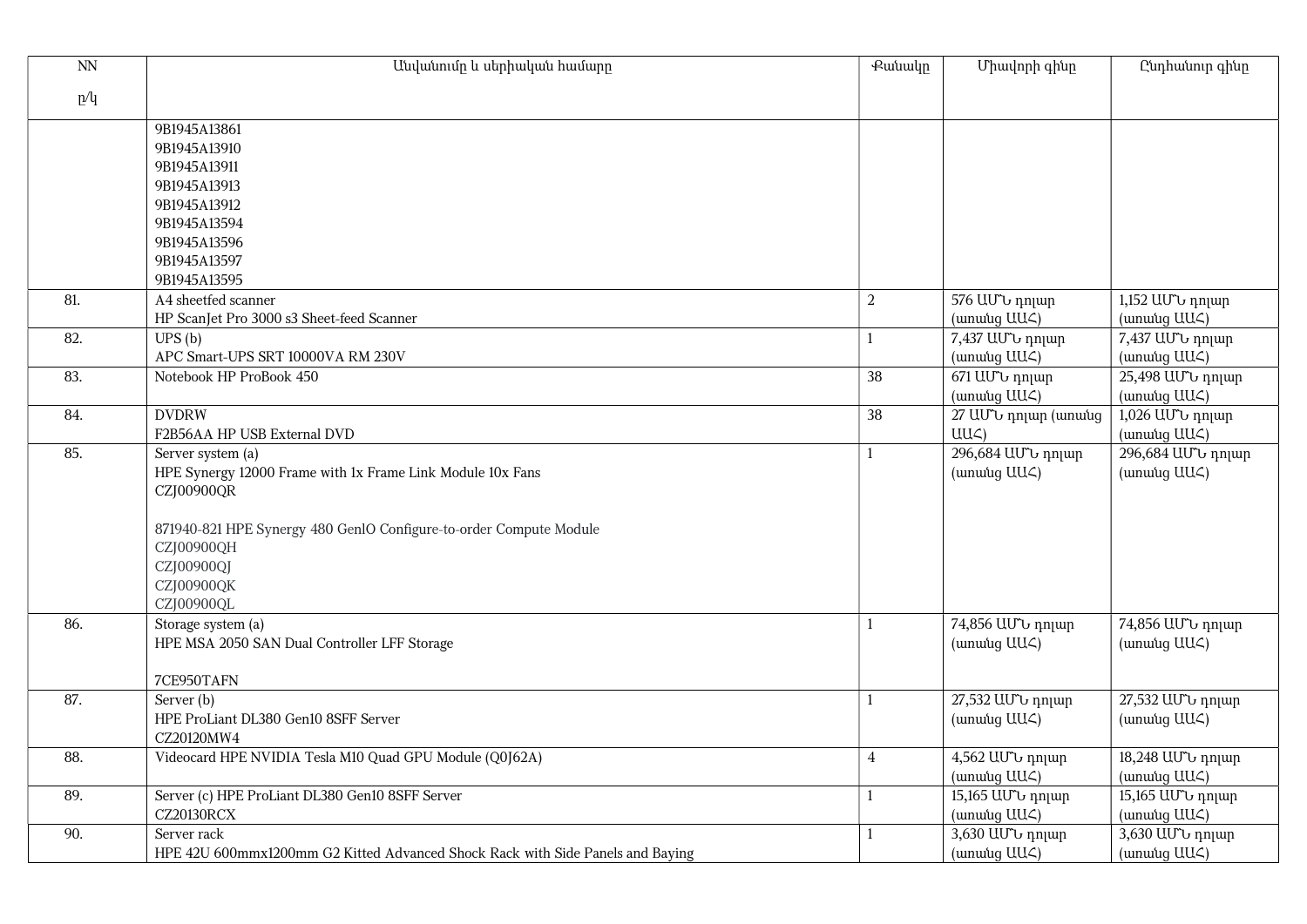| $\mathop{\rm NN}\nolimits$ | Անվանումը և սերիական համարը                                                                 | <b>Putuulp</b> | Միավորի գինը                      | Ընդհանուր գինը                               |
|----------------------------|---------------------------------------------------------------------------------------------|----------------|-----------------------------------|----------------------------------------------|
| p/q                        |                                                                                             |                |                                   |                                              |
|                            | CZ20070565                                                                                  |                |                                   |                                              |
| 91.                        | Server system (b)                                                                           | $\mathbf{1}$   | 88,409 ԱՄՆ դոլար                  | 88,409 UU Ն դոլար                            |
|                            | HPE Synergy 12000 Configure-to-order Frame with 1x Frame Link Module 10x Fans<br>CZJ00900QQ |                | (unuung UUC)                      | (unuing UU<)                                 |
| 92.                        | Server unit<br>HPE Synergy 480 Gen10 Configure-to-order Compute Module                      | $\overline{4}$ | 22,372 UU Ն դոլար<br>(unuing UUC) | 89,488 UU <sup>t</sup> դոլար<br>(unuing UU<) |
|                            |                                                                                             |                |                                   |                                              |
|                            | CZJ00900N3                                                                                  |                |                                   |                                              |
|                            | CZJ00900N4                                                                                  |                |                                   |                                              |
|                            | CZJ00900NS                                                                                  |                |                                   |                                              |
|                            | CZJ00900N6                                                                                  |                |                                   |                                              |
| 93.                        | Storage System (b)                                                                          |                | 83,091 UU <sup>+</sup> դոլար      | 83,091 UU <sup>t</sup> դոլար                 |
|                            | HPE MSA 2050 SAN Dual Controller LFF Storage<br>7CE950TAG1                                  |                | (unuuug UU<)                      | (unuing UU<)                                 |
| 94.                        | SAN switches                                                                                | 2              | 20,714 ԱՄՆ դոլար                  | 41,428 UU Ն դոլար                            |
|                            | HPE SN3000B 16Gb 24-port/12-port Active Fibre Channel Switch                                |                | (unuung UUC)                      | (unuing UU<)                                 |
|                            | CZC9462R17                                                                                  |                |                                   |                                              |
|                            | CZC9462R1H                                                                                  |                |                                   |                                              |
| 95.                        | Network switches                                                                            | 2              | 30,128 UU Ն դոլար                 | 60,256 ԱՄՆ դոլար                             |
|                            | HPE FlexFabric 5710 48SFP+ 6QSFP+ or 2QSFP28 Switch                                         |                | (unuing UU<)                      | (unuuug UU<)                                 |
|                            | CN02KFSOOB<br>CN02KFS02B                                                                    |                |                                   |                                              |
| 96.                        | Computer all in one                                                                         | 256            | 784 ԱՄՆ դոլար                     | 200,704 UU Ն դոլար                           |
|                            | HP 200 All-in-One Computer (P/N: 9UT40ES)                                                   |                | (unuing UU<)                      | (unuing UU∠)                                 |
| 97.                        | (A) Web application delivery, security, and                                                 | $\mathbf{1}$   | 176,453.00 UU Ն դոլար             | 176,453 UU Ն դոլար                           |
|                            | access management system/module                                                             |                | (unuuug UU∠)                      | (unuing UU<)                                 |
|                            | 2 x F5 BIG-IP Virtual Edition 1Gbps                                                         |                |                                   |                                              |
| 98.                        | (B) Information security events collection, analysis,                                       | $\mathbf{1}$   | 60,308 ԱՄՆ դոլար                  | 60,308 ԱՄՆ դոլար                             |
|                            | storage, and management system                                                              |                | (unuing UU∠)                      | (unuing UU<)                                 |
|                            | Microfocus Arcsight with 100EPS license                                                     |                |                                   |                                              |
|                            |                                                                                             |                |                                   |                                              |
| 99.                        | (C) Network vulnerability assessment software                                               | $\mathbf{1}$   | 12,166 UU Ն դոլար                 | 12,166 UU Ն դոլար                            |
|                            | Nessus Professional                                                                         |                | (unuing UUC)                      | (unuung UU<)                                 |
|                            |                                                                                             |                |                                   |                                              |
| 100.                       | (D)WEB APPLICATION SECURITY VULNERABILITY ASSESMENT SYSTEM/MODULE                           | 1              | 21,973,200 << npuul,              | 21,973,200 << <a>&lt;</a> 1,973,200 <        |
|                            | Acunetix Premium 20 targets                                                                 |                | (ներառյալ UU<)                    | (utmunjuj UU<)                               |
|                            |                                                                                             |                |                                   |                                              |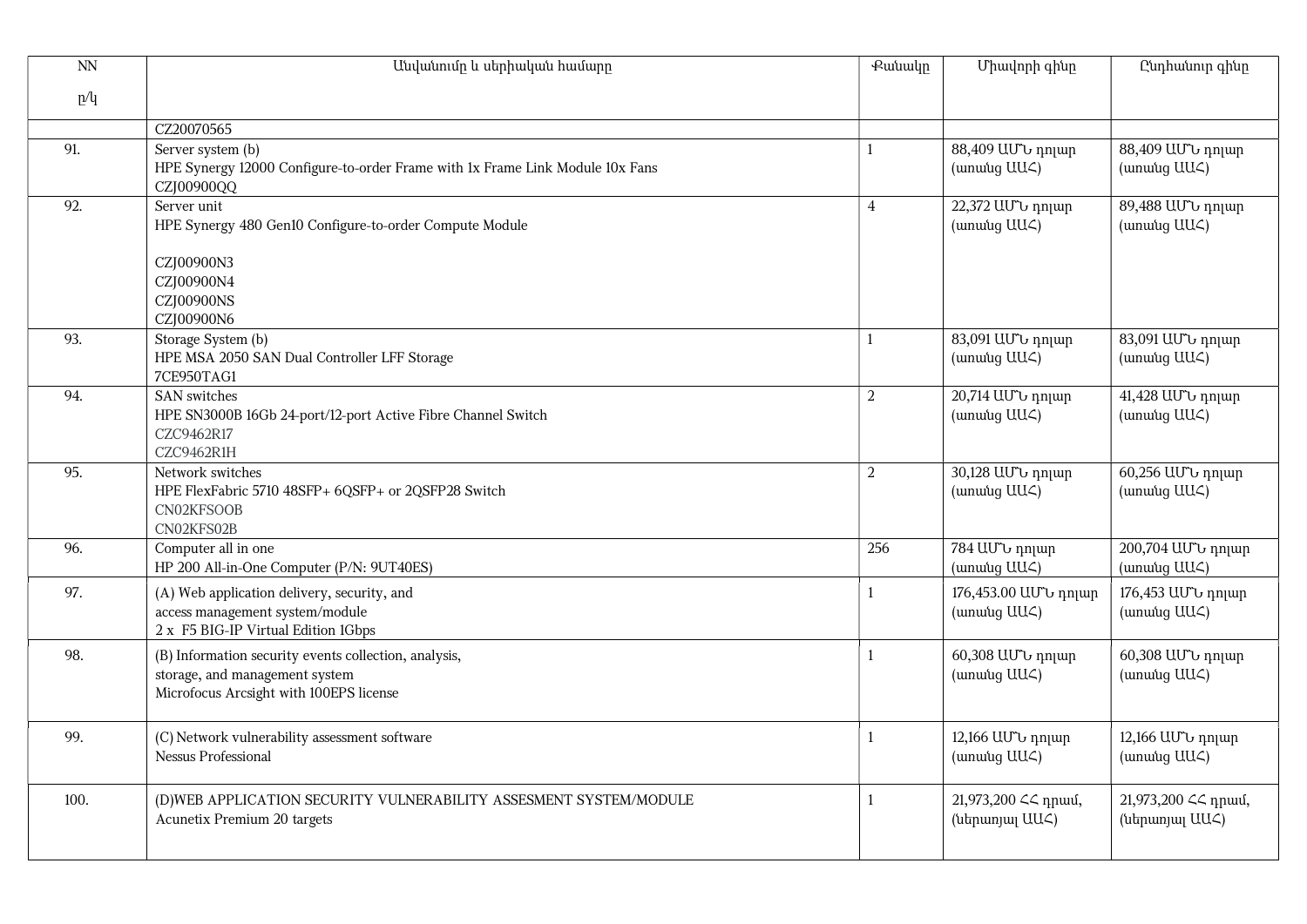| $\overline{NN}$ | Անվանումը և սերիական համարը                                                                                                                                                                    | Pwwwlp         | Միավորի գինը                      | Ընդհանուր գինը                               |
|-----------------|------------------------------------------------------------------------------------------------------------------------------------------------------------------------------------------------|----------------|-----------------------------------|----------------------------------------------|
| p/q             |                                                                                                                                                                                                |                |                                   |                                              |
| 101.            | Firewall A - Cisco Firepower 1150 Firewall<br>FPR1150-NGFW-K9<br>JMX2512X0NA<br>JMX2512X0NB                                                                                                    | $\overline{a}$ | 15,269 ԱՄՆ դոլար<br>(unung UUC)   | 30,538 UU Ն դոլար<br>(unuutig UU<)           |
| 102.            | Firewall B - Cisco Firepower 1140 Firewall<br>FPR1140-NGFW-K9<br>JMX2509X07Y<br>JMX2509X07V                                                                                                    | $\overline{a}$ | 6,630 ԱՄՆ դոլար<br>(unung UUC)    | 13,260 UU <sup>T</sup> դոլար<br>(unuing UU<) |
| 103.            | Firewall C - Cisco Firepower 1140 Firewall<br>FPR1140-NGFW-K9<br>JMX2509X080<br>JMX2509X081                                                                                                    | $\overline{a}$ | 5,269 ԱՄՆ դոլար<br>(unuing UU<)   | 10,538 UU Ն դոլար<br>(unuutig UU<)           |
| 104.            | Firewall D - Cisco Firepower 4112 Firewall<br>FPR4112-NGFW-K9<br>JMX2503L010                                                                                                                   | $\mathbf{1}$   | 105,614 ԱՄՆ դոլար<br>(unuing UU<) | 105,614 ԱՄՆ դոլար<br>(unuing UU<)            |
| 105.            | Central Location for Encryption and Aggregation<br>Cisco ASR 1001-X Router<br>P/N: ASR1001X-5G-VPN<br><b>FXS2446Q1M</b><br>FXS2446Q1JA                                                         | $\overline{a}$ | 41,797 UU Ն դոլար<br>(unuing UU<) | 83,594 ԱՄՆ դոլար<br>(unuing UU<)             |
| 106.            | (C1111-8P) Cisco ISR 1111-8P Routers<br><b>FG2513L5TU</b><br>FG2513L5TV<br>FG2513L5U6<br>FG2513L5U7<br>FG2513L5U0<br><b>FG2513L5TS</b><br>FG2513L5U3<br>FG2513L5U4<br>FG2513L5U5<br>FG2513L5TW | 10             | 2,639 UU Ն դոլար<br>(unuing UU<)  | 26,390 UU Երրար<br>(unuing UU<)              |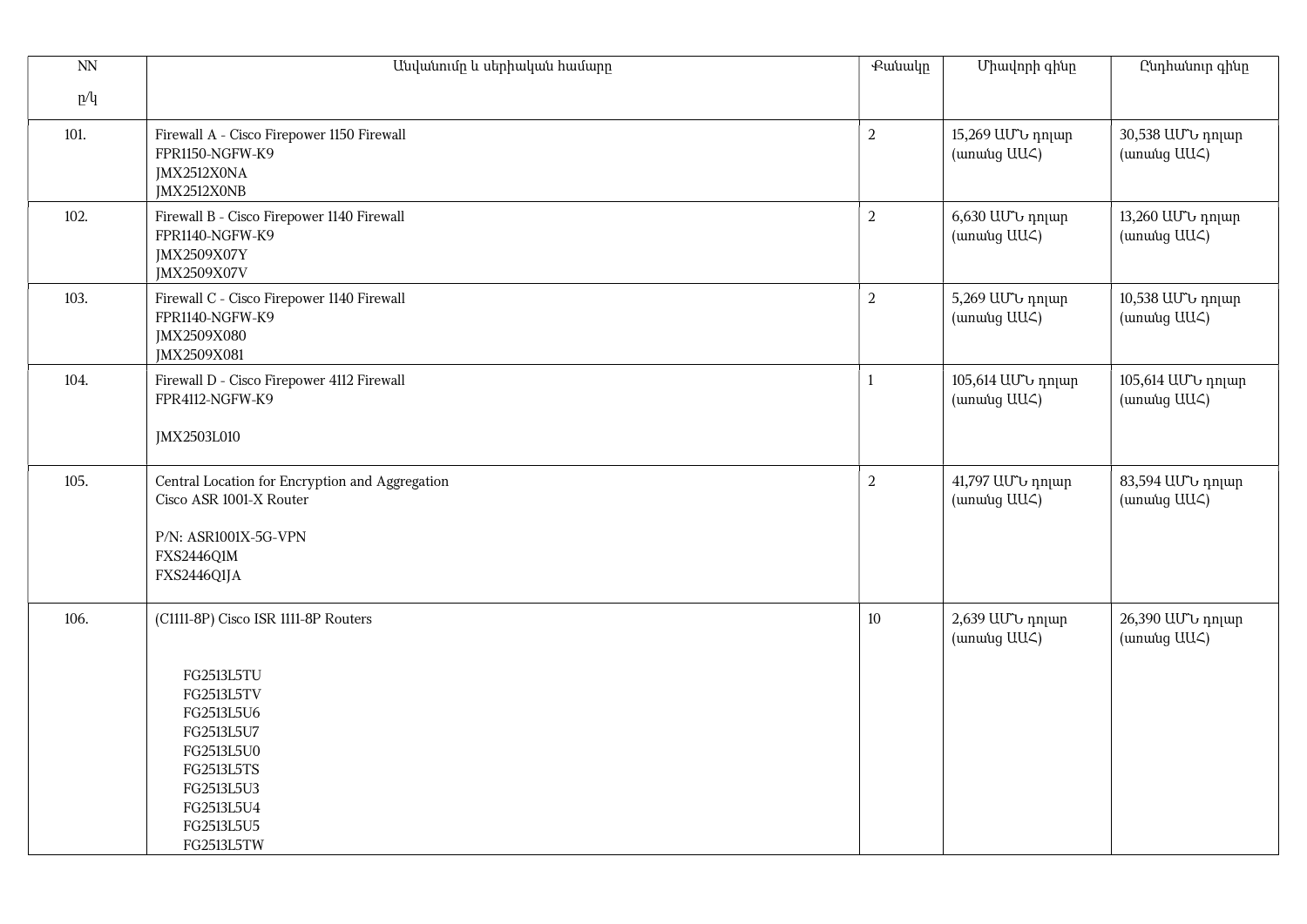| $\overline{NN}$ | Անվանումը և սերիական համարը                                                                                                                                                | Pwwwlp         | Միավորի գինը                                | Ընդհանուր գինը                       |
|-----------------|----------------------------------------------------------------------------------------------------------------------------------------------------------------------------|----------------|---------------------------------------------|--------------------------------------|
| p/q             |                                                                                                                                                                            |                |                                             |                                      |
|                 |                                                                                                                                                                            |                |                                             |                                      |
| 107.            | Meinberg LANTIME M300 NTP Time Servers with 3 years of warranty and support<br>LANTIME M300/GNS/AD10:<br>060312136410, 060312136510<br>GNSSANT: 049912040010, 049912040210 | $\overline{a}$ | 2,839,200 ∠∠ դրամ,<br>(utipunjuj UU<)       | 5,678,400 << npmu,<br>(utmunjuj UU<) |
| 108.            | (871940-B21) Blade server - HPE Synergy 480 Gen10 Compute Modules<br>CZJ12103QX<br>CZJ12103QY<br>CZJ12103QZ<br>CZJ12103R0<br>CZJ12103R1<br>CZJ12103R2                      | 6              | 11,660 ԱՄՆ դոլար<br>(unuing UU<)            | 69,960 ԱՄՆ դոլար<br>(unuing UU<)     |
| 109.            | Watchguard Firebox M5800 appliance<br>80D902710-4EDB<br>80D9000B5-048E                                                                                                     | $\overline{2}$ | 41,464 UU Ն դոլար<br>(unuing UU<)           | 82,928 UU Ն դոլար<br>(unuing UU<)    |
| 110.            | (P06011-B21) Server system HPE Synergy 12000<br>CZJ121049L                                                                                                                 | $\mathbf{1}$   | 49,308 UU Ն դոլար<br>(unuing UU<)           | 49,308 UU Ն դոլար<br>(unuing UU<)    |
| 111.            | (871940-B21) Server units HPE Synergy 480 Gen10 Blade Servers<br>CZJ121047T<br>CZJ121047V<br>CZJ121047W<br>CZJ121047X                                                      | $\overline{4}$ | 9,038 UU <sup>t</sup> դոլար<br>(unuing UU<) | 36,152 ԱՄՆ դոլար<br>(unuing UU<)     |
| 112.            | Storage System<br>NetApp AFF-A400 Storage<br>AFF-A400-24251569<br>System SN1: 952039001234<br>System SN2: 952106000359<br>DS224C-SL-3.8-12S-N-C                            | 1              | 169,073 UU Ն դոլար<br>(unuitg UU<)          | 169,073 UU Ն դոլար<br>(unuing UU<)   |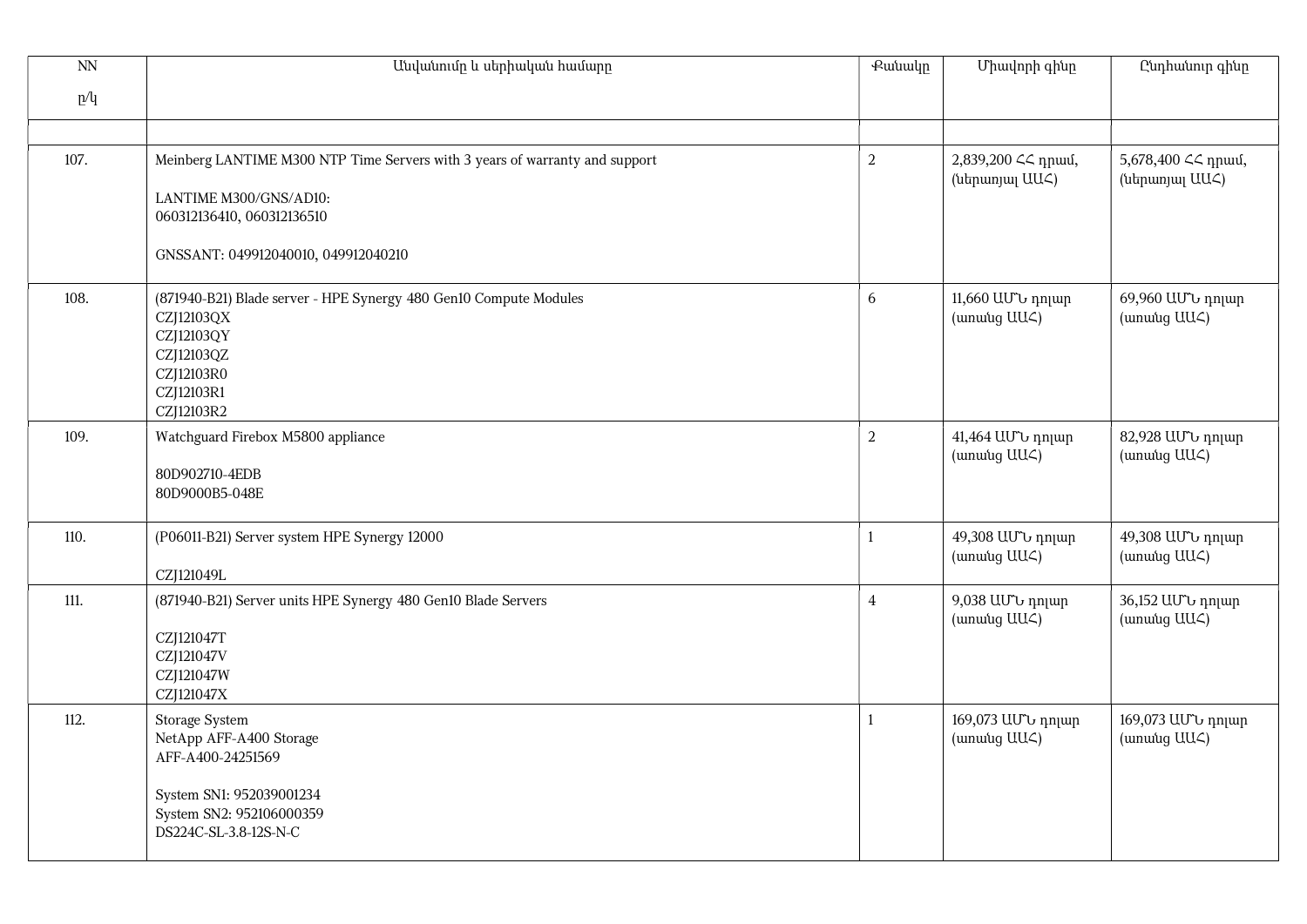| $\overline{NN}$ | Անվանումը և սերիական համարը                                                                                                                                                                                                                                                                                                                                                                                                  | Pwwwlp         | Միավորի գինը                       | Ընդհանուր գինը                      |
|-----------------|------------------------------------------------------------------------------------------------------------------------------------------------------------------------------------------------------------------------------------------------------------------------------------------------------------------------------------------------------------------------------------------------------------------------------|----------------|------------------------------------|-------------------------------------|
| p/q             |                                                                                                                                                                                                                                                                                                                                                                                                                              |                |                                    |                                     |
|                 | System SN1: 952039001234<br>Shelf Chassis SN: SHFHU2123000039                                                                                                                                                                                                                                                                                                                                                                |                |                                    |                                     |
| 113.            | SAN switches<br>Brocade G610 SAN Switches<br>NA-G610-8-16G-0<br><b>SN: EZL1910S0E5</b><br>SN: EZL1910S0EW                                                                                                                                                                                                                                                                                                                    | $\overline{a}$ | 6,878 ԱՄՆ դոլար<br>(unuing UU<)    | 13,756 ԱՄՆ դոլար<br>(unuing UU<)    |
| 114.            | (a) Cisco ASR 1002-HX Series router<br>FXS2505Q0BV<br>FXS2505Q0CL<br>FXS2505Q0DL                                                                                                                                                                                                                                                                                                                                             | 3              | 77,426 UU Ն դոլար<br>(unuing UUC)  | 232,278 UU Ն դոլար<br>(unuing UU<)  |
| 115.            | (b) Cisco ASR 1002-HX Series router with additional Licenses<br>FXS2505Q0AK<br>FXS2505Q0C3<br>FXS2505Q0BY                                                                                                                                                                                                                                                                                                                    | $\mathfrak{Z}$ | 112,867 UU Ն դոլար<br>(unuing UU<) | 338,601 UU Ն դոլար<br>(unuing UUC)  |
| 116.            | GLC-SX-MMD module, or compatible with Cisco ASR 1002-HX Series router<br>6COM 6C-SFP-0301D with 1-year warranty<br>6C3210621021 2.<br>6C3210621029<br>1.<br>3.<br>6C3210621022 4.<br>6C3210621030<br>5.<br>6C3210621023 6.<br>6C3210621031<br>7.<br>6C3210621024 8.<br>6C3210621032<br>9.<br>6C3210621025<br>6C3210621033<br>10.<br>11.<br>6C3210621026<br>6C3210621034<br>12.<br>6C3210621027<br>6C3210621035<br>13.<br>14. | 16             | 8,280 << npuu 0,<br>(ներառյալ UUՀ) | 132,480 ∠< դրամ,<br>(utipunjul UU<) |
|                 | 15.<br>6C3210621028<br>16.<br>6C3210621036                                                                                                                                                                                                                                                                                                                                                                                   |                |                                    |                                     |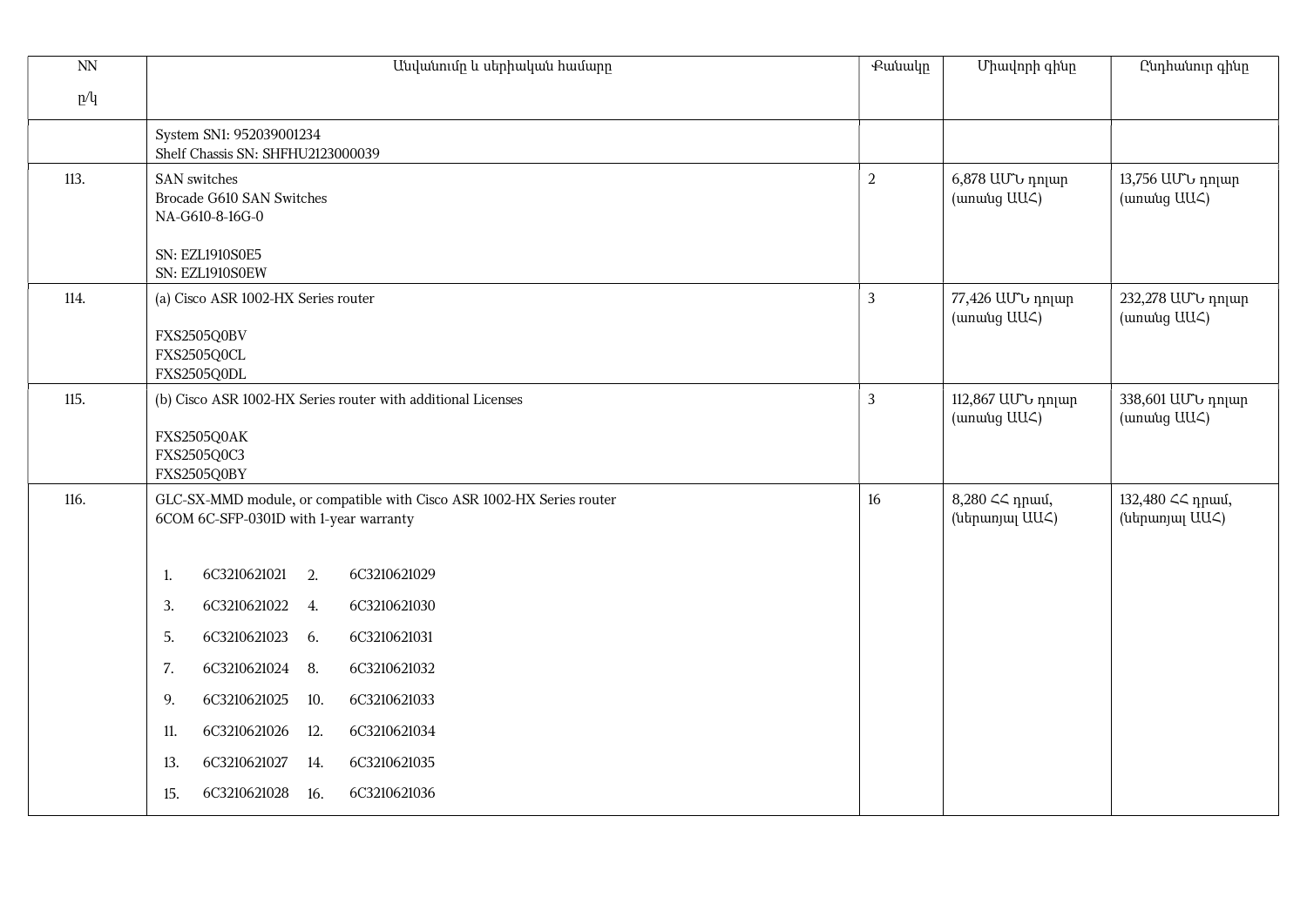| $\overline{NN}$ |                                      | Անվանումը և սերիական համարը                                       | <b></b> eutuulp | Միավորի գինը | Ընդհանուր գինը                     |                                     |
|-----------------|--------------------------------------|-------------------------------------------------------------------|-----------------|--------------|------------------------------------|-------------------------------------|
| p/q             |                                      |                                                                   |                 |              |                                    |                                     |
| 117.            |                                      | GLC-TE module, or compatible with Cisco ASR 1002-HX Series router |                 | 16           | 16,920 << npuu,<br>(utipunjuj UU<) | 270,720 << npuu,<br>(utipunjul UU<) |
|                 | 6COM 6C-SFP-T with 1-year warranty   |                                                                   |                 |              |                                    |                                     |
|                 |                                      |                                                                   |                 |              |                                    |                                     |
|                 | B6C210621006<br>1.                   | B6C210621014<br>2.                                                |                 |              |                                    |                                     |
|                 | B6C210621007<br>3.                   | B6C210621015<br>4.                                                |                 |              |                                    |                                     |
|                 | B6C210621008<br>5.                   | B6C210621026<br>6.                                                |                 |              |                                    |                                     |
|                 | B6C210621009<br>7.                   | B6C210621027<br>8.                                                |                 |              |                                    |                                     |
|                 | B6C210621010<br>9.                   | B6C210621028<br>10.                                               |                 |              |                                    |                                     |
|                 | B6C210621011<br>11.                  | 12.<br>B6C210621029                                               |                 |              |                                    |                                     |
|                 | B6C210621012<br>13.                  | B6C210621030<br>14.                                               |                 |              |                                    |                                     |
|                 | B6C210621013<br>15.                  | B6C210621016<br>16.                                               |                 |              |                                    |                                     |
| 118.            | SFP+10GB SR Transceivers             |                                                                   |                 | 46           | 15,600 << npuu,                    | 717,600 << npuu,                    |
|                 | 6COM 6C-SFP+-SR with 1-year warranty |                                                                   |                 |              | (utmunjuj UU<)                     | (utipunjuj UU<)                     |
|                 |                                      |                                                                   |                 |              |                                    |                                     |
|                 | 6C8210621006<br>2.<br>-1.            | 6C8210621001                                                      |                 |              |                                    |                                     |
|                 | 6C8210621007<br>3.<br>4.             | 6C8210621002                                                      |                 |              |                                    |                                     |
|                 | 6C8210621008<br>5.<br>6.             | 6C8210621003                                                      |                 |              |                                    |                                     |
|                 | 6C8210621009<br>7.<br>8.             | 6C8210621004                                                      |                 |              |                                    |                                     |
|                 | 6C8210621010<br>9.                   | 6C8210621005<br>10.                                               |                 |              |                                    |                                     |
|                 | 6C8210621011<br>12.<br>11.           | 6C8210621021                                                      |                 |              |                                    |                                     |
|                 | 6C8210621012<br>13.                  | 6C8210621022<br>14.                                               |                 |              |                                    |                                     |
|                 | 6C8210621013<br>15.                  | 6C8210621023<br>16.                                               |                 |              |                                    |                                     |
|                 | 18.<br>17.<br>6C8210621014           | 6C8210621024                                                      |                 |              |                                    |                                     |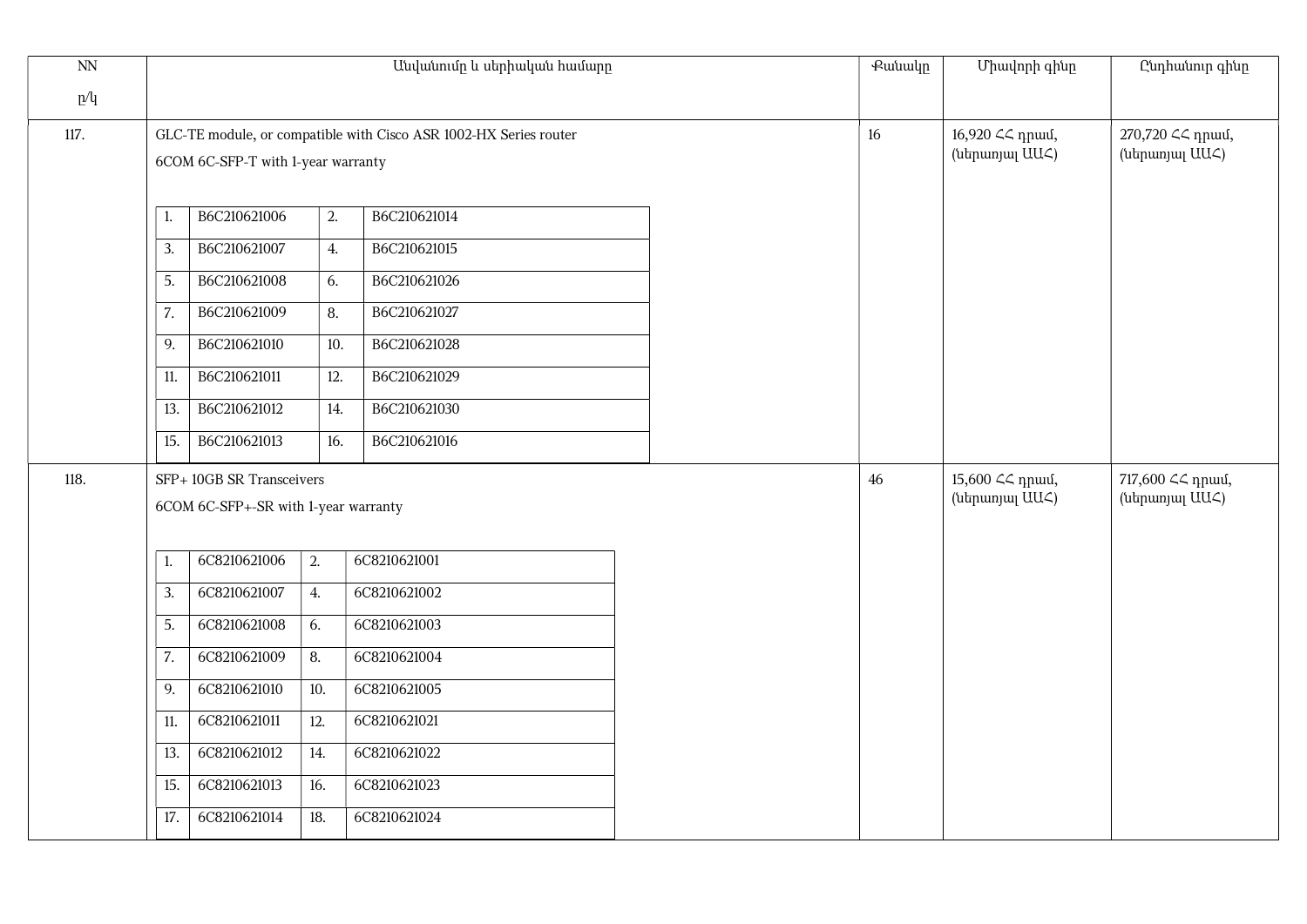| N <sub>N</sub> | Անվանումը և սերիական համարը |                                      |     |              | Քանակը | Միավորի գինը | <b>Cunhwunin</b> qhun |                    |
|----------------|-----------------------------|--------------------------------------|-----|--------------|--------|--------------|-----------------------|--------------------|
| p/q            |                             |                                      |     |              |        |              |                       |                    |
|                | 19.                         | 6C8210621015                         | 20. | 6C8210621025 |        |              |                       |                    |
|                | 21.                         | 6C8210621026                         | 22. | 6C8210621016 |        |              |                       |                    |
|                | 23.                         | 6C8210621027                         | 24. | 6C8210621017 |        |              |                       |                    |
|                | 25.                         | 6C8210621028                         | 26. | 6C8210621018 |        |              |                       |                    |
|                | 27.                         | 6C8210621029                         | 28. | 6C8210621019 |        |              |                       |                    |
|                | 29.                         | 6C8210621030                         | 30. | 6C8210621020 |        |              |                       |                    |
|                | 31.                         | 6C8210621031                         | 32. | 6C8210621036 |        |              |                       |                    |
|                | 33.                         | 6C8210621032                         | 34. | 6C8210621037 |        |              |                       |                    |
|                | 35.                         | 6C8210621033                         | 36. | 6C8210621038 |        |              |                       |                    |
|                | 37.                         | 6C8210621034                         | 38. | 6C8210621039 |        |              |                       |                    |
|                | 39.                         | 6C8210621035                         | 40. | 6C8210621040 |        |              |                       |                    |
|                | 41.                         | 6C8210621041                         | 42. | 6C8210621044 |        |              |                       |                    |
|                | 43.                         | 6C8210621042                         | 44. | 6C8210621045 |        |              |                       |                    |
|                | 45.                         | 6C8210621043                         | 46. | 6C8210621046 |        |              |                       |                    |
| 119.           |                             | SFP+ 10GB ER Transceivers up to 40km |     |              |        | $14\,$       | 128,400 ∠< դրամ,      | 1,797,600 << npuu, |
|                |                             | 6COM 6C-SFP+-ER with 1-year warranty |     |              |        |              | (utmunjul UU<)        | (ներառյալ UU<)     |
|                | 1.                          | 6C8210621066                         | 2.  | 6C8210621073 |        |              |                       |                    |
|                | 3.                          | 6C8210621067                         | 4.  | 6C8210621074 |        |              |                       |                    |
|                | 5.                          | 6C8210621068                         | 6.  | 6C8210621061 |        |              |                       |                    |
|                | 7.                          | 6C8210621069                         | 8.  | 6C8210621062 |        |              |                       |                    |
|                |                             | 6C8210621070                         |     | 6C8210621063 |        |              |                       |                    |
|                | 9.                          |                                      | 10. | 6C8210621064 |        |              |                       |                    |
|                | 11.                         | 6C8210621071                         | 12. |              |        |              |                       |                    |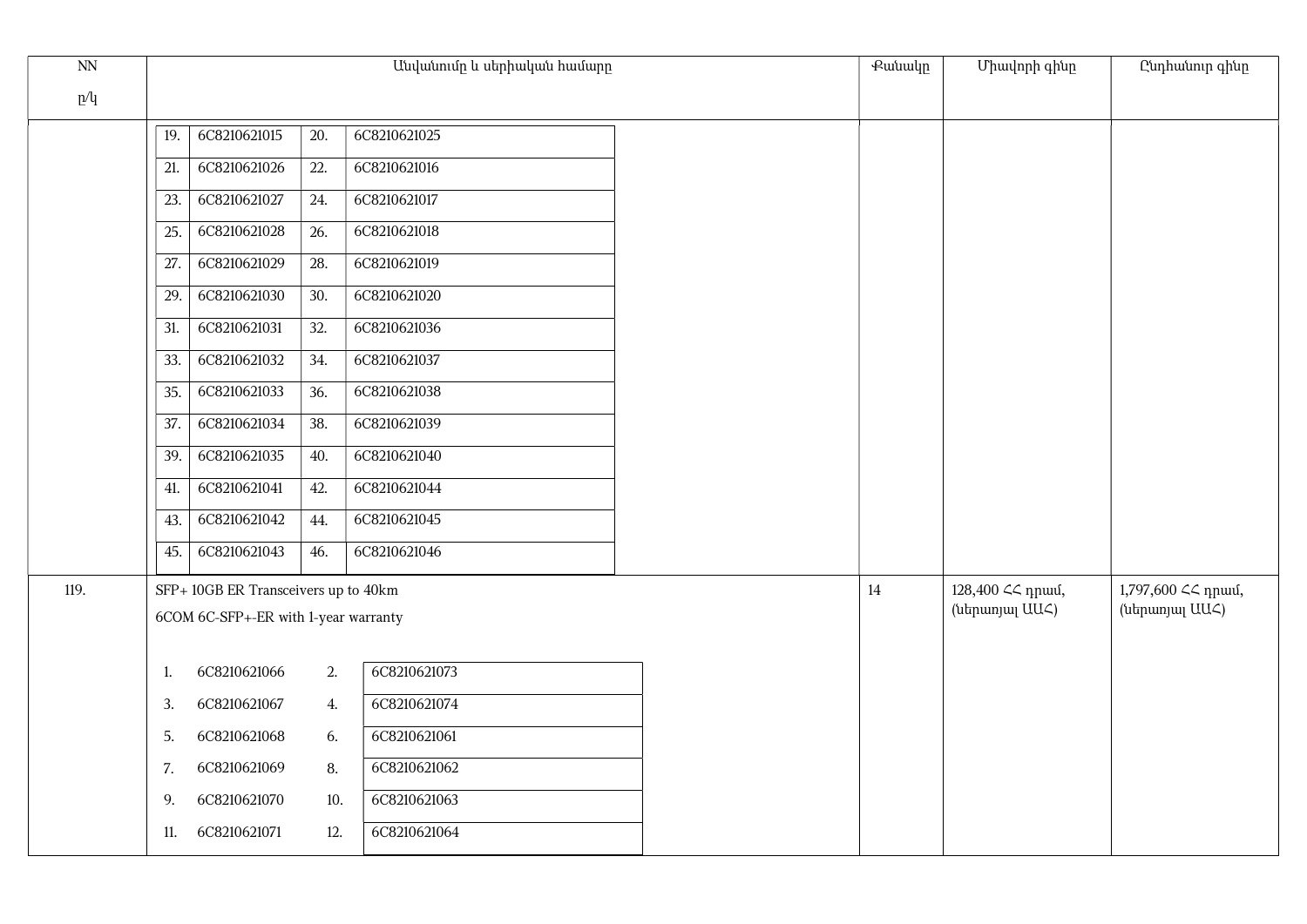|                                        | Անվանումը և սերիական համարը |                                                                                                                                 |                                                     |                                                                                                                                                                                                                                                                      |  |                 | Միավորի գինը                   | Ընդհանուր գինը                                        |
|----------------------------------------|-----------------------------|---------------------------------------------------------------------------------------------------------------------------------|-----------------------------------------------------|----------------------------------------------------------------------------------------------------------------------------------------------------------------------------------------------------------------------------------------------------------------------|--|-----------------|--------------------------------|-------------------------------------------------------|
|                                        |                             |                                                                                                                                 |                                                     |                                                                                                                                                                                                                                                                      |  |                 |                                |                                                       |
|                                        |                             | 14.                                                                                                                             | 6C8210621065                                        |                                                                                                                                                                                                                                                                      |  |                 |                                |                                                       |
|                                        |                             |                                                                                                                                 |                                                     |                                                                                                                                                                                                                                                                      |  | $14\phantom{.}$ | 15,600 ՀՀ դրամ,                | 218,400 ∠< դրամ,<br>(ներառյալ UUՀ)                    |
| 6COM 6C-SFP-0340D with 1-year warranty |                             |                                                                                                                                 |                                                     |                                                                                                                                                                                                                                                                      |  |                 |                                |                                                       |
| 1.                                     | 6C3210621006                | 2.                                                                                                                              | 6C3210621013                                        |                                                                                                                                                                                                                                                                      |  |                 |                                |                                                       |
| 3.                                     | 6C3210621007                | 4.                                                                                                                              | 6C3210621014                                        |                                                                                                                                                                                                                                                                      |  |                 |                                |                                                       |
| 5.                                     | 6C3210621008                | 6.                                                                                                                              | 6C3210621001                                        |                                                                                                                                                                                                                                                                      |  |                 |                                |                                                       |
| 7.                                     | 6C3210621009                | 8.                                                                                                                              | 6C3210621002                                        |                                                                                                                                                                                                                                                                      |  |                 |                                |                                                       |
| 9.                                     | 6C3210621010                |                                                                                                                                 | 6C3210621003                                        |                                                                                                                                                                                                                                                                      |  |                 |                                |                                                       |
|                                        |                             |                                                                                                                                 |                                                     |                                                                                                                                                                                                                                                                      |  |                 |                                |                                                       |
|                                        |                             |                                                                                                                                 |                                                     |                                                                                                                                                                                                                                                                      |  |                 |                                |                                                       |
|                                        |                             |                                                                                                                                 |                                                     |                                                                                                                                                                                                                                                                      |  | 14              | 17,400 << npuu,                | 243,600 <<<br>npuu<br>6,<br>(ներառյալ UU<)            |
|                                        |                             |                                                                                                                                 |                                                     |                                                                                                                                                                                                                                                                      |  |                 |                                |                                                       |
| 1.                                     | B6C210621017                |                                                                                                                                 |                                                     |                                                                                                                                                                                                                                                                      |  |                 |                                |                                                       |
| 3.                                     | B6C210621018                | 4.                                                                                                                              |                                                     |                                                                                                                                                                                                                                                                      |  |                 |                                |                                                       |
| 5.                                     | B6C210621019                | 6.                                                                                                                              |                                                     |                                                                                                                                                                                                                                                                      |  |                 |                                |                                                       |
| 7.                                     | B6C210621020                |                                                                                                                                 |                                                     |                                                                                                                                                                                                                                                                      |  |                 |                                |                                                       |
| 9.                                     | B6C210621001                | 10.                                                                                                                             |                                                     |                                                                                                                                                                                                                                                                      |  |                 |                                |                                                       |
|                                        |                             |                                                                                                                                 |                                                     |                                                                                                                                                                                                                                                                      |  |                 |                                |                                                       |
|                                        |                             |                                                                                                                                 |                                                     |                                                                                                                                                                                                                                                                      |  |                 |                                |                                                       |
|                                        |                             |                                                                                                                                 |                                                     |                                                                                                                                                                                                                                                                      |  | $\sqrt{2}$      |                                | 24,624 ԱՄՆ դոլար<br>(unuing UU<)                      |
|                                        |                             |                                                                                                                                 |                                                     |                                                                                                                                                                                                                                                                      |  |                 | (unuing UUC)                   |                                                       |
|                                        | 11.<br>13.<br>11.<br>13.    | 13. 6C8210621072<br>6C3210621011<br>6C3210621012<br>6COM 6C-SFP-T<br>B6C210621002<br>B6C210621003<br>FOC2510L8FD<br>FOC2510L8LU | SFP RJ45 1GB Transceivers<br>2.<br>8.<br>12.<br>14. | SFP 1G ER Transceivers up to 40km<br>10.<br>6C3210621004<br>12.<br>6C3210621005<br>14.<br>B6C210621004<br>B6C210621005<br>B6C210621021<br>B6C210621022<br>B6C210621023<br>B6C210621024<br>B6C210621025<br>Catalyst 9500 16-port 10Gig switch, Essentials C9500-16X-E |  |                 | $\overline{\mathcal{F}}$ անակը | (ներառյալ UUՀ)<br>(ներառյալ UU<)<br>12,312 UU Ն դոլար |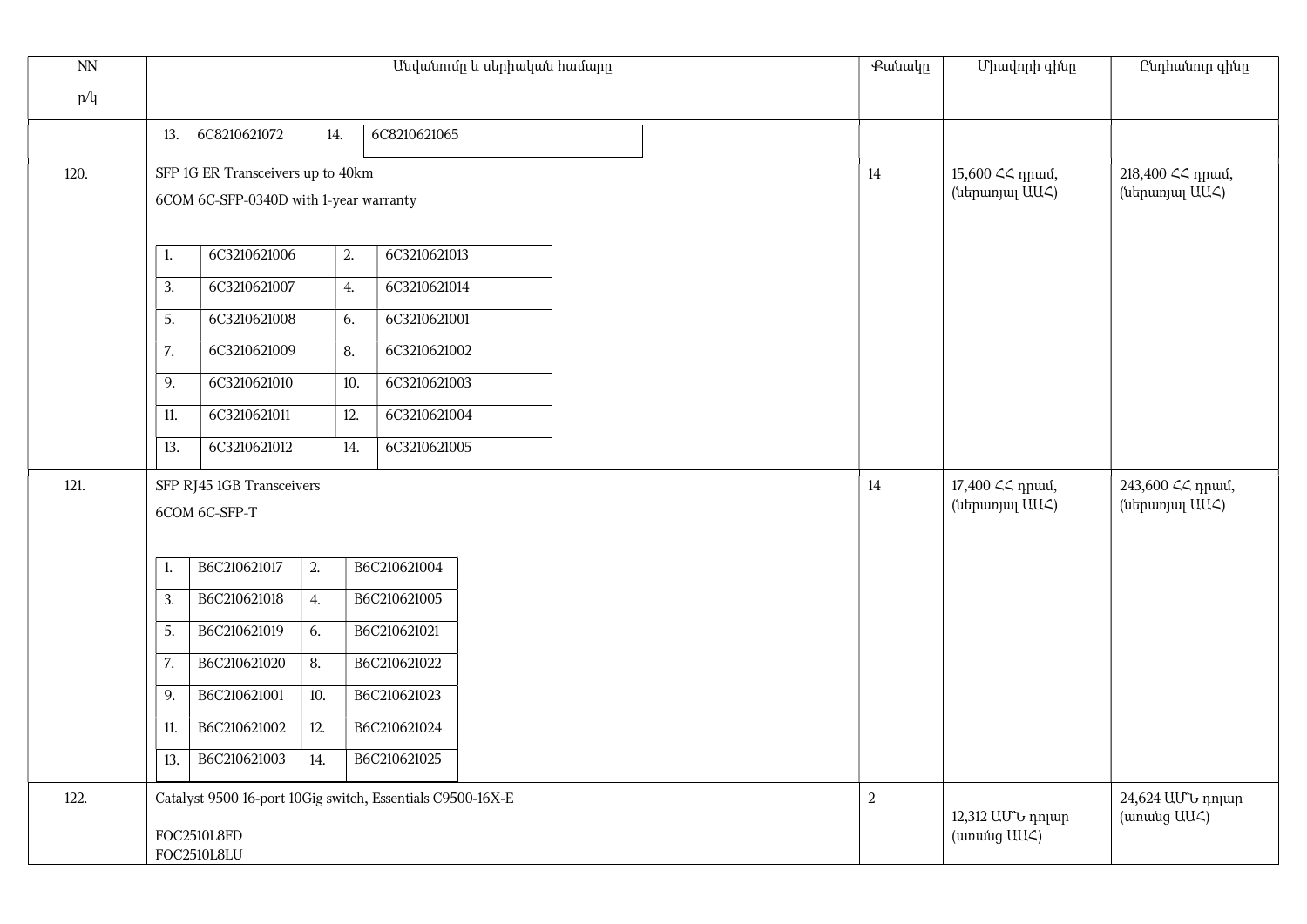| NN   | Անվանումը և սերիական համարը                                                                                                                                                                                    | <b></b> eutuulp | Միավորի գինը                         | Ընդհանուր գինը                          |
|------|----------------------------------------------------------------------------------------------------------------------------------------------------------------------------------------------------------------|-----------------|--------------------------------------|-----------------------------------------|
| p/q  |                                                                                                                                                                                                                |                 |                                      |                                         |
| 123. | (Q1P53A) HPE Enterprise Serial Console Servers 48port<br>DUM100000010693835<br>DUM100000010693836                                                                                                              | $\overline{2}$  | 3,100 UU Ն դոլար<br>(unuuug UU∠)     | 6,200 ԱՄՆ դոլար<br>(unuing UU<)         |
| 124. | (K2P94B) HPE 3PAR 8000 1.8TB SAS 10K SFF (2.5in) HDD with All-inclusive Single-system Software<br>7C81240265<br>7C81240266<br>7C81240267<br>7C81240268<br>7C81240269<br>7C8124026B<br>7C8124026C<br>7C8124026D | $\, 8$          | 2,494 ԱՄՆ դոլար<br>(unuuug UU∠)      | 19,952 UU Ն դոլար<br>(unuing UU<)       |
| 125. | HPE Virtual Connect FlexFabric-20/40 F8 Module for c-Class BladeSystem<br>7C97120016<br>1.<br>2.<br>7C9712000V                                                                                                 | $\overline{2}$  | 8,596,800 << npuu,<br>(ներառյալ UUՀ) | 17,193,600 << npuu 0,<br>(utinumuu UU<) |
| 126. | (AJ716B) HPE 8Gb Shortwave B-series Fiber Channel 1 Pack SFP + Transceiver<br>DUM100000010693817<br>DUM100000010693818<br>DUM100000010693819<br>DUM100000010693820                                             | $\overline{4}$  | 123 UU v nnun<br>(unuing UU<)        | 492 UU b nnun<br>(unuing UU<)           |
| 127. | (453154-B21) HPE BladeSystem CClass Virtual Connect 1G SFP RJ45 Transceiver<br>DUM100000010693821<br>DUM100000010693822<br>DUM100000010693823<br>DUM100000010693824                                            | $\overline{4}$  | 222 UU v nnun<br>(ununung UUC)       | 888 UU b nnun<br>(unuing UU<)           |
| 128. | (QK733A) HPE Premier Flex LC / LC Multi-mode OM4 2 fiber 2m Cable<br>DUM100000010693825<br>DUM100000010693826<br>DUM100000010693827<br>DUM100000010693828                                                      | $\overline{4}$  | 62 UU v nnun<br>(unuing UU∠)         | 248 UU v nnun<br>(unuing UU<)           |